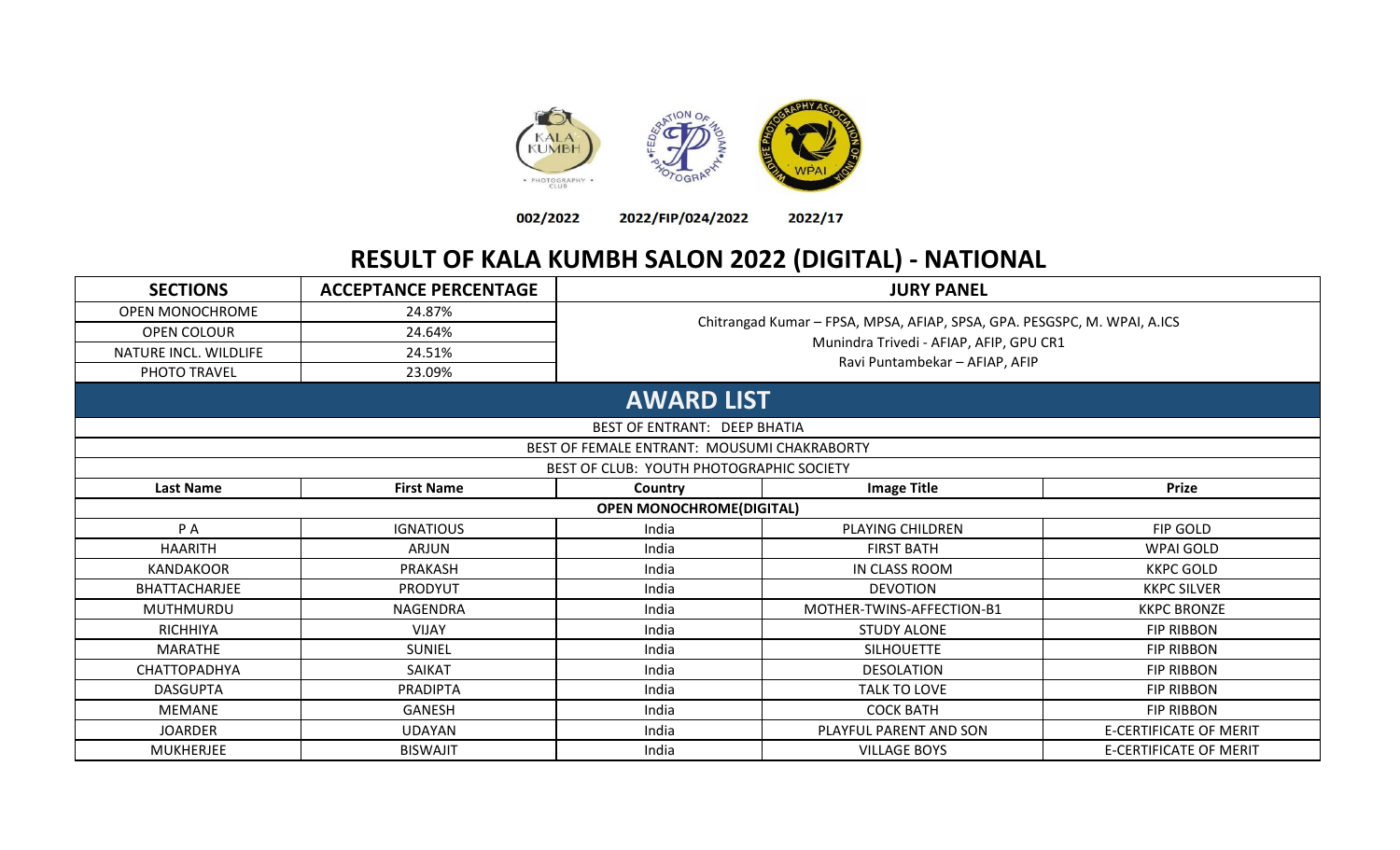| <b>BASU</b>         | <b>DEVIKA</b>         | India                                 | <b>MOTHERHOOD</b>            | <b>E-CERTIFICATE OF MERIT</b> |
|---------------------|-----------------------|---------------------------------------|------------------------------|-------------------------------|
| <b>DATTA</b>        | <b>DWIPARNA KUMAR</b> | India                                 | <b>ELEPHANT FAMILY 132</b>   | <b>E-CERTIFICATE OF MERIT</b> |
| SONI                | <b>UTKARSHA</b>       | India                                 | PERFECT KISS                 | <b>E-CERTIFICATE OF MERIT</b> |
| H R                 | PANAMESHALU           | India                                 | <b>GROUP GAME</b>            | <b>E-CERTIFICATE OF MERIT</b> |
| <b>DAS</b>          | <b>RITA</b>           | India                                 | <b>REALITY</b>               | <b>E-CERTIFICATE OF MERIT</b> |
| <b>DAS</b>          | DEBRAJ                | India                                 | <b>CHILD LABOUR!</b>         | <b>E-CERTIFICATE OF MERIT</b> |
| HARIKRISHNA         | <b>BAGANWAR</b>       | India                                 | <b>SIBLINGS</b>              | <b>E-CERTIFICATE OF MERIT</b> |
| SAWANT              | PRASHANT              | India                                 | <b>MORNING TEA</b>           | <b>E-CERTIFICATE OF MERIT</b> |
|                     |                       | <b>OPEN COLOUR(DIGITAL)</b>           |                              |                               |
| <b>DAS</b>          | <b>TANMOY</b>         | India                                 | <b>WOMAN IN RED</b>          | FIP GOLD                      |
| CHOUHAN             | SHRIRAM               | India                                 | <b>BHAGWA LEHARAYEGA</b>     | <b>WPAI GOLD</b>              |
| JAISWAL             | AJAY                  | India                                 | <b>NEW-HOPE</b>              | <b>KKPC GOLD</b>              |
| CHATTOPADHYA        | <b>SAIKAT</b>         | India                                 | PREPARATION FOR WORSHIP      | <b>KKPC SILVER</b>            |
| <b>DAS</b>          | SUMAN                 | India                                 | FOR THE FORTHCOMING DAYS     | <b>KKPC BRONZE</b>            |
| <b>NN</b>           | <b>HARISH</b>         | India                                 | <b>MATING EGYPTIAN GEESE</b> | <b>FIP RIBBON</b>             |
| <b>CHAKRABORTY</b>  | SUSOVAN               | India                                 | <b>MUSICIAN</b>              | <b>FIP RIBBON</b>             |
| <b>BN</b>           | <b>UMASHANKAR</b>     | India                                 | WINNOVING WORKING            | <b>FIP RIBBON</b>             |
| <b>SHARATH BABU</b> | VANAM                 | India                                 | <b>HAPPY MOOD</b>            | <b>FIP RIBBON</b>             |
| <b>KUMAR</b>        | PETAVINOD             | India                                 | <b>TRIBAL BOY</b>            | <b>FIP RIBBON</b>             |
| <b>PAWAR</b>        | <b>RAJU</b>           | India                                 | <b>COLOUR OF HOLI</b>        | <b>E-CERTIFICATE OF MERIT</b> |
| PONAGANTI           | RAJU                  | India                                 | <b>MATING AND EATING</b>     | <b>E-CERTIFICATE OF MERIT</b> |
| <b>BHATIA</b>       | <b>DEEP</b>           | India                                 | THE MORALLO CHERRIES         | <b>E-CERTIFICATE OF MERIT</b> |
| <b>VERMA</b>        | <b>DINESH</b>         | India                                 | SPIRALLED QUAD               | <b>E-CERTIFICATE OF MERIT</b> |
| BANERJEE            | SUMAN                 | India                                 | <b>INCOGNITO</b>             | <b>E-CERTIFICATE OF MERIT</b> |
| <b>KANDAKOOR</b>    | PRAKASH               | India                                 | <b>AFFECTION</b>             | <b>E-CERTIFICATE OF MERIT</b> |
| <b>ACHARYA B</b>    | <b>SHARATH</b>        | India                                 | MY WAY                       | <b>E-CERTIFICATE OF MERIT</b> |
| SRIVASTAVA          | <b>MUKESH</b>         | India                                 | <b>CHARAK PUJA-2</b>         | <b>E-CERTIFICATE OF MERIT</b> |
| SONI                | <b>UTKARSHA</b>       | India                                 | <b>BEAUTY</b>                | <b>E-CERTIFICATE OF MERIT</b> |
| <b>MAJUMDER</b>     | SOMNATH               | India                                 | <b>VIBRANT</b>               | <b>E-CERTIFICATE OF MERIT</b> |
|                     |                       | <b>NATURE INCL. WILDLIFE(DIGITAL)</b> |                              |                               |
| <b>SHUKLA</b>       | <b>SANJAY KUMAR</b>   | India                                 | <b>HYENA WITH A KILL</b>     | FIP GOLD                      |
| PONAGANTI           | RAJU                  | India                                 | <b>SPIDER FAMILY</b>         | WPAI GOLD                     |
| <b>JOSHI</b>        | <b>VIVEK</b>          | India                                 | THE KILLER JACKAL            | <b>KKPC GOLD</b>              |
| CHAKRABORTY         | <b>MOUSUMI</b>        | India                                 | THE ROYAL FEAST              | <b>KKPC SILVER</b>            |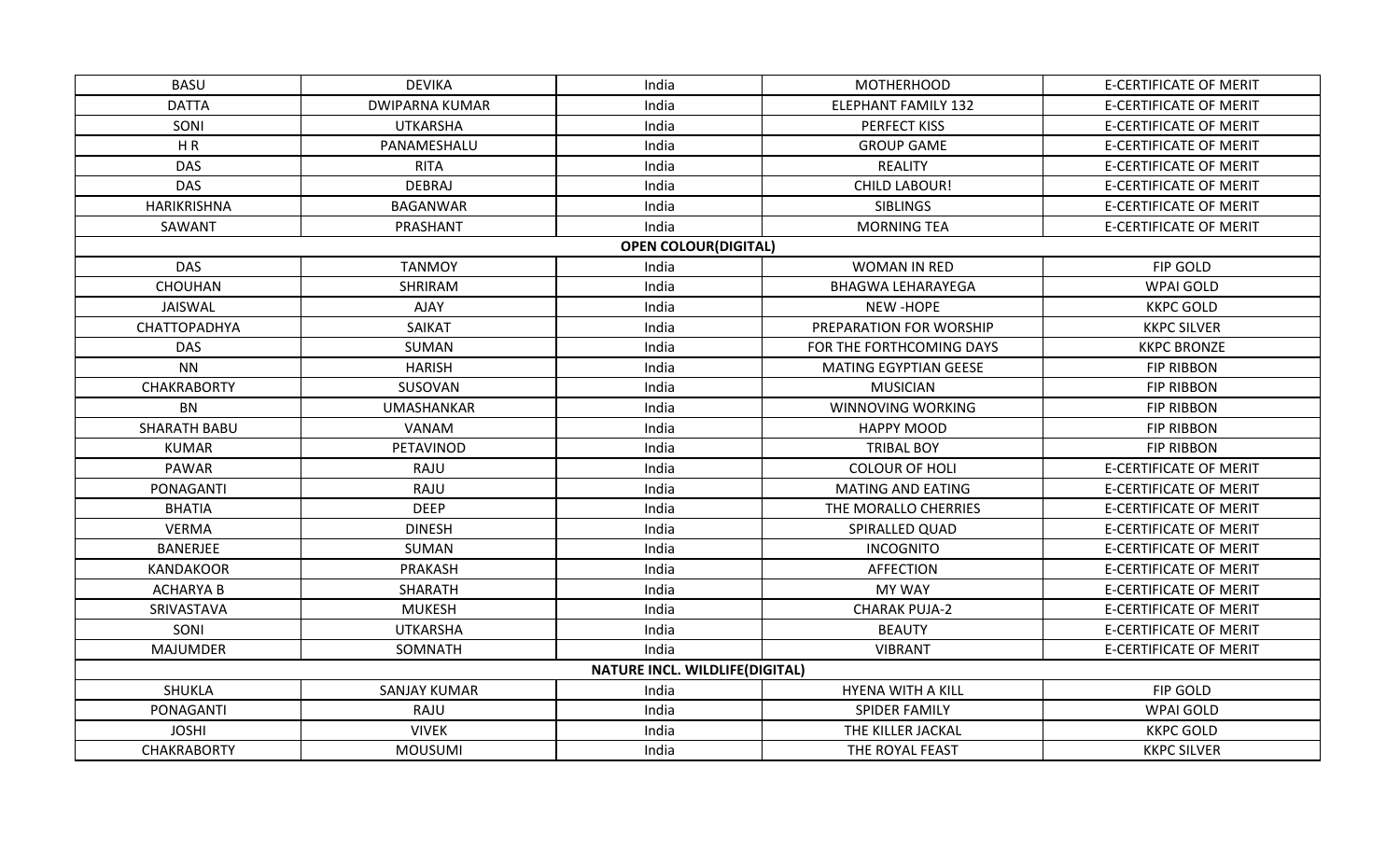| NN.                     | <b>HARISH</b>           | India                        | <b>VULTURE DOMINANCE</b>        | <b>KKPC BRONZE</b>            |
|-------------------------|-------------------------|------------------------------|---------------------------------|-------------------------------|
| PHUKAN                  | <b>JITEN</b>            | India                        | THE CHASING HONEY               | <b>FIP RIBBON</b>             |
| <b>HAARITH</b>          | ARJUN                   | India                        | JEWEL BEETLE MATING             | <b>FIP RIBBON</b>             |
| <b>HUILGOL</b>          | <b>AJIT</b>             | India                        | CHEETAH TUG OF WAR              | <b>FIP RIBBON</b>             |
| KORLAPATI               | SARASWATIRAO            | India                        | PELICAN TOSSED FISH             | <b>FIP RIBBON</b>             |
| <b>DUBEY</b>            |                         | India                        |                                 |                               |
|                         | <b>SOURABH</b>          |                              | <b>FLAMINGOS</b>                | <b>FIP RIBBON</b>             |
| <b>URS</b>              | <b>UDAYA THEJASWI</b>   | India                        | <b>IBIS WITH SNAKE FLIGHT</b>   | <b>E-CERTIFICATE OF MERIT</b> |
| <b>DEY</b>              | <b>ARUNAVA</b>          | India                        | STILT-LEGGED FLIES              | <b>E-CERTIFICATE OF MERIT</b> |
| <b>DATTA</b>            | <b>SAMIR KUMAR</b>      | India                        | <b>MOOD OF NATURE</b>           | <b>E-CERTIFICATE OF MERIT</b> |
| R                       | <b>NAGU</b>             | India                        | <b>WATER DROPS</b>              | <b>E-CERTIFICATE OF MERIT</b> |
| CHAKRABORTY             | <b>PRABIR</b>           | India                        | PARDON PLEASE                   | <b>E-CERTIFICATE OF MERIT</b> |
| <b>KANCHA RAJ KUMAR</b> | <b>KANCHA RAJ KUMAR</b> | India                        | LIZARD                          | <b>E-CERTIFICATE OF MERIT</b> |
| <b>GURU</b>             | <b>PRAVEEN</b>          | India                        | SPLASHPELICAN                   | <b>E-CERTIFICATE OF MERIT</b> |
| VADLOORI                | ARUNKUMAR               | India                        | THIEF BLOW                      | <b>E-CERTIFICATE OF MERIT</b> |
| CR                      | SATHYANARAYANA          | India                        | <b>ATTACKING CHEETAHS</b>       | <b>E-CERTIFICATE OF MERIT</b> |
| HIREMATH                | SHASHIDHARSWAMY         | India                        | <b>SCORPION</b>                 | <b>E-CERTIFICATE OF MERIT</b> |
|                         |                         | <b>PHOTO TRAVEL(DIGITAL)</b> |                                 |                               |
| <b>RAMESH</b>           | <b>SUNKARI</b>          | India                        | <b>JOGINI 2</b>                 | <b>FIP GOLD</b>               |
| <b>NANDI</b>            | SHAIBAL                 | India                        | WAY TO REACH GOD                | <b>WPAI GOLD</b>              |
| <b>ACHARYA B</b>        | <b>SHARATH</b>          | India                        | <b>FLOWER BLESS</b>             | <b>KKPC GOLD</b>              |
| <b>DAS</b>              | <b>DEBRAJ</b>           | India                        | HOLY GATHERING AT KUMBH!        | <b>KKPC SILVER</b>            |
| <b>BHATIA</b>           | <b>DEEP</b>             | India                        | <b>COLORS OF JOY AND PRIDE</b>  | <b>KKPC BRONZE</b>            |
| <b>PAIK</b>             | <b>BISWAJIT</b>         | India                        | <b>DEVOTION</b>                 | <b>FIP RIBBON</b>             |
| <b>KRISHAN</b>          | <b>PRAKHAR</b>          | India                        | THE SANGAM                      | <b>FIP RIBBON</b>             |
| <b>NAYAKA</b>           | VARADA                  | India                        | MISING IN THE WINNING           | <b>FIP RIBBON</b>             |
| <b>S KARGALLU</b>       | <b>KARTHIK</b>          | India                        | THEYYAM                         | <b>FIP RIBBON</b>             |
| PAWAR                   | RAJU                    | India                        | <b>FAG YATA</b>                 | <b>FIP RIBBON</b>             |
| <b>ROY</b>              | <b>BIPLAB</b>           | India                        | <b>WINNING FIGHT</b>            | <b>E-CERTIFICATE OF MERIT</b> |
| <b>KAPOOR</b>           | CHETAN                  | India                        | DESHERA FESTIVAL OF ALMORA 2021 | <b>E-CERTIFICATE OF MERIT</b> |
| <b>MONDAL</b>           | <b>ABHISHEK</b>         | India                        | <b>TARPAN RITUAL</b>            | <b>E-CERTIFICATE OF MERIT</b> |
| KORLAPATI               | SARASWATIRAO            | India                        | KANUMA FESTIVAL AT KONASEEMA    | <b>E-CERTIFICATE OF MERIT</b> |
| MEMANE                  | <b>GANESH</b>           | India                        | <b>THROW BABY</b>               | <b>E-CERTIFICATE OF MERIT</b> |
| BALACHANDDER            | AKHILESH                | India                        | AERIAL VIEW OF DUBAI 1          | <b>E-CERTIFICATE OF MERIT</b> |
| <b>DUTTA</b>            | ARABINDA                | India                        | <b>CHHAT PUJA</b>               | <b>E-CERTIFICATE OF MERIT</b> |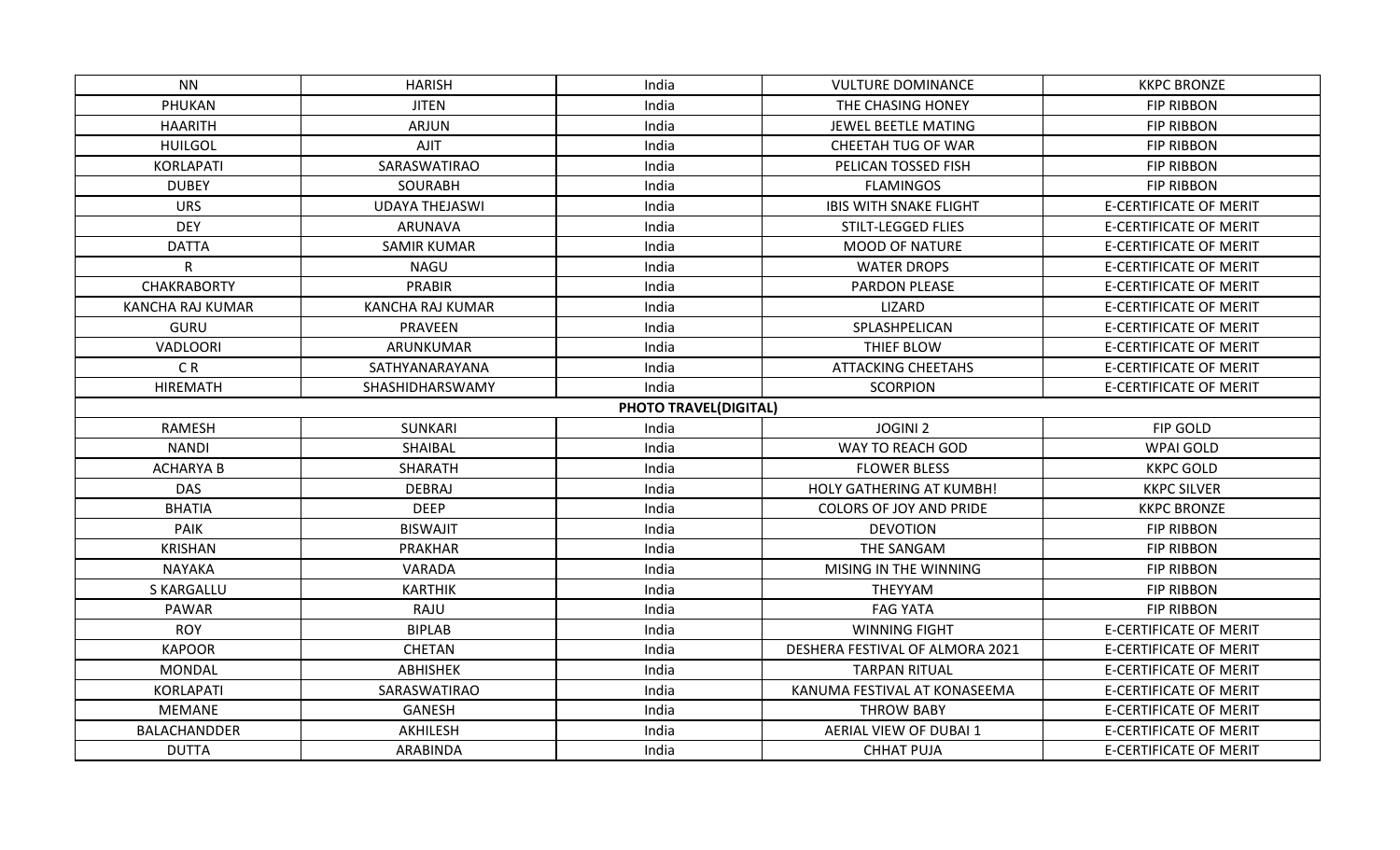| <b>GHOSH</b>  | AKASH                             | India | <b>JAMA MASJID</b>              | E-CERTIFICATE OF MERIT |
|---------------|-----------------------------------|-------|---------------------------------|------------------------|
| <b>MURTHY</b> | <b>M V RADHA KRISHNA</b><br>IVI V | India | FEET SRIRAMANUJA STATUE<br>210F | E-CERTIFICATE OF MERIT |
| <b>DAS</b>    | SUMAN                             | India | <b>TOWARDS</b>                  | E-CERTIFICATE OF MERIT |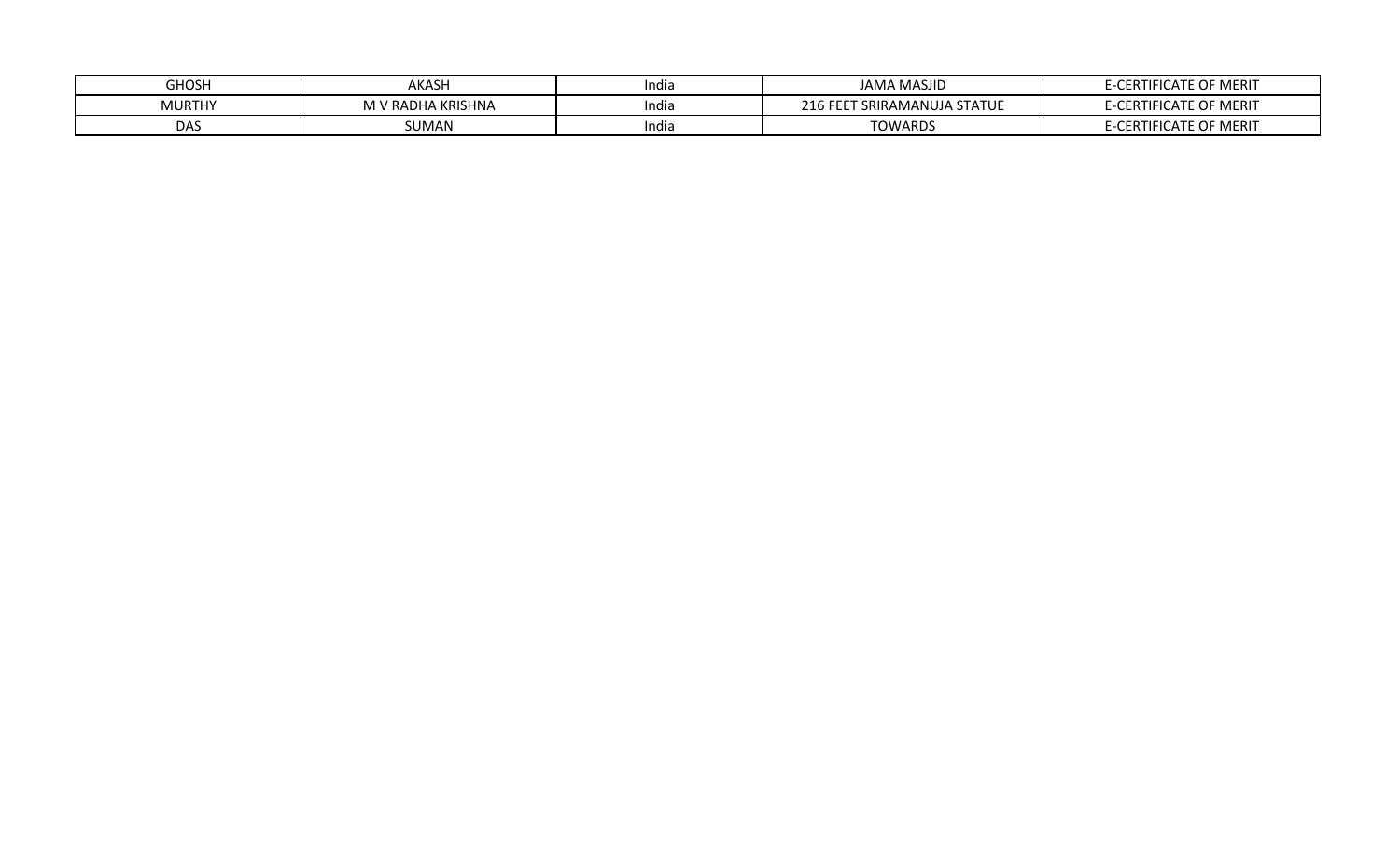|         |            |                   |                     | <b>ACCEPTANCE LIST</b>              |                   |                        |
|---------|------------|-------------------|---------------------|-------------------------------------|-------------------|------------------------|
| Country | Salutation | <b>Last Name</b>  | <b>First Name</b>   | <b>Image Title</b>                  | <b>Prize</b>      | <b>Section Name</b>    |
| India   | Dr.        | <b>BANERJEE</b>   | ANIRBAN             | <b>INDIAN ROLLER</b>                | A                 | NATURE INCL. WILDLIFE  |
| India   | Dr.        | <b>BANERJEE</b>   | ANIRBAN             | <b>RANDOM PATTERN</b>               | Α                 | <b>OPEN MONOCHROME</b> |
| India   | Dr.        | <b>BANERJEE</b>   | ANIRBAN             | REST <sub>1</sub>                   | Α                 | <b>OPEN MONOCHROME</b> |
| India   | Dr.        | <b>BANERJEE</b>   | ANIRBAN             | THE BEGINING OF LIFE                | Α                 | <b>OPEN MONOCHROME</b> |
| India   | Dr.        | <b>GHOSH</b>      | ABIR                | MANGALAJODI 2804                    | Α                 | NATURE INCL. WILDLIFE  |
| India   | Dr.        | <b>GHOSH</b>      | ABIR                | KHUSHI 0649                         | Α                 | OPEN COLOUR            |
| India   | Dr.        | <b>GHOSH</b>      | ABIR                | SHARMI 5091                         | A                 | <b>OPEN COLOUR</b>     |
| India   | Dr.        | <b>GHOSH</b>      | ABIR                | SHREYA 5802                         | A                 | <b>OPEN COLOUR</b>     |
| India   | Dr.        | <b>GHOSH</b>      | ABIR                | FIGURE STUDY 7301                   | A                 | <b>OPEN MONOCHROME</b> |
| India   | Dr.        | <b>GHOSH</b>      | ABIR                | MOUMITA 7686                        | A                 | <b>OPEN MONOCHROME</b> |
| India   | Dr.        | <b>GUJJARAPPA</b> | PRABHAKARA          | <b>LORIS</b>                        | Α                 | NATURE INCL. WILDLIFE  |
| India   | Dr.        | GUJJARAPPA        | PRABHAKARA          | THE LEAVES                          | A                 | <b>OPEN MONOCHROME</b> |
| India   | Dr.        | <b>HUILGOL</b>    | <b>AJIT</b>         | <b>BLESS YOU MY SON</b>             | A                 | NATURE INCL. WILDLIFE  |
| India   | Dr.        | <b>HUILGOL</b>    | <b>AJIT</b>         | CHEETAH TUG OF WAR                  | <b>FIP RIBBON</b> | NATURE INCL. WILDLIFE  |
| India   | Dr.        | <b>HUILGOL</b>    | <b>AJIT</b>         | FIRE AND RHINO                      | Α                 | NATURE INCL. WILDLIFE  |
| India   | Dr.        | <b>HUILGOL</b>    | <b>AJIT</b>         | ONE HORNED RHINO AND CALF           | Α                 | NATURE INCL. WILDLIFE  |
| India   | Dr.        | <b>HUILGOL</b>    | <b>AJIT</b>         | <b>FEMALE THEYYAM</b>               | A                 | <b>OPEN COLOUR</b>     |
| India   | Dr.        | <b>HUILGOL</b>    | <b>AJIT</b>         | ORIENTAL DWARF KINGFISHER WITH FROG | A                 | OPEN COLOUR            |
| India   | Dr.        | <b>HUILGOL</b>    | <b>AJIT</b>         | RUFOUS TAILED HUMMINGBIRD           | Α                 | OPEN COLOUR            |
| India   | Dr.        | <b>HUILGOL</b>    | <b>AJIT</b>         | <b>ELEPHANTS CROSSING ROAD</b>      | Α                 | <b>OPEN MONOCHROME</b> |
| India   | Dr.        | <b>HUILGOL</b>    | <b>AJIT</b>         | CATACOMBS OF THE COLOSSEUM          | Α                 | PHOTO TRAVEL           |
| India   | Dr.        | <b>JAIN</b>       | <b>DESH BHUSHAN</b> | SUNSET IN DESERT- C                 | Α                 | <b>OPEN COLOUR</b>     |
| India   | Dr.        | <b>JAIN</b>       | <b>DESH BHUSHAN</b> | <b>WATCHFUL EYES</b>                | Α                 | OPEN COLOUR            |
| India   | Dr.        | JAIN              | <b>DESH BHUSHAN</b> | <b>DAL LAKE</b>                     | A                 | PHOTO TRAVEL           |
| India   | Dr.        | <b>JAIN</b>       | <b>NIRMAL</b>       | <b>GALAXY ZANSKAR</b>               | A                 | NATURE INCL. WILDLIFE  |
| India   | Dr.        | <b>JAIN</b>       | <b>NIRMAL</b>       | <b>GREY HARON WITH FISG 2</b>       | A                 | NATURE INCL. WILDLIFE  |
| India   | Dr.        | <b>JAIN</b>       | <b>NIRMAL</b>       | THREE FISHES                        | Α                 | NATURE INCL. WILDLIFE  |
| India   | Dr.        | <b>JAIN</b>       | <b>NIRMAL</b>       | <b>BONDA TRIBE DRESSING</b>         | Α                 | <b>OPEN COLOUR</b>     |
| India   | Dr.        | <b>JAIN</b>       | <b>NIRMAL</b>       | <b>STAR TRAIL PADUM</b>             | Α                 | OPEN COLOUR            |
| India   | Dr.        | <b>JAIN</b>       | <b>NIRMAL</b>       | <b>SUN RISE ZANSKAR</b>             | Α                 | PHOTO TRAVEL           |
| India   | Dr.        | <b>JOSHI</b>      | <b>CHITRA</b>       | <b>MASTI</b>                        | A                 | NATURE INCL. WILDLIFE  |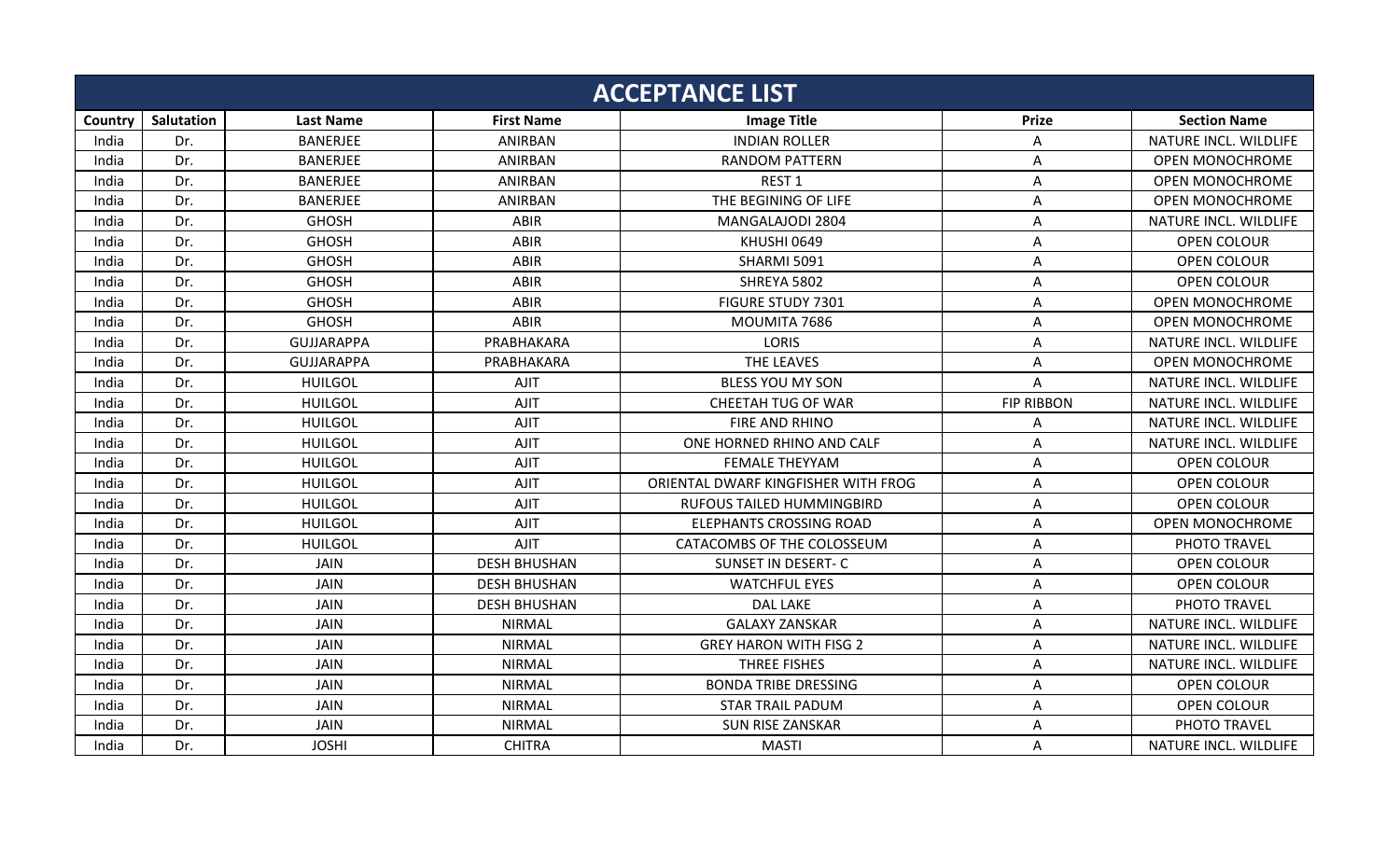| India | Dr. | <b>JOSHI</b>     | <b>CHITRA</b>    | PROVE TO FIT                        | A | NATURE INCL. WILDLIFE  |
|-------|-----|------------------|------------------|-------------------------------------|---|------------------------|
| India | Dr. | <b>JOSHI</b>     | <b>CHITRA</b>    | <b>DAY BEGINS</b>                   | А | <b>OPEN COLOUR</b>     |
| India | Dr. | <b>JOSHI</b>     | <b>CHITRA</b>    | <b>ENVISION</b>                     | Α | OPEN COLOUR            |
| India | Dr. | <b>JOSHI</b>     | <b>CHITRA</b>    | SELF EMPLOYMENT                     | Α | <b>OPEN COLOUR</b>     |
| India | Dr. | <b>JOSHI</b>     | <b>CHITRA</b>    | <b>DUSKY DAWN</b>                   | A | <b>OPEN MONOCHROME</b> |
| India | Dr. | <b>JOSHI</b>     | <b>CHITRA</b>    | <b>JOYFUL</b>                       | A | <b>OPEN MONOCHROME</b> |
| India | Dr. | <b>JOSHI</b>     | <b>CHITRA</b>    | <b>WARD</b>                         | A | <b>OPEN MONOCHROME</b> |
| India | Dr. | <b>KUMAR</b>     | <b>ASHOK</b>     | FLIES IN PRIVACY                    | A | NATURE INCL. WILDLIFE  |
| India | Dr. | <b>KUMAR</b>     | ASHOK            | <b>FLYING BAT</b>                   | A | NATURE INCL. WILDLIFE  |
| India | Dr. | <b>KUMAR</b>     | <b>ASHOK</b>     | <b>NESTING INSECT</b>               | A | NATURE INCL. WILDLIFE  |
| India | Dr. | <b>KUMAR</b>     | <b>ASHOK</b>     | WASP CARRYING MUDBALL               | A | NATURE INCL. WILDLIFE  |
| India | Dr. | <b>KUMAR</b>     | <b>ASHOK</b>     | <b>GOLDEN HOUR RACING</b>           | A | <b>OPEN COLOUR</b>     |
| India | Dr. | <b>KUMAR</b>     | <b>ASHOK</b>     | <b>JATRA FIREWORK</b>               | A | OPEN COLOUR            |
| India | Dr. | <b>KUMAR</b>     | <b>ASHOK</b>     | RACE WITH PETS                      | A | OPEN COLOUR            |
| India | Dr. | <b>KUMAR</b>     | <b>ASHOK</b>     | <b>CHILDHOOD</b>                    | A | <b>OPEN MONOCHROME</b> |
| India | Dr. | <b>KUMAR</b>     | <b>ASHOK</b>     | <b>KAMBALA RUNNING BW</b>           | Α | <b>OPEN MONOCHROME</b> |
| India | Dr. | <b>KUMAR</b>     | <b>ASHOK</b>     | SPEED BW                            | A | <b>OPEN MONOCHROME</b> |
| India | Dr. | <b>KUMAR</b>     | <b>ASHOK</b>     | <b>BHOTA KOLA FESTIVAL</b>          | A | PHOTO TRAVEL           |
| India | Dr. | M REDDY          | <b>NEELIMA</b>   | <b>BUSY WHITEEYES</b>               | A | NATURE INCL. WILDLIFE  |
| India | Dr. | M REDDY          | <b>NEELIMA</b>   | <b>ODKF WITH SKINK KILL</b>         | A | NATURE INCL. WILDLIFE  |
| India | Dr. | M REDDY          | <b>NEELIMA</b>   | VITTAL VIRUDEV YATRA A HOLY JOURNEY | A | OPEN COLOUR            |
| India | Dr. | M REDDY          | <b>NEELIMA</b>   | FISHERMEN RETURNING WITH CATCH      | A | <b>OPEN MONOCHROME</b> |
| India | Dr. | M REDDY          | NEELIMA          | KUMBH ROYAL BATH OF SADHUS-1        | Α | PHOTO TRAVEL           |
| India | Dr. | <b>MUKHERJEE</b> | <b>AISHWARYA</b> | MISSED THE CATCH                    | A | NATURE INCL. WILDLIFE  |
| India | Dr. | <b>MUKHERJEE</b> | <b>AISHWARYA</b> | STRAIGHT AND STRETCH                | Α | <b>OPEN COLOUR</b>     |
| India | Dr. | <b>MUKHERJEE</b> | <b>AISHWARYA</b> | <b>ENTHUSIASTIC LOOK</b>            | Α | <b>OPEN MONOCHROME</b> |
| India | Dr. | <b>MUKHERJEE</b> | <b>AISHWARYA</b> | PLAYFUL CHILDREN                    | A | <b>OPEN MONOCHROME</b> |
| India | Dr. | <b>MUKHERJEE</b> | <b>AISHWARYA</b> | PRAYER TO MA GANGA                  | Α | PHOTO TRAVEL           |
| India | Dr. | NALAVADE         | PARAG            | <b>CHEETAH KILL</b>                 | Α | NATURE INCL. WILDLIFE  |
| India | Dr. | NALAVADE         | PARAG            | <b>DIFFERENT STORY</b>              | Α | NATURE INCL. WILDLIFE  |
| India | Dr. | NALAVADE         | PARAG            | <b>TIGER MATING</b>                 | A | NATURE INCL. WILDLIFE  |
| India | Dr. | SAHU             | <b>TULIKA</b>    | FESTIVAL                            | A | PHOTO TRAVEL           |
| India | Dr. | SAHU             | <b>TULIKA</b>    | <b>LAST JOURNEY</b>                 | Α | PHOTO TRAVEL           |
| India | Dr. | <b>SARKAR</b>    | SAURAV           | A STUDY IN SCARLET                  | A | OPEN COLOUR            |
|       |     |                  |                  |                                     |   |                        |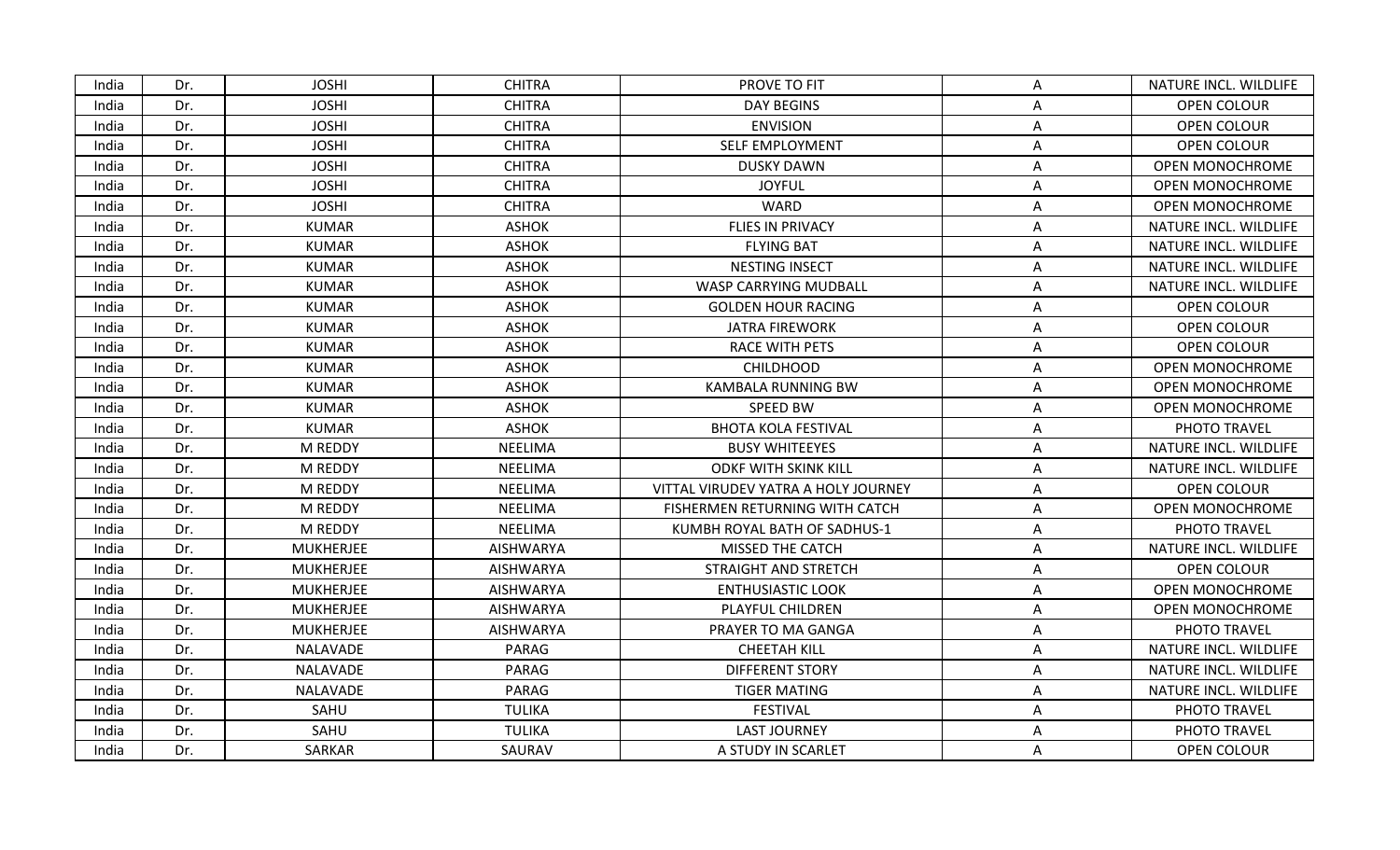| India | Dr. | SARKAR           | SAURAV              | ART BEGINS AT HOME               | A                             | PHOTO TRAVEL           |
|-------|-----|------------------|---------------------|----------------------------------|-------------------------------|------------------------|
| India | Dr. | SHUKLA           | <b>SANJAY KUMAR</b> | <b>DANCING DIVA</b>              | Α                             | NATURE INCL. WILDLIFE  |
| India | Dr. | <b>SHUKLA</b>    | <b>SANJAY KUMAR</b> | <b>FACE OFF</b>                  | A                             | NATURE INCL. WILDLIFE  |
| India | Dr. | SHUKLA           | <b>SANJAY KUMAR</b> | <b>HYENA WITH A KILL</b>         | FIP GOLD                      | NATURE INCL. WILDLIFE  |
| India | Dr. | <b>SHUKLA</b>    | <b>SANJAY KUMAR</b> | <b>COLOURS OF NATURE</b>         | Α                             | OPEN COLOUR            |
| India | Dr. | SHUKLA           | <b>SANJAY KUMAR</b> | GIRAFFESCAPE                     | A                             | OPEN COLOUR            |
| India | Dr. | SHUKLA           | <b>SANJAY KUMAR</b> | ON WAY TO BHAGORIA               | Α                             | PHOTO TRAVEL           |
| India | Dr. | <b>SINGH</b>     | GAGANDEEP           | PELICAN SPLASH                   | A                             | NATURE INCL. WILDLIFE  |
| India | Dr. | <b>SINGH</b>     | GAGANDEEP           | PIED KINGFISHER WINGS UP         | A                             | NATURE INCL. WILDLIFE  |
| India | Dr. | <b>SINGH</b>     | GAGANDEEP           | <b>IMMERSION</b>                 | A                             | OPEN COLOUR            |
| India | Dr. | <b>SINGH</b>     | GAGANDEEP           | THIRD WHEEL                      | A                             | <b>OPEN COLOUR</b>     |
| India | Dr. | <b>SINGH</b>     | GAGANDEEP           | CAPPADOCIA CITYSCAPE EVENING     | A                             | PHOTO TRAVEL           |
| India | Dr. | SONI             | <b>UTKARSHA</b>     | <b>BEAUTY</b>                    | <b>E-CERTIFICATE OF MERIT</b> | <b>OPEN COLOUR</b>     |
| India | Dr. | SONI             | <b>UTKARSHA</b>     | <b>FUN</b>                       |                               | <b>OPEN COLOUR</b>     |
| India | Dr. | SONI             | <b>UTKARSHA</b>     | PERFECT KISS                     | <b>E-CERTIFICATE OF MERIT</b> | OPEN MONOCHROME        |
| India | Dr. | SONI             | <b>UTKARSHA</b>     | <b>TRADITIONAL DANCE</b>         | A                             | PHOTO TRAVEL           |
| India | Dr. | VENUMUDDALA      | <b>VIJAY</b>        | MATING OF RED COTTON BUGS        | Α                             | NATURE INCL. WILDLIFE  |
| India | Dr. | VENUMUDDALA      | <b>VIJAY</b>        | ROBBERFLY HUNTS GRASSHOPPER      | $\mathsf{A}$                  | NATURE INCL. WILDLIFE  |
| India | Dr. | VENUMUDDALA      | VIJAY               | <b>DHAMEK STUPA</b>              | A                             | <b>OPEN COLOUR</b>     |
| India | Dr. | VENUMUDDALA      | <b>VIJAY</b>        | <b>TODDY MAN</b>                 | Α                             | OPEN MONOCHROME        |
| India | Dr. | <b>VIJAY</b>     | <b>GIRIDHARAN</b>   | <b>DEATH GASP</b>                | A                             | NATURE INCL. WILDLIFE  |
| India | Dr. | <b>VIJAY</b>     | <b>GIRIDHARAN</b>   | <b>GHOST WHO CRAWLS</b>          | Α                             | OPEN COLOUR            |
| India | Mr. | <b>ACHARYA B</b> | SHARATH             | LIFE ENDED IN 9                  | Α                             | NATURE INCL. WILDLIFE  |
| India | Mr. | <b>ACHARYA B</b> | SHARATH             | <b>BALI THE WARRIOR</b>          | A                             | OPEN COLOUR            |
| India | Mr. | <b>ACHARYA B</b> | <b>SHARATH</b>      | <b>MY WAY</b>                    | <b>E-CERTIFICATE OF MERIT</b> | <b>OPEN COLOUR</b>     |
| India | Mr. | <b>ACHARYA B</b> | <b>SHARATH</b>      | <b>STREET TALK</b>               | A                             | OPEN MONOCHROME        |
| India | Mr. | <b>ACHARYA B</b> | SHARATH             | THE MAKEING                      | A                             | <b>OPEN MONOCHROME</b> |
| India | Mr. | <b>ACHARYA B</b> | SHARATH             | AT MALABAR                       | A                             | PHOTO TRAVEL           |
| India | Mr. | <b>ACHARYA B</b> | SHARATH             | <b>FLOWER BLESS</b>              | <b>KKPC GOLD</b>              | PHOTO TRAVEL           |
| India | Mr. | <b>ACHARYA B</b> | SHARATH             | <b>UDUPI CHARIOT FEST</b>        | А                             | PHOTO TRAVEL           |
| India | Mr. | AGARWAL          | <b>NAVIN</b>        | LET ME ENJOY MY FOOD IN SOLITUDE | A                             | NATURE INCL. WILDLIFE  |
| India | Mr. | AGARWAL          | <b>NAVIN</b>        | <b>QUARRELSOME COUPLE</b>        | A                             | NATURE INCL. WILDLIFE  |
| India | Mr. | <b>AGARWAL</b>   | <b>NAVIN</b>        | PLAYING DHAP IN HOLI             | Α                             | OPEN COLOUR            |
| India | Mr. | AGARWAL          | NAVIN               | <b>HAWA MAHAL</b>                | A                             | PHOTO TRAVEL           |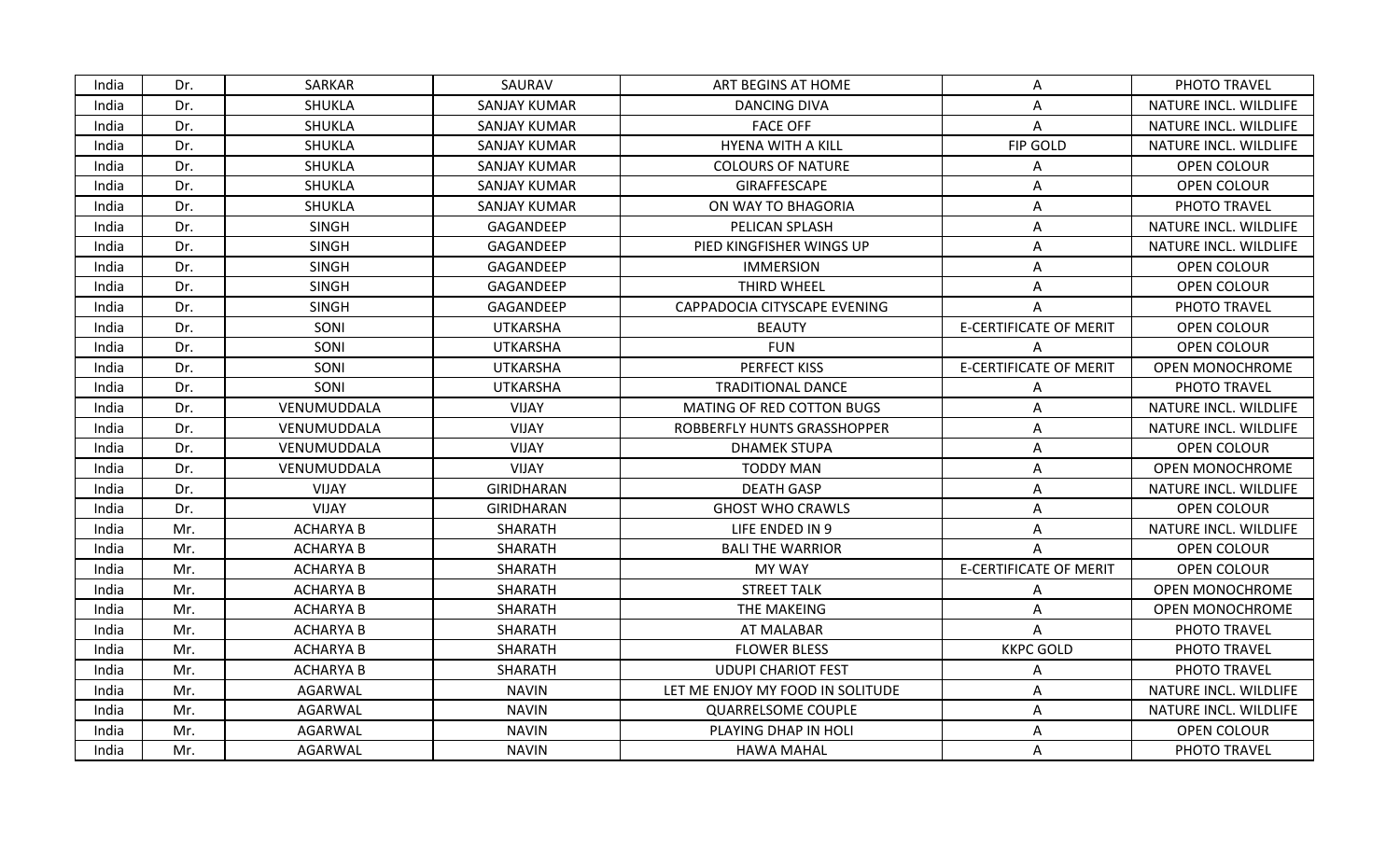| India | Mr. | AKERKAR          | <b>MANGESH</b>  | LIFE IS FULL OF FUN TIME        | A                             | NATURE INCL. WILDLIFE  |
|-------|-----|------------------|-----------------|---------------------------------|-------------------------------|------------------------|
| India | Mr. | AKERKAR          | <b>MANGESH</b>  | RAIN RAIN GO TO SPAIN           | Α                             | NATURE INCL. WILDLIFE  |
| India | Mr. | AKERKAR          | MANGESH         | ON MY WAY HOME                  | Α                             | OPEN COLOUR            |
| India | Mr. | AKERKAR          | <b>MANGESH</b>  | A TYPICAL SHEPHERD              | A                             | <b>OPEN MONOCHROME</b> |
| India | Mr. | ANWAR            | <b>TAUREZ</b>   | LATH MAR HOLI                   | A                             | OPEN COLOUR            |
| India | Mr. | ANWAR            | <b>TAUREZ</b>   | PADHARO MARO DESH               | A                             | <b>OPEN COLOUR</b>     |
| India | Mr. | ANWAR            | <b>TAUREZ</b>   | <b>TWO SPIRIT</b>               | A                             | OPEN COLOUR            |
| India | Mr. | ARRABOINA        | SHANKAR         | <b>FOOD PREPARATION BONDS</b>   | Α                             | OPEN COLOUR            |
| India | Mr. | <b>ARRABOINA</b> | SHANKAR         | <b>CARRING THA WATER</b>        | A                             | <b>OPEN MONOCHROME</b> |
| India | Mr. | ARRABOINA        | SHANKAR         | <b>GOING TO HOME</b>            | Α                             | OPEN MONOCHROME        |
| India | Mr. | <b>ARRABOINA</b> | SHANKAR         | PLAY THE WATER IN BONDS         | A                             | <b>OPEN MONOCHROME</b> |
| India | Mr. | <b>AURORA</b>    | <b>BHAVNEET</b> | <b>CENOTAPHS OF ORCHHA</b>      | Α                             | PHOTO TRAVEL           |
| India | Mr. | <b>BADE</b>      | SANTOSH         | PAIN IN MATING                  | Α                             | NATURE INCL. WILDLIFE  |
| India | Mr. | <b>BADE</b>      | SANTOSH         | <b>BHUPALI</b>                  | Α                             | <b>OPEN MONOCHROME</b> |
| India | Mr. | <b>BAGCHI</b>    | <b>KAUSHIK</b>  | <b>BREAKFAST 02</b>             | Α                             | NATURE INCL. WILDLIFE  |
| India | Mr. | <b>BAGCHI</b>    | <b>KAUSHIK</b>  | CITY OF JOY 1                   | A                             | OPEN COLOUR            |
| India | Mr. | <b>BAGCHI</b>    | <b>KAUSHIK</b>  | <b>FISHING IN SHALLOW RIVER</b> | Α                             | <b>OPEN COLOUR</b>     |
| India | Mr. | <b>BAGCHI</b>    | <b>KAUSHIK</b>  | THE BROOMMAKER                  | Α                             | <b>OPEN MONOCHROME</b> |
| India | Mr. | <b>BAGCHI</b>    | <b>KAUSHIK</b>  | HOMECOMING OF MA DURGA          | A                             | PHOTO TRAVEL           |
| India | Mr. | <b>BAIDYA</b>    | ARPA            | <b>LADY IN RED</b>              | Α                             | OPEN COLOUR            |
| India | Mr. | <b>BAIDYA</b>    | <b>ARPA</b>     | <b>BALANCE</b>                  | A                             | OPEN MONOCHROME        |
| India | Mr. | <b>BAIDYA</b>    | ARPA            | <b>FIGURE STUDY 04</b>          | Α                             | <b>OPEN MONOCHROME</b> |
| India | Mr. | BALACHANDDER     | AKHILESH        | A RIDE IN THE LAKE              | Α                             | <b>OPEN MONOCHROME</b> |
| India | Mr. | BALACHANDDER     | AKHILESH        | <b>FLYING HORSES 1</b>          | A                             | <b>OPEN MONOCHROME</b> |
| India | Mr. | BALACHANDDER     | AKHILESH        | <b>SHARJAH FLYOVER</b>          | A                             | <b>OPEN MONOCHROME</b> |
| India | Mr. | BALACHANDDER     | AKHILESH        | AERIAL VIEW OF DUBAI 1          | <b>E-CERTIFICATE OF MERIT</b> | PHOTO TRAVEL           |
| India | Mr. | BALACHANDDER     | AKHILESH        | FLYOVER DUBAI BY TWILGHT        | Α                             | PHOTO TRAVEL           |
| India | Mr. | <b>BANERJEE</b>  | AKASHNEEL       | <b>HEART SHAPED BOX</b>         | A                             | <b>OPEN MONOCHROME</b> |
| India | Mr. | <b>BANERJEE</b>  | AKASHNEEL       | INSEPARABLE                     | A                             | <b>OPEN MONOCHROME</b> |
| India | Mr. | <b>BANERJEE</b>  | AKASHNEEL       | <b>LAST ADMIRER</b>             | A                             | PHOTO TRAVEL           |
| India | Mr. | <b>BANERJEE</b>  | AKASHNEEL       | ZIG ZAK VALLEY                  | A                             | PHOTO TRAVEL           |
| India | Mr. | <b>BANERJEE</b>  | <b>ASHIS</b>    | <b>BEAUTY QUEEN</b>             | Α                             | <b>OPEN MONOCHROME</b> |
| India | Mr. | <b>BANERJEE</b>  | <b>ASHIS</b>    | <b>WATER CRISIS</b>             | Α                             | <b>OPEN MONOCHROME</b> |
| India | Mr. | <b>BANERJEE</b>  | DEBARSHI        | THE FADED SMILE                 | A                             | <b>OPEN MONOCHROME</b> |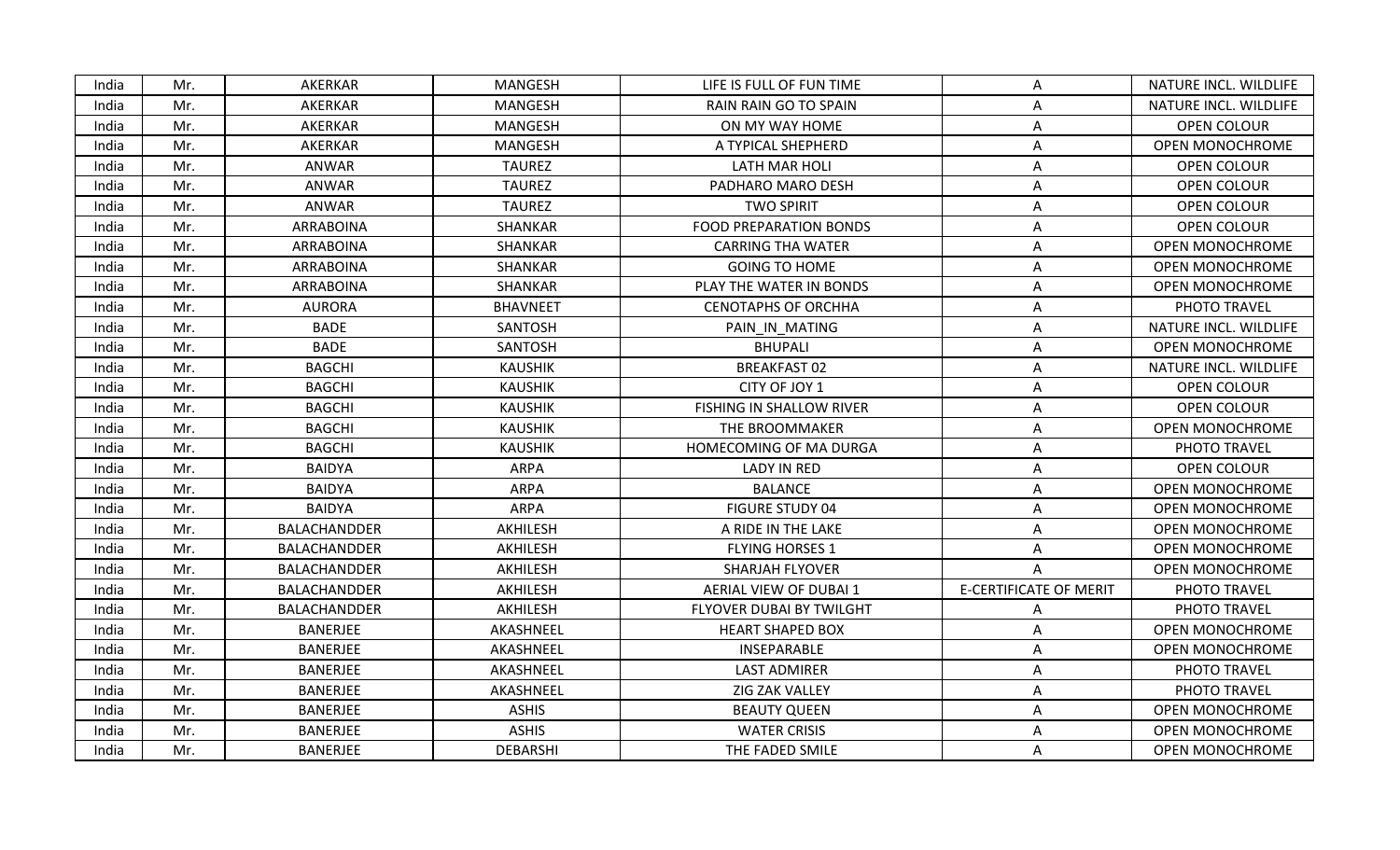| India | Mr. | <b>BANERJEE</b> | SAYANTAN        | KINGFISHER AND BEETLE               | A                             | NATURE INCL. WILDLIFE  |
|-------|-----|-----------------|-----------------|-------------------------------------|-------------------------------|------------------------|
| India | Mr. | <b>BANERJEE</b> | SAYANTAN        | KINGFISHER AND FISH                 | Α                             | NATURE INCL. WILDLIFE  |
| India | Mr. | <b>BANERJEE</b> | SAYANTAN        | LITTLE GREBE WITH PUFFER FISH       | Α                             | NATURE INCL. WILDLIFE  |
| India | Mr. | <b>BANERJEE</b> | SHASWATA        | GOSSIP                              | A                             | <b>OPEN MONOCHROME</b> |
| India | Mr. | <b>BANERJEE</b> | SHASWATA        | <b>MEN AT WORK</b>                  | Α                             | <b>OPEN MONOCHROME</b> |
| India | Mr. | <b>BANERJEE</b> | SHUBHENDU       | <b>THREE</b>                        | A                             | <b>OPEN MONOCHROME</b> |
| India | Mr. | <b>BANERJEE</b> | SHUBHENDU       | <b>SHORE TEMPLE1</b>                | Α                             | PHOTO TRAVEL           |
| India | Mr. | <b>BANERJEE</b> | SOUMYA          | <b>BRAHMINY KITE WITH FROG KILL</b> | Α                             | NATURE INCL. WILDLIFE  |
| India | Mr. | <b>BANERJEE</b> | SOUMYA          | <b>SUNDARBAN TIGER</b>              | A                             | NATURE INCL. WILDLIFE  |
| India | Mr. | <b>BANERJEE</b> | SUMAN           | <b>ART OF FACE</b>                  | Α                             | OPEN COLOUR            |
| India | Mr. | <b>BANERJEE</b> | SUMAN           | <b>CROSSING</b>                     | A                             | <b>OPEN COLOUR</b>     |
| India | Mr. | <b>BANERJEE</b> | SUMAN           | DRYING OF CLOTHES                   | Α                             | OPEN COLOUR            |
| India | Mr. | <b>BANERJEE</b> | SUMAN           | <b>INCOGNITO</b>                    | <b>E-CERTIFICATE OF MERIT</b> | OPEN COLOUR            |
| India | Mr. | <b>BANERJEE</b> | SUMAN           | A DARKER REALITY                    | Α                             | <b>OPEN MONOCHROME</b> |
| India | Mr. | <b>BANERJEE</b> | SUMAN           | THE HUNTERS                         | Α                             | <b>OPEN MONOCHROME</b> |
| India | Mr. | <b>BANERJEE</b> | <b>SUVANKAR</b> | AMRITERSANDHANE                     | A                             | NATURE INCL. WILDLIFE  |
| India | Mr. | <b>BANERJEE</b> | SUVANKAR        | SOLITUDE                            | Α                             | <b>OPEN MONOCHROME</b> |
| India | Mr. | <b>BANERJEE</b> | SUVANKAR        | PINDDAAN                            | Α                             | PHOTO TRAVEL           |
| India | Mr. | <b>BANIK</b>    | <b>SUPRATIK</b> | ORANGE BOAT OF VARNASI              | A                             | OPEN COLOUR            |
| India | Mr. | <b>BANIK</b>    | <b>SUPRATIK</b> | <b>BHAVUK</b>                       | Α                             | <b>OPEN MONOCHROME</b> |
| India | Mr. | BANIK           | <b>SUPRATIK</b> | <b>KEY</b>                          | A                             | PHOTO TRAVEL           |
| India | Mr. | <b>BANIK</b>    | <b>SUPRATIK</b> | VOYAGE                              | Α                             | PHOTO TRAVEL           |
| India | Mr. | <b>BARAL</b>    | <b>TAPAS</b>    | PURPLE HERON WITH TOAD              | A                             | NATURE INCL. WILDLIFE  |
| India | Mr. | <b>BARAL</b>    | <b>TAPAS</b>    | <b>MY TEAM</b>                      | Α                             | <b>OPEN MONOCHROME</b> |
| India | Mr. | <b>BARAL</b>    | <b>TAPAS</b>    | <b>VILLAGE GIRL</b>                 | Α                             | <b>OPEN MONOCHROME</b> |
| India | Mr. | <b>BARAT</b>    | <b>SUBHASIS</b> | <b>MASK MAKING 6 BW</b>             | A                             | <b>OPEN MONOCHROME</b> |
| India | Mr. | <b>BARDHAN</b>  | SUBHANKAR       | <b>END GAME</b>                     | Α                             | NATURE INCL. WILDLIFE  |
| India | Mr. | <b>BARDHAN</b>  | SUBHANKAR       | <b>GAME OVER</b>                    | Α                             | NATURE INCL. WILDLIFE  |
| India | Mr. | <b>BARDHAN</b>  | SUBHANKAR       | <b>BEAUTY OF NATURE</b>             | A                             | <b>OPEN COLOUR</b>     |
| India | Mr. | <b>BARDHAN</b>  | SUBHANKAR       | <b>MONSOON RAGA</b>                 | A                             | OPEN COLOUR            |
| India | Mr. | <b>BARDHAN</b>  | SUBHANKAR       | DASHABHUJA                          | A                             | <b>OPEN MONOCHROME</b> |
| India | Mr. | <b>BARDHAN</b>  | SUBHANKAR       | <b>ALMIGHTY GOD</b>                 | Α                             | PHOTO TRAVEL           |
| India | Mr. | <b>BASAK</b>    | SUMANTA         | LYNX WITH KILL 2                    | Α                             | NATURE INCL. WILDLIFE  |
| India | Mr. | <b>BASAK</b>    | SUMANTA         | PRE MATTING MOMENT                  | A                             | NATURE INCL. WILDLIFE  |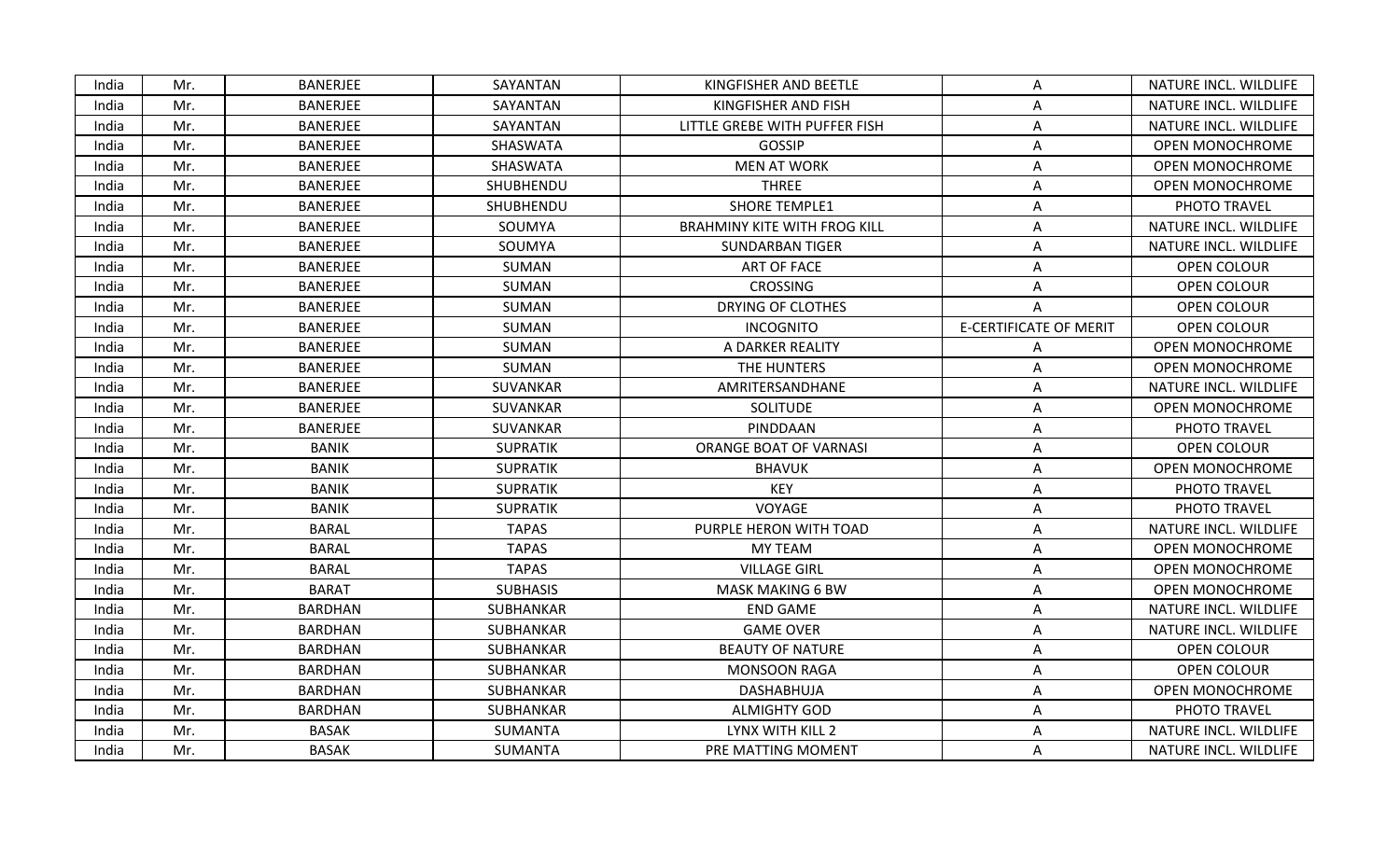| India | Mr. | <b>BASAK</b>  | <b>SUMANTA</b> | <b>HUNGRY CHILD</b>            | Α                             | <b>OPEN MONOCHROME</b> |
|-------|-----|---------------|----------------|--------------------------------|-------------------------------|------------------------|
| India | Mr. | <b>BASAK</b>  | <b>SUMANTA</b> | LOVE U MOM                     | Α                             | <b>OPEN MONOCHROME</b> |
| India | Mr. | <b>BHATIA</b> | <b>DEEP</b>    | <b>MOORHEN WITH CATCH</b>      | Α                             | NATURE INCL. WILDLIFE  |
| India | Mr. | <b>BHATIA</b> | <b>DEEP</b>    | PAINTED STROK WITH CARRIAGE    | Α                             | NATURE INCL. WILDLIFE  |
| India | Mr. | <b>BHATIA</b> | <b>DEEP</b>    | THE CATCH                      | Α                             | NATURE INCL. WILDLIFE  |
| India | Mr. | <b>BHATIA</b> | <b>DEEP</b>    | CRYSTALLINE                    | A                             | OPEN COLOUR            |
| India | Mr. | <b>BHATIA</b> | <b>DEEP</b>    | <b>ENTICING SPLASH</b>         | Α                             | <b>OPEN COLOUR</b>     |
| India | Mr. | <b>BHATIA</b> | <b>DEEP</b>    | POETICAL RHYTHM                |                               | OPEN COLOUR            |
| India | Mr. | <b>BHATIA</b> | <b>DEEP</b>    | THE MORALLO CHERRIES           | <b>E-CERTIFICATE OF MERIT</b> | <b>OPEN COLOUR</b>     |
| India | Mr. | <b>BHATIA</b> | <b>DEEP</b>    | MAGNILOQUENT-2                 | Α                             | OPEN MONOCHROME        |
| India | Mr. | <b>BHATIA</b> | <b>DEEP</b>    | MINDFUL-2                      | A                             | OPEN MONOCHROME        |
| India | Mr. | <b>BHATIA</b> | <b>DEEP</b>    | THE KETTLE                     | A                             | OPEN MONOCHROME        |
| India | Mr. | <b>BHATIA</b> | <b>DEEP</b>    | <b>COLORS OF JOY AND PRIDE</b> | <b>KKPC BRONZE</b>            | PHOTO TRAVEL           |
| India | Mr. | <b>BHATIA</b> | <b>DEEP</b>    | SHARING THE JOY                | Α                             | PHOTO TRAVEL           |
| India | Mr. | BHATTACHARJEE | <b>CHINMOY</b> | <b>HAPPY HOLI</b>              | A                             | <b>OPEN COLOUR</b>     |
| India | Mr. | BHATTACHARJEE | <b>CHINMOY</b> | <b>PROTECTION</b>              | A                             | OPEN COLOUR            |
| India | Mr. | BHATTACHARJEE | <b>CHINMOY</b> | <b>RUN RUN RUN</b>             | Α                             | <b>OPEN COLOUR</b>     |
| India | Mr. | BHATTACHARJEE | <b>CHINMOY</b> | <b>GLORIOUS MOMENT</b>         | A                             | OPEN MONOCHROME        |
| India | Mr. | BHATTACHARJEE | <b>CHINMOY</b> | <b>MOTION</b>                  | A                             | OPEN MONOCHROME        |
| India | Mr. | BHATTACHARJEE | <b>CHINMOY</b> | <b>LIFE</b>                    | Α                             | PHOTO TRAVEL           |
| India | Mr. | BHATTACHARJEE | PRODYUT        | <b>CATERPILLAE 2</b>           | A                             | NATURE INCL. WILDLIFE  |
| India | Mr. | BHATTACHARJEE | PRODYUT        | <b>BEAUTY IN RED</b>           | A                             | OPEN COLOUR            |
| India | Mr. | BHATTACHARJEE | PRODYUT        | <b>DEVOTION</b>                | <b>KKPC SILVER</b>            | <b>OPEN MONOCHROME</b> |
| India | Mr. | BHATTACHARJEE | PRODYUT        | LOOKING THROUGH WINDOW         | A                             | <b>OPEN MONOCHROME</b> |
| India | Mr. | BHATTACHARJEE | PRODYUT        | <b>FINISH POINT</b>            | Α                             | PHOTO TRAVEL           |
| India | Mr. | BHATTACHARYA  | SANJOY         | <b>DANCING DUO</b>             | A                             | NATURE INCL. WILDLIFE  |
| India | Mr. | BHATTACHARYA  | SANJOY         | <b>PROHIBITION</b>             | Α                             | OPEN COLOUR            |
| India | Mr. | BHATTACHARYA  | SANJOY         | <b>FEATHER TOUCH</b>           | A                             | OPEN MONOCHROME        |
| India | Mr. | BHATTACHARYA  | SANJOY         | <b>COLOUR BONANZA</b>          | Α                             | PHOTO TRAVEL           |
| India | Mr. | BHATTACHARYYA | <b>PARTHA</b>  | LADY WITH HOT COFFEE           | Α                             | <b>OPEN MONOCHROME</b> |
| India | Mr. | BHATTACHARYYA | <b>PARTHA</b>  | ITS TIME TO RETURN 2021        | A                             | PHOTO TRAVEL           |
| India | Mr. | BHATTACHARYYA | <b>PARTHA</b>  | <b>RETURNING HOME</b>          | A                             | PHOTO TRAVEL           |
| India | Mr. | <b>BHAVE</b>  | AMEYA          | <b>EATING MOM</b>              | Α                             | NATURE INCL. WILDLIFE  |
| India | Mr. | <b>BHAVE</b>  | AMEYA          | FOX PUP JUMP                   | A                             | NATURE INCL. WILDLIFE  |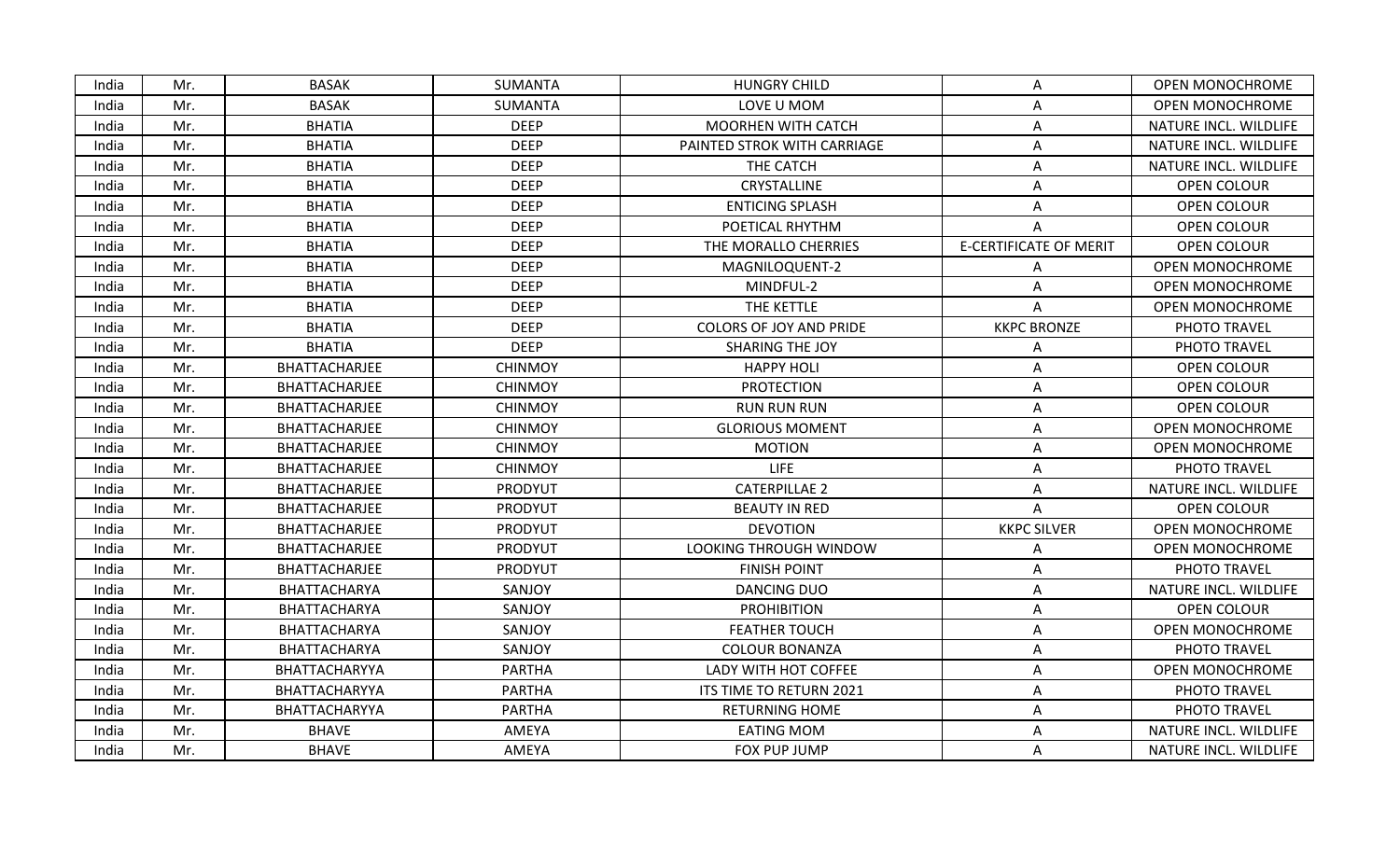| India | Mr. | <b>BHAVE</b>  | AMEYA               | IN THE NETS                         | Α                 | OPEN COLOUR            |
|-------|-----|---------------|---------------------|-------------------------------------|-------------------|------------------------|
| India | Mr. | <b>BHAVE</b>  | AMEYA               | <b>FEAR</b>                         | Α                 | <b>OPEN MONOCHROME</b> |
| India | Mr. | <b>BHAVE</b>  | AMEYA               | THE INVITE                          | Α                 | OPEN MONOCHROME        |
| India | Mr. | <b>BHAVE</b>  | AMEYA               | <b>HOLY WATER</b>                   | Α                 | PHOTO TRAVEL           |
| India | Mr. | <b>BISWAS</b> | <b>DEEPAK</b>       | <b>ARTIST IN ACTION</b>             | Α                 | OPEN COLOUR            |
| India | Mr. | <b>BISWAS</b> | <b>DIPAK KUMAR</b>  | <b>OLDEST COUPLE</b>                | A                 | OPEN MONOCHROME        |
| India | Mr. | <b>BISWAS</b> | <b>DIPAK KUMAR</b>  | <b>FIGHTING</b>                     | A                 | PHOTO TRAVEL           |
| India | Mr. | <b>BISWAS</b> | <b>DIPAK KUMAR</b>  | GAZAN                               | A                 | PHOTO TRAVEL           |
| India | Mr. | <b>BISWAS</b> | DIPAK KUMAR         | <b>GODS CUB</b>                     | A                 | PHOTO TRAVEL           |
| India | Mr. | <b>BISWAS</b> | <b>PRANTIK</b>      | KIDS AND THEIR PETS - NOT SUBMITTED | A                 | <b>OPEN COLOUR</b>     |
| India | Mr. | <b>BISWAS</b> | <b>TANMAY</b>       | <b>STAR</b>                         | A                 | OPEN MONOCHROME        |
| India | Mr. | <b>BISWAS</b> | <b>TANMAY</b>       | TRIANGLE                            | Α                 | <b>OPEN MONOCHROME</b> |
| India | Mr. | <b>BN</b>     | <b>UMASHANKAR</b>   | <b>MASTER OF FIGHT</b>              | Α                 | NATURE INCL. WILDLIFE  |
| India | Mr. | BN            | <b>UMASHANKAR</b>   | <b>INNOCENT HAPPINESS</b>           | A                 | OPEN COLOUR            |
| India | Mr. | BN            | <b>UMASHANKAR</b>   | PRATHIBIMBA                         | Α                 | OPEN COLOUR            |
| India | Mr. | <b>BN</b>     | <b>UMASHANKAR</b>   | <b>PROWESS</b>                      | A                 | OPEN COLOUR            |
| India | Mr. | <b>BN</b>     | UMASHANKAR          | WINNOVING WORKING                   | <b>FIP RIBBON</b> | <b>OPEN COLOUR</b>     |
| India | Mr. | <b>BN</b>     | <b>UMASHANKAR</b>   | <b>VIDHYA</b>                       | Α                 | OPEN MONOCHROME        |
| India | Mr. | <b>BN</b>     | <b>UMASHANKAR</b>   | <b>FLOWERS OF BULL</b>              | Α                 | PHOTO TRAVEL           |
| India | Mr. | <b>BODHAK</b> | SUBHENDU            | <b>BIG CATCH 2</b>                  | A                 | NATURE INCL. WILDLIFE  |
| India | Mr. | <b>BODHAK</b> | SUBHENDU            | <b>HAPPYNESS</b>                    | Α                 | OPEN COLOUR            |
| India | Mr. | <b>BODHAK</b> | SUBHENDU            | FIRST LIGHT ON KANCHANJUNGHA        | Α                 | PHOTO TRAVEL           |
| India | Mr. | <b>BODHAK</b> | SUBHENDU            | PARADISE IN EARTH                   | Α                 | PHOTO TRAVEL           |
| India | Mr. | <b>BORA</b>   | ARINDOM             | <b>FOOD FOR THE CHICKS</b>          | A                 | NATURE INCL. WILDLIFE  |
| India | Mr. | <b>BORA</b>   | ARINDOM             | <b>BEAT THE HEAT.</b>               | Α                 | OPEN COLOUR            |
| India | Mr. | <b>BORA</b>   | ARINDOM             | RED HOT CHILLI PEPPERS              | Α                 | OPEN COLOUR            |
| India | Mr. | <b>BORUAH</b> | <b>SAURAV KUMAR</b> | <b>BONDING</b>                      | Α                 | NATURE INCL. WILDLIFE  |
| India | Mr. | <b>BORUAH</b> | <b>SAURAV KUMAR</b> | JOY OF HOLI                         | Α                 | PHOTO TRAVEL           |
| India | Mr. | <b>BOSE</b>   | <b>AVIJIT</b>       | DEMI GOD                            | A                 | OPEN COLOUR            |
| India | Mr. | <b>BOSE</b>   | <b>AVIJIT</b>       | <b>MAGNIFICENT</b>                  | A                 | OPEN COLOUR            |
| India | Mr. | <b>BOSE</b>   | <b>AVIJIT</b>       | ONE BEAUTIFUL MORNING               | Α                 | OPEN COLOUR            |
| India | Mr. | <b>BOSE</b>   | <b>AVIJIT</b>       | <b>OBLIVION</b>                     | Α                 | <b>OPEN MONOCHROME</b> |
| India | Mr. | <b>BOSE</b>   | <b>AVIJIT</b>       | KARMA FESTIVAL BIRBHUM              | Α                 | PHOTO TRAVEL           |
| India | Mr. | <b>BOSE</b>   | <b>AVIJIT</b>       | ROYAL ENTRY RAJASTHAN               | Α                 | PHOTO TRAVEL           |
|       |     |               |                     |                                     |                   |                        |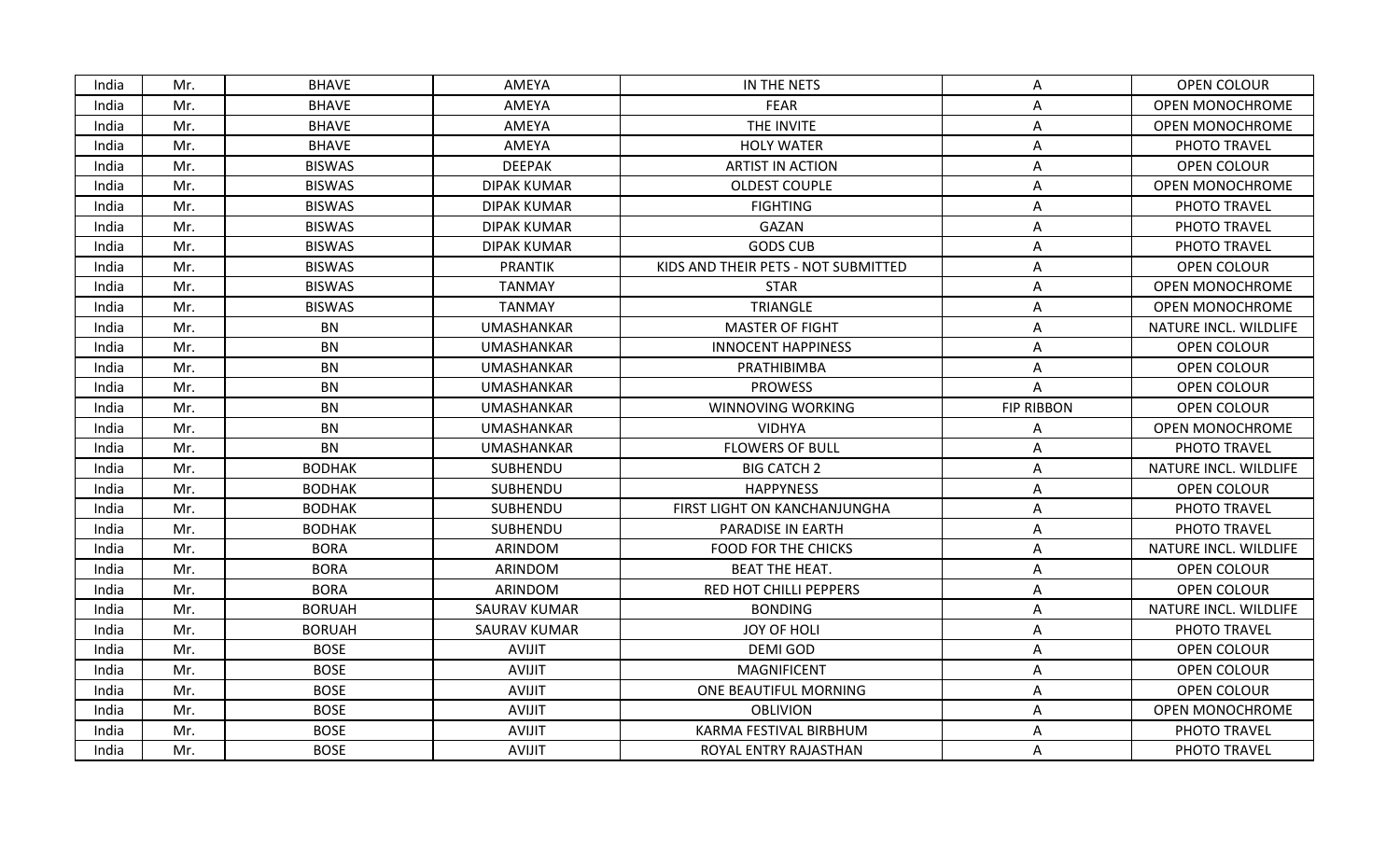| India | Mr. | BOSE               | SANJAY         | <b>WORLD CAN WAIT</b>             | A                             | OPEN COLOUR            |
|-------|-----|--------------------|----------------|-----------------------------------|-------------------------------|------------------------|
| India | Mr. | <b>BOSE</b>        | SANJAY         | <b>LITTLE BOY</b>                 | А                             | <b>OPEN MONOCHROME</b> |
| India | Mr. | <b>BOSE</b>        | SANJAY         | CONGREGATION                      | Α                             | PHOTO TRAVEL           |
| India | Mr. | <b>BOSE</b>        | <b>SUMIT</b>   | <b>CREATION</b>                   | A                             | <b>OPEN MONOCHROME</b> |
| India | Mr. | <b>BOSE</b>        | <b>SUMIT</b>   | <b>BAJAO KHOL HARI BOL</b>        | Α                             | PHOTO TRAVEL           |
| India | Mr. | C K                | SUBRAMANYA     | AN EFFECTIVE PARLIAMENT           | A                             | NATURE INCL. WILDLIFE  |
| India | Mr. | C K                | SUBRAMANYA     | <b>CHEETAH WITH KILL</b>          | Α                             | NATURE INCL. WILDLIFE  |
| India | Mr. | C K                | SUBRAMANYA     | <b>WESTERN GHATS</b>              | Α                             | OPEN COLOUR            |
| India | Mr. | CR                 | SATHYANARAYANA | <b>ATTACKING CHEETAHS</b>         | <b>E-CERTIFICATE OF MERIT</b> | NATURE INCL. WILDLIFE  |
| India | Mr. | CR                 | SATHYANARAYANA | CHEETAH CHASE                     | Α                             | NATURE INCL. WILDLIFE  |
| India | Mr. | C <sub>R</sub>     | SATHYANARAYANA | <b>CHEETAH HUNT</b>               | A                             | NATURE INCL. WILDLIFE  |
| India | Mr. | CR                 | SATHYANARAYANA | INDIAN ROLLER CATCHING THE FEED   | Α                             | NATURE INCL. WILDLIFE  |
| India | Mr. | CR                 | SATHYANARAYANA | <b>BACK HOME</b>                  | Α                             | OPEN COLOUR            |
| India | Mr. | CR                 | SATHYANARAYANA | SPECTACULAR SHOW                  | A                             | OPEN COLOUR            |
| India | Mr. | CR                 | SATHYANARAYANA | THE FLOCK RETURNS                 | Α                             | OPEN COLOUR            |
| India | Mr. | CR                 | SATHYANARAYANA | <b>WINNOWING PAIR</b>             | A                             | OPEN COLOUR            |
| India | Mr. | CR                 | SATHYANARAYANA | LINEMAN                           | Α                             | <b>OPEN MONOCHROME</b> |
| India | Mr. | CR                 | SATHYANARAYANA | RETURNING CATTLE HERD             | Α                             | <b>OPEN MONOCHROME</b> |
| India | Mr. | CR                 | SATHYANARAYANA | <b>RETURNING HERD</b>             | A                             | OPEN MONOCHROME        |
| India | Mr. | CR                 | SATHYANARAYANA | WINNOWING COUPLE                  | Α                             | <b>OPEN MONOCHROME</b> |
| India | Mr. | CR                 | SATHYANARAYANA | <b>TRAFFIC JAM</b>                | A                             | PHOTO TRAVEL           |
| India | Mr. | CHAKRABARTI        | ANIRBAN        | <b>GULL POSSESSIVE WITH CATCH</b> | Α                             | NATURE INCL. WILDLIFE  |
| India | Mr. | CHAKRABARTI        | ANIRBAN        | RED CRAB SAND FEED PROCESS        | A                             | NATURE INCL. WILDLIFE  |
| India | Mr. | CHAKRABARTI        | ANIRBAN        | <b>CROSS POSITION</b>             | Α                             | <b>OPEN MONOCHROME</b> |
| India | Mr. | CHAKRABARTI        | ANIRBAN        | <b>DAUNTING</b>                   | Α                             | <b>OPEN MONOCHROME</b> |
| India | Mr. | CHAKRABARTI        | ANIRBAN        | GOSSIP                            | A                             | <b>OPEN MONOCHROME</b> |
| India | Mr. | CHAKRABARTI        | ANIRBAN        | <b>GANGES IDOL IMMERSION</b>      | Α                             | PHOTO TRAVEL           |
| India | Mr. | CHAKRABARTI        | ANIRBAN        | <b>MAHALI CROP FESTIVAL</b>       | Α                             | PHOTO TRAVEL           |
| India | Mr. | CHAKRABARTI        | ANIRBAN        | MAHALI FESTIVAL PADDY             | A                             | PHOTO TRAVEL           |
| India | Mr. | <b>CHAKRABORTY</b> | <b>GAUTAM</b>  | ART OF EATING FRUIT               | Α                             | NATURE INCL. WILDLIFE  |
| India | Mr. | <b>CHAKRABORTY</b> | <b>GAUTAM</b>  | PAIN OR LOVE                      | A                             | NATURE INCL. WILDLIFE  |
| India | Mr. | <b>CHAKRABORTY</b> | <b>GAUTAM</b>  | <b>HOSTO SHILPO</b>               | Α                             | OPEN COLOUR            |
| India | Mr. | <b>CHAKRABORTY</b> | <b>GAUTAM</b>  | <b>BUDDHA PARK</b>                | Α                             | PHOTO TRAVEL           |
| India | Mr. | <b>CHAKRABORTY</b> | PRABIR         | <b>HERON IN TRAP</b>              | A                             | NATURE INCL. WILDLIFE  |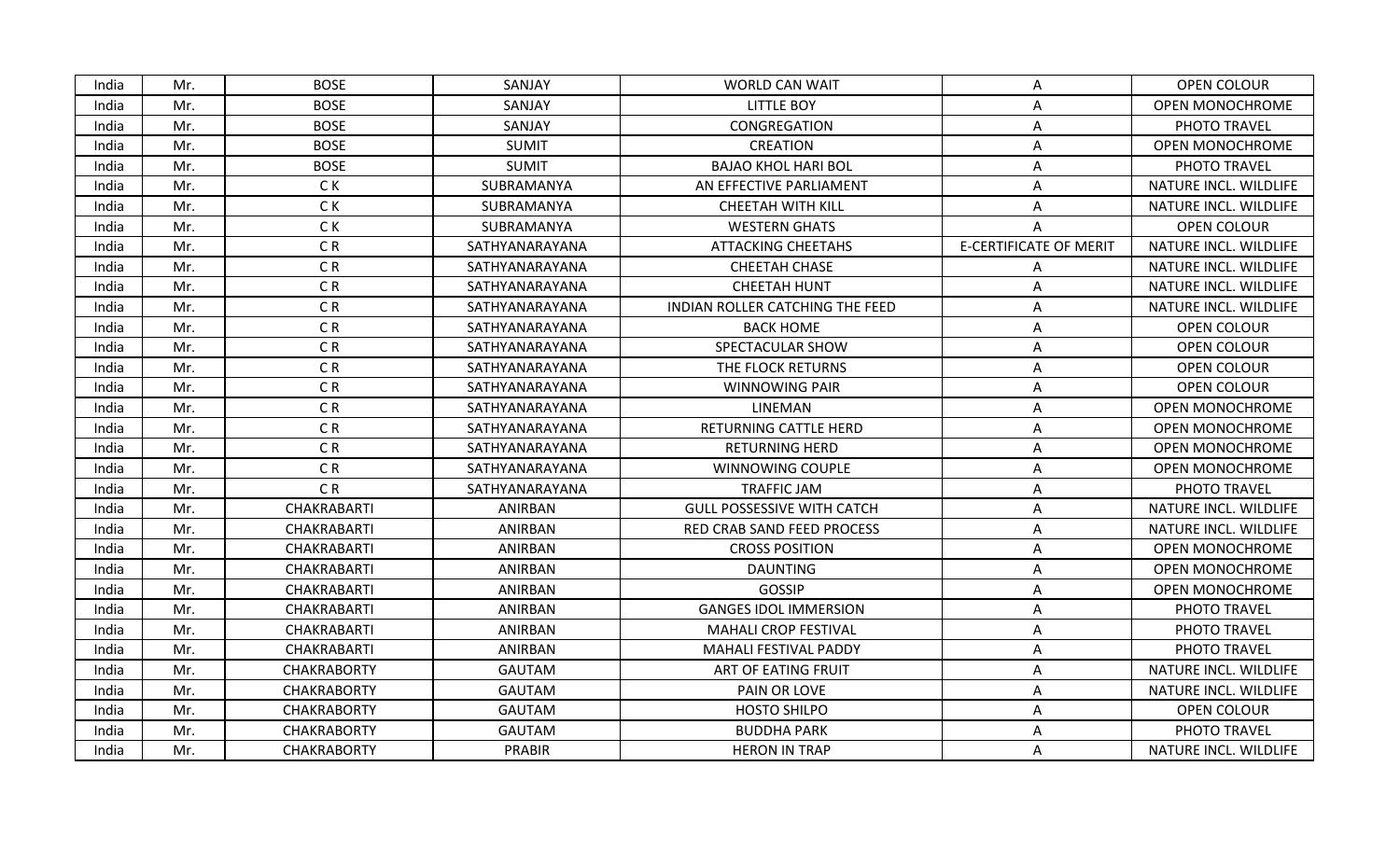| India | Mr. | <b>CHAKRABORTY</b> | <b>PRABIR</b>   | PARDON PLEASE                  | <b>E-CERTIFICATE OF MERIT</b> | NATURE INCL. WILDLIFE  |
|-------|-----|--------------------|-----------------|--------------------------------|-------------------------------|------------------------|
| India | Mr. | <b>CHAKRABORTY</b> | PRABIR          | <b>MY MOTHER</b>               | A                             | OPEN COLOUR            |
| India | Mr. | <b>CHAKRABORTY</b> | <b>PRABIR</b>   | <b>DEMAND FREDOM</b>           | Α                             | <b>OPEN MONOCHROME</b> |
| India | Mr. | <b>CHAKRABORTY</b> | PRABIR          | <b>EXPERIENCE HAND</b>         | Α                             | <b>OPEN MONOCHROME</b> |
| India | Mr. | <b>CHAKRABORTY</b> | PRABIR          | <b>DEV DEPAWALI</b>            | Α                             | PHOTO TRAVEL           |
| India | Mr. | <b>CHAKRABORTY</b> | SHYAMAL         | <b>KING OF PANNA</b>           | A                             | NATURE INCL. WILDLIFE  |
| India | Mr. | <b>CHAKRABORTY</b> | SHYAMAL         | DURING THE REST TIME           | Α                             | <b>OPEN MONOCHROME</b> |
| India | Mr. | <b>CHAKRABORTY</b> | SHYAMAL         | <b>THINKER</b>                 | Α                             | <b>OPEN MONOCHROME</b> |
| India | Mr. | <b>CHAKRABORTY</b> | SHYAMAL         | <b>FIRE DANCE</b>              | Α                             | PHOTO TRAVEL           |
| India | Mr. | <b>CHAKRABORTY</b> | SUSOVAN         | <b>KINGFISHER 1</b>            | A                             | NATURE INCL. WILDLIFE  |
| India | Mr. | <b>CHAKRABORTY</b> | SUSOVAN         | <b>MUSICIAN</b>                | <b>FIP RIBBON</b>             | OPEN COLOUR            |
| India | Mr. | <b>CHAKRABORTY</b> | SUSOVAN         | <b>ANXIETY</b>                 | Α                             | <b>OPEN MONOCHROME</b> |
| India | Mr. | <b>CHAKRABORTY</b> | SUSOVAN         | <b>GLOOMY</b>                  | Α                             | OPEN MONOCHROME        |
| India | Mr. | <b>CHAKRABORTY</b> | SUSOVAN         | <b>TIME FLIES</b>              | Α                             | <b>OPEN MONOCHROME</b> |
| India | Mr. | <b>CHAKRABORTY</b> | SUSOVAN         | CHHATH PUJA 3                  | Α                             | PHOTO TRAVEL           |
| India | Mr. | <b>CHAKRABORTY</b> | SUSOVAN         | <b>CONTRAST</b>                | Α                             | PHOTO TRAVEL           |
| India | Mr. | <b>CHAKRABORTY</b> | SUSOVAN         | HOLI                           | Α                             | PHOTO TRAVEL           |
| India | Mr. | <b>CHAKRABORTY</b> | SUSOVAN         | <b>TOWARDS VICTORIA</b>        | Α                             | PHOTO TRAVEL           |
| India | Mr. | CHANDA             | <b>SUVAJIT</b>  | <b>BROTHER AND SISTER</b>      | A                             | <b>OPEN COLOUR</b>     |
| India | Mr. | CHANDA             | <b>SUVAJIT</b>  | <b>ENDLESS WAITING</b>         | А                             | <b>OPEN MONOCHROME</b> |
| India | Mr. | CHANDA             | <b>SUVAJIT</b>  | OLD                            | А                             | OPEN MONOCHROME        |
| India | Mr. | CHANDRA            | SANTANU         | <b>PROCREATION</b>             | А                             | NATURE INCL. WILDLIFE  |
| India | Mr. | CHANDRA            | SANTANU         | AFGHAN GIRL 3                  | Α                             | OPEN COLOUR            |
| India | Mr. | CHANDRA            | SANTANU         | THE SHEPHERD GIRL              | А                             | OPEN COLOUR            |
| India | Mr. | CHANDRA            | SANTANU         | <b>ANSARI</b>                  | Α                             | <b>OPEN MONOCHROME</b> |
| India | Mr. | CHANDRA            | SANTANU         | DHANKHAR DSC07702              | A                             | PHOTO TRAVEL           |
| India | Mr. | CHATARAM           | KISHANCHAND     | 01 RAJEE                       | Α                             | OPEN COLOUR            |
| India | Mr. | CHATARAM           | KISHANCHAND     | 02 GIRL WITH RAINBOW UMBRELLA  | Α                             | OPEN COLOUR            |
| India | Mr. | CHATARAM           | KISHANCHAND     | 04 KAWADI FESTIVAL AT HARIDWAR | Α                             | PHOTO TRAVEL           |
| India | Mr. | <b>CHATTERJEE</b>  | <b>DIBYENDU</b> | <b>MOHINI</b>                  | Α                             | OPEN COLOUR            |
| India | Mr. | CHATTERJEE         | <b>DIBYENDU</b> | <b>MOHINI 2</b>                | A                             | OPEN COLOUR            |
| India | Mr. | <b>CHATTERJEE</b>  | <b>DIBYENDU</b> | THOUGHT OF ME                  | Α                             | <b>OPEN MONOCHROME</b> |
| India | Mr. | CHATTERJEE         | <b>KAUSHIK</b>  | TALKING WITH EACH OTHER        | Α                             | NATURE INCL. WILDLIFE  |
| India | Mr. | <b>CHATTERJEE</b>  | SANTANU         | 6                              | A                             | PHOTO TRAVEL           |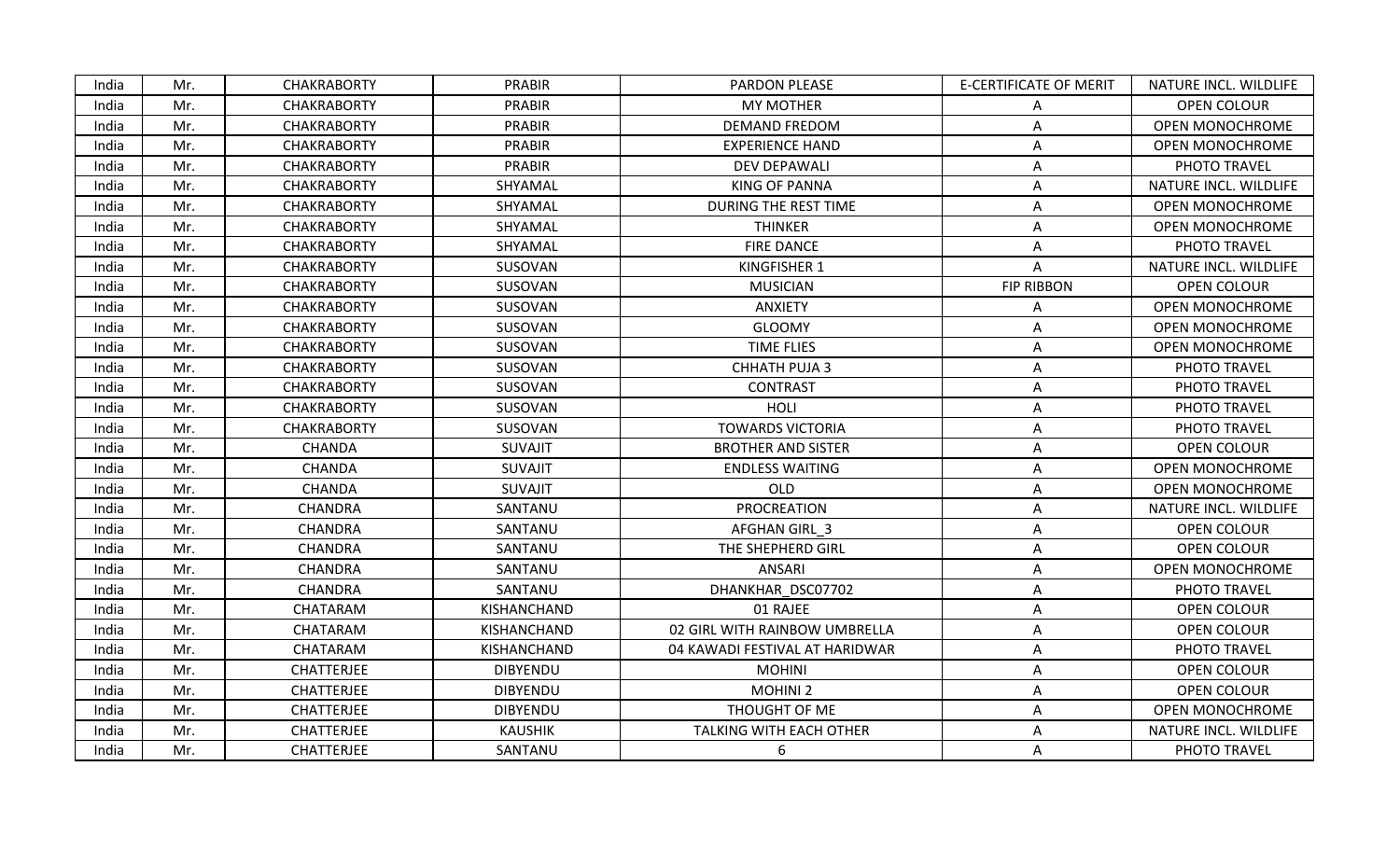| India | Mr. | <b>CHATTERJEE</b>    | SANTANU                | <b>PRAY</b>                    | A                  | PHOTO TRAVEL           |
|-------|-----|----------------------|------------------------|--------------------------------|--------------------|------------------------|
| India | Mr. | CHATTOPADHYA         | SAIKAT                 | <b>COLSE TO MY EYES</b>        | Α                  | <b>OPEN COLOUR</b>     |
| India | Mr. | CHATTOPADHYA         | SAIKAT                 | PREPARATION FOR WORSHIP        | <b>KKPC SILVER</b> | OPEN COLOUR            |
| India | Mr. | CHATTOPADHYA         | SAIKAT                 | <b>CAPTIVE EYES</b>            | A                  | <b>OPEN MONOCHROME</b> |
| India | Mr. | CHATTOPADHYA         | SAIKAT                 | <b>DESOLATION</b>              | <b>FIP RIBBON</b>  | OPEN MONOCHROME        |
| India | Mr. | CHATTOPADHYA         | <b>SAIKAT</b>          | <b>PRAYER</b>                  | A                  | PHOTO TRAVEL           |
| India | Mr. | CHATTOPADHYA         | SAIKAT                 | <b>RESTFUL SLEEP</b>           | Α                  | PHOTO TRAVEL           |
| India | Mr. | CHATTOPADHYAY        | <b>JYOTIRMOY</b>       | DANCE ON STEEL                 | Α                  | <b>OPEN MONOCHROME</b> |
| India | Mr. | <b>CHATTOPADHYAY</b> | <b>JYOTIRMOY</b>       | TIME FOR DESTINY               | A                  | PHOTO TRAVEL           |
| India | Mr. | CHAUDHARY            | PRABAHA                | LESSER ADJUTANT WITH CATCH     | Α                  | NATURE INCL. WILDLIFE  |
| India | Mr. | CHAUDHARY            | PRABAHA                | LESSER ADJUTANT WITH SNAKE     | A                  | OPEN COLOUR            |
| India | Mr. | <b>CHAUDHURI</b>     | <b>ASIM KUMAR</b>      | <b>MATING OF BUTTERFLY 24A</b> | Α                  | NATURE INCL. WILDLIFE  |
| India | Mr. | <b>CHAUDHURI</b>     | <b>ASIM KUMAR</b>      | POND HERONS CATCH 52           | Α                  | NATURE INCL. WILDLIFE  |
| India | Mr. | <b>CHAUDHURI</b>     | <b>ASIM KUMAR</b>      | <b>TEACHING CLASS 5A</b>       | Α                  | OPEN COLOUR            |
| India | Mr. | <b>CHAUDHURI</b>     | <b>ASIM KUMAR</b>      | CHOW DANCE 102                 | Α                  | PHOTO TRAVEL           |
| India | Mr. | <b>CHAUDHURI</b>     | <b>ASIM KUMAR</b>      | MANIKARNIKA VARANASHI 93       | A                  | PHOTO TRAVEL           |
| India | Mr. | <b>CHAUDHURI</b>     | <b>AYAN KUMAR</b>      | <b>PRINCESS 2</b>              | Α                  | <b>OPEN COLOUR</b>     |
| India | Mr. | <b>CHAUDHURI</b>     | <b>AYAN KUMAR</b>      | ME AND MY MOTHER               | Α                  | PHOTO TRAVEL           |
| India | Mr. | <b>CHAUDHURI</b>     | <b>AYAN KUMAR</b>      | <b>WORSHIPERS</b>              | A                  | PHOTO TRAVEL           |
| India | Mr. | <b>CHAUDHURI</b>     | PARTHA PRATIM          | <b>DISEMBARK</b>               | Α                  | NATURE INCL. WILDLIFE  |
| India | Mr. | <b>CHAUDHURI</b>     | PARTHA PRATIM          | <b>CREPUSCULAR RAYS</b>        | A                  | OPEN MONOCHROME        |
| India | Mr. | <b>CHAUDHURI</b>     | SANDIPAN               | <b>COLOURFUL COUPLE</b>        | Α                  | NATURE INCL. WILDLIFE  |
| India | Mr. | <b>CHAUDHURI</b>     | SANDIPAN               | <b>BOXER</b>                   | A                  | <b>OPEN MONOCHROME</b> |
| India | Mr. | <b>CHAUDHURY</b>     | <b>PRATIK</b>          | <b>FIGHT IN AIR</b>            | Α                  | NATURE INCL. WILDLIFE  |
| India | Mr. | CHAUDHURY            | <b>PRATIK</b>          | YUHINA WITH HIS FOOD           | Α                  | NATURE INCL. WILDLIFE  |
| India | Mr. | <b>CHHABRA</b>       | <b>GURVINDER SINGH</b> | <b>BRUTAL KILLER</b>           | A                  | NATURE INCL. WILDLIFE  |
| India | Mr. | CHHABRA              | <b>GURVINDER SINGH</b> | <b>CATFISH IN TROUBLE</b>      | Α                  | NATURE INCL. WILDLIFE  |
| India | Mr. | <b>CHHABRA</b>       | <b>GURVINDER SINGH</b> | <b>MERCILESS</b>               | A                  | NATURE INCL. WILDLIFE  |
| India | Mr. | <b>CHHABRA</b>       | <b>GURVINDER SINGH</b> | <b>MY BREAKFAST</b>            | A                  | NATURE INCL. WILDLIFE  |
| India | Mr. | <b>CHHABRA</b>       | <b>GURVINDER SINGH</b> | <b>FARMING</b>                 | A                  | <b>OPEN COLOUR</b>     |
| India | Mr. | <b>CHHABRA</b>       | <b>GURVINDER SINGH</b> | <b>BASKET MAKING</b>           | А                  | OPEN MONOCHROME        |
| India | Mr. | CHHABRA              | <b>GURVINDER SINGH</b> | <b>FUN</b>                     | Α                  | <b>OPEN MONOCHROME</b> |
| India | Mr. | <b>CHHABRA</b>       | <b>GURVINDER SINGH</b> | <b>HOLLA</b>                   | Α                  | PHOTO TRAVEL           |
| India | Mr. | <b>CHOUDHURY</b>     | RATNAJIT               | <b>MY TINY BABIES</b>          | A                  | NATURE INCL. WILDLIFE  |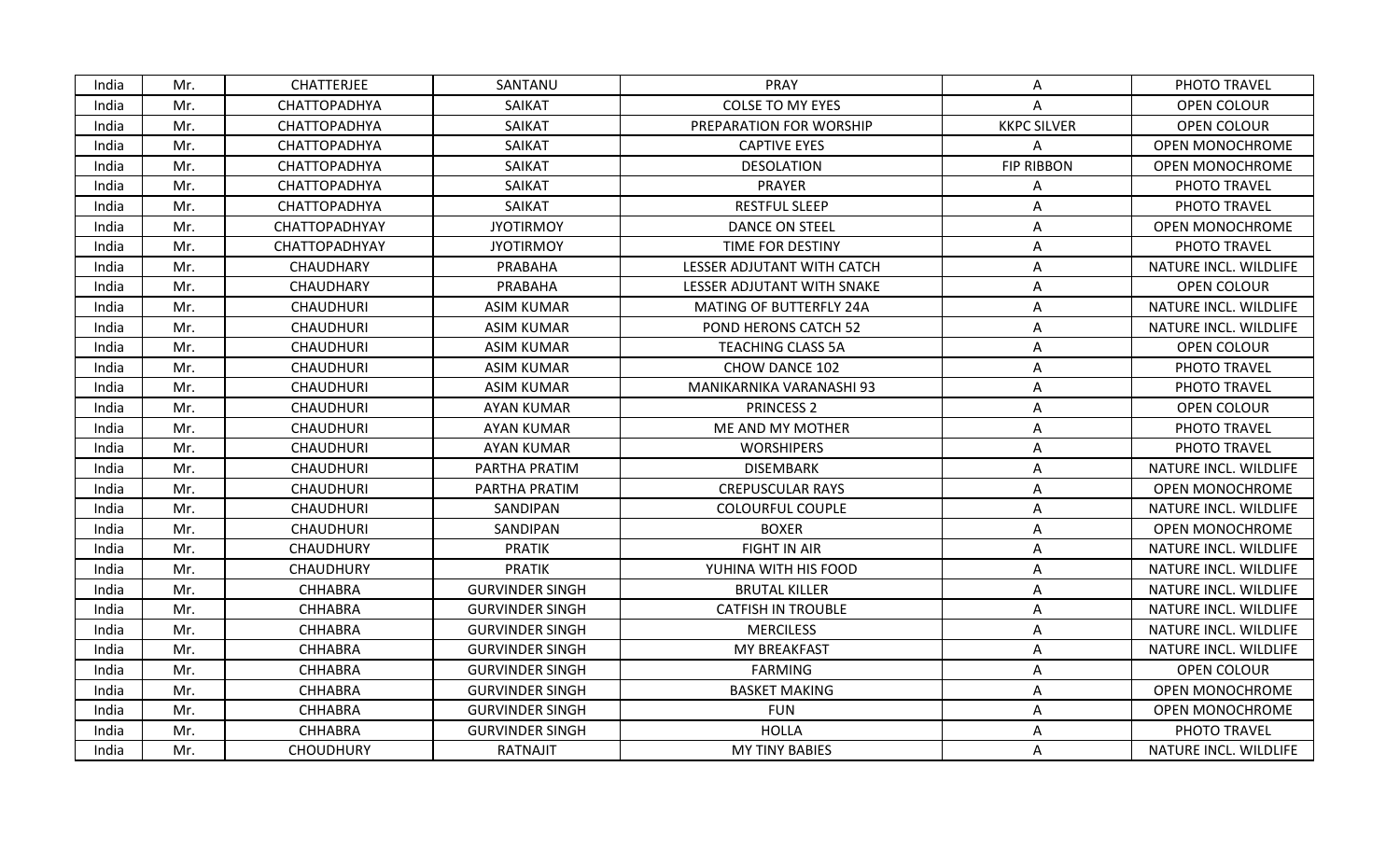| India | Mr. | <b>CHOUDHURY</b> | RATNAJIT           | <b>DREAMS OF LIFE</b>           | A                             | <b>OPEN MONOCHROME</b> |
|-------|-----|------------------|--------------------|---------------------------------|-------------------------------|------------------------|
| India | Mr. | <b>CHOUDHURY</b> | <b>RATNAJIT</b>    | <b>TEA TIME</b>                 | Α                             | <b>OPEN MONOCHROME</b> |
| India | Mr. | <b>CHOUDHURY</b> | RATNAJIT           | DEMON AND GOD                   | Α                             | PHOTO TRAVEL           |
| India | Mr. | <b>CHOUDHURY</b> | RATNAJIT           | SPIRIT OF FESTIVAL              | A                             | PHOTO TRAVEL           |
| India | Mr. | CHOUHAN          | SHRIRAM            | <b>FLAMINGO COUPLE</b>          | A                             | NATURE INCL. WILDLIFE  |
| India | Mr. | <b>CHOUHAN</b>   | SHRIRAM            | <b>BHAGWA LEHARAYEGA</b>        | WPAI GOLD                     | OPEN COLOUR            |
| India | Mr. | <b>CHOUHAN</b>   | SHRIRAM            | DID YOU SEE                     | Α                             | OPEN COLOUR            |
| India | Mr. | <b>CHOUHAN</b>   | SHRIRAM            | <b>VILLAGE MORNING</b>          | A                             | OPEN COLOUR            |
| India | Mr. | <b>CHOUHAN</b>   | SHRIRAM            | <b>CAMEL SHADOW</b>             | A                             | <b>OPEN MONOCHROME</b> |
| India | Mr. | <b>CHOUHAN</b>   | <b>SHRIRAM</b>     | <b>FAAG YATRA</b>               | Α                             | PHOTO TRAVEL           |
| India | Mr. | <b>DAS</b>       | ANIRUDDHA          | <b>INSIDE THE DOOR</b>          | A                             | OPEN COLOUR            |
| India | Mr. | <b>DAS</b>       | ANIRUDDHA          | <b>KRISHNA AND FRIENDS</b>      | Α                             | OPEN COLOUR            |
| India | Mr. | <b>DAS</b>       | ANIRUDDHA          | <b>NECKLACE OF FISH</b>         | A                             | OPEN MONOCHROME        |
| India | Mr. | <b>DAS</b>       | ANIRUDDHA          | <b>SMILEY FACE</b>              | Α                             | OPEN MONOCHROME        |
| India | Mr. | <b>DAS</b>       | ANIRUDDHA          | <b>FREE SPIRIT</b>              | A                             | PHOTO TRAVEL           |
| India | Mr. | <b>DAS</b>       | ANIRUDDHA          | <b>GANGA AARTI</b>              | A                             | PHOTO TRAVEL           |
| India | Mr. | <b>DAS</b>       | DEBANJAN           | <b>WORK IN PROGRESS</b>         | Α                             | <b>OPEN COLOUR</b>     |
| India | Mr. | <b>DAS</b>       | DEBANJAN           | ART OF CLAY                     | A                             | OPEN MONOCHROME        |
| India | Mr. | <b>DAS</b>       | DEBANJAN           | PADDY DRYING                    | A                             | PHOTO TRAVEL           |
| India | Mr. | <b>DAS</b>       | <b>DEBANJAN</b>    | TEMPLE OF LORD SHIVA            | Α                             | PHOTO TRAVEL           |
| India | Mr. | <b>DAS</b>       | <b>DEBRAJ</b>      | LIFE!                           | A                             | OPEN COLOUR            |
| India | Mr. | <b>DAS</b>       | <b>DEBRAJ</b>      | <b>CHILD LABOUR!</b>            | <b>E-CERTIFICATE OF MERIT</b> | OPEN MONOCHROME        |
| India | Mr. | <b>DAS</b>       | DEBRAJ             | <b>DURGA IMMERSION!</b>         | Α                             | PHOTO TRAVEL           |
| India | Mr. | <b>DAS</b>       | DEBRAJ             | HOLI 2!                         | A                             | PHOTO TRAVEL           |
| India | Mr. | DAS              | DEBRAJ             | <b>HOLY GATHERING AT KUMBH!</b> | <b>KKPC SILVER</b>            | PHOTO TRAVEL           |
| India | Mr. | <b>DAS</b>       | <b>HARSHAJIT</b>   | <b>FISHING</b>                  | A                             | <b>OPEN MONOCHROME</b> |
| India | Mr. | <b>DAS</b>       | <b>HARSHAJIT</b>   | <b>BARPETA DOUL UTSAV</b>       | Α                             | PHOTO TRAVEL           |
| India | Mr. | <b>DAS</b>       | <b>HARSHAJIT</b>   | <b>DOUL UTSAV</b>               | A                             | PHOTO TRAVEL           |
| India | Mr. | <b>DAS</b>       | <b>HARSHAJIT</b>   | <b>HOLI AT BARPETA</b>          | Α                             | PHOTO TRAVEL           |
| India | Mr. | <b>DAS</b>       | KINJAL             | <b>GRASSHOPPER</b>              | Α                             | NATURE INCL. WILDLIFE  |
| India | Mr. | <b>DAS</b>       | KINJAL             | <b>HIMALAYAN GRIFFON</b>        | A                             | NATURE INCL. WILDLIFE  |
| India | Mr. | <b>DAS</b>       | KINJAL             | <b>JAMA MASJID</b>              | A                             | <b>OPEN MONOCHROME</b> |
| India | Mr. | <b>DAS</b>       | KINJAL             | SIMLA LANDSCAPE                 | A                             | PHOTO TRAVEL           |
| India | Mr. | <b>DAS</b>       | <b>MADAN MOHAN</b> | CHHAT-8                         | A                             | PHOTO TRAVEL           |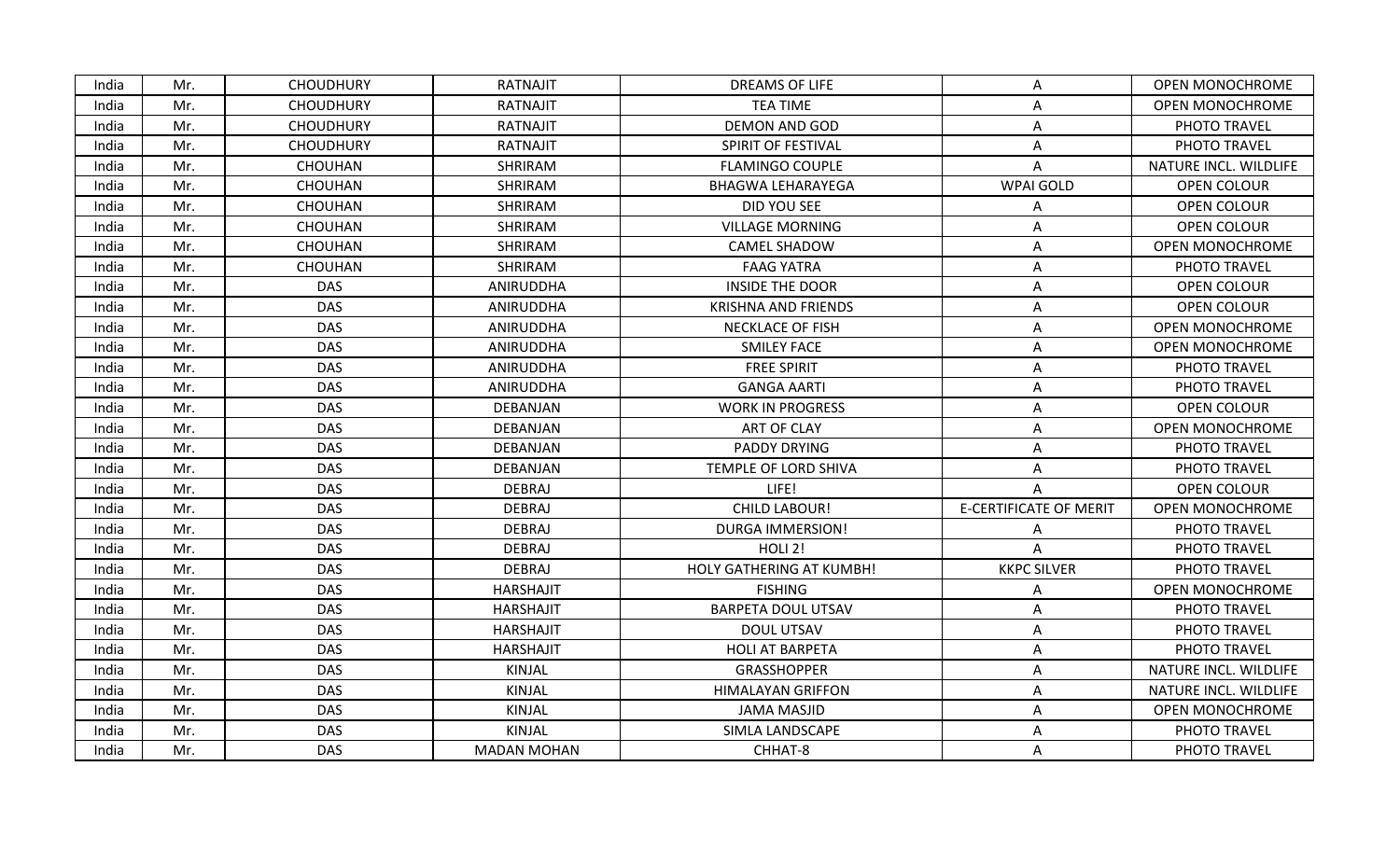| India | Mr. | DAS.            | SANJOY                | IN MY HOME                      | A                             | NATURE INCL. WILDLIFE  |
|-------|-----|-----------------|-----------------------|---------------------------------|-------------------------------|------------------------|
| India | Mr. | <b>DAS</b>      | SANJOY                | SEE MY TEETH                    | Α                             | <b>OPEN MONOCHROME</b> |
| India | Mr. | <b>DAS</b>      | SANJOY                | <b>MARCHING SADHUS</b>          | Α                             | PHOTO TRAVEL           |
| India | Mr. | <b>DAS</b>      | SIDDHARTHA            | <b>BALANCING ACT</b>            | Α                             | PHOTO TRAVEL           |
| India | Mr. | <b>DAS</b>      | <b>SUBRATA</b>        | <b>COLOURFUL WORLD</b>          | Α                             | OPEN COLOUR            |
| India | Mr. | <b>DAS</b>      | <b>SUBRATA</b>        | <b>BISHARJAN</b>                | A                             | PHOTO TRAVEL           |
| India | Mr. | <b>DAS</b>      | <b>SUBRATA KUMAR</b>  | <b>VARANASI AROTI 03</b>        | Α                             | PHOTO TRAVEL           |
| India | Mr. | <b>DAS</b>      | SUMAN                 | FOR THE FORTHCOMING DAYS        | <b>KKPC BRONZE</b>            | OPEN COLOUR            |
| India | Mr. | <b>DAS</b>      | SUMAN                 | WITH HOPE                       | Α                             | OPEN COLOUR            |
| India | Mr. | <b>DAS</b>      | SUMAN                 | END OF THE DAY                  | Α                             | OPEN MONOCHROME        |
| India | Mr. | <b>DAS</b>      | SUMAN                 | <b>COMMUNACATING WITH DEITY</b> | A                             | PHOTO TRAVEL           |
| India | Mr. | <b>DAS</b>      | SUMAN                 | SEARCHING THE DEITY             | A                             | PHOTO TRAVEL           |
| India | Mr. | <b>DAS</b>      | SUMAN                 | <b>TOWARDS</b>                  | <b>E-CERTIFICATE OF MERIT</b> | PHOTO TRAVEL           |
| India | Mr. | <b>DAS</b>      | <b>TANMOY</b>         | PEOPLE AND FAITH                | Α                             | OPEN COLOUR            |
| India | Mr. | <b>DAS</b>      | <b>TANMOY</b>         | <b>RELIGIOUS WOMAN</b>          | A                             | OPEN COLOUR            |
| India | Mr. | <b>DAS</b>      | <b>TANMOY</b>         | WOMAN IN RED                    | FIP GOLD                      | OPEN COLOUR            |
| India | Mr. | <b>DAS</b>      | <b>TANMOY</b>         | THE SAROD PLAYER                | Α                             | <b>OPEN MONOCHROME</b> |
| India | Mr. | <b>DAS</b>      | <b>TANMOY</b>         | <b>HOLY BATH</b>                | Α                             | PHOTO TRAVEL           |
| India | Mr. | <b>DAS</b>      | <b>TANMOY</b>         | <b>NATURAL DRIER</b>            | A                             | PHOTO TRAVEL           |
| India | Mr. | <b>DAS</b>      | <b>TANMOY</b>         | <b>PILGRIMS</b>                 | Α                             | PHOTO TRAVEL           |
| India | Mr. | <b>DAS</b>      | <b>TANMOY</b>         | THE CAMEL OWNER                 | A                             | PHOTO TRAVEL           |
| India | Mr. | <b>DASGUPTA</b> | <b>PRADIPTA</b>       | <b>RED DEMON</b>                | Α                             | NATURE INCL. WILDLIFE  |
| India | Mr. | <b>DASGUPTA</b> | <b>PRADIPTA</b>       | A TRICKS                        | Α                             | OPEN COLOUR            |
| India | Mr. | <b>DASGUPTA</b> | <b>PRADIPTA</b>       | <b>BOUNDED IN RED</b>           | Α                             | OPEN COLOUR            |
| India | Mr. | <b>DASGUPTA</b> | <b>PRADIPTA</b>       | WRITE TO WHOM                   | Α                             | OPEN COLOUR            |
| India | Mr. | <b>DASGUPTA</b> | <b>PRADIPTA</b>       | TALK TO LOVE                    | <b>FIP RIBBON</b>             | <b>OPEN MONOCHROME</b> |
| India | Mr. | <b>DASGUPTA</b> | <b>PRADIPTA</b>       | THE BUSY BOY                    | Α                             | OPEN MONOCHROME        |
| India | Mr. | <b>DASGUPTA</b> | SOHAM                 | <b>SMOKING 3</b>                | Λ                             | <b>OPEN MONOCHROME</b> |
| India | Mr. | <b>DATTA</b>    | <b>DWIPARNA KUMAR</b> | <b>BLUE BEE EATERS 3</b>        | A                             | NATURE INCL. WILDLIFE  |
| India | Mr. | <b>DATTA</b>    | <b>DWIPARNA KUMAR</b> | <b>HOUSE SPARROW 2958</b>       | A                             | NATURE INCL. WILDLIFE  |
| India | Mr. | <b>DATTA</b>    | <b>DWIPARNA KUMAR</b> | ELEPHANT FAMILY 132             | <b>E-CERTIFICATE OF MERIT</b> | OPEN MONOCHROME        |
| India | Mr. | <b>DATTA</b>    | <b>DWIPARNA KUMAR</b> | <b>ELEPHANT FAMILY 21</b>       | A                             | <b>OPEN MONOCHROME</b> |
| India | Mr. | <b>DATTA</b>    | <b>SAMIR KUMAR</b>    | <b>MOOD OF NATURE</b>           | <b>E-CERTIFICATE OF MERIT</b> | NATURE INCL. WILDLIFE  |
| India | Mr. | <b>DATTA</b>    | SANTANU               | <b>INNOCENT EYES</b>            | A                             | OPEN COLOUR            |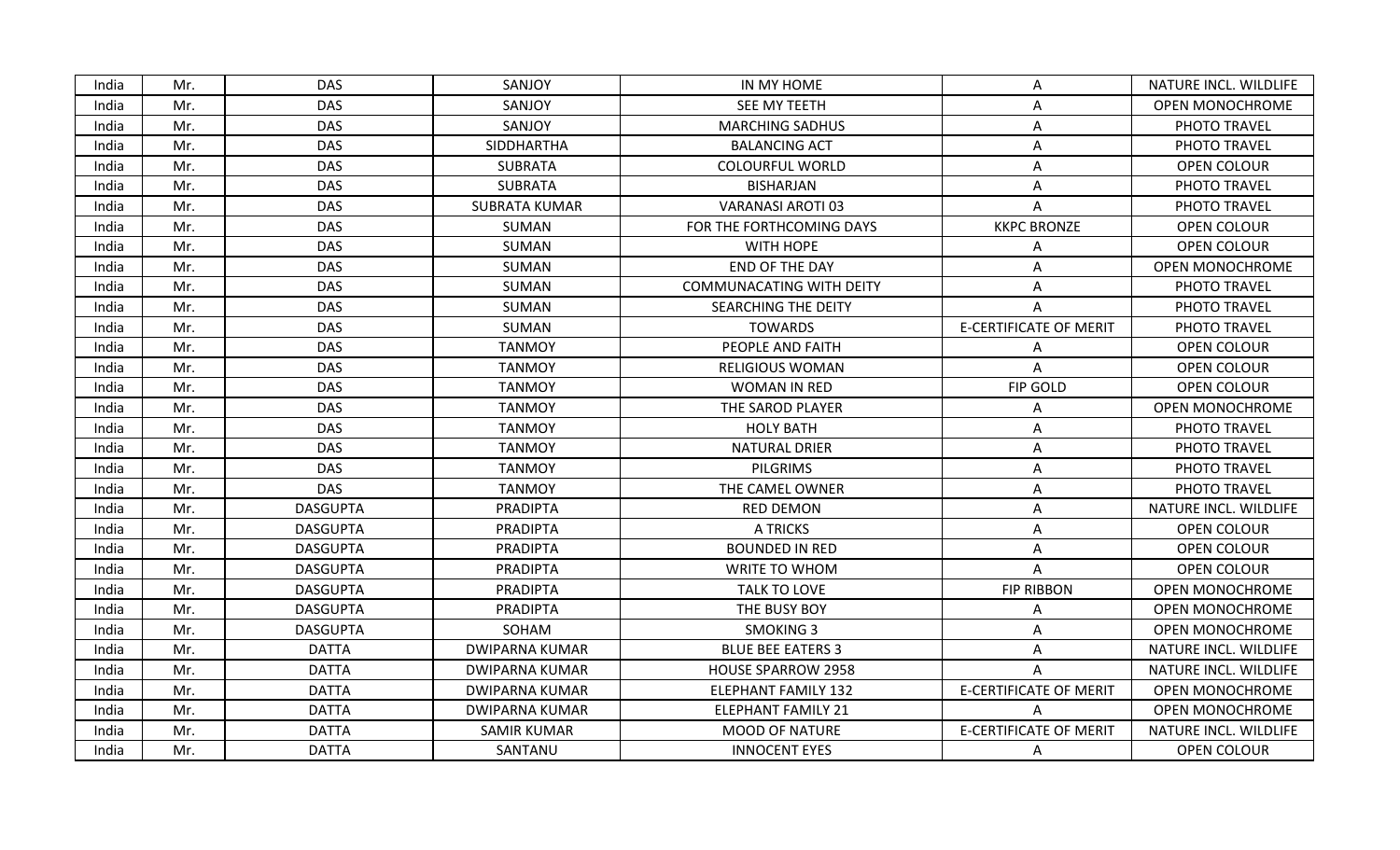| India | Mr. | <b>DATTA</b>           | SANTANU         | <b>SLICING</b>                  | Α                             | OPEN COLOUR            |
|-------|-----|------------------------|-----------------|---------------------------------|-------------------------------|------------------------|
| India | Mr. | <b>DATTA</b>           | SANTANU         | <b>AGE NO BAR</b>               | Α                             | <b>OPEN MONOCHROME</b> |
| India | Mr. | <b>DATTA</b>           | SANTANU         | <b>MOCK FIGHT</b>               | Α                             | <b>OPEN MONOCHROME</b> |
| India | Mr. | <b>DATTA</b>           | SANTANU         | RUMEO 01                        | Α                             | <b>OPEN MONOCHROME</b> |
| India | Mr. | <b>DATTA</b>           | SANTANU         | SUSHMITA 07                     | A                             | <b>OPEN MONOCHROME</b> |
| India | Mr. | <b>DATTA</b>           | SANTANU         | <b>SINDOOR</b>                  | Α                             | PHOTO TRAVEL           |
| India | Mr. | <b>DATTA</b>           | <b>SUBIR</b>    | <b>FLOWER BOND</b>              | Α                             | OPEN COLOUR            |
| India | Mr. | <b>DATTA</b>           | <b>SUBIR</b>    | RED GIRL 1                      | Α                             | <b>OPEN COLOUR</b>     |
| India | Mr. | <b>DATTA</b>           | <b>SUBIR</b>    | <b>UNDER THE COLOUR</b>         | Α                             | <b>OPEN COLOUR</b>     |
| India | Mr. | <b>DATTA</b>           | <b>SUBIR</b>    | <b>BOND</b>                     | A                             | <b>OPEN MONOCHROME</b> |
| India | Mr. | <b>DATTA</b>           | <b>SUBIR</b>    | <b>HAPPY MOMENT BW</b>          | Α                             | <b>OPEN MONOCHROME</b> |
| India | Mr. | <b>DATTA CHAUDHURI</b> | PRADIPTA        | THE HILL HOUSE                  | A                             | PHOTO TRAVEL           |
| India | Mr. | DATTARAJU              | SANDEEP         | UNVEILING THE BRIDE             | Α                             | OPEN COLOUR            |
| India | Mr. | DATTARAJU              | SANDEEP         | NEUSCHWANSTEIN CASTLE 2         | Α                             | <b>OPEN MONOCHROME</b> |
| India | Mr. | DATTARAJU              | SANDEEP         | A STRAY OF LIGHT                | Α                             | PHOTO TRAVEL           |
| India | Mr. | <b>DAVE</b>            | <b>DIPAKN</b>   | <b>FRIENDS</b>                  | Α                             | NATURE INCL. WILDLIFE  |
| India | Mr. | DE                     | ARINDAM         | CHILDHOOD1                      | Α                             | <b>OPEN COLOUR</b>     |
| India | Mr. | DE                     | ARINDAM         | <b>SMILING LADY</b>             | A                             | OPEN COLOUR            |
| India | Mr. | <b>DE</b>              | <b>MRINMOY</b>  | <b>MORNING TEA</b>              | A                             | <b>OPEN COLOUR</b>     |
| India | Mr. | DE                     | <b>MRINMOY</b>  | <b>COUPLE OF BOATS</b>          | Α                             | <b>OPEN MONOCHROME</b> |
| India | Mr. | DE                     | SHARMISTHA      | <b>IBIS WITH SNAKE</b>          | Α                             | NATURE INCL. WILDLIFE  |
| India | Mr. | <b>DE</b>              | SOMNATH         | <b>DEVINE DESTINATION</b>       | Α                             | PHOTO TRAVEL           |
| India | Mr. | <b>DEBNATH</b>         | <b>BIDHAN</b>   | <b>CRUDE HUNTING</b>            | A                             | NATURE INCL. WILDLIFE  |
| India | Mr. | <b>DEBNATH</b>         | <b>BIDHAN</b>   | CHILDHOOD PLAY                  | Α                             | <b>OPEN MONOCHROME</b> |
| India | Mr. | <b>DEY</b>             | ARUNAVA         | <b>BIG CATCH XVI</b>            | Α                             | NATURE INCL. WILDLIFE  |
| India | Mr. | <b>DEY</b>             | <b>ARUNAVA</b>  | STILT-LEGGED FLIES              | <b>E-CERTIFICATE OF MERIT</b> | NATURE INCL. WILDLIFE  |
| India | Mr. | <b>DEY</b>             | ARUNAVA         | <b>STREET PERFORMANCE 5</b>     | Α                             | <b>OPEN COLOUR</b>     |
| India | Mr. | <b>DEY</b>             | <b>ARUNAVA</b>  | <b>BONDING OF LOVE III</b>      | Α                             | <b>OPEN MONOCHROME</b> |
| India | Mr. | <b>DEY</b>             | ARUNAVA         | <b>TWO GIRL</b>                 | Α                             | OPEN MONOCHROME        |
| India | Mr. | <b>DEY</b>             | <b>ARUNAVA</b>  | <b>BEAUTY OF CHATH FESTIVAL</b> | Α                             | PHOTO TRAVEL           |
| India | Mr. | <b>DEY</b>             | <b>DEBALOKE</b> | <b>CHAU DANCE</b>               | A                             | <b>OPEN COLOUR</b>     |
| India | Mr. | <b>DEY</b>             | <b>DEBALOKE</b> | <b>CHILD FACE</b>               | Α                             | <b>OPEN MONOCHROME</b> |
| India | Mr. | <b>DEY</b>             | <b>NISHIT</b>   | Y PAPER                         | Α                             | NATURE INCL. WILDLIFE  |
| India | Mr. | <b>DEY</b>             | <b>NISHIT</b>   | <b>PUSHKER FAIR</b>             | A                             | OPEN COLOUR            |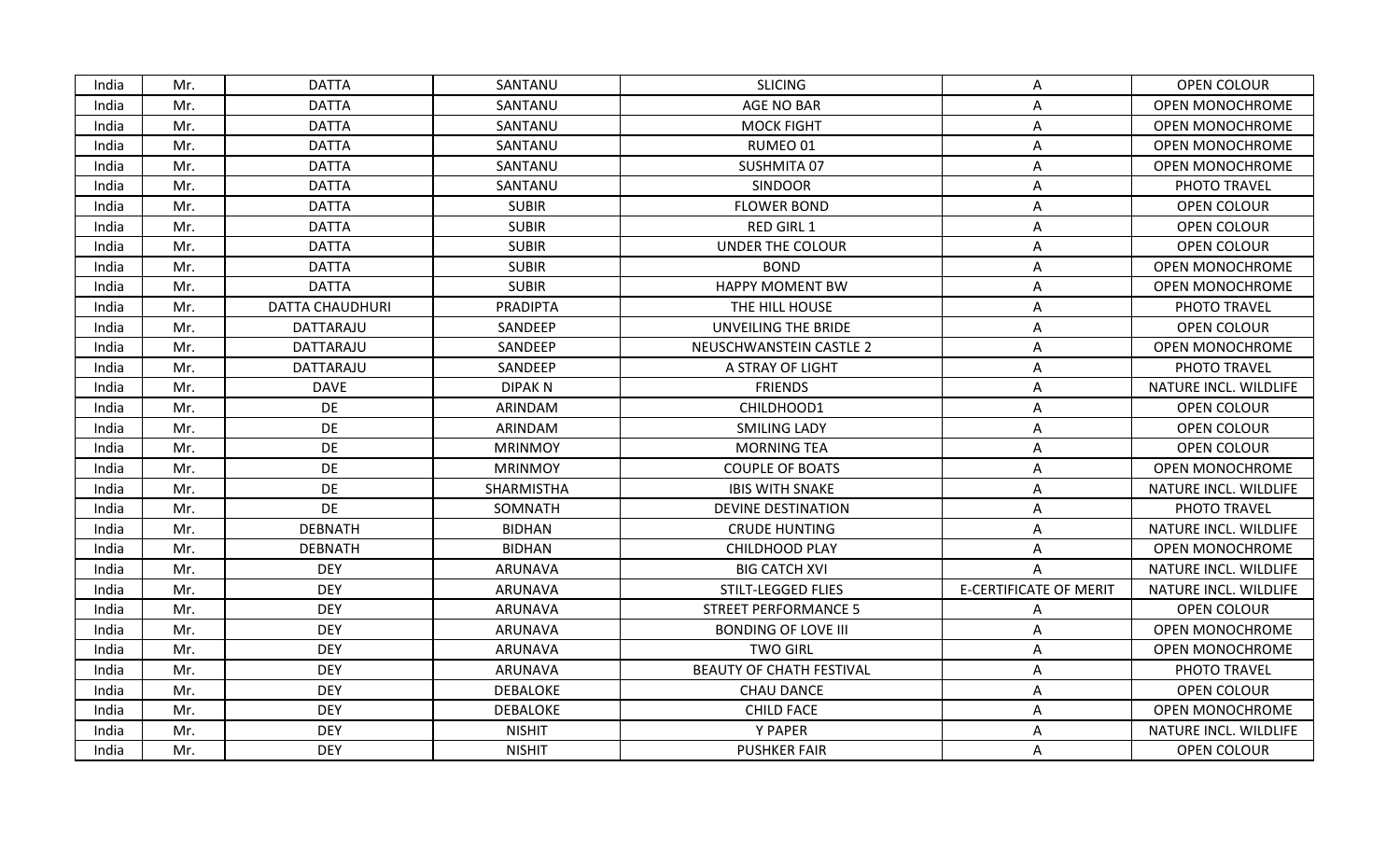| India | Mr. | <b>DEY</b>    | <b>NISHIT</b>   | SAGAR                         | A                             | PHOTO TRAVEL           |
|-------|-----|---------------|-----------------|-------------------------------|-------------------------------|------------------------|
| India | Mr. | <b>DEY</b>    | PRADYUT KUMAR   | <b>CAMPENING GROUND</b>       | Α                             | OPEN COLOUR            |
| India | Mr. | <b>DEY</b>    | PRADYUT KUMAR   | <b>COLOUR OF LANDSCAPE</b>    | Α                             | OPEN COLOUR            |
| India | Mr. | <b>DEY</b>    | PRADYUT KUMAR   | <b>RURAL BOY</b>              | Α                             | <b>OPEN COLOUR</b>     |
| India | Mr. | <b>DEY</b>    | PRADYUT KUMAR   | TO READ TO ENJOY              | Α                             | <b>OPEN MONOCHROME</b> |
| India | Mr. | <b>DUBEY</b>  | <b>SOURABH</b>  | <b>FLAMINGOS</b>              | <b>FIP RIBBON</b>             | NATURE INCL. WILDLIFE  |
| India | Mr. | <b>DUBEY</b>  | SOURABH         | <b>THIRSTY MONKEY</b>         | Α                             | NATURE INCL. WILDLIFE  |
| India | Mr. | <b>DUBEY</b>  | <b>SOURABH</b>  | SNAIL IN WONDERLAND           | Α                             | OPEN COLOUR            |
| India | Mr. | <b>DUBEY</b>  | SOURABH         | A WALK TO REMEMBER            | Α                             | <b>OPEN MONOCHROME</b> |
| India | Mr. | <b>DUBEY</b>  | <b>SOURABH</b>  | THE TOMB                      | Α                             | <b>OPEN MONOCHROME</b> |
| India | Mr. | <b>DUBEY</b>  | <b>SOURABH</b>  | A FINE MORNING IN DAL LAKE    | A                             | PHOTO TRAVEL           |
| India | Mr. | <b>DUTTA</b>  | ARABINDA        | <b>MOTHER AND CHILD</b>       | A                             | <b>OPEN COLOUR</b>     |
| India | Mr. | <b>DUTTA</b>  | ARABINDA        | PORTRAIT 04                   | Α                             | <b>OPEN MONOCHROME</b> |
| India | Mr. | <b>DUTTA</b>  | ARABINDA        | SMILE 02                      | A                             | <b>OPEN MONOCHROME</b> |
| India | Mr. | <b>DUTTA</b>  | ARABINDA        | <b>CHHAT PUJA</b>             | <b>E-CERTIFICATE OF MERIT</b> | PHOTO TRAVEL           |
| India | Mr. | <b>DUTTA</b>  | <b>SISIR</b>    | <b>AFTER SHOWER</b>           | Α                             | <b>OPEN MONOCHROME</b> |
| India | Mr. | <b>DUTTA</b>  | SUBHAM          | <b>BUSY TIME</b>              | Α                             | PHOTO TRAVEL           |
| India | Mr. | <b>DUTTA</b>  | <b>SUBHASIS</b> | <b>FALLEN ANGEL</b>           | Α                             | <b>OPEN MONOCHROME</b> |
| India | Mr. | <b>GANGA</b>  | RAMCHANDRA      | 01 THE ARTS                   | A                             | OPEN COLOUR            |
| India | Mr. | <b>GAYEN</b>  | <b>SUTIRTHA</b> | LOVE ME TOO                   | A                             | <b>OPEN COLOUR</b>     |
| India | Mr. | GAYEN         | <b>SUTIRTHA</b> | <b>SIMPLICITY</b>             | A                             | <b>OPEN MONOCHROME</b> |
| India | Mr. | <b>GHORAI</b> | AVIJIT          | <b>SNATCH</b>                 | Α                             | NATURE INCL. WILDLIFE  |
| India | Mr. | <b>GHORAI</b> | <b>AVIJIT</b>   | WRAPPED                       | Α                             | OPEN MONOCHROME        |
| India | Mr. | <b>GHORAI</b> | AVIJIT          | <b>HAIRPIN</b>                | A                             | PHOTO TRAVEL           |
| India | Mr. | <b>GHOSAL</b> | SUSOMON         | <b>COLOUR MATCHING</b>        | Α                             | <b>OPEN COLOUR</b>     |
| India | Mr. | <b>GHOSAL</b> | SUSOMON         | HOLI                          | A                             | OPEN COLOUR            |
| India | Mr. | <b>GHOSAL</b> | SUSOMON         | <b>MASK BEHIND REALITY</b>    | A                             | OPEN COLOUR            |
| India | Mr. | <b>GHOSAL</b> | SUSOMON         | <b>INTERESTING FACE</b>       | Α                             | <b>OPEN MONOCHROME</b> |
| India | Mr. | <b>GHOSH</b>  | AKASH           | <b>CONFESSION OF THE MIND</b> | A                             | <b>OPEN MONOCHROME</b> |
| India | Mr. | <b>GHOSH</b>  | AKASH           | <b>FOUR SQUARE</b>            | A                             | <b>OPEN MONOCHROME</b> |
| India | Mr. | <b>GHOSH</b>  | AKASH           | JAMA MASJID                   | <b>E-CERTIFICATE OF MERIT</b> | PHOTO TRAVEL           |
| India | Mr. | <b>GHOSH</b>  | <b>ANANTA</b>   | BEAUTY ON_FRAME               | А                             | NATURE INCL. WILDLIFE  |
| India | Mr. | <b>GHOSH</b>  | <b>ANANTA</b>   | BEAUTY ON SPRING              | Α                             | NATURE INCL. WILDLIFE  |
| India | Mr. | <b>GHOSH</b>  | <b>ANANTA</b>   | POWER OF TWO                  | A                             | NATURE INCL. WILDLIFE  |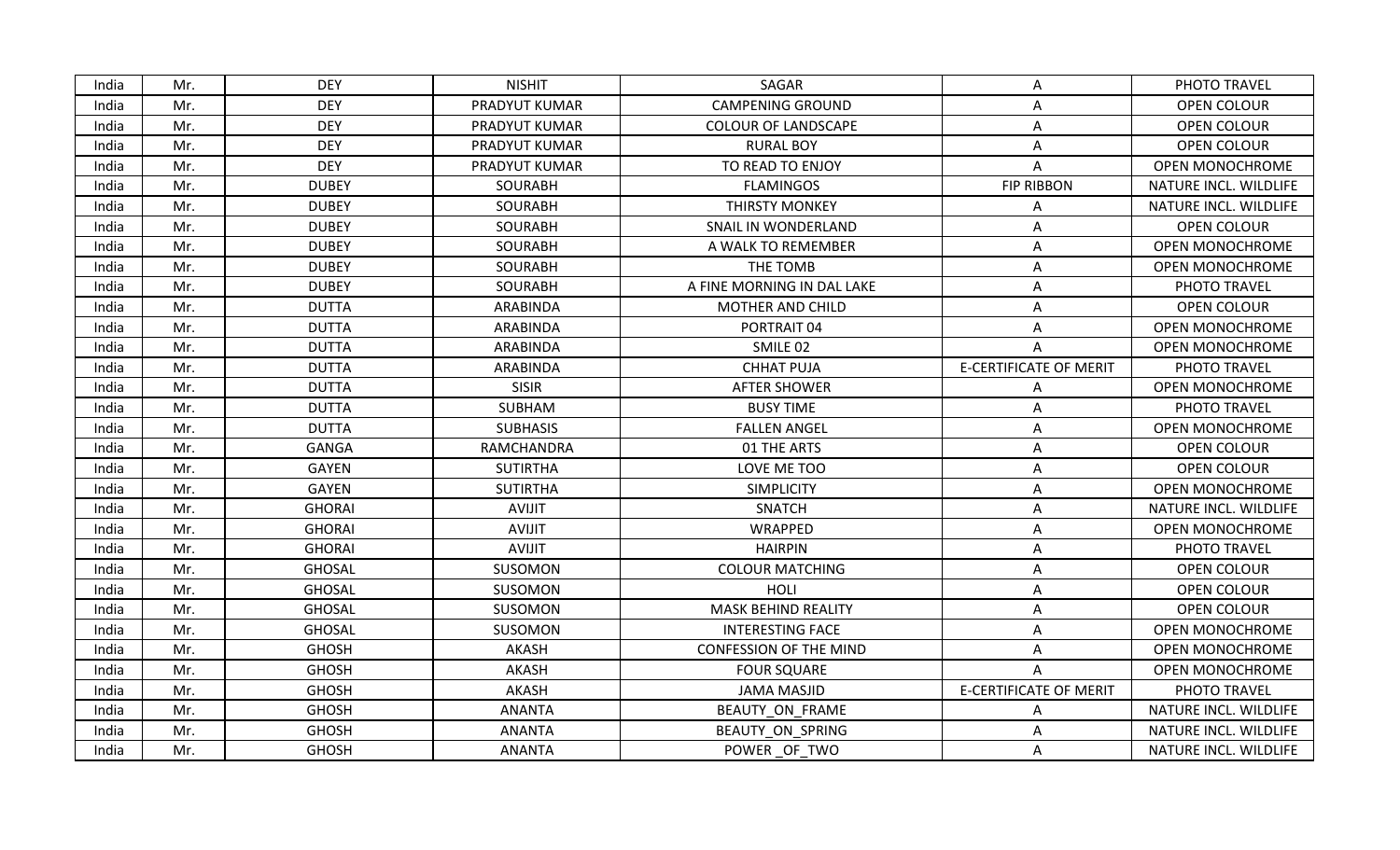| India | Mr. | <b>GHOSH</b> | <b>ANANTA</b>       | DREAM LOVE                    | Α                             | OPEN COLOUR            |
|-------|-----|--------------|---------------------|-------------------------------|-------------------------------|------------------------|
| India | Mr. | <b>GHOSH</b> | <b>ANANTA</b>       | ON THE TOP                    | Α                             | <b>OPEN COLOUR</b>     |
| India | Mr. | <b>GHOSH</b> | ARUNABHA            | <b>BLUE HOUR LUCERNE 02</b>   | Α                             | PHOTO TRAVEL           |
| India | Mr. | <b>GHOSH</b> | <b>AVRA</b>         | CONVERSATION                  | A                             | OPEN COLOUR            |
| India | Mr. | <b>GHOSH</b> | <b>AVRA</b>         | <b>KURSEONG</b>               | Α                             | PHOTO TRAVEL           |
| India | Mr. | <b>GHOSH</b> | <b>AVRA</b>         | <b>PADDY DRYING PROCESS 2</b> | A                             | PHOTO TRAVEL           |
| India | Mr. | <b>GHOSH</b> | <b>INDRAJIT</b>     | ALL SOULS DAY 21              | A                             | <b>OPEN COLOUR</b>     |
| India | Mr. | <b>GHOSH</b> | <b>INDRAJIT</b>     | <b>SLEEP</b>                  | Α                             | OPEN COLOUR            |
| India | Mr. | <b>GHOSH</b> | <b>INDRAJIT</b>     | <b>FESTIVAL OF LIGHT</b>      | A                             | PHOTO TRAVEL           |
| India | Mr. | <b>GHOSH</b> | <b>NILANJAN</b>     | ROSE BIRD0477                 | Α                             | NATURE INCL. WILDLIFE  |
| India | Mr. | <b>GHOSH</b> | NILANJAN            | NUN WITH JANTRA               | A                             | OPEN COLOUR            |
| India | Mr. | <b>GHOSH</b> | NILANJAN            | AUTUMN3607                    | Α                             | <b>OPEN MONOCHROME</b> |
| India | Mr. | <b>GHOSH</b> | <b>NILANJAN</b>     | <b>HOLI7228</b>               | A                             | PHOTO TRAVEL           |
| India | Mr. | <b>GHOSH</b> | PRITAM              | <b>BLUE TIGER</b>             | Α                             | NATURE INCL. WILDLIFE  |
| India | Mr. | <b>GHOSH</b> | PRITAM              | <b>CURIOUS CUB</b>            | A                             | NATURE INCL. WILDLIFE  |
| India | Mr. | <b>GHOSH</b> | SAJAL               | <b>AMIDST SAVANNAH</b>        | A                             | NATURE INCL. WILDLIFE  |
| India | Mr. | <b>GHOSH</b> | SAJAL               | POWER OF KAMBALA              | Α                             | <b>OPEN COLOUR</b>     |
| India | Mr. | <b>GHOSH</b> | SAJAL               | YOGI AT KUMBH MELA            | A                             | OPEN COLOUR            |
| India | Mr. | <b>GHOSH</b> | SAJAL               | FESTIVAL IN LADAKH            | A                             | PHOTO TRAVEL           |
| India | Mr. | <b>GHOSH</b> | <b>TARUN KANTI</b>  | <b>IMPATIENT</b>              | Α                             | PHOTO TRAVEL           |
| India | Mr. | GIRI         | CHANDAN             | <b>CLIMBING HIGH</b>          | A                             | OPEN COLOUR            |
| India | Mr. | GIRI         | CHANDAN             | <b>WATER</b>                  | Α                             | OPEN COLOUR            |
| India | Mr. | <b>GUPTA</b> | <b>SANJAY KUMAR</b> | NATURE1                       | Α                             | NATURE INCL. WILDLIFE  |
| India | Mr. | <b>GUPTA</b> | <b>SANJAY KUMAR</b> | NATURE3                       | Α                             | NATURE INCL. WILDLIFE  |
| India | Mr. | <b>GURU</b>  | PRAVEEN             | <b>BLACKFISH</b>              | Α                             | NATURE INCL. WILDLIFE  |
| India | Mr. | <b>GURU</b>  | PRAVEEN             | <b>BLADEWINGS</b>             | A                             | NATURE INCL. WILDLIFE  |
| India | Mr. | <b>GURU</b>  | PRAVEEN             | <b>KITE</b>                   | A                             | NATURE INCL. WILDLIFE  |
| India | Mr. | <b>GURU</b>  | PRAVEEN             | SPLASHPELICAN                 | <b>E-CERTIFICATE OF MERIT</b> | NATURE INCL. WILDLIFE  |
| India | Mr. | HR           | PANAMESHALU         | ASIPRINIYA WITH FEED          | Α                             | NATURE INCL. WILDLIFE  |
| India | Mr. | HR           | PANAMESHALU         | <b>BEAR WITH CUBS</b>         | Α                             | NATURE INCL. WILDLIFE  |
| India | Mr. | HR           | PANAMESHALU         | <b>RIVER OTTERS</b>           | A                             | NATURE INCL. WILDLIFE  |
| India | Mr. | HR           | PANAMESHALU         | <b>KAMBALA RACE 2</b>         | A                             | OPEN COLOUR            |
| India | Mr. | HR           | PANAMESHALU         | THIRSTY PAINTED STORK         | A                             | OPEN COLOUR            |
| India | Mr. | HR           | PANAMESHALU         | TROLLEY RIDE                  | A                             | OPEN COLOUR            |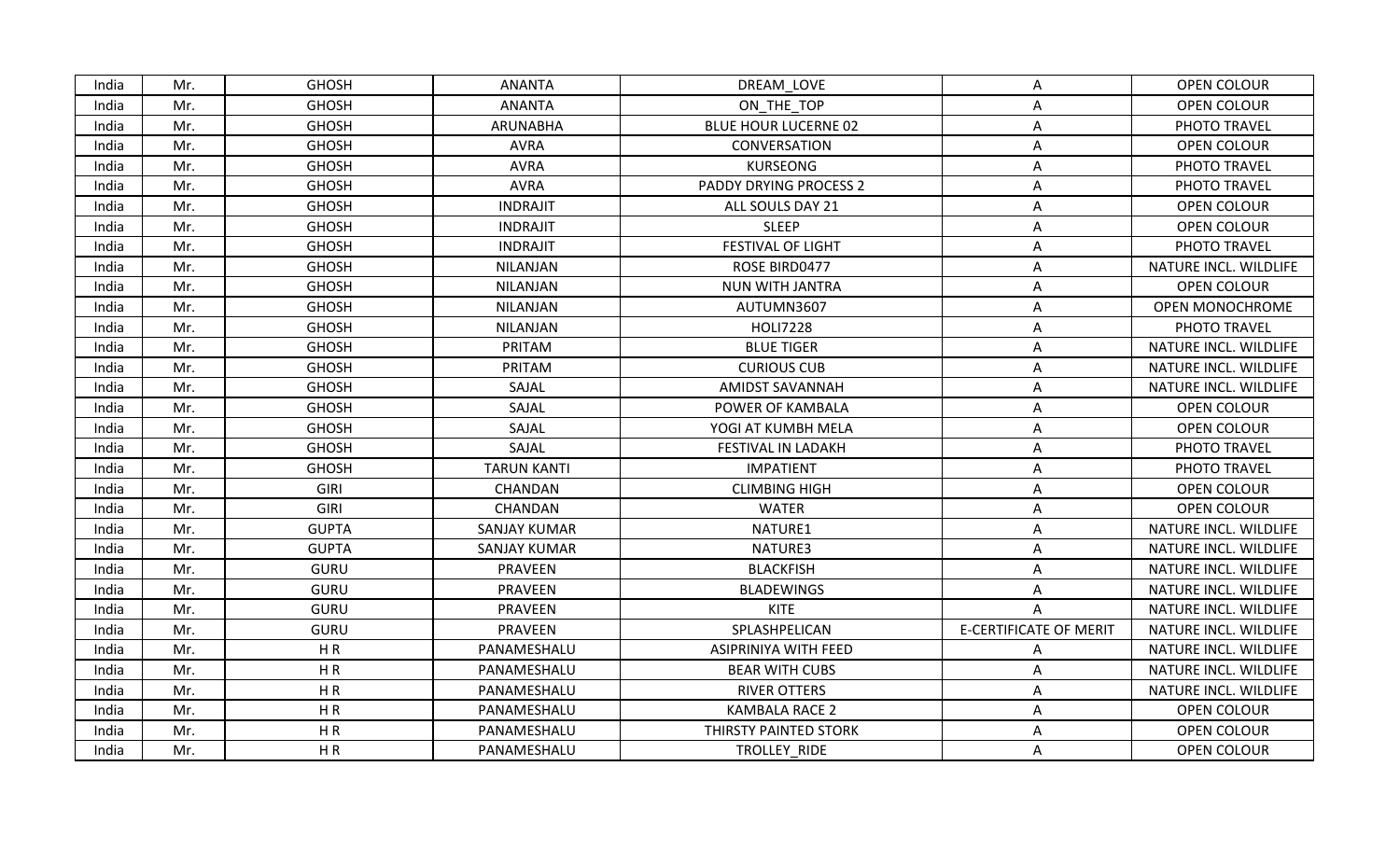| India | Mr. | HR             | PANAMESHALU     | <b>GROUP GAME</b>                    | <b>E-CERTIFICATE OF MERIT</b> | <b>OPEN MONOCHROME</b> |
|-------|-----|----------------|-----------------|--------------------------------------|-------------------------------|------------------------|
| India | Mr. | HR             | PANAMESHALU     | <b>LOVELY SISTERS</b>                | A                             | <b>OPEN MONOCHROME</b> |
| India | Mr. | HR             | PANAMESHALU     | <b>RETURNING HOME</b>                | Α                             | PHOTO TRAVEL           |
| India | Mr. | HR             | PANAMESHALU     | <b>WORSHIP</b>                       | Α                             | PHOTO TRAVEL           |
| India | Mr. | HR             | SHASHANK        | <b>BTBE FAMILY</b>                   | A                             | NATURE INCL. WILDLIFE  |
| India | Mr. | HR             | SHASHANK        | <b>WHITE EYE FIGHT</b>               | Α                             | NATURE INCL. WILDLIFE  |
| India | Mr. | HR             | SHASHANK        | MAINA FEEDING YOUNG ONE 2            | A                             | OPEN COLOUR            |
| India | Mr. | HR             | SHASHANK        | <b>ORANGE AND BLACK</b>              | A                             | OPEN COLOUR            |
| India | Mr. | HR             | SHASHANK        | <b>MYSURU PALACE</b>                 | A                             | <b>OPEN MONOCHROME</b> |
| India | Mr. | HR             | SHASHANK        | WHITE EYE FEEDING                    | A                             | <b>OPEN MONOCHROME</b> |
| India | Mr. | HR             | SHASHANK        | <b>KR CIRCLE</b>                     | A                             | PHOTO TRAVEL           |
| India | Mr. | <b>HAARITH</b> | ARJUN           | <b>GREEN LYNX EATING CATERPILLAR</b> | A                             | NATURE INCL. WILDLIFE  |
| India | Mr. | <b>HAARITH</b> | <b>ARJUN</b>    | JEWEL BEETLE MATING                  | <b>FIP RIBBON</b>             | NATURE INCL. WILDLIFE  |
| India | Mr. | <b>HAARITH</b> | ARJUN           | <b>WEAVERS DEVOURING BULL</b>        | A                             | NATURE INCL. WILDLIFE  |
| India | Mr. | <b>HAARITH</b> | ARJUN           | <b>BLACKBUCK FAMILY</b>              | Α                             | OPEN COLOUR            |
| India | Mr. | <b>HAARITH</b> | <b>ARJUN</b>    | <b>HEIDI</b>                         | A                             | OPEN COLOUR            |
| India | Mr. | <b>HAARITH</b> | ARJUN           | <b>DAILY RITUALS</b>                 | A                             | <b>OPEN MONOCHROME</b> |
| India | Mr. | <b>HAARITH</b> | <b>ARJUN</b>    | <b>FIRST BATH</b>                    | <b>WPAI GOLD</b>              | <b>OPEN MONOCHROME</b> |
| India | Mr. | <b>HAARITH</b> | ARJUN           | PLAYING WITH MOTHER                  | Α                             | OPEN MONOCHROME        |
| India | Mr. | <b>HALDER</b>  | PRATYUSH        | <b>CUDDLING TIME WITH MOM</b>        | A                             | NATURE INCL. WILDLIFE  |
| India | Mr. | <b>HALDER</b>  | <b>PRATYUSH</b> | <b>DOUBLE ATTACK</b>                 | A                             | NATURE INCL. WILDLIFE  |
| India | Mr. | <b>HALDER</b>  | <b>PRATYUSH</b> | THE TUG OF WAR                       | Α                             | NATURE INCL. WILDLIFE  |
| India | Mr. | <b>HALDER</b>  | <b>PRATYUSH</b> | SHE IS GETTING READY                 | Α                             | OPEN COLOUR            |
| India | Mr. | <b>HALDER</b>  | SANAT           | <b>HAPPY HOLY</b>                    | A                             | OPEN COLOUR            |
| India | Mr. | <b>HALDER</b>  | SANAT           | <b>OLD MAN</b>                       | Α                             | <b>OPEN MONOCHROME</b> |
| India | Mr. | <b>HALDER</b>  | SANAT           | SAFE                                 | A                             | OPEN MONOCHROME        |
| India | Mr. | <b>HANS</b>    | PRASENJIT       | PAINTED STORK 3                      | A                             | NATURE INCL. WILDLIFE  |
| India | Mr. | <b>HANS</b>    | PRASENJIT       | IPRA 4                               | Α                             | <b>OPEN MONOCHROME</b> |
| India | Mr. | <b>HANS</b>    | PRASENJIT       | COLOSSEUM                            | Α                             | PHOTO TRAVEL           |
| India | Mr. | <b>HARDIA</b>  | AKHIL           | <b>BLACK SHOLDER KIT WITH KILL</b>   | A                             | NATURE INCL. WILDLIFE  |
| India | Mr. | <b>HARDIA</b>  | AKHIL           | <b>JUMPING CHITAL</b>                | Α                             | NATURE INCL. WILDLIFE  |
| India | Mr. | <b>HARDIA</b>  | AKHIL           | <b>UPS AND DOWNS</b>                 | A                             | <b>OPEN MONOCHROME</b> |
| India | Mr. | <b>HARDIA</b>  | AKHIL           | <b>CITY MOOD</b>                     | A                             | PHOTO TRAVEL           |
| India | Mr. | <b>HARDIA</b>  | AKHIL           | <b>SPLASH OF COLORS</b>              | A                             | PHOTO TRAVEL           |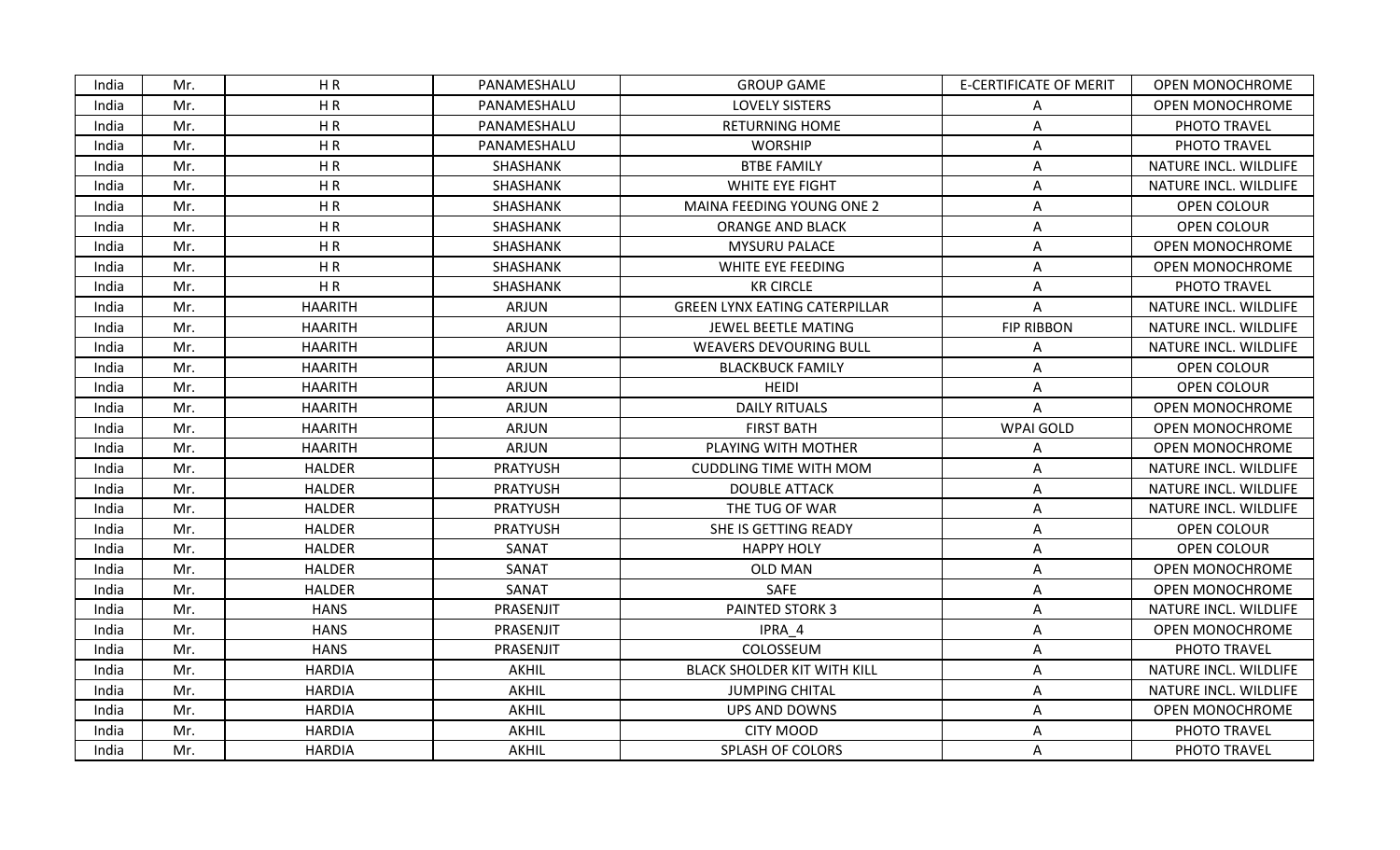| India | Mr. | HARIKRISHNA     | <b>BAGANWAR</b>      | <b>CHEERFUL BOY</b>           | A                             | OPEN COLOUR            |
|-------|-----|-----------------|----------------------|-------------------------------|-------------------------------|------------------------|
| India | Mr. | HARIKRISHNA     | <b>BAGANWAR</b>      | <b>FRIENDS</b>                | Α                             | OPEN MONOCHROME        |
| India | Mr. | HARIKRISHNA     | <b>BAGANWAR</b>      | PET LOVER                     | A                             | OPEN MONOCHROME        |
| India | Mr. | HARIKRISHNA     | <b>BAGANWAR</b>      | <b>SIBLINGS</b>               | <b>E-CERTIFICATE OF MERIT</b> | <b>OPEN MONOCHROME</b> |
| India | Mr. | HARIKRISHNA     | <b>BAGANWAR</b>      | <b>HAMPI</b>                  | A                             | PHOTO TRAVEL           |
| India | Mr. | <b>HELA</b>     | <b>HRITIHK KUMAR</b> | <b>LINER</b>                  | A                             | <b>OPEN COLOUR</b>     |
| India | Mr. | <b>HIREMATH</b> | SHASHIDHARSWAMY      | PURPLE HERON EATING BULLFROG  | Α                             | NATURE INCL. WILDLIFE  |
| India | Mr. | <b>HIREMATH</b> | SHASHIDHARSWAMY      | ROBBER FLY EATING ANT         | Α                             | NATURE INCL. WILDLIFE  |
| India | Mr. | <b>HIREMATH</b> | SHASHIDHARSWAMY      | <b>SCORPION</b>               | <b>E-CERTIFICATE OF MERIT</b> | NATURE INCL. WILDLIFE  |
| India | Mr. | <b>HIREMATH</b> | SHASHIDHARSWAMY      | KALARIPAYATTU AT KERALA BEACH | Α                             | <b>OPEN COLOUR</b>     |
| India | Mr. | <b>HIREMATH</b> | SHASHIDHARSWAMY      | KANDANAAR KELAN THEYYAM       | A                             | PHOTO TRAVEL           |
| India | Mr. | HK              | RAJASHEKAR           | <b>I WANT YOU</b>             | Α                             | NATURE INCL. WILDLIFE  |
| India | Mr. | HK              | RAJASHEKAR           | <b>ADORING</b>                | Α                             | OPEN COLOUR            |
| India | Mr. | HK              | RAJASHEKAR           | WE WILL LEAD                  | A                             | <b>OPEN MONOCHROME</b> |
| India | Mr. | HK              | RAJASHEKAR           | <b>GUARDED KAALI</b>          | Α                             | PHOTO TRAVEL           |
| India | Mr. | <b>HOSKOTE</b>  | RAMESH               | <b>DRUMDANCE 2</b>            | Α                             | PHOTO TRAVEL           |
| India | Mr. | <b>HOSKOTE</b>  | RAMESH               | KAPALESHWAR CAR FESTIVAL 2    | Α                             | PHOTO TRAVEL           |
| India | Mr. | <b>HOSSAIN</b>  | <b>SK RAHAMAN</b>    | LOOKING FOR NEW CLOTHES       | Α                             | OPEN COLOUR            |
| India | Mr. | <b>IYER</b>     | <b>PRAVEEN KV</b>    | <b>BIG FEAST</b>              | Α                             | NATURE INCL. WILDLIFE  |
| India | Mr. | <b>IYER</b>     | <b>PRAVEEN KV</b>    | <b>CLUSTER GOING ON</b>       | A                             | NATURE INCL. WILDLIFE  |
| India | Mr. | <b>IYER</b>     | <b>PRAVEEN KV</b>    | WALKINGLADIES                 | A                             | NATURE INCL. WILDLIFE  |
| India | Mr. | <b>IYER</b>     | <b>PRAVEEN KV</b>    | WHO WILL KISS FIRST           | Α                             | NATURE INCL. WILDLIFE  |
| India | Mr. | <b>IYER</b>     | <b>PRAVEEN KV</b>    | <b>BLIND MAN LOVE</b>         | Α                             | PHOTO TRAVEL           |
| India | Mr. |                 | RAVIKUMAR            | PELICAN WATER SCOOPING        | A                             | NATURE INCL. WILDLIFE  |
| India | Mr. |                 | RAVIKUMAR            | GREY-HEADED CANARY-FLYCATCHER | Α                             | <b>OPEN COLOUR</b>     |
| India | Mr. |                 | RAVIKUMAR            | <b>HIMALYAN BEAUTY</b>        | A                             | OPEN COLOUR            |
| India | Mr. |                 | RAVIKUMAR            | ORIENTAL WHITE EYE ARGUMENT   | Α                             | <b>OPEN COLOUR</b>     |
| India | Mr. |                 | RAVIKUMAR            | <b>JAWS OF DEATH</b>          | Α                             | <b>OPEN MONOCHROME</b> |
| India | Mr. |                 | RAVIKUMAR            | PELICAN IN ACTION             | Α                             | <b>OPEN MONOCHROME</b> |
| India | Mr. |                 | RAVIKUMAR            | <b>HOLY PLACE</b>             | Α                             | PHOTO TRAVEL           |
| India | Mr. | <b>JAIN</b>     | PARAM                | <b>WATER SPLASH</b>           | A                             | OPEN COLOUR            |
| India | Mr. | JAIN            | PARAM                | <b>MOODBIDRI HAGGA</b>        | Α                             | <b>OPEN MONOCHROME</b> |
| India | Mr. | <b>JAIN</b>     | SALIL                | THE-MAJESTIC-CAT              | Α                             | NATURE INCL. WILDLIFE  |
| India | Mr. | JAIN            | SALIL                | DREAMY DAWN                   | A                             | OPEN MONOCHROME        |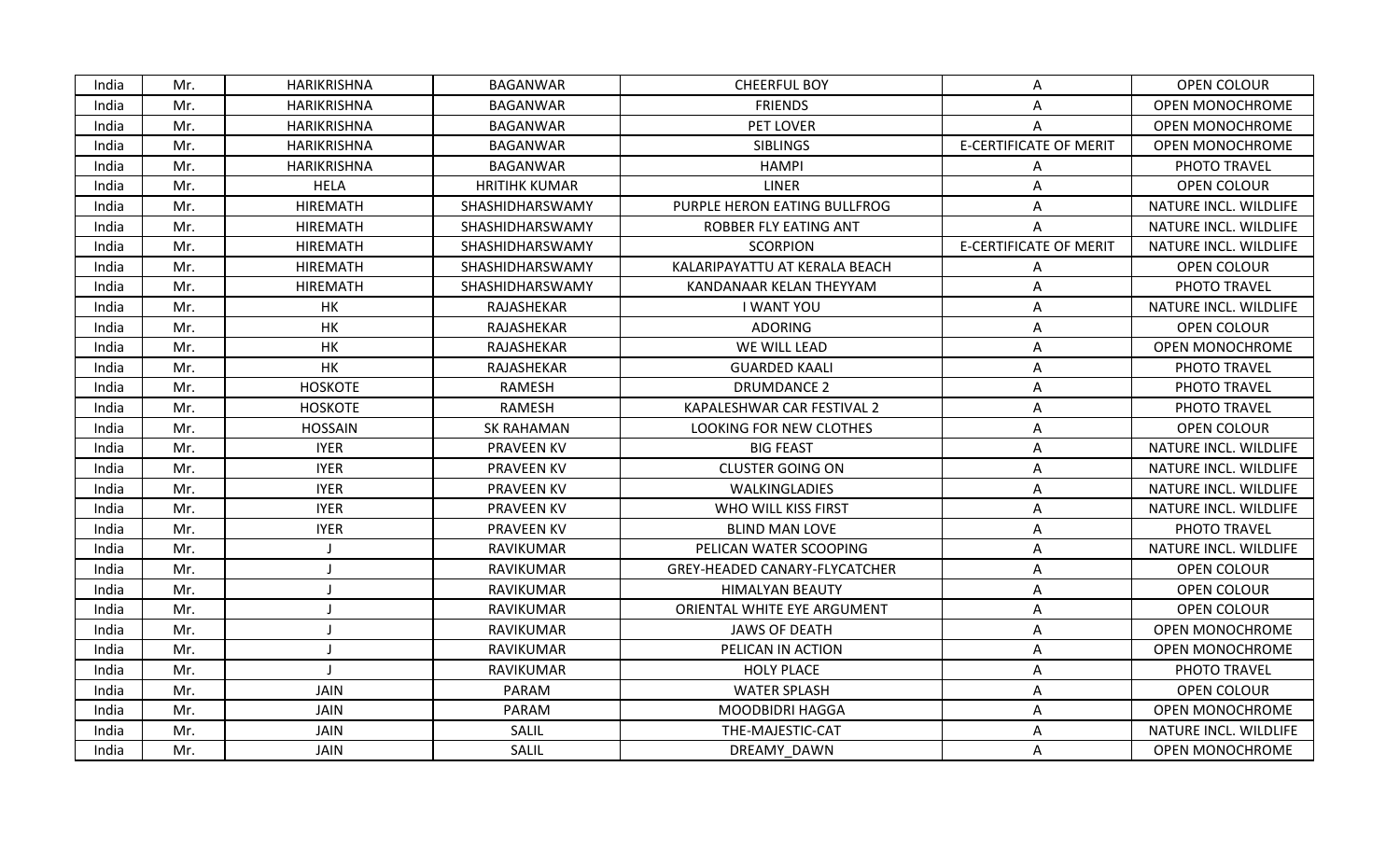| India | Mr. | JAISWAL        | <b>AJAY</b>         | <b>AGNI PANKH</b>                 | A                             | NATURE INCL. WILDLIFE  |
|-------|-----|----------------|---------------------|-----------------------------------|-------------------------------|------------------------|
| India | Mr. | JAISWAL        | AJAY                | <b>FISHING CATCH</b>              | A                             | NATURE INCL. WILDLIFE  |
| India | Mr. | JAISWAL        | <b>AJAY</b>         | <b>FULL MOVIE</b>                 | A                             | OPEN COLOUR            |
| India | Mr. | JAISWAL        | AJAY                | NEW-HOPE                          | <b>KKPC GOLD</b>              | OPEN COLOUR            |
| India | Mr. | JAISWAL        | AJAY                | <b>STOP</b>                       | Α                             | OPEN COLOUR            |
| India | Mr. | JAISWAL        | AJAY                | <b>CHOCOLATE BOY</b>              | Α                             | OPEN MONOCHROME        |
| India | Mr. | JAISWAL        | AJAY                | <b>PLAY</b>                       | A                             | <b>OPEN MONOCHROME</b> |
| India | Mr. | JAISWAL        | AJAY                | SMILE                             | A                             | <b>OPEN MONOCHROME</b> |
| India | Mr. | JAISWAL        | AJAY                | <b>SMOKING</b>                    | A                             | <b>OPEN MONOCHROME</b> |
| India | Mr. | JAISWAL        | AJAY                | <b>MATKI FOD</b>                  | Α                             | PHOTO TRAVEL           |
| India | Mr. | <b>JANA</b>    | <b>DIPANKAR</b>     | <b>BRAHMINY KITE WITH CATCH</b>   | Α                             | NATURE INCL. WILDLIFE  |
| India | Mr. | <b>JANA</b>    | <b>DIPANKAR</b>     | <b>ANGUISH</b>                    | Α                             | OPEN COLOUR            |
| India | Mr. | <b>JANA</b>    | <b>DIPANKAR</b>     | <b>ELEGANT PIYALI</b>             | Α                             | OPEN COLOUR            |
| India | Mr. | <b>JANA</b>    | <b>DIPANKAR</b>     | <b>AGONY</b>                      | Α                             | <b>OPEN MONOCHROME</b> |
| India | Mr. | <b>JANA</b>    | <b>DIPANKAR</b>     | PALLAVI IN MONOCHROME             | Α                             | OPEN MONOCHROME        |
| India | Mr. | <b>JANA</b>    | <b>DIPANKAR</b>     | <b>CHORTEN</b>                    | A                             | PHOTO TRAVEL           |
| India | Mr. | <b>JANA</b>    | <b>SAIKAT KUMAR</b> | <b>RETURNING HOME</b>             | A                             | OPEN COLOUR            |
| India | Mr. | <b>JANA</b>    | SIDDHARTHA          | AREA OF EXPERTISE                 | Α                             | OPEN COLOUR            |
| India | Mr. | <b>JANA</b>    | SIDDHARTHA          | FINDING THE GOOD ONES             | A                             | OPEN COLOUR            |
| India | Mr. | <b>JANA</b>    | SIDDHARTHA          | PASSING THE BARRIERS              | Α                             | OPEN MONOCHROME        |
| India | Mr. | <b>JANA</b>    | SIDDHARTHA          | <b>DAILY DUTIES</b>               | A                             | PHOTO TRAVEL           |
| India | Mr. | <b>JATHAN</b>  | PRASAD              | <b>MATING</b>                     | Α                             | NATURE INCL. WILDLIFE  |
| India | Mr. | <b>JATHAN</b>  | PRASAD              | PAINTED GRASSHOPPER MATING        | Α                             | NATURE INCL. WILDLIFE  |
| India | Mr. | <b>JATHAN</b>  | PRASAD              | <b>BLACKSMITH</b>                 | Α                             | <b>OPEN COLOUR</b>     |
| India | Mr. | <b>JATHAN</b>  | PRASAD              | <b>HANDCRAFT</b>                  | Α                             | <b>OPEN MONOCHROME</b> |
| India | Mr. | <b>JATHAN</b>  | PRASAD              | <b>FIRE WARRIOR</b>               | Α                             | PHOTO TRAVEL           |
| India | Mr. | <b>JATHAN</b>  | PRASAD              | <b>KICHHU</b>                     | Α                             | PHOTO TRAVEL           |
| India | Mr. | <b>JOARDER</b> | <b>UDAYAN</b>       | <b>TEEN MURTHI</b>                | A                             | OPEN COLOUR            |
| India | Mr. | <b>JOARDER</b> | <b>UDAYAN</b>       | THE COLOUR RENUNCIATION           | Α                             | <b>OPEN COLOUR</b>     |
| India | Mr. | <b>JOARDER</b> | <b>UDAYAN</b>       | THREE FRIENDS                     | Α                             | <b>OPEN COLOUR</b>     |
| India | Mr. | <b>JOARDER</b> | <b>UDAYAN</b>       | LADY AFTER BATHE - II             | A                             | OPEN MONOCHROME        |
| India | Mr. | <b>JOARDER</b> | <b>UDAYAN</b>       | PLAYFUL PARENT AND SON            | <b>E-CERTIFICATE OF MERIT</b> | OPEN MONOCHROME        |
| India | Mr. | <b>JOARDER</b> | <b>UDAYAN</b>       | WE TWO FRIENDS                    | A                             | <b>OPEN MONOCHROME</b> |
| India | Mr. | <b>JOARDER</b> | UDAYAN              | <b>GANGARATI - VARANASI - III</b> | A                             | PHOTO TRAVEL           |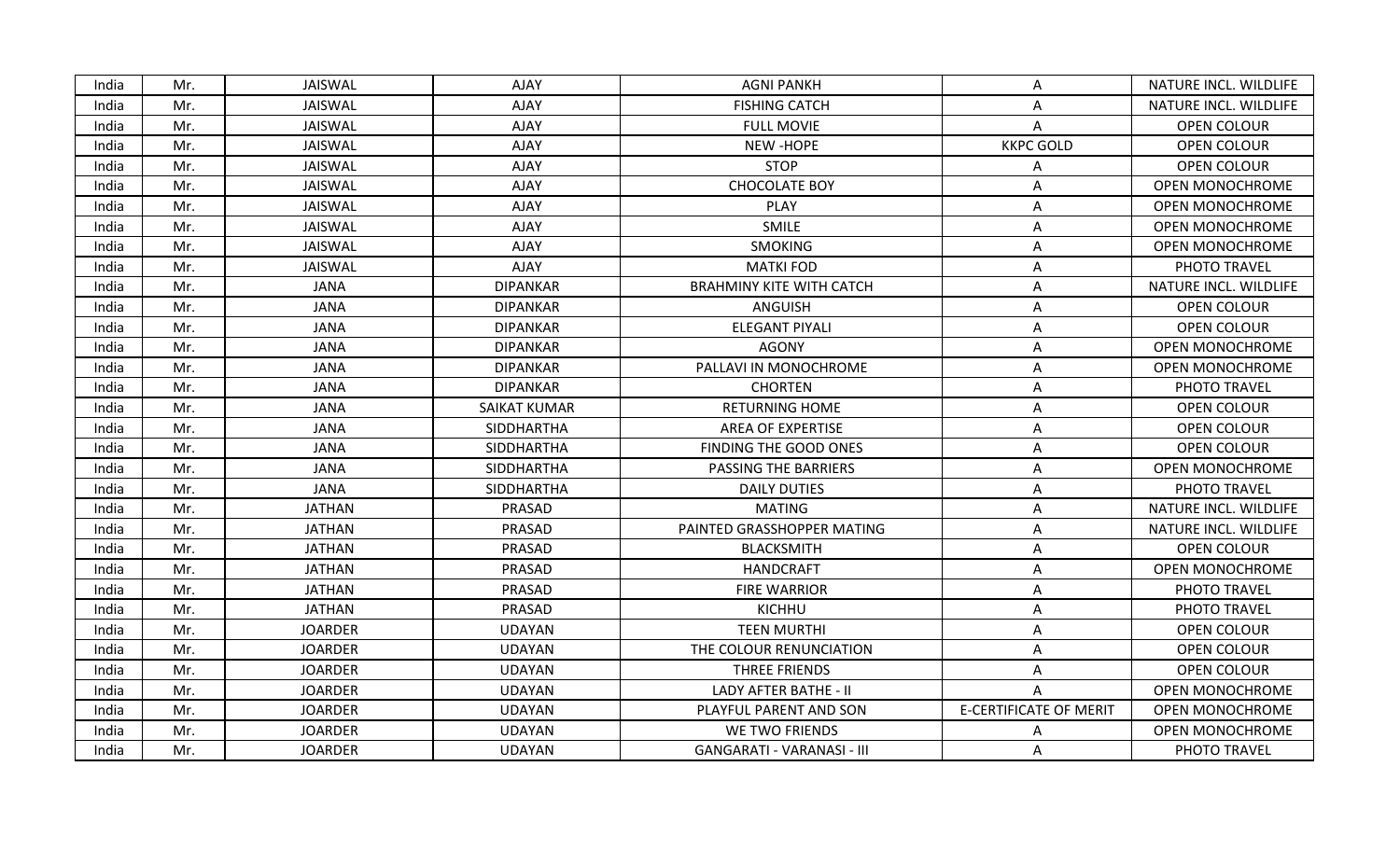| India | Mr. | <b>JOARDER</b> | <b>UDAYAN</b> | LATHMAR HOLI - NANDGAON      | A                | PHOTO TRAVEL           |
|-------|-----|----------------|---------------|------------------------------|------------------|------------------------|
| India | Mr. | <b>JOARDER</b> | <b>UDAYAN</b> | SHIVJI KA BARAT - PRAYAG RAJ | Α                | PHOTO TRAVEL           |
| India | Mr. | <b>JOSHI</b>   | AJIT          | IN MY BEAK                   | Α                | NATURE INCL. WILDLIFE  |
| India | Mr. | <b>JOSHI</b>   | AJIT          | <b>ULTIMATE AIM</b>          | Α                | NATURE INCL. WILDLIFE  |
| India | Mr. | <b>JOSHI</b>   | AJIT          | <b>AERIAL VIEW</b>           | Α                | OPEN COLOUR            |
| India | Mr. | <b>JOSHI</b>   | AJIT          | SPRING ACTION                | Α                | OPEN COLOUR            |
| India | Mr. | <b>JOSHI</b>   | AJIT          | <b>FRIEND OR FOE</b>         | Α                | <b>OPEN MONOCHROME</b> |
| India | Mr. | <b>JOSHI</b>   | AJIT          | ON THE WHEEL                 | Α                | <b>OPEN MONOCHROME</b> |
| India | Mr. | <b>JOSHI</b>   | AJIT          | <b>TALL TALLER TALLEST</b>   | Α                | <b>OPEN MONOCHROME</b> |
| India | Mr. | <b>JOSHI</b>   | AJIT          | <b>SUN TEMPLE</b>            | A                | PHOTO TRAVEL           |
| India | Mr. | <b>JOSHI</b>   | <b>MAYANK</b> | <b>TIGER</b>                 | A                | NATURE INCL. WILDLIFE  |
| India | Mr. | <b>JOSHI</b>   | <b>MAYANK</b> | <b>ARCH</b>                  | A                | OPEN COLOUR            |
| India | Mr. | <b>JOSHI</b>   | <b>MAYANK</b> | <b>GATE</b>                  | A                | OPEN COLOUR            |
| India | Mr. | <b>JOSHI</b>   | <b>MAYANK</b> | <b>KUMBH OF THOUGHTS</b>     | Α                | <b>OPEN MONOCHROME</b> |
| India | Mr. | <b>JOSHI</b>   | <b>MAYANK</b> | ASSEMBLY                     | Α                | PHOTO TRAVEL           |
| India | Mr. | <b>JOSHI</b>   | <b>MAYANK</b> | <b>IMAMBARA LUCKNOW</b>      | Α                | PHOTO TRAVEL           |
| India | Mr. | <b>JOSHI</b>   | SARVESH       | <b>COLOURFUL MASTI</b>       | Α                | OPEN COLOUR            |
| India | Mr. | <b>JOSHI</b>   | SARVESH       | SPONTANEOUS                  | Α                | OPEN COLOUR            |
| India | Mr. | <b>JOSHI</b>   | SARVESH       | <b>CURVY LINES</b>           | A                | <b>OPEN MONOCHROME</b> |
| India | Mr. | <b>JOSHI</b>   | SARVESH       | <b>EMPTY LAMP</b>            | A                | <b>OPEN MONOCHROME</b> |
| India | Mr. | <b>JOSHI</b>   | SARVESH       | <b>RESTING</b>               | A                | <b>OPEN MONOCHROME</b> |
| India | Mr. | <b>JOSHI</b>   | SARVESH       | <b>CHILLI</b>                | A                | PHOTO TRAVEL           |
| India | Mr. | <b>JOSHI</b>   | SARVESH       | <b>COLOURFUL RAIN</b>        | Α                | PHOTO TRAVEL           |
| India | Mr. | <b>JOSHI</b>   | <b>VIVEK</b>  | LIONESS WITH KILL 02         | А                | NATURE INCL. WILDLIFE  |
| India | Mr. | <b>JOSHI</b>   | <b>VIVEK</b>  | <b>LONG EXPEDITION</b>       | A                | NATURE INCL. WILDLIFE  |
| India | Mr. | <b>JOSHI</b>   | <b>VIVEK</b>  | THE KILLER JACKAL            | <b>KKPC GOLD</b> | NATURE INCL. WILDLIFE  |
| India | Mr. | <b>JOSHI</b>   | <b>VIVEK</b>  | <b>BLACK ART SMOKE</b>       | Α                | OPEN COLOUR            |
| India | Mr. | <b>JOSHI</b>   | <b>VIVEK</b>  | <b>GLASSWORK 1</b>           | Α                | OPEN COLOUR            |
| India | Mr. | <b>JOSHI</b>   | <b>VIVEK</b>  | PARATROOPER                  | A                | <b>OPEN COLOUR</b>     |
| India | Mr. | <b>JOSHI</b>   | <b>VIVEK</b>  | <b>DUBAI OVERVIEW</b>        | Α                | <b>OPEN MONOCHROME</b> |
| India | Mr. | <b>JOSHI</b>   | <b>VIVEK</b>  | <b>GLASSWORK 3</b>           | Α                | <b>OPEN MONOCHROME</b> |
| India | Mr. | <b>JOSHI</b>   | <b>VIVEK</b>  | <b>NET FISHING</b>           | Α                | <b>OPEN MONOCHROME</b> |
| India | Mr. | <b>JOSHI</b>   | <b>VIVEK</b>  | <b>TRIBAL DANCE</b>          | Α                | <b>OPEN MONOCHROME</b> |
| India | Mr. | <b>JOSHI</b>   | <b>VIVEK</b>  | <b>NORTHERN LIGHTS 1</b>     | A                | PHOTO TRAVEL           |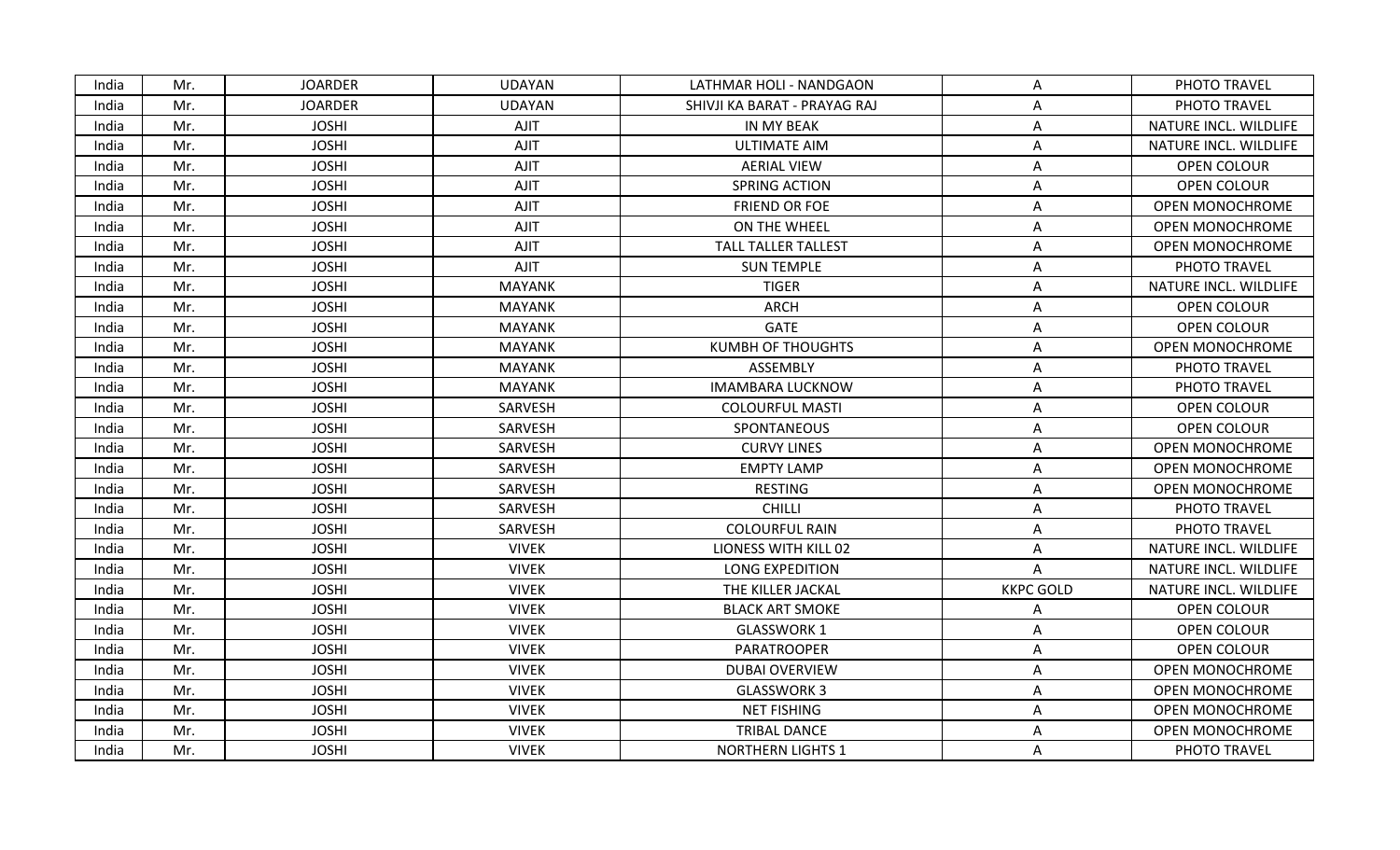| <b>JOTHADY</b><br><b>KISHORE</b><br><b>GRAND CANYON SOUTH RIM</b><br>India<br>Mr.<br>Α<br><b>JOTHADY</b><br><b>KISHORE</b><br>India<br>Mr.<br>SAAT KAMAAN<br>A<br><b>DISCUSSION</b><br>Mr.<br>K<br>MANJUNATH<br>India<br>Α<br>K<br>SPIDERWEB<br>India<br>Mr.<br>MANJUNATH<br>Α<br>Mr.<br>KR<br><b>NITESH</b><br>THE DOORS OF ROYALS<br>India<br>Α<br><b>THEJAS</b><br>India<br>Mr.<br>KR<br><b>BRICK MAKERS</b><br>A<br>K S<br>RAJARAM<br><b>CRAB SPIDER POOPING</b><br>India<br>Mr.<br>A | NATURE INCL. WILDLIFE<br>PHOTO TRAVEL<br>NATURE INCL. WILDLIFE<br>NATURE INCL. WILDLIFE<br>OPEN COLOUR<br>OPEN MONOCHROME |
|-------------------------------------------------------------------------------------------------------------------------------------------------------------------------------------------------------------------------------------------------------------------------------------------------------------------------------------------------------------------------------------------------------------------------------------------------------------------------------------------|---------------------------------------------------------------------------------------------------------------------------|
|                                                                                                                                                                                                                                                                                                                                                                                                                                                                                           |                                                                                                                           |
|                                                                                                                                                                                                                                                                                                                                                                                                                                                                                           |                                                                                                                           |
|                                                                                                                                                                                                                                                                                                                                                                                                                                                                                           |                                                                                                                           |
|                                                                                                                                                                                                                                                                                                                                                                                                                                                                                           |                                                                                                                           |
|                                                                                                                                                                                                                                                                                                                                                                                                                                                                                           |                                                                                                                           |
|                                                                                                                                                                                                                                                                                                                                                                                                                                                                                           |                                                                                                                           |
|                                                                                                                                                                                                                                                                                                                                                                                                                                                                                           | NATURE INCL. WILDLIFE                                                                                                     |
| Mr.<br>K S<br>RAJARAM<br><b>BRICK KID</b><br>India<br>A                                                                                                                                                                                                                                                                                                                                                                                                                                   | OPEN COLOUR                                                                                                               |
| <b>KACHHAP</b><br>India<br>Mr.<br><b>ABHISHEK</b><br>DUTY WITH THE HEAT<br>A                                                                                                                                                                                                                                                                                                                                                                                                              | <b>OPEN MONOCHROME</b>                                                                                                    |
| India<br>Mr.<br><b>KANCHA RAJ KUMAR</b><br><b>KANCHA RAJ KUMAR</b><br><b>BUTTERFLY</b><br>A                                                                                                                                                                                                                                                                                                                                                                                               | NATURE INCL. WILDLIFE                                                                                                     |
| India<br>Mr.<br>KANCHA RAJ KUMAR<br>KANCHA RAJ KUMAR<br><b>FLYING GREEN</b>                                                                                                                                                                                                                                                                                                                                                                                                               | NATURE INCL. WILDLIFE                                                                                                     |
| <b>E-CERTIFICATE OF MERIT</b><br>Mr.<br><b>KANCHA RAJ KUMAR</b><br>KANCHA RAJ KUMAR<br>LIZARD<br>India                                                                                                                                                                                                                                                                                                                                                                                    | NATURE INCL. WILDLIFE                                                                                                     |
| KANCHA RAJ KUMAR<br><b>BLACK PANTHER</b><br>India<br>Mr.<br>KANCHA RAJ KUMAR<br>А                                                                                                                                                                                                                                                                                                                                                                                                         | OPEN COLOUR                                                                                                               |
| India<br>Mr.<br>KANCHA RAJ KUMAR<br>KANCHA RAJ KUMAR<br><b>MORNING MIST</b><br>Α                                                                                                                                                                                                                                                                                                                                                                                                          | OPEN COLOUR                                                                                                               |
| <b>KANCHA RAJ KUMAR</b><br><b>KANCHA RAJ KUMAR</b><br><b>GETTING READY</b><br>India<br>Mr.<br>A                                                                                                                                                                                                                                                                                                                                                                                           | <b>OPEN MONOCHROME</b>                                                                                                    |
| <b>MEHFILN</b><br>India<br>Mr.<br>KANCHA RAJ KUMAR<br>KANCHA RAJ KUMAR<br>Α                                                                                                                                                                                                                                                                                                                                                                                                               | <b>OPEN MONOCHROME</b>                                                                                                    |
| <b>KANCHA RAJ KUMAR</b><br><b>KANCHA RAJ KUMAR</b><br>THE HAIR<br>India<br>Mr.<br>Α                                                                                                                                                                                                                                                                                                                                                                                                       | <b>OPEN MONOCHROME</b>                                                                                                    |
| KANCHA RAJ KUMAR<br><b>MEKIG</b><br>India<br>Mr.<br>KANCHA RAJ KUMAR<br>Α                                                                                                                                                                                                                                                                                                                                                                                                                 | PHOTO TRAVEL                                                                                                              |
| <b>BHARAT</b><br><b>BUBBLES OF JOY</b><br>India<br>Mr.<br><b>KANDAKOOR</b><br>Α                                                                                                                                                                                                                                                                                                                                                                                                           | <b>OPEN MONOCHROME</b>                                                                                                    |
| <b>BHARAT</b><br>India<br>Mr.<br><b>KANDAKOOR</b><br>GAVISIDDHESHWARA CHARIOT FESTIVAL 1<br>A                                                                                                                                                                                                                                                                                                                                                                                             | PHOTO TRAVEL                                                                                                              |
| <b>BHARAT</b><br><b>KANDAKOOR</b><br>India<br>Mr.<br><b>RAMS FIGHT</b>                                                                                                                                                                                                                                                                                                                                                                                                                    | PHOTO TRAVEL                                                                                                              |
| <b>E-CERTIFICATE OF MERIT</b><br>Mr.<br><b>KANDAKOOR</b><br>PRAKASH<br><b>AFFECTION</b><br>India                                                                                                                                                                                                                                                                                                                                                                                          | OPEN COLOUR                                                                                                               |
| PRAKASH<br>India<br>Mr.<br><b>KANDAKOOR</b><br><b>BITE OF LOVE 3</b><br>Α                                                                                                                                                                                                                                                                                                                                                                                                                 | <b>OPEN MONOCHROME</b>                                                                                                    |
| <b>KANDAKOOR</b><br>PRAKASH<br><b>FRIENDSHIP</b><br>India<br>Mr.<br>A                                                                                                                                                                                                                                                                                                                                                                                                                     | <b>OPEN MONOCHROME</b>                                                                                                    |
|                                                                                                                                                                                                                                                                                                                                                                                                                                                                                           |                                                                                                                           |
| <b>KKPC GOLD</b><br><b>KANDAKOOR</b><br>PRAKASH<br>IN CLASS ROOM<br>India<br>Mr.                                                                                                                                                                                                                                                                                                                                                                                                          | <b>OPEN MONOCHROME</b>                                                                                                    |
| Mr.<br><b>KANDAKOOR</b><br>PRAKASH<br><b>BAHUBALI</b><br>India<br>A                                                                                                                                                                                                                                                                                                                                                                                                                       | PHOTO TRAVEL                                                                                                              |
| <b>KANDAKOOR</b><br>PRAKASH<br>GAVISIDDHESHWARA CHARIOT FESTIVAL<br>India<br>Mr.<br>Α                                                                                                                                                                                                                                                                                                                                                                                                     | PHOTO TRAVEL                                                                                                              |
| India<br>Mr.<br><b>KANDAKOOR</b><br>PRAKASH<br><b>SUPPORTERS</b><br>Α                                                                                                                                                                                                                                                                                                                                                                                                                     | PHOTO TRAVEL                                                                                                              |
| Mr.<br><b>KAPOOR</b><br>AJAY<br><b>IBIS WITH FROG CATCH</b><br>India<br>A                                                                                                                                                                                                                                                                                                                                                                                                                 | NATURE INCL. WILDLIFE                                                                                                     |
| <b>KAPOOR</b><br>AJAY<br>Mr.<br><b>IBIS WITH GORY HEADED SNAKE</b><br>Α<br>India                                                                                                                                                                                                                                                                                                                                                                                                          | NATURE INCL. WILDLIFE                                                                                                     |
| AJAY<br>Mr.<br><b>KAPOOR</b><br><b>DISCUSSION</b><br>India<br>Α                                                                                                                                                                                                                                                                                                                                                                                                                           | <b>OPEN COLOUR</b>                                                                                                        |
| India<br><b>KAPOOR</b><br>AJAY<br><b>STRAIGHT</b><br>Mr.<br>A                                                                                                                                                                                                                                                                                                                                                                                                                             | PHOTO TRAVEL                                                                                                              |
| India<br>Mr.<br><b>KAPOOR</b><br>CHETAN<br>MT NANDA DEVI GROUP<br>Α                                                                                                                                                                                                                                                                                                                                                                                                                       | NATURE INCL. WILDLIFE                                                                                                     |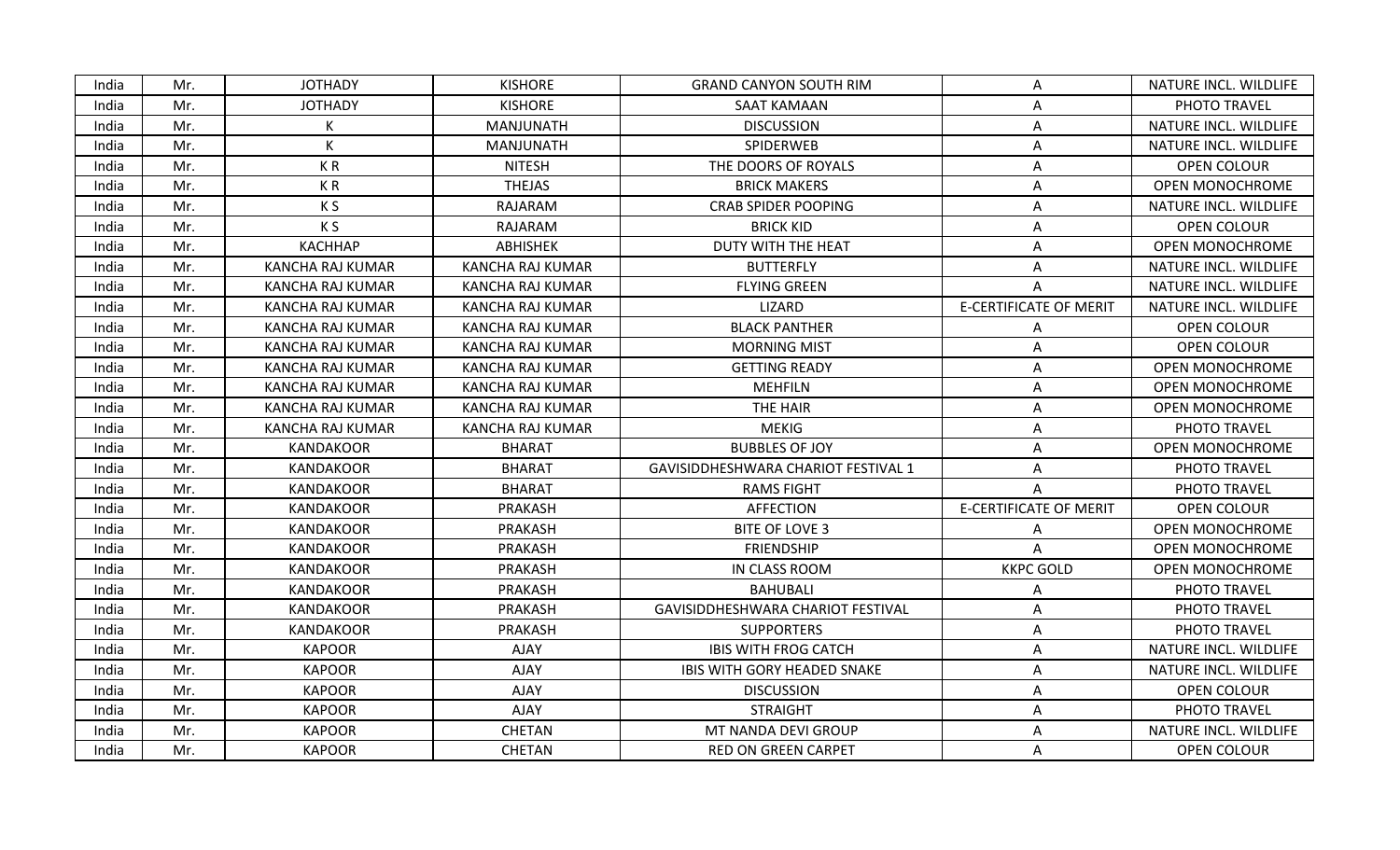| India | Mr. | <b>KAPOOR</b>   | <b>CHETAN</b>  | THE LITTLE CHANTING MONK            | Α                             | OPEN COLOUR            |
|-------|-----|-----------------|----------------|-------------------------------------|-------------------------------|------------------------|
| India | Mr. | <b>KAPOOR</b>   | <b>CHETAN</b>  | <b>CHAANTING LAMAA</b>              | Α                             | <b>OPEN MONOCHROME</b> |
| India | Mr. | <b>KAPOOR</b>   | <b>CHETAN</b>  | <b>DANCE FROM BHUTAN</b>            | A                             | PHOTO TRAVEL           |
| India | Mr. | <b>KAPOOR</b>   | <b>CHETAN</b>  | DESHERA FESTIVAL OF ALMORA 2021     | <b>E-CERTIFICATE OF MERIT</b> | PHOTO TRAVEL           |
| India | Mr. | <b>KAPOOR</b>   | <b>CHETAN</b>  | <b>FOUR MONKS</b>                   | Α                             | PHOTO TRAVEL           |
| India | Mr. | <b>KAPOOR</b>   | CHETAN         | <b>WALKING IN A BLUE SKY</b>        | Α                             | PHOTO TRAVEL           |
| India | Mr. | <b>KARMAKAR</b> | PRAMIT         | SPOTTED OWL                         | A                             | NATURE INCL. WILDLIFE  |
| India | Mr. | <b>KARMAKAR</b> | PRAMIT         | THE SELFIE OF JOY                   | Α                             | OPEN COLOUR            |
| India | Mr. | <b>KARMAKAR</b> | PRAMIT         | <b>TRIPLE POWER</b>                 | Α                             | <b>OPEN MONOCHROME</b> |
| India | Mr. | <b>KARMAKAR</b> | <b>PRAMIT</b>  | <b>WORK DISCIPLINE</b>              | Α                             | OPEN MONOCHROME        |
| India | Mr. | <b>KARMAKAR</b> | SUBHAMAY       | <b>ENTANGLED</b>                    | A                             | NATURE INCL. WILDLIFE  |
| India | Mr. | <b>KARMAKAR</b> | SUBHAMAY       | MARKING MY TERRITORY FOR THE FUTURE | Α                             | NATURE INCL. WILDLIFE  |
| India | Mr. | <b>KARMAKAR</b> | SUBHAMAY       | <b>FAITH</b>                        | A                             | OPEN COLOUR            |
| India | Mr. | <b>KARMAKAR</b> | SUBHAMAY       | IN A TRANCE                         | Α                             | <b>OPEN COLOUR</b>     |
| India | Mr. | <b>KARMAKAR</b> | SUBHAMAY       | <b>CHILDHOOD BLISS</b>              | A                             | <b>OPEN MONOCHROME</b> |
| India | Mr. | <b>KARMAKAR</b> | SUBHAMAY       | THE ROYAL PAST                      | A                             | PHOTO TRAVEL           |
| India | Mr. | KC              | LOKESH         | MACHHUARE AT MANGALJODI             | Α                             | <b>OPEN COLOUR</b>     |
| India | Mr. | KC              | <b>LOKESH</b>  | <b>DEVOTEE WALKING</b>              | A                             | PHOTO TRAVEL           |
| India | Mr. | KC              | LOKESH         | <b>JODI HORI</b>                    | Α                             | PHOTO TRAVEL           |
| India | Mr. | <b>KHAN</b>     | PATAN HUSSAIN  | <b>CHIT CHAT</b>                    | Α                             | OPEN COLOUR            |
| India | Mr. | <b>KHAN</b>     | PATAN HUSSAIN  | <b>MY KID</b>                       | A                             | OPEN COLOUR            |
| India | Mr. | <b>KHAN</b>     | PATAN HUSSAIN  | <b>DANCE DANCE</b>                  | Α                             | <b>OPEN MONOCHROME</b> |
| India | Mr. | <b>KHAN</b>     | PATAN HUSSAIN  | <b>FISHING</b>                      | Α                             | <b>OPEN MONOCHROME</b> |
| India | Mr. | <b>KHAN</b>     | PATAN HUSSAIN  | <b>HEALTHY FOOD</b>                 | Α                             | <b>OPEN MONOCHROME</b> |
| India | Mr. | <b>KHAN</b>     | PATAN HUSSAIN  | <b>I JUST LIKE TO SMILE</b>         | Α                             | <b>OPEN MONOCHROME</b> |
| India | Mr. | <b>KHAN</b>     | PATAN HUSSAIN  | <b>GANAPATI PAPA MORYA</b>          | A                             | PHOTO TRAVEL           |
| India | Mr. | <b>KHAN</b>     | PATAN HUSSAIN  | TRIBAL CULTURE                      | Α                             | PHOTO TRAVEL           |
| India | Mr. | <b>KHATUA</b>   | ANINDYA        | <b>ARIAL FIGHT</b>                  | A                             | NATURE INCL. WILDLIFE  |
| India | Mr. | <b>KHATUA</b>   | <b>ANINDYA</b> | <b>BARWING</b>                      | Α                             | NATURE INCL. WILDLIFE  |
| India | Mr. | <b>KHATUA</b>   | <b>ANINDYA</b> | BEE EATER WITH DRAGONFLY            | Α                             | NATURE INCL. WILDLIFE  |
| India | Mr. | <b>KHATUA</b>   | ANINDYA        | <b>LETS READ</b>                    | A                             | OPEN COLOUR            |
| India | Mr. | <b>KHATUA</b>   | ANINDYA        | <b>PEEKABOO</b>                     | Α                             | OPEN COLOUR            |
| India | Mr. | <b>KHATUA</b>   | ANINDYA        | <b>BISARJAN</b>                     | Α                             | PHOTO TRAVEL           |
| India | Mr. | <b>KHATUA</b>   | ANINDYA        | THE CHORUS                          | A                             | PHOTO TRAVEL           |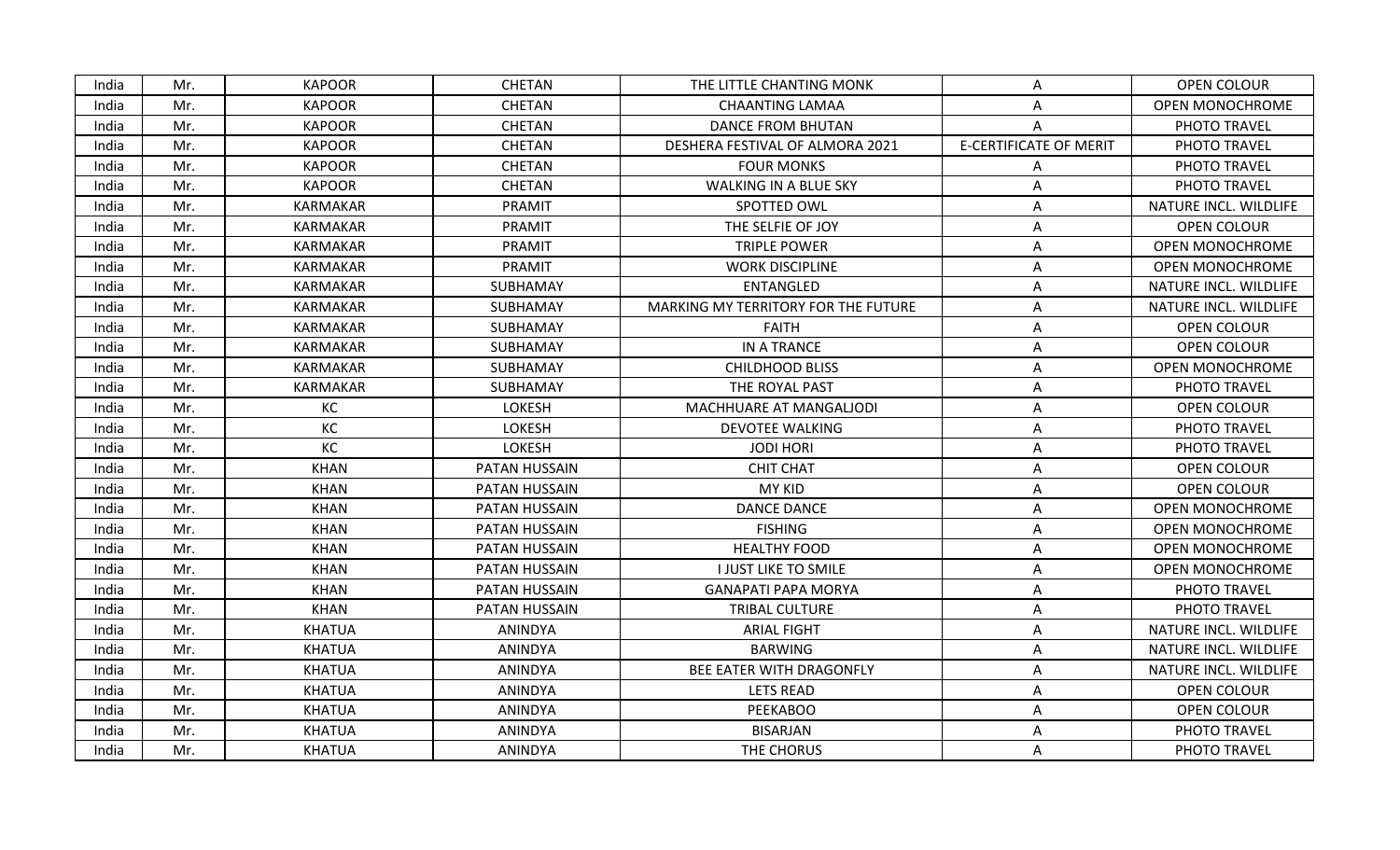| KIKKERI<br><b>DEVARAJASETTY S</b><br><b>LOVING MOTHER</b><br>India<br>Mr.<br>A<br><b>KIKKERI</b><br><b>DEVARAJASETTY S</b><br><b>OPEN COLOUR</b><br>India<br>PLAYING AND ENJOYING<br>Mr.<br>Α<br>KIKKERI<br><b>DEVARAJASETTY S</b><br>KAMBALA 2021<br>India<br>Mr.<br>Α<br>KIKKERI<br><b>RURAL BEAUTIES</b><br>India<br>Mr.<br><b>DEVARAJASETTY S</b><br>A<br>KIKKERI<br><b>DEVARAJASETTY S</b><br>HORI CONTROLLING WITH NET 2021<br>PHOTO TRAVEL<br>India<br>Mr.<br>Α<br>India<br><b>KOLTE</b><br><b>KAPIL</b><br><b>DEFEATER</b><br>Mr.<br>A<br><b>KOLTE</b><br><b>KAPIL</b><br>India<br>Mr.<br><b>GOLDEN JACKAL WITH KILL</b><br>A<br>India<br>Mr.<br><b>KOLTE</b><br><b>KAPIL</b><br><b>WINNERS PRIZE</b><br>A<br>Mr.<br><b>KOLTE</b><br><b>KAPIL</b><br>LIFE ON FACE<br>India<br>A<br><b>KOLTE</b><br><b>KAPIL</b><br>India<br>Mr.<br>RANGPANCHMI<br>PHOTO TRAVEL<br>A<br><b>KOLTE</b><br><b>KAPIL</b><br>PHOTO TRAVEL<br>India<br><b>TRAVEL ADVENTURES</b><br>Mr.<br>A<br><b>KONCHADY</b><br><b>SAGAR DEVADIGA</b><br><b>RURAL LIFE 2</b><br>India<br>Mr.<br>A<br><b>BUFFALO RACE</b><br>Mr.<br><b>KONCHADY</b><br><b>SAGAR DEVADIGA</b><br>PHOTO TRAVEL<br>India<br>Α<br>Mr.<br>KORLAPATI<br>SARASWATIRAO<br>DARTER WITH GOLD FISH<br>India<br>A<br><b>FIP RIBBON</b><br>India<br>Mr.<br>KORLAPATI<br>SARASWATIRAO<br>PELICAN TOSSED FISH<br>India<br>KORLAPATI<br>SARASWATIRAO<br>THREE INDIAN BULL FROGS<br>Mr.<br>A<br>KORLAPATI<br>OPEN COLOUR<br>India<br>Mr.<br>SARASWATIRAO<br>FRUITS AND FRUIT BASKET<br>А<br>India<br>Mr.<br><b>KORLAPATI</b><br>SARASWATIRAO<br><b>BULLOCK CART RACE</b><br>A<br>India<br>Mr.<br>KORLAPATI<br>SARASWATIRAO<br><b>WARM UP EXERCISE</b><br>A<br><b>E-CERTIFICATE OF MERIT</b><br><b>KORLAPATI</b><br>PHOTO TRAVEL<br>India<br>Mr.<br>SARASWATIRAO<br>KANUMA FESTIVAL AT KONASEEMA<br><b>KOTHARI</b><br>India<br><b>DINESH</b><br><b>JPG- WOMEN WORLD</b><br>Mr.<br>A<br><b>KOTHARI</b><br><b>DINESH</b><br><b>OUR MONALISA</b><br>India<br>Mr.<br>Α<br><b>KOTHARI</b><br><b>DINESH</b><br>MOOVEMENT WITH SUNLIGHT<br>PHOTO TRAVEL<br>India<br>Mr.<br>Α<br><b>KRISHAN</b><br><b>PRAKHAR</b><br>India<br>Mr.<br>JATAYU AND JAYANT<br>A<br><b>KRISHAN</b><br><b>PRAKHAR</b><br>India<br>Mr.<br><b>FACE IN THE DOOR</b><br>OPEN COLOUR<br>A<br><b>KRISHAN</b><br><b>PRAKHAR</b><br>OPEN COLOUR<br>India<br>Mr.<br><b>RIDING SAFFRON STAIRS</b><br>Α<br>India<br>Mr.<br>KRISHAN<br>PRAKHAR<br><b>ARCHES AND PILLARS</b><br>A<br><b>KRISHAN</b><br><b>PRAKHAR</b><br>India<br>Mr.<br><b>FACE OF PRIEST</b><br>A<br>THE SANGAM<br><b>FIP RIBBON</b><br>India<br>Mr.<br><b>KRISHAN</b><br>PRAKHAR<br>PHOTO TRAVEL<br><b>HARISH</b><br>India<br>Mr.<br>KRISHNAMURTHY<br>02 WHITE EYE BIRDS FIGHT<br>А<br>India<br>KRISHNAMURTHY<br><b>HARISH</b><br>04 MOTHERS LOVE<br>Mr.<br>A<br><b>OPEN COLOUR</b><br>India<br>Mr.<br><b>KRISHNAMURTHY</b><br>HARISH<br>02 HAPPY MOMENT<br>A<br>KRISHNAMURTHY<br><b>HARISH</b><br>02 OLD AGE<br>India<br>Mr.<br>Α<br>India<br>HARISH<br>04 PRAY FOR GOD<br>Mr.<br><b>KRISHNAMURTHY</b><br>A |  |  |  |                        |
|----------------------------------------------------------------------------------------------------------------------------------------------------------------------------------------------------------------------------------------------------------------------------------------------------------------------------------------------------------------------------------------------------------------------------------------------------------------------------------------------------------------------------------------------------------------------------------------------------------------------------------------------------------------------------------------------------------------------------------------------------------------------------------------------------------------------------------------------------------------------------------------------------------------------------------------------------------------------------------------------------------------------------------------------------------------------------------------------------------------------------------------------------------------------------------------------------------------------------------------------------------------------------------------------------------------------------------------------------------------------------------------------------------------------------------------------------------------------------------------------------------------------------------------------------------------------------------------------------------------------------------------------------------------------------------------------------------------------------------------------------------------------------------------------------------------------------------------------------------------------------------------------------------------------------------------------------------------------------------------------------------------------------------------------------------------------------------------------------------------------------------------------------------------------------------------------------------------------------------------------------------------------------------------------------------------------------------------------------------------------------------------------------------------------------------------------------------------------------------------------------------------------------------------------------------------------------------------------------------------------------------------------------------------------------------------------------------------------------------------------------------------------------------------------------------------------------------------------------------------------------------------------------------------------------------------------------------------------------------------------------------------------------------------------------------------------|--|--|--|------------------------|
|                                                                                                                                                                                                                                                                                                                                                                                                                                                                                                                                                                                                                                                                                                                                                                                                                                                                                                                                                                                                                                                                                                                                                                                                                                                                                                                                                                                                                                                                                                                                                                                                                                                                                                                                                                                                                                                                                                                                                                                                                                                                                                                                                                                                                                                                                                                                                                                                                                                                                                                                                                                                                                                                                                                                                                                                                                                                                                                                                                                                                                                                      |  |  |  | NATURE INCL. WILDLIFE  |
|                                                                                                                                                                                                                                                                                                                                                                                                                                                                                                                                                                                                                                                                                                                                                                                                                                                                                                                                                                                                                                                                                                                                                                                                                                                                                                                                                                                                                                                                                                                                                                                                                                                                                                                                                                                                                                                                                                                                                                                                                                                                                                                                                                                                                                                                                                                                                                                                                                                                                                                                                                                                                                                                                                                                                                                                                                                                                                                                                                                                                                                                      |  |  |  |                        |
|                                                                                                                                                                                                                                                                                                                                                                                                                                                                                                                                                                                                                                                                                                                                                                                                                                                                                                                                                                                                                                                                                                                                                                                                                                                                                                                                                                                                                                                                                                                                                                                                                                                                                                                                                                                                                                                                                                                                                                                                                                                                                                                                                                                                                                                                                                                                                                                                                                                                                                                                                                                                                                                                                                                                                                                                                                                                                                                                                                                                                                                                      |  |  |  | <b>OPEN MONOCHROME</b> |
|                                                                                                                                                                                                                                                                                                                                                                                                                                                                                                                                                                                                                                                                                                                                                                                                                                                                                                                                                                                                                                                                                                                                                                                                                                                                                                                                                                                                                                                                                                                                                                                                                                                                                                                                                                                                                                                                                                                                                                                                                                                                                                                                                                                                                                                                                                                                                                                                                                                                                                                                                                                                                                                                                                                                                                                                                                                                                                                                                                                                                                                                      |  |  |  | <b>OPEN MONOCHROME</b> |
|                                                                                                                                                                                                                                                                                                                                                                                                                                                                                                                                                                                                                                                                                                                                                                                                                                                                                                                                                                                                                                                                                                                                                                                                                                                                                                                                                                                                                                                                                                                                                                                                                                                                                                                                                                                                                                                                                                                                                                                                                                                                                                                                                                                                                                                                                                                                                                                                                                                                                                                                                                                                                                                                                                                                                                                                                                                                                                                                                                                                                                                                      |  |  |  |                        |
|                                                                                                                                                                                                                                                                                                                                                                                                                                                                                                                                                                                                                                                                                                                                                                                                                                                                                                                                                                                                                                                                                                                                                                                                                                                                                                                                                                                                                                                                                                                                                                                                                                                                                                                                                                                                                                                                                                                                                                                                                                                                                                                                                                                                                                                                                                                                                                                                                                                                                                                                                                                                                                                                                                                                                                                                                                                                                                                                                                                                                                                                      |  |  |  | NATURE INCL. WILDLIFE  |
|                                                                                                                                                                                                                                                                                                                                                                                                                                                                                                                                                                                                                                                                                                                                                                                                                                                                                                                                                                                                                                                                                                                                                                                                                                                                                                                                                                                                                                                                                                                                                                                                                                                                                                                                                                                                                                                                                                                                                                                                                                                                                                                                                                                                                                                                                                                                                                                                                                                                                                                                                                                                                                                                                                                                                                                                                                                                                                                                                                                                                                                                      |  |  |  | NATURE INCL. WILDLIFE  |
|                                                                                                                                                                                                                                                                                                                                                                                                                                                                                                                                                                                                                                                                                                                                                                                                                                                                                                                                                                                                                                                                                                                                                                                                                                                                                                                                                                                                                                                                                                                                                                                                                                                                                                                                                                                                                                                                                                                                                                                                                                                                                                                                                                                                                                                                                                                                                                                                                                                                                                                                                                                                                                                                                                                                                                                                                                                                                                                                                                                                                                                                      |  |  |  | NATURE INCL. WILDLIFE  |
|                                                                                                                                                                                                                                                                                                                                                                                                                                                                                                                                                                                                                                                                                                                                                                                                                                                                                                                                                                                                                                                                                                                                                                                                                                                                                                                                                                                                                                                                                                                                                                                                                                                                                                                                                                                                                                                                                                                                                                                                                                                                                                                                                                                                                                                                                                                                                                                                                                                                                                                                                                                                                                                                                                                                                                                                                                                                                                                                                                                                                                                                      |  |  |  | <b>OPEN MONOCHROME</b> |
|                                                                                                                                                                                                                                                                                                                                                                                                                                                                                                                                                                                                                                                                                                                                                                                                                                                                                                                                                                                                                                                                                                                                                                                                                                                                                                                                                                                                                                                                                                                                                                                                                                                                                                                                                                                                                                                                                                                                                                                                                                                                                                                                                                                                                                                                                                                                                                                                                                                                                                                                                                                                                                                                                                                                                                                                                                                                                                                                                                                                                                                                      |  |  |  |                        |
|                                                                                                                                                                                                                                                                                                                                                                                                                                                                                                                                                                                                                                                                                                                                                                                                                                                                                                                                                                                                                                                                                                                                                                                                                                                                                                                                                                                                                                                                                                                                                                                                                                                                                                                                                                                                                                                                                                                                                                                                                                                                                                                                                                                                                                                                                                                                                                                                                                                                                                                                                                                                                                                                                                                                                                                                                                                                                                                                                                                                                                                                      |  |  |  |                        |
|                                                                                                                                                                                                                                                                                                                                                                                                                                                                                                                                                                                                                                                                                                                                                                                                                                                                                                                                                                                                                                                                                                                                                                                                                                                                                                                                                                                                                                                                                                                                                                                                                                                                                                                                                                                                                                                                                                                                                                                                                                                                                                                                                                                                                                                                                                                                                                                                                                                                                                                                                                                                                                                                                                                                                                                                                                                                                                                                                                                                                                                                      |  |  |  | <b>OPEN MONOCHROME</b> |
|                                                                                                                                                                                                                                                                                                                                                                                                                                                                                                                                                                                                                                                                                                                                                                                                                                                                                                                                                                                                                                                                                                                                                                                                                                                                                                                                                                                                                                                                                                                                                                                                                                                                                                                                                                                                                                                                                                                                                                                                                                                                                                                                                                                                                                                                                                                                                                                                                                                                                                                                                                                                                                                                                                                                                                                                                                                                                                                                                                                                                                                                      |  |  |  |                        |
|                                                                                                                                                                                                                                                                                                                                                                                                                                                                                                                                                                                                                                                                                                                                                                                                                                                                                                                                                                                                                                                                                                                                                                                                                                                                                                                                                                                                                                                                                                                                                                                                                                                                                                                                                                                                                                                                                                                                                                                                                                                                                                                                                                                                                                                                                                                                                                                                                                                                                                                                                                                                                                                                                                                                                                                                                                                                                                                                                                                                                                                                      |  |  |  | NATURE INCL. WILDLIFE  |
|                                                                                                                                                                                                                                                                                                                                                                                                                                                                                                                                                                                                                                                                                                                                                                                                                                                                                                                                                                                                                                                                                                                                                                                                                                                                                                                                                                                                                                                                                                                                                                                                                                                                                                                                                                                                                                                                                                                                                                                                                                                                                                                                                                                                                                                                                                                                                                                                                                                                                                                                                                                                                                                                                                                                                                                                                                                                                                                                                                                                                                                                      |  |  |  | NATURE INCL. WILDLIFE  |
|                                                                                                                                                                                                                                                                                                                                                                                                                                                                                                                                                                                                                                                                                                                                                                                                                                                                                                                                                                                                                                                                                                                                                                                                                                                                                                                                                                                                                                                                                                                                                                                                                                                                                                                                                                                                                                                                                                                                                                                                                                                                                                                                                                                                                                                                                                                                                                                                                                                                                                                                                                                                                                                                                                                                                                                                                                                                                                                                                                                                                                                                      |  |  |  | NATURE INCL. WILDLIFE  |
|                                                                                                                                                                                                                                                                                                                                                                                                                                                                                                                                                                                                                                                                                                                                                                                                                                                                                                                                                                                                                                                                                                                                                                                                                                                                                                                                                                                                                                                                                                                                                                                                                                                                                                                                                                                                                                                                                                                                                                                                                                                                                                                                                                                                                                                                                                                                                                                                                                                                                                                                                                                                                                                                                                                                                                                                                                                                                                                                                                                                                                                                      |  |  |  |                        |
|                                                                                                                                                                                                                                                                                                                                                                                                                                                                                                                                                                                                                                                                                                                                                                                                                                                                                                                                                                                                                                                                                                                                                                                                                                                                                                                                                                                                                                                                                                                                                                                                                                                                                                                                                                                                                                                                                                                                                                                                                                                                                                                                                                                                                                                                                                                                                                                                                                                                                                                                                                                                                                                                                                                                                                                                                                                                                                                                                                                                                                                                      |  |  |  | <b>OPEN MONOCHROME</b> |
|                                                                                                                                                                                                                                                                                                                                                                                                                                                                                                                                                                                                                                                                                                                                                                                                                                                                                                                                                                                                                                                                                                                                                                                                                                                                                                                                                                                                                                                                                                                                                                                                                                                                                                                                                                                                                                                                                                                                                                                                                                                                                                                                                                                                                                                                                                                                                                                                                                                                                                                                                                                                                                                                                                                                                                                                                                                                                                                                                                                                                                                                      |  |  |  | <b>OPEN MONOCHROME</b> |
|                                                                                                                                                                                                                                                                                                                                                                                                                                                                                                                                                                                                                                                                                                                                                                                                                                                                                                                                                                                                                                                                                                                                                                                                                                                                                                                                                                                                                                                                                                                                                                                                                                                                                                                                                                                                                                                                                                                                                                                                                                                                                                                                                                                                                                                                                                                                                                                                                                                                                                                                                                                                                                                                                                                                                                                                                                                                                                                                                                                                                                                                      |  |  |  |                        |
|                                                                                                                                                                                                                                                                                                                                                                                                                                                                                                                                                                                                                                                                                                                                                                                                                                                                                                                                                                                                                                                                                                                                                                                                                                                                                                                                                                                                                                                                                                                                                                                                                                                                                                                                                                                                                                                                                                                                                                                                                                                                                                                                                                                                                                                                                                                                                                                                                                                                                                                                                                                                                                                                                                                                                                                                                                                                                                                                                                                                                                                                      |  |  |  | <b>OPEN MONOCHROME</b> |
|                                                                                                                                                                                                                                                                                                                                                                                                                                                                                                                                                                                                                                                                                                                                                                                                                                                                                                                                                                                                                                                                                                                                                                                                                                                                                                                                                                                                                                                                                                                                                                                                                                                                                                                                                                                                                                                                                                                                                                                                                                                                                                                                                                                                                                                                                                                                                                                                                                                                                                                                                                                                                                                                                                                                                                                                                                                                                                                                                                                                                                                                      |  |  |  | <b>OPEN MONOCHROME</b> |
|                                                                                                                                                                                                                                                                                                                                                                                                                                                                                                                                                                                                                                                                                                                                                                                                                                                                                                                                                                                                                                                                                                                                                                                                                                                                                                                                                                                                                                                                                                                                                                                                                                                                                                                                                                                                                                                                                                                                                                                                                                                                                                                                                                                                                                                                                                                                                                                                                                                                                                                                                                                                                                                                                                                                                                                                                                                                                                                                                                                                                                                                      |  |  |  |                        |
|                                                                                                                                                                                                                                                                                                                                                                                                                                                                                                                                                                                                                                                                                                                                                                                                                                                                                                                                                                                                                                                                                                                                                                                                                                                                                                                                                                                                                                                                                                                                                                                                                                                                                                                                                                                                                                                                                                                                                                                                                                                                                                                                                                                                                                                                                                                                                                                                                                                                                                                                                                                                                                                                                                                                                                                                                                                                                                                                                                                                                                                                      |  |  |  | NATURE INCL. WILDLIFE  |
|                                                                                                                                                                                                                                                                                                                                                                                                                                                                                                                                                                                                                                                                                                                                                                                                                                                                                                                                                                                                                                                                                                                                                                                                                                                                                                                                                                                                                                                                                                                                                                                                                                                                                                                                                                                                                                                                                                                                                                                                                                                                                                                                                                                                                                                                                                                                                                                                                                                                                                                                                                                                                                                                                                                                                                                                                                                                                                                                                                                                                                                                      |  |  |  |                        |
|                                                                                                                                                                                                                                                                                                                                                                                                                                                                                                                                                                                                                                                                                                                                                                                                                                                                                                                                                                                                                                                                                                                                                                                                                                                                                                                                                                                                                                                                                                                                                                                                                                                                                                                                                                                                                                                                                                                                                                                                                                                                                                                                                                                                                                                                                                                                                                                                                                                                                                                                                                                                                                                                                                                                                                                                                                                                                                                                                                                                                                                                      |  |  |  |                        |
|                                                                                                                                                                                                                                                                                                                                                                                                                                                                                                                                                                                                                                                                                                                                                                                                                                                                                                                                                                                                                                                                                                                                                                                                                                                                                                                                                                                                                                                                                                                                                                                                                                                                                                                                                                                                                                                                                                                                                                                                                                                                                                                                                                                                                                                                                                                                                                                                                                                                                                                                                                                                                                                                                                                                                                                                                                                                                                                                                                                                                                                                      |  |  |  | <b>OPEN MONOCHROME</b> |
|                                                                                                                                                                                                                                                                                                                                                                                                                                                                                                                                                                                                                                                                                                                                                                                                                                                                                                                                                                                                                                                                                                                                                                                                                                                                                                                                                                                                                                                                                                                                                                                                                                                                                                                                                                                                                                                                                                                                                                                                                                                                                                                                                                                                                                                                                                                                                                                                                                                                                                                                                                                                                                                                                                                                                                                                                                                                                                                                                                                                                                                                      |  |  |  | <b>OPEN MONOCHROME</b> |
|                                                                                                                                                                                                                                                                                                                                                                                                                                                                                                                                                                                                                                                                                                                                                                                                                                                                                                                                                                                                                                                                                                                                                                                                                                                                                                                                                                                                                                                                                                                                                                                                                                                                                                                                                                                                                                                                                                                                                                                                                                                                                                                                                                                                                                                                                                                                                                                                                                                                                                                                                                                                                                                                                                                                                                                                                                                                                                                                                                                                                                                                      |  |  |  |                        |
|                                                                                                                                                                                                                                                                                                                                                                                                                                                                                                                                                                                                                                                                                                                                                                                                                                                                                                                                                                                                                                                                                                                                                                                                                                                                                                                                                                                                                                                                                                                                                                                                                                                                                                                                                                                                                                                                                                                                                                                                                                                                                                                                                                                                                                                                                                                                                                                                                                                                                                                                                                                                                                                                                                                                                                                                                                                                                                                                                                                                                                                                      |  |  |  | NATURE INCL. WILDLIFE  |
|                                                                                                                                                                                                                                                                                                                                                                                                                                                                                                                                                                                                                                                                                                                                                                                                                                                                                                                                                                                                                                                                                                                                                                                                                                                                                                                                                                                                                                                                                                                                                                                                                                                                                                                                                                                                                                                                                                                                                                                                                                                                                                                                                                                                                                                                                                                                                                                                                                                                                                                                                                                                                                                                                                                                                                                                                                                                                                                                                                                                                                                                      |  |  |  | NATURE INCL. WILDLIFE  |
|                                                                                                                                                                                                                                                                                                                                                                                                                                                                                                                                                                                                                                                                                                                                                                                                                                                                                                                                                                                                                                                                                                                                                                                                                                                                                                                                                                                                                                                                                                                                                                                                                                                                                                                                                                                                                                                                                                                                                                                                                                                                                                                                                                                                                                                                                                                                                                                                                                                                                                                                                                                                                                                                                                                                                                                                                                                                                                                                                                                                                                                                      |  |  |  |                        |
|                                                                                                                                                                                                                                                                                                                                                                                                                                                                                                                                                                                                                                                                                                                                                                                                                                                                                                                                                                                                                                                                                                                                                                                                                                                                                                                                                                                                                                                                                                                                                                                                                                                                                                                                                                                                                                                                                                                                                                                                                                                                                                                                                                                                                                                                                                                                                                                                                                                                                                                                                                                                                                                                                                                                                                                                                                                                                                                                                                                                                                                                      |  |  |  | OPEN MONOCHROME        |
|                                                                                                                                                                                                                                                                                                                                                                                                                                                                                                                                                                                                                                                                                                                                                                                                                                                                                                                                                                                                                                                                                                                                                                                                                                                                                                                                                                                                                                                                                                                                                                                                                                                                                                                                                                                                                                                                                                                                                                                                                                                                                                                                                                                                                                                                                                                                                                                                                                                                                                                                                                                                                                                                                                                                                                                                                                                                                                                                                                                                                                                                      |  |  |  | OPEN MONOCHROME        |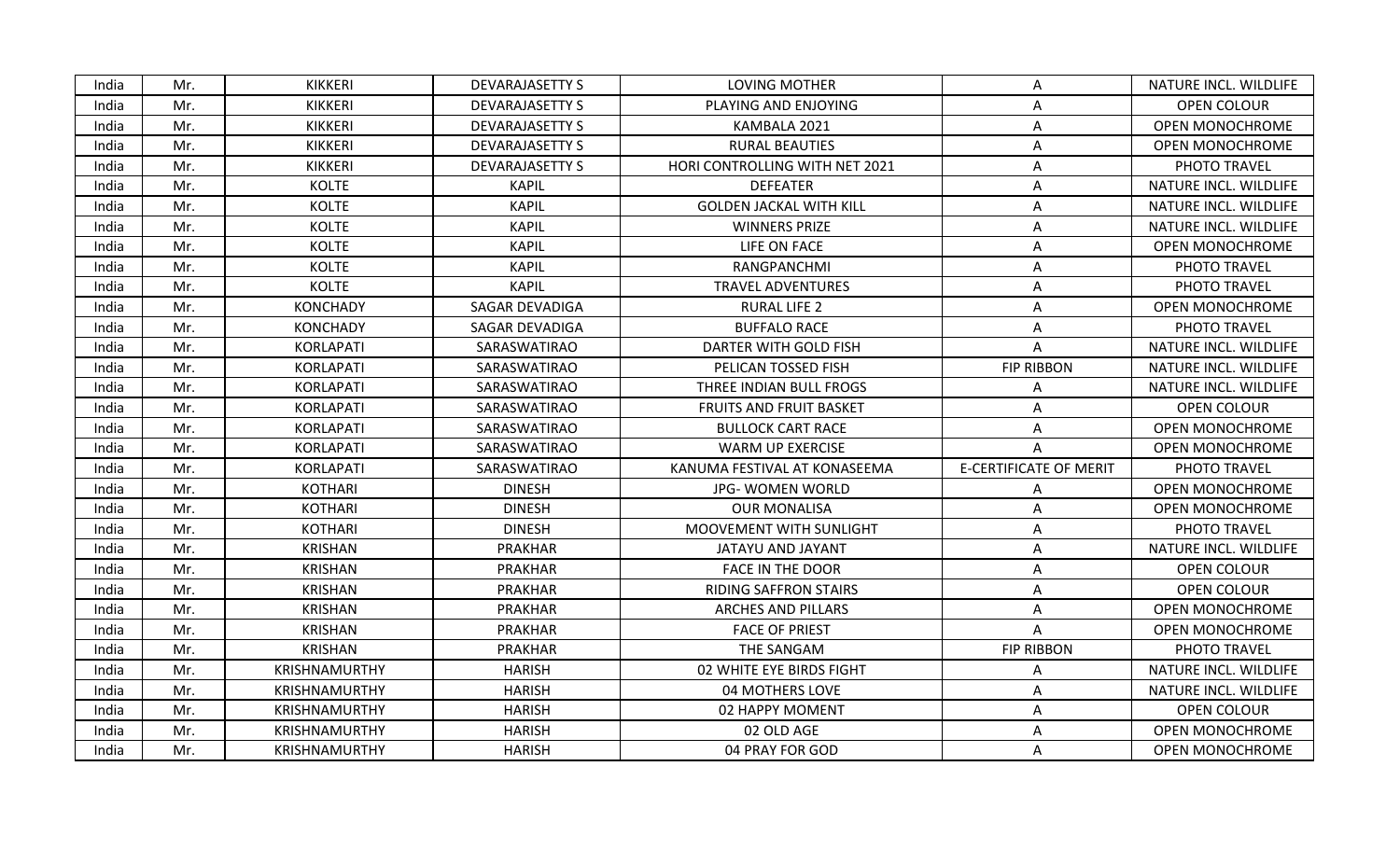| India | Mr. | <b>KRISHNAMURTHY</b> | <b>HARISH</b>    | 03 THE FIRE TRAP            | A                 | PHOTO TRAVEL           |
|-------|-----|----------------------|------------------|-----------------------------|-------------------|------------------------|
| India | Mr. | <b>KUMAR</b>         | PETAVINOD        | <b>DRINKING HOME BREW</b>   | Α                 | OPEN COLOUR            |
| India | Mr. | <b>KUMAR</b>         | PETAVINOD        | LET THERE BE FIRE AN LIGHT  | Α                 | OPEN COLOUR            |
| India | Mr. | <b>KUMAR</b>         | PETAVINOD        | OH LITTLE ONE               | A                 | <b>OPEN COLOUR</b>     |
| India | Mr. | <b>KUMAR</b>         | PETAVINOD        | <b>TRIBAL BOY</b>           | <b>FIP RIBBON</b> | OPEN COLOUR            |
| India | Mr. | <b>KUMAR</b>         | PETAVINOD        | <b>EVOLUTION</b>            | A                 | <b>OPEN MONOCHROME</b> |
| India | Mr. | <b>KUMAR</b>         | PETAVINOD        | HARA HARA MAHADEV           | A                 | PHOTO TRAVEL           |
| India | Mr. | <b>KUMAR</b>         | PETAVINOD        | <b>KAMBALA</b>              | A                 | PHOTO TRAVEL           |
| India | Mr. | <b>KUMAR</b>         | SANTOSH          | DSC 0755                    | Α                 | PHOTO TRAVEL           |
| India | Mr. | <b>KUMAR</b>         | <b>SANTOSH</b>   | DSC 0876                    | A                 | PHOTO TRAVEL           |
| India | Mr. | KUMAR JANARDHANAN    | SANTOSH          | <b>LONDON TAXI</b>          | A                 | OPEN COLOUR            |
| India | Mr. | KUMAR JANARDHANAN    | SANTOSH          | <b>RAM LAKHAN</b>           | Α                 | <b>OPEN COLOUR</b>     |
| India | Mr. | KUMAR JANARDHANAN    | SANTOSH          | <b>HEY KRISHNA</b>          | Α                 | <b>OPEN MONOCHROME</b> |
| India | Mr. | KUMAR JANARDHANAN    | SANTOSH          | <b>SMILE OF SUCESS</b>      | Α                 | <b>OPEN MONOCHROME</b> |
| India | Mr. | KUNDESHWAR           | <b>SANTHOSH</b>  | ORIENTAL DWARF KINGFISHER   | Α                 | NATURE INCL. WILDLIFE  |
| India | Mr. | KUNDESHWAR           | <b>SANTHOSH</b>  | <b>DEVINE SPIRIT</b>        | Α                 | OPEN COLOUR            |
| India | Mr. | KUNDESHWAR           | <b>SANTHOSH</b>  | MAKE-UP TIME TAYYAM COPY    | Α                 | OPEN COLOUR            |
| India | Mr. | KUNDESHWAR           | <b>SANTHOSH</b>  | <b>RUN ON FIRE - TAYYAM</b> | Α                 | OPEN COLOUR            |
| India | Mr. | KUNDESHWAR           | <b>SANTHOSH</b>  | <b>TAYYAM</b>               | Α                 | PHOTO TRAVEL           |
| India | Mr. | KUNDESHWAR           | <b>SANTHOSH</b>  | <b>TAYYAM UTSAVA COPY</b>   | A                 | PHOTO TRAVEL           |
| India | Mr. | KUNDESHWAR           | <b>SANTHOSH</b>  | <b>TAYYAM WITH FIRE</b>     | A                 | PHOTO TRAVEL           |
| India | Mr. | <b>KUNDU</b>         | <b>NILADRI</b>   | <b>TOSS IT</b>              | Α                 | NATURE INCL. WILDLIFE  |
| India | Mr. | <b>KUNDU</b>         | <b>NILADRI</b>   | <b>TIGER FAMILY</b>         | Α                 | PHOTO TRAVEL           |
| India | Mr. | <b>KUNDU</b>         | PALASH           | <b>FACES 1</b>              | A                 | OPEN COLOUR            |
| India | Mr. | <b>KUNDU</b>         | <b>PALASH</b>    | <b>MAKEING PATTERN</b>      | Α                 | <b>OPEN COLOUR</b>     |
| India | Mr. | <b>KUNDU</b>         | PALASH           | PATTERN MAKER               | A                 | OPEN COLOUR            |
| India | Mr. | <b>KUNDU</b>         | PALASH           | <b>WORKING ALONE</b>        | Α                 | <b>OPEN MONOCHROME</b> |
| India | Mr. | <b>KUNDU</b>         | <b>PALASH</b>    | PADDY FIELD                 | Α                 | PHOTO TRAVEL           |
| India | Mr. | <b>KUNDU</b>         | SOUMEN           | <b>RUDE</b>                 | Α                 | <b>OPEN COLOUR</b>     |
| India | Mr. | KUVALEKAR            | <b>MANGESH</b>   | PAINTED GRASSHOPPER         | Α                 | NATURE INCL. WILDLIFE  |
| India | Mr. | LINCOLN              | SALAM            | <b>HOLDING A GIRL HEAD</b>  | A                 | <b>OPEN MONOCHROME</b> |
| India | Mr. | M                    | <b>BASAVARAJ</b> | <b>PARAKEETS CHAT</b>       | Α                 | NATURE INCL. WILDLIFE  |
| India | Mr. | M                    | <b>BASAVARAJ</b> | <b>SLOTH BEAR</b>           | Α                 | NATURE INCL. WILDLIFE  |
| India | Mr. | M                    | BASAVARAJ        | <b>TOY VENDOR</b>           | A                 | OPEN COLOUR            |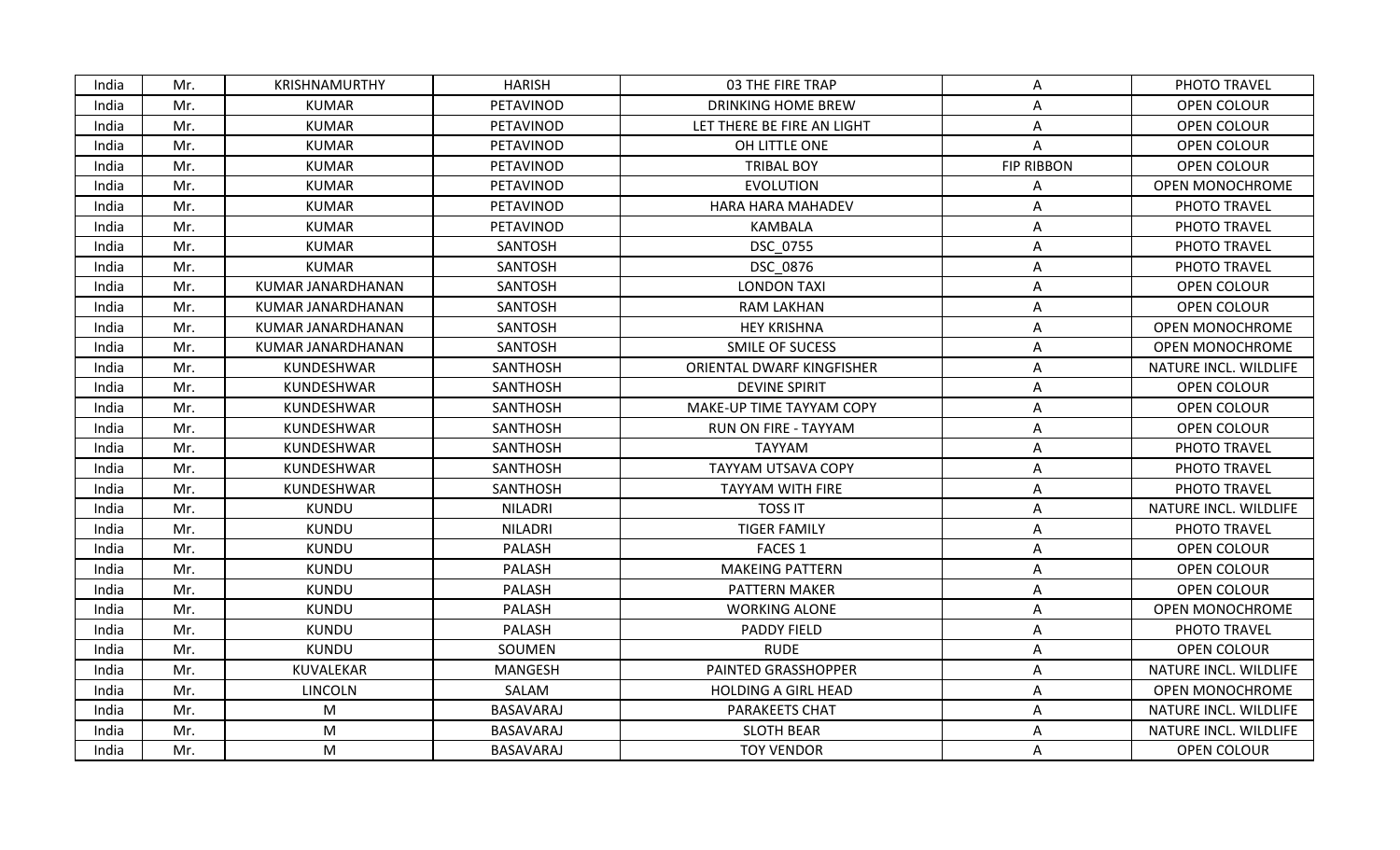| India | Mr. | M               | <b>BASAVARAJ</b>     | <b>LAST PUFF</b>               | A                             | OPEN MONOCHROME        |
|-------|-----|-----------------|----------------------|--------------------------------|-------------------------------|------------------------|
| India | Mr. | M               | <b>BASAVARAJ</b>     | <b>AMBAVILAS PALACE</b>        | A                             | PHOTO TRAVEL           |
| India | Mr. | M               | <b>BASAVARAJ</b>     | <b>ONTIKALLU BASAVANNA</b>     | Α                             | PHOTO TRAVEL           |
| India | Mr. | <b>MAILAR</b>   | <b>VIJAY</b>         | FINCH WITH NESTING MATERIAL    | Α                             | NATURE INCL. WILDLIFE  |
| India | Mr. | <b>MAILAR</b>   | <b>VIJAY</b>         | <b>UNEXPECTED ATTACK</b>       | Α                             | NATURE INCL. WILDLIFE  |
| India | Mr. | <b>MAILAR</b>   | <b>VIJAY</b>         | FOLLOW ON THE PATH OF LIFE     | Α                             | OPEN COLOUR            |
| India | Mr. | <b>MAILAR</b>   | <b>VIJAY</b>         | <b>GOLDEN TEMPLE</b>           | A                             | PHOTO TRAVEL           |
| India | Mr. | <b>MAILAR</b>   | <b>VIJAY</b>         | <b>HIGHWAY RAMPS</b>           | A                             | PHOTO TRAVEL           |
| India | Mr. | <b>MAILAR</b>   | <b>VIJAY</b>         | ON THE WAY                     | Α                             | PHOTO TRAVEL           |
| India | Mr. | <b>MAJUMDAR</b> | <b>LAKSHI NANDAN</b> | <b>BRAHMINY KITE WITH KILL</b> | Α                             | NATURE INCL. WILDLIFE  |
| India | Mr. | <b>MAJUMDAR</b> | LAKSHI NANDAN        | <b>EGRET FIGHTING</b>          | Α                             | NATURE INCL. WILDLIFE  |
| India | Mr. | <b>MAJUMDAR</b> | <b>LAKSHI NANDAN</b> | WHISKERED TURN WITH KILL       | Α                             | NATURE INCL. WILDLIFE  |
| India | Mr. | <b>MAJUMDER</b> | PRADYOT              | <b>INNOCENT</b>                | A                             | <b>OPEN MONOCHROME</b> |
| India | Mr. | <b>MAJUMDER</b> | SOMNATH              | <b>SMILE</b>                   | Α                             | <b>OPEN COLOUR</b>     |
| India | Mr. | <b>MAJUMDER</b> | SOMNATH              | <b>VIBRANT</b>                 | <b>E-CERTIFICATE OF MERIT</b> | OPEN COLOUR            |
| India | Mr. | <b>MAJUMDER</b> | SOMNATH              | <b>CHEERFUL</b>                | A                             | <b>OPEN MONOCHROME</b> |
| India | Mr. | <b>MAJUMDER</b> | SOMNATH              | <b>EUPHORIA</b>                | Α                             | OPEN MONOCHROME        |
| India | Mr. | <b>MAJUMDER</b> | SOMNATH              | LOVE                           | Α                             | <b>OPEN MONOCHROME</b> |
| India | Mr. | <b>MAJUMDER</b> | SOMNATH              | <b>BASANTA UTSAV 2</b>         | A                             | PHOTO TRAVEL           |
| India | Mr. | <b>MAJUMDER</b> | SOMNATH              | <b>IMMERSION</b>               | Α                             | PHOTO TRAVEL           |
| India | Mr. | <b>MAJUMDER</b> | SOMNATH              | <b>NEW YEAR</b>                | A                             | PHOTO TRAVEL           |
| India | Mr. | MANDALOJU       | SRINIVAS             | SPARROW HOLDING A SPIDER       | Α                             | NATURE INCL. WILDLIFE  |
| India | Mr. | MANDALOJU       | SRINIVAS             | THE NET OF SPIDER              | Α                             | NATURE INCL. WILDLIFE  |
| India | Mr. | MANDALOJU       | SRINIVAS             | <b>BONDA LADY WITH THE KID</b> | Α                             | OPEN COLOUR            |
| India | Mr. | MANDALOJU       | SRINIVAS             | <b>BONDA LADY DRINKING</b>     | Α                             | OPEN MONOCHROME        |
| India | Mr. | MANDALOJU       | SRINIVAS             | IN THE MAKING OF POTTERY       | Α                             | <b>OPEN MONOCHROME</b> |
| India | Mr. | MANDALOJU       | SRINIVAS             | DANCE WITH BONAM               | Α                             | PHOTO TRAVEL           |
| India | Mr. | <b>MANNA</b>    | <b>AVISHEK</b>       | <b>BOATS AT THE SHORE</b>      | A                             | OPEN COLOUR            |
| India | Mr. | <b>MANNA</b>    | AVISHEK              | <b>HUMAYUNS TOMB</b>           | Α                             | OPEN COLOUR            |
| India | Mr. | <b>MANNA</b>    | <b>AVISHEK</b>       | SPECTATORS OF FIRST WRITING    | Α                             | PHOTO TRAVEL           |
| India | Mr. | <b>MANNA</b>    | SANDIP               | <b>KAI MONASTERY</b>           | A                             | OPEN MONOCHROME        |
| India | Mr. | <b>MANNA</b>    | SANDIP               | <b>DISCIPLINE</b>              | A                             | PHOTO TRAVEL           |
| India | Mr. | <b>MANNA</b>    | SANDIP               | PRAYER                         | A                             | PHOTO TRAVEL           |
| India | Mr. | <b>MANTRI</b>   | PRASAD               | OLD LADY                       | A                             | OPEN COLOUR            |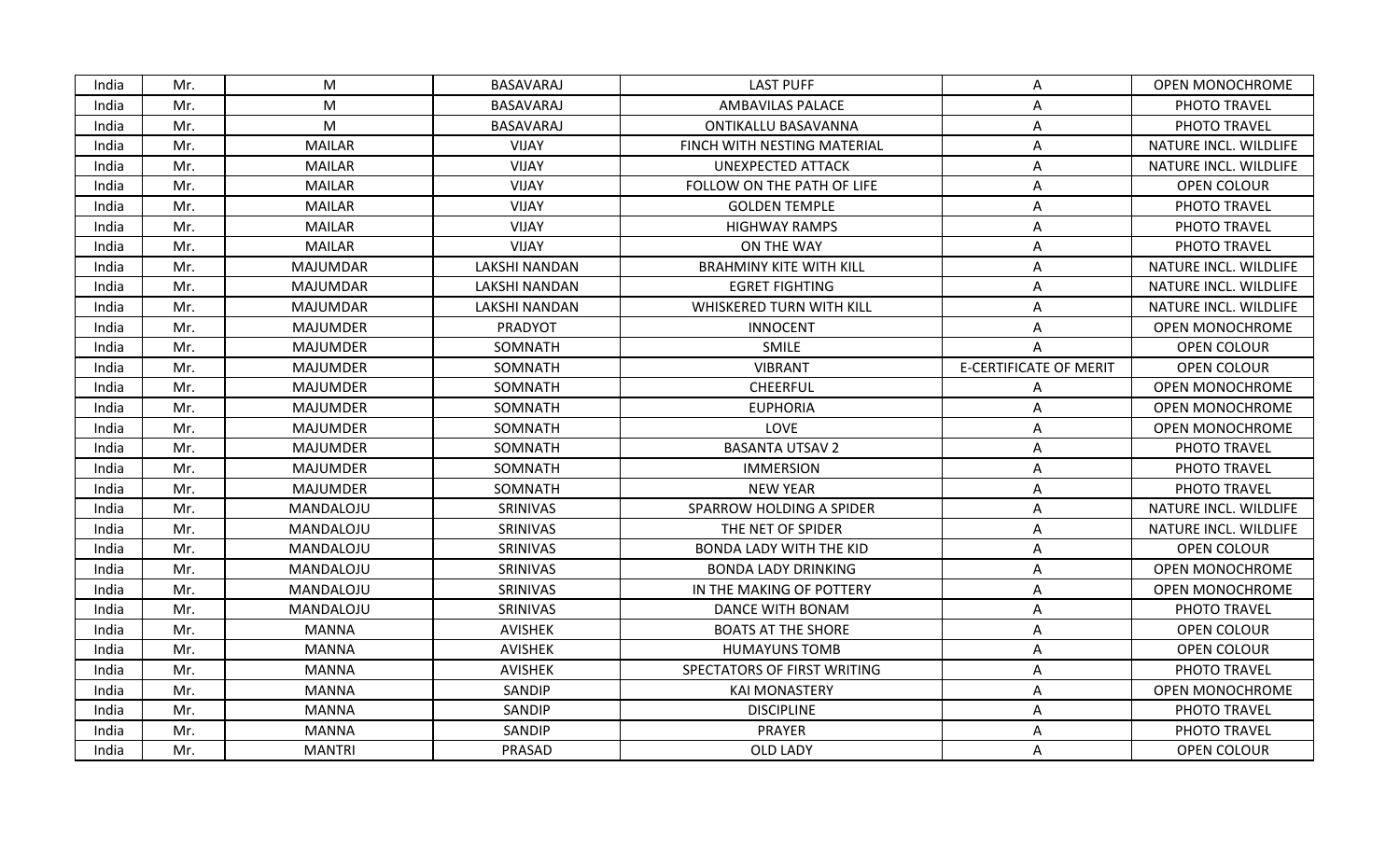| India | Mr. | <b>MANTRI</b>   | PRASAD           | <b>RED</b>                             | A                 | OPEN COLOUR            |
|-------|-----|-----------------|------------------|----------------------------------------|-------------------|------------------------|
| India | Mr. | <b>MANTRI</b>   | PRASAD           | BMC 26 JAN                             | A                 | PHOTO TRAVEL           |
| India | Mr. | <b>MANTRI</b>   | PRASAD           | <b>RED ROOFS OF BHARMOUR</b>           | Α                 | PHOTO TRAVEL           |
| India | Mr. | <b>MARATHE</b>  | SUNIEL           | <b>FACE CLOSED</b>                     | Α                 | OPEN COLOUR            |
| India | Mr. | <b>MARATHE</b>  | <b>SUNIEL</b>    | WRAPPED                                | A                 | OPEN COLOUR            |
| India | Mr. | MARATHE         | <b>SUNIEL</b>    | <b>FACE UP</b>                         | A                 | <b>OPEN MONOCHROME</b> |
| India | Mr. | MARATHE         | <b>SUNIEL</b>    | <b>PURE WHITE</b>                      | Α                 | <b>OPEN MONOCHROME</b> |
| India | Mr. | MARATHE         | <b>SUNIEL</b>    | <b>SILHOUETTE</b>                      | <b>FIP RIBBON</b> | <b>OPEN MONOCHROME</b> |
| India | Mr. | MARATHE         | SUNIEL           | <b>SPREAD OUT</b>                      | Α                 | <b>OPEN MONOCHROME</b> |
| India | Mr. | <b>MARATHE</b>  | SUNIEL           | <b>MOUNTAIN HABITAT</b>                | Α                 | PHOTO TRAVEL           |
| India | Mr. | <b>MARFATIA</b> | <b>DIPAK</b>     | <b>CRESTED SERPENT EAGLE WITH KILL</b> | A                 | NATURE INCL. WILDLIFE  |
| India | Mr. | <b>MARFATIA</b> | <b>DIPAK</b>     | <b>DROPLET PHOTOGRAPHY</b>             | Α                 | OPEN COLOUR            |
| India | Mr. | MASARAKALL      | <b>VASUDEV H</b> | FREEDOM TO FLY                         | Α                 | NATURE INCL. WILDLIFE  |
| India | Mr. | MASARAKALL      | <b>VASUDEV H</b> | THE FIGHT                              | A                 | NATURE INCL. WILDLIFE  |
| India | Mr. | MASARAKALL      | <b>VASUDEV H</b> | <b>BULLS IN ACTION</b>                 | A                 | OPEN COLOUR            |
| India | Mr. | MASARAKALL      | <b>VASUDEV H</b> | THE CHAMELEON                          | A                 | <b>OPEN COLOUR</b>     |
| India | Mr. | MASARAKALL      | <b>VASUDEV H</b> | <b>WATER SPLASH</b>                    | Α                 | OPEN COLOUR            |
| India | Mr. | MASARAKALL      | <b>VASUDEV H</b> | MOTHER SOLICITUDE                      | Α                 | <b>OPEN MONOCHROME</b> |
| India | Mr. | MASARAKALL      | <b>VASUDEV H</b> | <b>KAMBALA RACE</b>                    | Α                 | PHOTO TRAVEL           |
| India | Mr. | <b>MATKAR</b>   | <b>SACHIN</b>    | <b>DARTER FIGHTING</b>                 | Α                 | NATURE INCL. WILDLIFE  |
| India | Mr. | <b>MATKAR</b>   | <b>SACHIN</b>    | <b>FEEDING KINGFISHER</b>              | A                 | NATURE INCL. WILDLIFE  |
| India | Mr. | <b>MATKAR</b>   | SACHIN           | PAINTED STORK WITH CATCH               | Α                 | NATURE INCL. WILDLIFE  |
| India | Mr. | <b>MATKAR</b>   | SACHIN           | <b>ACTION COPY</b>                     | A                 | OPEN COLOUR            |
| India | Mr. | <b>MATKAR</b>   | SACHIN           | <b>SATRANGI BOATS</b>                  | A                 | OPEN COLOUR            |
| India | Mr. | <b>MATKAR</b>   | <b>SACHIN</b>    | <b>TOGETHER DRINK</b>                  | Α                 | <b>OPEN MONOCHROME</b> |
| India | Mr. | <b>MATKAR</b>   | SACHIN           | <b>WALK FOR LIFE</b>                   | A                 | PHOTO TRAVEL           |
| India | Mr. | MAYACHARI       | <b>GIRISH</b>    | RIVER TERN WITH CATCH                  | Α                 | NATURE INCL. WILDLIFE  |
| India | Mr. | MAYACHARI       | <b>GIRISH</b>    | DANCE OF THE GODS                      | Α                 | PHOTO TRAVEL           |
| India | Mr. | <b>MAZUMDAR</b> | SOMAK            | <b>SNAIL EATER</b>                     | A                 | NATURE INCL. WILDLIFE  |
| India | Mr. | <b>MAZUMDAR</b> | SOMAK            | <b>TAKE OFF</b>                        | A                 | NATURE INCL. WILDLIFE  |
| India | Mr. | <b>MAZUMDAR</b> | SOMAK            | TERN WITH A CATCH 2                    | A                 | NATURE INCL. WILDLIFE  |
| India | Mr. | <b>MAZUMDAR</b> | SOMAK            | <b>RIVER CROSSING 2</b>                | Α                 | OPEN COLOUR            |
| India | Mr. | MAZUMDAR        | SOMAK            | <b>BRICK MAKING 2</b>                  | Α                 | <b>OPEN MONOCHROME</b> |
| India | Mr. | <b>MAZUMDAR</b> | SOMAK            | <b>FACE MASK</b>                       | A                 | <b>OPEN MONOCHROME</b> |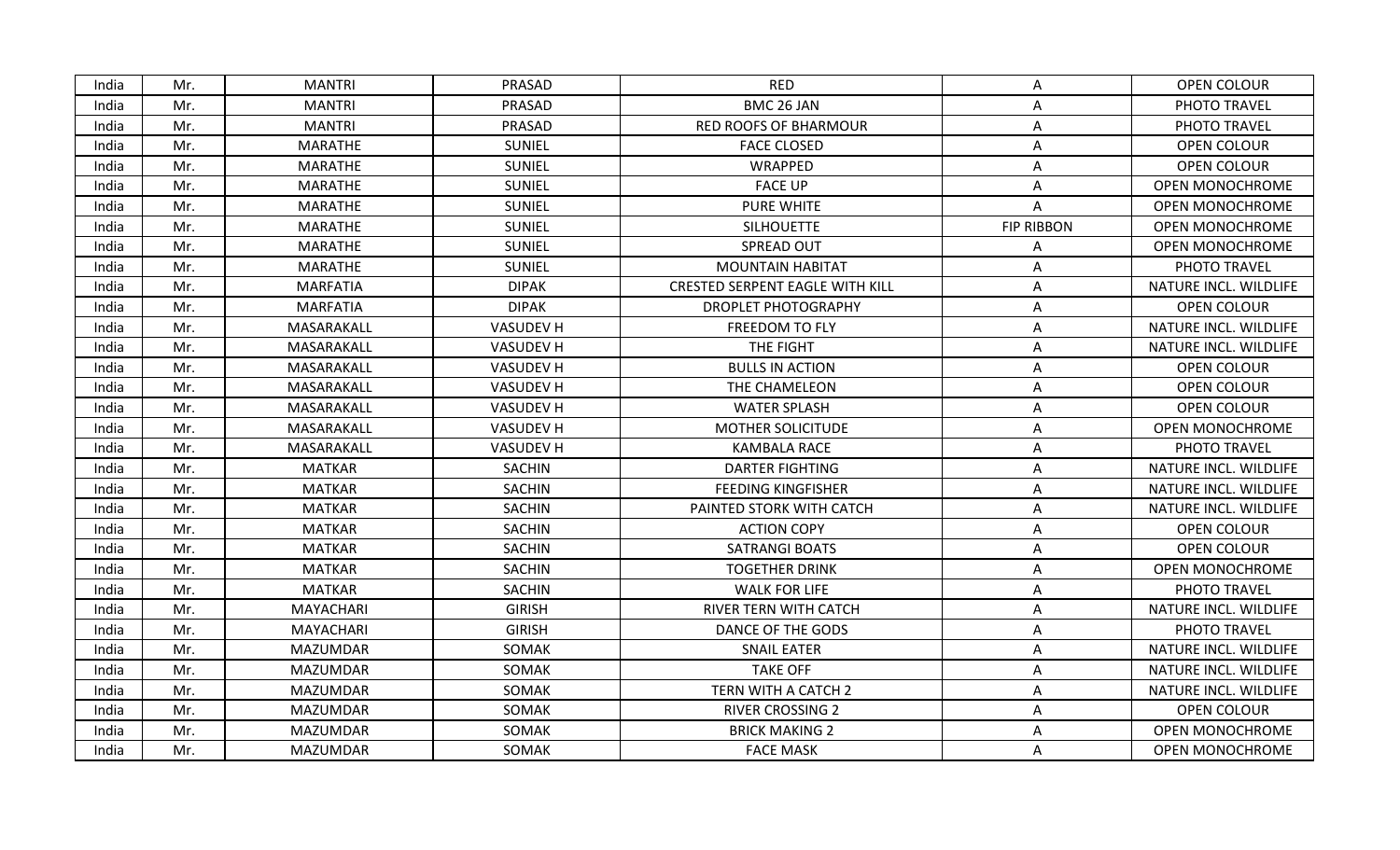| India | Mr. | MAZUMDAR        | SOMAK               | <b>DISNEY DANCE</b>              | A                             | PHOTO TRAVEL           |
|-------|-----|-----------------|---------------------|----------------------------------|-------------------------------|------------------------|
| India | Mr. | <b>MAZUMDAR</b> | SOMAK               | <b>GRAND ENTRANCE</b>            | Α                             | PHOTO TRAVEL           |
| India | Mr. | <b>MEHROTRA</b> | <b>COLONEL ANIL</b> | <b>RED ROOFS</b>                 | Α                             | PHOTO TRAVEL           |
| India | Mr. | <b>MEMANE</b>   | <b>GANESH</b>       | <b>BIRD KILLING LIZARD</b>       | A                             | NATURE INCL. WILDLIFE  |
| India | Mr. | <b>MEMANE</b>   | <b>GANESH</b>       | <b>FIGHT</b>                     | Α                             | NATURE INCL. WILDLIFE  |
| India | Mr. | <b>MEMANE</b>   | <b>GANESH</b>       | 02-JEJURI HALDI BL               | Α                             | <b>OPEN MONOCHROME</b> |
| India | Mr. | <b>MEMANE</b>   | <b>GANESH</b>       | CHILD BEHIND THE WHEEL           | Α                             | <b>OPEN MONOCHROME</b> |
| India | Mr. | <b>MEMANE</b>   | <b>GANESH</b>       | <b>COCK BATH</b>                 | <b>FIP RIBBON</b>             | <b>OPEN MONOCHROME</b> |
| India | Mr. | <b>MEMANE</b>   | <b>GANESH</b>       | <b>HALDI FESTIVAL</b>            |                               | PHOTO TRAVEL           |
| India | Mr. | <b>MEMANE</b>   | <b>GANESH</b>       | <b>THROW BABY</b>                | <b>E-CERTIFICATE OF MERIT</b> | PHOTO TRAVEL           |
| India | Mr. | <b>MEMANE</b>   | <b>GANESH</b>       | <b>TREVAL</b>                    | A                             | PHOTO TRAVEL           |
| India | Mr. | <b>MISHRA</b>   | <b>DEBASISH</b>     | <b>GOSSIP AND GLEE</b>           | A                             | NATURE INCL. WILDLIFE  |
| India | Mr. | <b>MISHRA</b>   | <b>DEBASISH</b>     | THE PICKY EATERS                 | Α                             | NATURE INCL. WILDLIFE  |
| India | Mr. | <b>MISHRA</b>   | <b>DEBASISH</b>     | <b>AFFAIRS OF SPIRITUALITY</b>   | Α                             | PHOTO TRAVEL           |
| India | Mr. | <b>MISHRA</b>   | <b>DEBASISH</b>     | <b>SPREE OF DIVINITY</b>         | Α                             | PHOTO TRAVEL           |
| India | Mr. | <b>MITRA</b>    | <b>BIKRAM</b>       | <b>HAPPINESS</b>                 | A                             | OPEN COLOUR            |
| India | Mr. | <b>MITRA</b>    | <b>BIKRAM</b>       | <b>DEVOUTNESS</b>                | Α                             | PHOTO TRAVEL           |
| India | Mr. | <b>MITRA</b>    | <b>BIKRAM</b>       | <b>OLD MONK</b>                  | Α                             | PHOTO TRAVEL           |
| India | Mr. | <b>MITRA</b>    | <b>HIRAK</b>        | CLICKING SUNSET08577-1           | A                             | OPEN COLOUR            |
| India | Mr. | <b>MITRA</b>    | <b>HIRAK</b>        | VIRUPAKSHYA TEMPLE ENTRANCE08746 | А                             | PHOTO TRAVEL           |
| India | Mr. | <b>MOITRA</b>   | <b>PRIANKO</b>      | <b>WALK IN DUST</b>              | Α                             | OPEN COLOUR            |
| India | Mr. | <b>MOITRA</b>   | <b>PRIANKO</b>      | <b>FAMILY WITH HERDS</b>         | Α                             | <b>OPEN MONOCHROME</b> |
| India | Mr. | <b>MOITRA</b>   | <b>PRIANKO</b>      | <b>TWO FRIENDS</b>               | Α                             | OPEN MONOCHROME        |
| India | Mr. | <b>MOITRA</b>   | <b>PRIANKO</b>      | <b>LIGHTING DIYA</b>             | А                             | PHOTO TRAVEL           |
| India | Mr. | <b>MOJUMDER</b> | ARINDAM             | FEEDING CHILD 2                  | Α                             | NATURE INCL. WILDLIFE  |
| India | Mr. | <b>MOJUMDER</b> | ARINDAM             | PLAY TIME                        | A                             | OPEN COLOUR            |
| India | Mr. | <b>MOJUMDER</b> | ARINDAM             | THE BLESSING                     | A                             | <b>OPEN MONOCHROME</b> |
| India | Mr. | <b>MONDAL</b>   | <b>ABHISHEK</b>     | <b>DOWN THE LANE</b>             | Α                             | NATURE INCL. WILDLIFE  |
| India | Mr. | <b>MONDAL</b>   | <b>ABHISHEK</b>     | <b>CALMNESS</b>                  | Α                             | OPEN COLOUR            |
| India | Mr. | <b>MONDAL</b>   | <b>ABHISHEK</b>     | <b>THUNDER CLOUDS</b>            | Α                             | OPEN COLOUR            |
| India | Mr. | <b>MONDAL</b>   | <b>ABHISHEK</b>     | UNCONDITIONAL LOVE               | A                             | OPEN MONOCHROME        |
| India | Mr. | <b>MONDAL</b>   | <b>ABHISHEK</b>     | <b>DRAGON SHOW</b>               | А                             | PHOTO TRAVEL           |
| India | Mr. | <b>MONDAL</b>   | <b>ABHISHEK</b>     | <b>FIERY TRISUL</b>              | Α                             | PHOTO TRAVEL           |
| India | Mr. | <b>MONDAL</b>   | <b>ABHISHEK</b>     | <b>TARPAN RITUAL</b>             | <b>E-CERTIFICATE OF MERIT</b> | PHOTO TRAVEL           |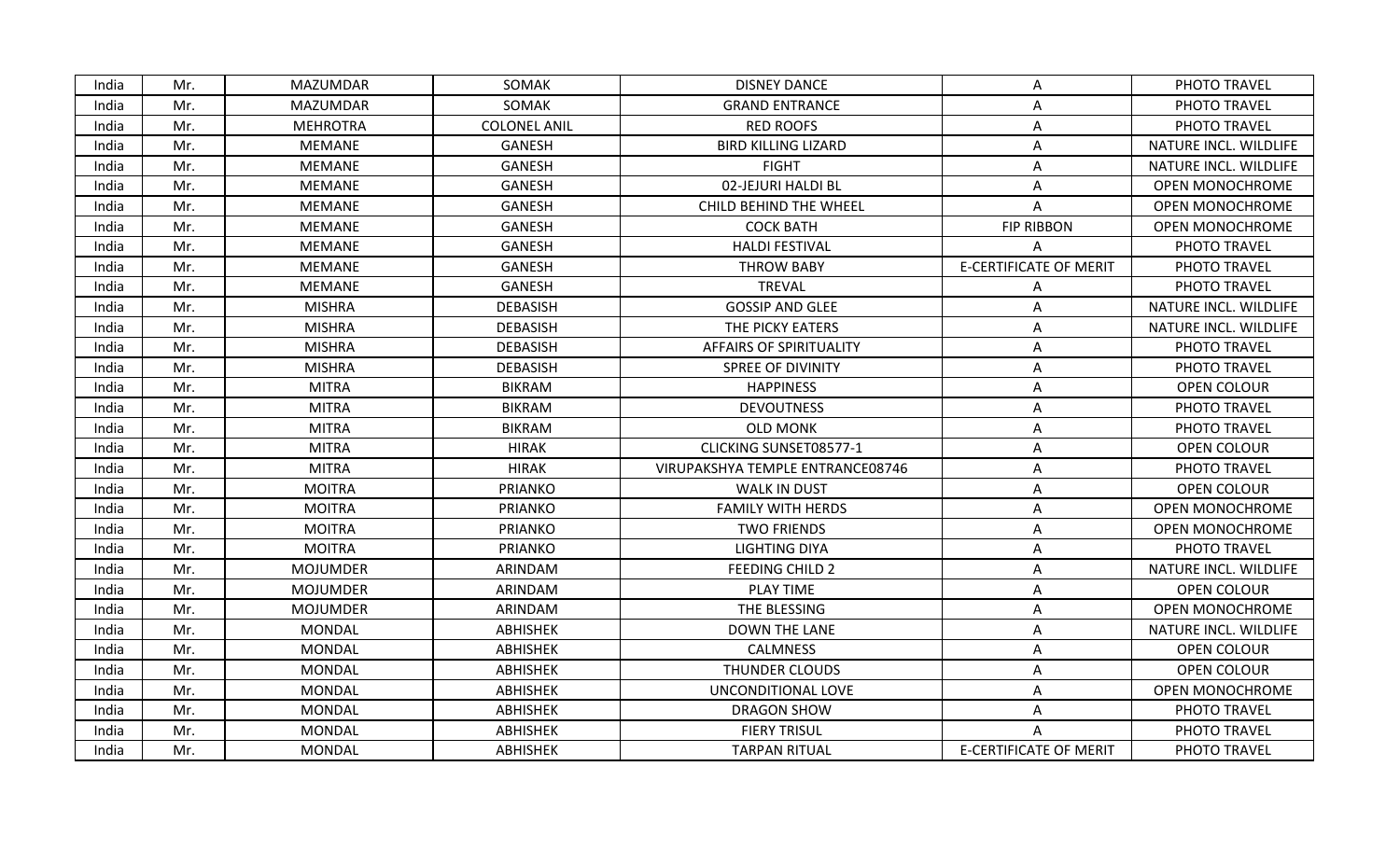| India | Mr. | <b>MONDAL</b>    | <b>PRATAP</b>     | BROAD NOSED WEEVIL MATING       | A                             | NATURE INCL. WILDLIFE  |
|-------|-----|------------------|-------------------|---------------------------------|-------------------------------|------------------------|
| India | Mr. | <b>MONDAL</b>    | <b>PRATAP</b>     | LYNX SPIDER WITH KILL           | Α                             | NATURE INCL. WILDLIFE  |
| India | Mr. | <b>MONDAL</b>    | <b>PRATAP</b>     | <b>MATING 5006</b>              | Α                             | NATURE INCL. WILDLIFE  |
| India | Mr. | MONDAL           | SIMANTA           | <b>REST</b>                     | A                             | <b>OPEN COLOUR</b>     |
| India | Mr. | <b>MONDAL</b>    | SIMANTA           | <b>CREATIVE FINGERS 1</b>       | Α                             | <b>OPEN MONOCHROME</b> |
| India | Mr. | <b>MONDAL</b>    | <b>SIMANTA</b>    | DASAMI AT BAJITPUR 2021B        | A                             | PHOTO TRAVEL           |
| India | Mr. | <b>MUKHERJEE</b> | AVIJIT            | <b>MOTIVE</b>                   | Α                             | <b>OPEN COLOUR</b>     |
| India | Mr. | <b>MUKHERJEE</b> | <b>AVIJIT</b>     | <b>CATCH ME</b>                 | Α                             | <b>OPEN MONOCHROME</b> |
| India | Mr. | <b>MUKHERJEE</b> | <b>BISWAJIT</b>   | <b>SLOTH BEARS PLAY</b>         | A                             | NATURE INCL. WILDLIFE  |
| India | Mr. | <b>MUKHERJEE</b> | <b>BISWAJIT</b>   | WAIT FOR ME GUYS                | Α                             | NATURE INCL. WILDLIFE  |
| India | Mr. | <b>MUKHERJEE</b> | <b>BISWAJIT</b>   | CAMARADERIE                     | A                             | <b>OPEN MONOCHROME</b> |
| India | Mr. | <b>MUKHERJEE</b> | <b>BISWAJIT</b>   | THE VEGETABLE VENDOR            | A                             | <b>OPEN MONOCHROME</b> |
| India | Mr. | <b>MUKHERJEE</b> | <b>BISWAJIT</b>   | <b>VILLAGE BOYS</b>             | <b>E-CERTIFICATE OF MERIT</b> | OPEN MONOCHROME        |
| India | Mr. | <b>MUKHERJEE</b> | <b>BISWAJIT</b>   | <b>BANDHNA FESTIVAL</b>         | Α                             | PHOTO TRAVEL           |
| India | Mr. | <b>MUKHERJEE</b> | <b>DEBASHISH</b>  | SOUL IN A SHELL                 | Α                             | <b>OPEN MONOCHROME</b> |
| India | Mr. | <b>MUKHERJEE</b> | <b>MOLOY</b>      | <b>CHILDHOOD RESPONSIBILITY</b> | A                             | OPEN COLOUR            |
| India | Mr. | <b>MUKHERJEE</b> | PINAKI            | <b>CHILDHOOD</b>                | Α                             | OPEN COLOUR            |
| India | Mr. | <b>MUKHERJEE</b> | <b>PINAKI</b>     | <b>FRIEND CIRCLE</b>            | Α                             | <b>OPEN COLOUR</b>     |
| India | Mr. | <b>MUKHERJEE</b> | PINAKI            | THE EVERYDAY BALANCE            | A                             | <b>OPEN MONOCHROME</b> |
| India | Mr. | <b>MUKHERJEE</b> | <b>TAPESH</b>     | <b>DHUNO PORA RITUALS</b>       | Α                             | OPEN COLOUR            |
| India | Mr. | <b>MUKHERJEE</b> | <b>TAPESH</b>     | <b>GRAPES</b>                   | Α                             | <b>OPEN MONOCHROME</b> |
| India | Mr. | <b>MUKHERJEE</b> | <b>TAPESH</b>     | LOVE IN WATER DROPS             | Α                             | <b>OPEN MONOCHROME</b> |
| India | Mr. | <b>MUKHERJEE</b> | <b>TAPESH</b>     | DARJEELING IN MONSOON           | Α                             | PHOTO TRAVEL           |
| India | Mr. | MUKHOPADHYAY     | <b>AJOY KUMAR</b> | <b>FUN TIME</b>                 | Α                             | OPEN COLOUR            |
| India | Mr. | MUKHOPADHYAY     | <b>AJOY KUMAR</b> | <b>GOD IN CHILD</b>             | A                             | <b>OPEN COLOUR</b>     |
| India | Mr. | MUKHOPADHYAY     | <b>AJOY KUMAR</b> | IN THEIR OWN WORLD              | Α                             | OPEN COLOUR            |
| India | Mr. | MUKHOPADHYAY     | <b>AJOY KUMAR</b> | <b>WHO BOTHERS</b>              | A                             | <b>OPEN MONOCHROME</b> |
| India | Mr. | <b>MURTHY</b>    | M V RADHA KRISHNA | PERFECT TIME                    | Α                             | NATURE INCL. WILDLIFE  |
| India | Mr. | <b>MURTHY</b>    | M V RADHA KRISHNA | WOMEN NICE RELAX AT BEACH       | A                             | OPEN COLOUR            |
| India | Mr. | <b>MURTHY</b>    | M V RADHA KRISHNA | <b>INDIAN CLASSIC DANCE</b>     | Α                             | <b>OPEN MONOCHROME</b> |
| India | Mr. | <b>MURTHY</b>    | M V RADHA KRISHNA | RELAX                           | A                             | OPEN MONOCHROME        |
| India | Mr. | <b>MURTHY</b>    | M V RADHA KRISHNA | 216 FEET SRIRAMANUJA STATUE     | <b>E-CERTIFICATE OF MERIT</b> | PHOTO TRAVEL           |
| India | Mr. | <b>MURTHY</b>    | M V RADHA KRISHNA | <b>CHARMINAR EVENING</b>        |                               | PHOTO TRAVEL           |
| India | Mr. | <b>MUTHMURDU</b> | NAGENDRA          | <b>BBB TOSSING THE FEED</b>     | A                             | NATURE INCL. WILDLIFE  |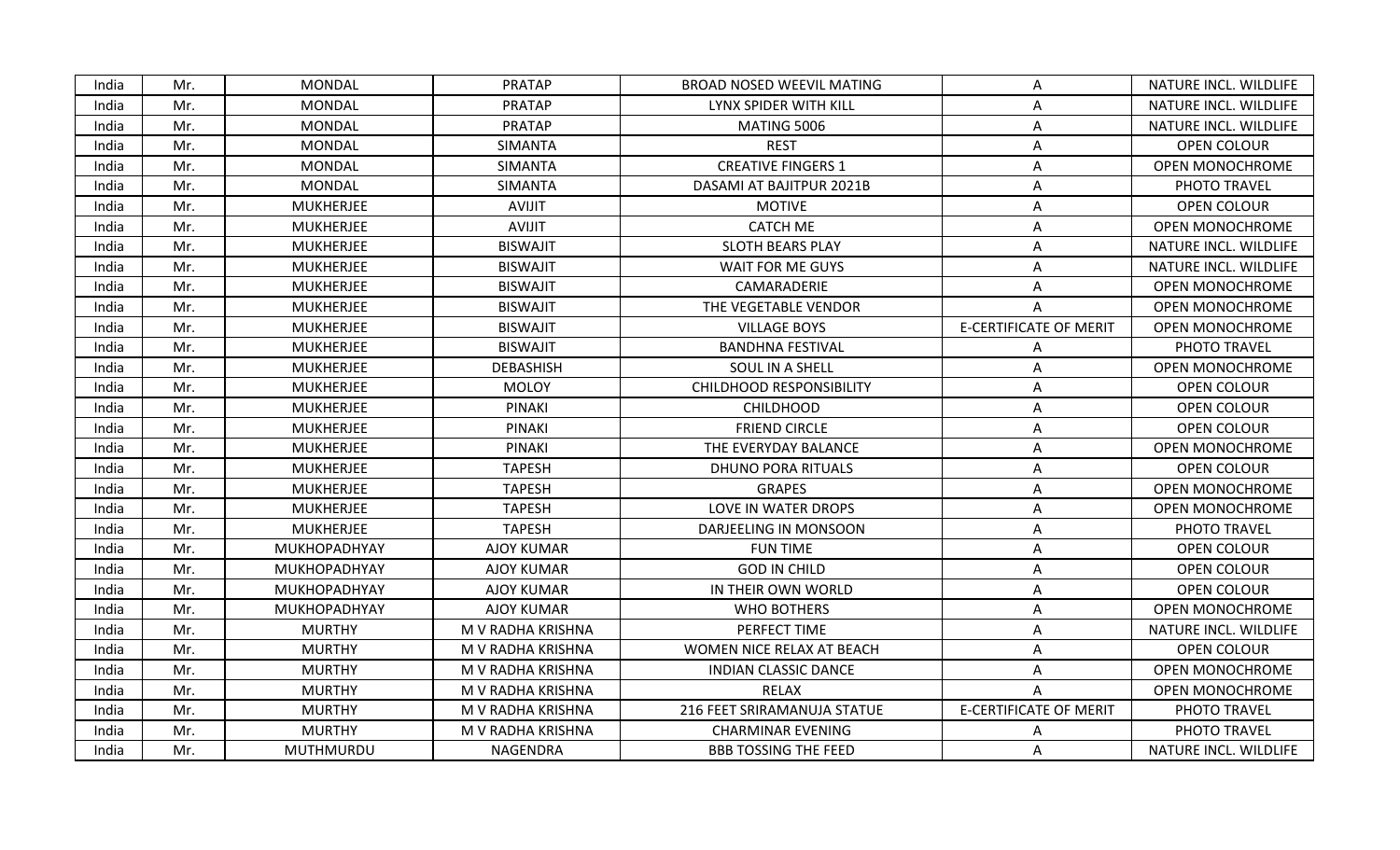| India | Mr. | MUTHMURDU     | NAGENDRA           | MALBAR SQUIRREL JUMPING-3 | A                  | NATURE INCL. WILDLIFE  |
|-------|-----|---------------|--------------------|---------------------------|--------------------|------------------------|
| India | Mr. | MUTHMURDU     | NAGENDRA           | NUTHATCH FEEDING CHICK    | Α                  | NATURE INCL. WILDLIFE  |
| India | Mr. | MUTHMURDU     | NAGENDRA           | <b>BBB WITH FEED</b>      | Α                  | OPEN COLOUR            |
| India | Mr. | MUTHMURDU     | NAGENDRA           | <b>RAYS OF HOPE</b>       | Α                  | <b>OPEN COLOUR</b>     |
| India | Mr. | MUTHMURDU     | NAGENDRA           | SPLASHED JOY-3            | A                  | OPEN COLOUR            |
| India | Mr. | MUTHMURDU     | NAGENDRA           | <b>AFFECTION</b>          | Α                  | <b>OPEN MONOCHROME</b> |
| India | Mr. | MUTHMURDU     | NAGENDRA           | MOTHER-TWINS-AFFECTION-B1 | <b>KKPC BRONZE</b> | OPEN MONOCHROME        |
| India | Mr. | MUTHMURDU     | NAGENDRA           | MURDESHWARA               | Α                  | PHOTO TRAVEL           |
| India | Mr. | <b>NAGAR</b>  | <b>B.G.NAGAR</b>   | <b>HOME WORK</b>          | Α                  | <b>OPEN MONOCHROME</b> |
| India | Mr. | <b>NALLI</b>  | SRINIVAS           | <b>WATING FOR</b>         | A                  | NATURE INCL. WILDLIFE  |
| India | Mr. | NANDI         | SHAIBAL            | <b>COLOUR BLAST</b>       | A                  | OPEN COLOUR            |
| India | Mr. | <b>NANDI</b>  | SHAIBAL            | THREAD DRYING1            | A                  | OPEN COLOUR            |
| India | Mr. | <b>NANDI</b>  | SHAIBAL            | WOMAN IN UMBRELLA         | Α                  | OPEN COLOUR            |
| India | Mr. | <b>NANDI</b>  | SHAIBAL            | <b>DELIGHTFUL EYES</b>    | Α                  | <b>OPEN MONOCHROME</b> |
| India | Mr. | <b>NANDI</b>  | SHAIBAL            | <b>GOSSIPING</b>          | Α                  | <b>OPEN MONOCHROME</b> |
| India | Mr. | <b>NANDI</b>  | SHAIBAL            | PRAY FOR FOOD             | Α                  | <b>OPEN MONOCHROME</b> |
| India | Mr. | <b>NANDI</b>  | SHAIBAL            | PADDY DRYING PATTERN1     | Α                  | PHOTO TRAVEL           |
| India | Mr. | <b>NANDI</b>  | SHAIBAL            | <b>RED WAVE</b>           | A                  | PHOTO TRAVEL           |
| India | Mr. | <b>NANDI</b>  | SHAIBAL            | WAY TO REACH GOD          | <b>WPAI GOLD</b>   | PHOTO TRAVEL           |
| India | Mr. | <b>NASKAR</b> | <b>MANOJ KUMAR</b> | <b>STRUGGLE OF LIFE</b>   | А                  | <b>OPEN MONOCHROME</b> |
| India | Mr. | <b>NATH</b>   | <b>SUBRATA</b>     | KABADI                    | A                  | NATURE INCL. WILDLIFE  |
| India | Mr. | <b>NATH</b>   | <b>SUBRATA</b>     | LOVE FOR EVER 3           | A                  | NATURE INCL. WILDLIFE  |
| India | Mr. | <b>NATH</b>   | <b>SUBRATA</b>     | TWO AND ONE               | Α                  | NATURE INCL. WILDLIFE  |
| India | Mr. | <b>NATH</b>   | <b>SUBRATA</b>     | <b>COLOURING THREAD</b>   | A                  | OPEN COLOUR            |
| India | Mr. | <b>NATH</b>   | <b>SUBRATA</b>     | <b>PADDY DRYING 4</b>     | A                  | OPEN COLOUR            |
| India | Mr. | <b>NATH</b>   | <b>SUBRATA</b>     | <b>CHILDREN BLK</b>       | Α                  | <b>OPEN MONOCHROME</b> |
| India | Mr. | <b>NATH</b>   | <b>SUBRATA</b>     | <b>DESERT SAFARI BLK</b>  | Α                  | <b>OPEN MONOCHROME</b> |
| India | Mr. | <b>NAYAKA</b> | VARADA             | <b>CATCH THE SNEAK</b>    | A                  | NATURE INCL. WILDLIFE  |
| India | Mr. | <b>NAYAKA</b> | VARADA             | FEED IN PER               | A                  | NATURE INCL. WILDLIFE  |
| India | Mr. | <b>NAYAKA</b> | VARADA             | <b>MY PLACE</b>           | Α                  | NATURE INCL. WILDLIFE  |
| India | Mr. | <b>NAYAKA</b> | VARADA             | <b>SHOW OFF</b>           | A                  | NATURE INCL. WILDLIFE  |
| India | Mr. | <b>NAYAKA</b> | VARADA             | GRETSAFE                  | Α                  | OPEN COLOUR            |
| India | Mr. | <b>NAYAKA</b> | VARADA             | <b>NEVAR ENDING</b>       | Α                  | OPEN COLOUR            |
| India | Mr. | <b>NAYAKA</b> | VARADA             | <b>RUN IS CHILDRANS</b>   | A                  | OPEN COLOUR            |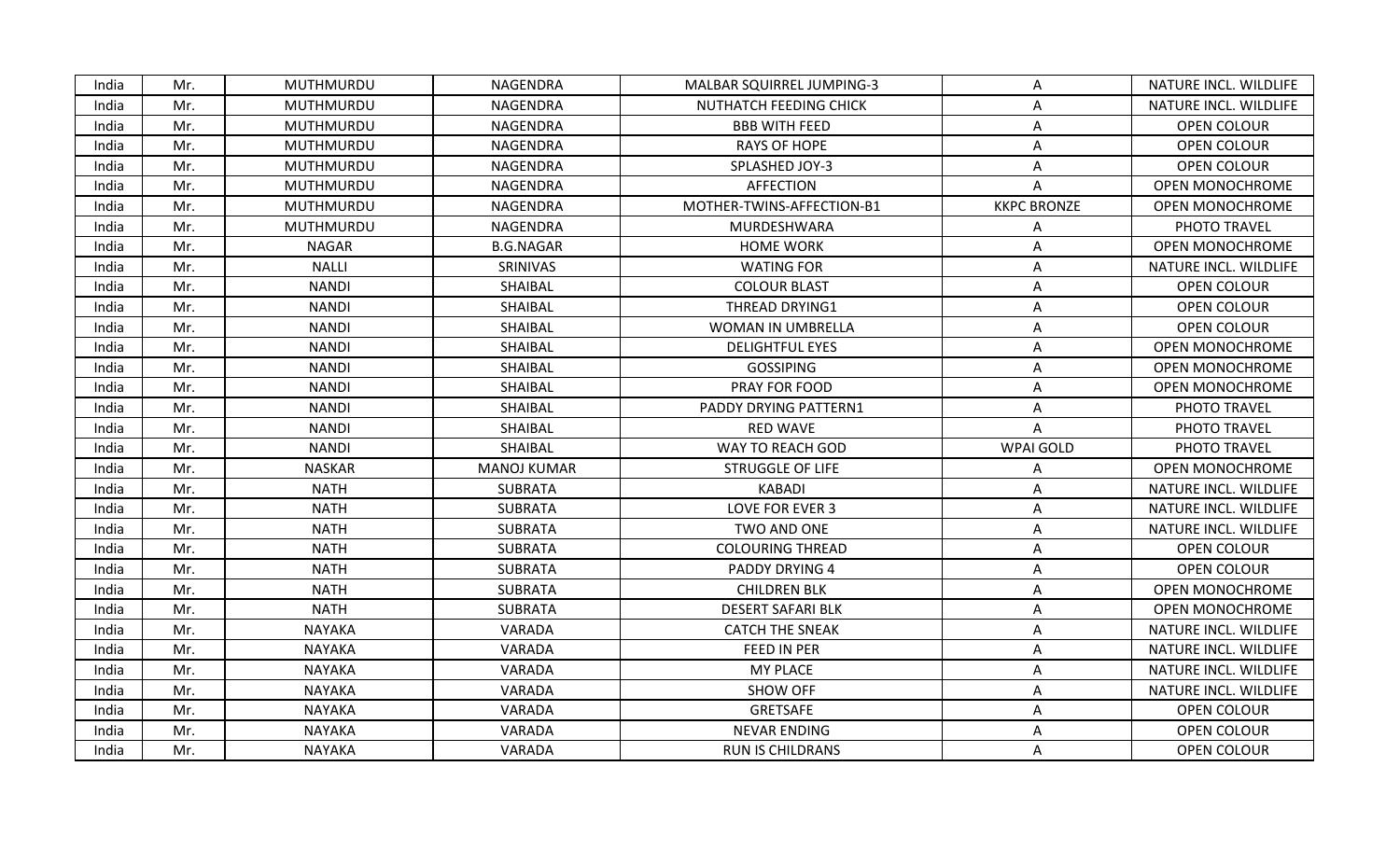| India | Mr. | <b>NAYAKA</b> | VARADA              | <b>DREAMING</b>                 | A                  | <b>OPEN MONOCHROME</b> |
|-------|-----|---------------|---------------------|---------------------------------|--------------------|------------------------|
| India | Mr. | <b>NAYAKA</b> | VARADA              | <b>ATTACKED BULL</b>            | Α                  | PHOTO TRAVEL           |
| India | Mr. | <b>NAYAKA</b> | VARADA              | MISING IN THE WINNING           | <b>FIP RIBBON</b>  | PHOTO TRAVEL           |
| India | Mr. | <b>NAYAKA</b> | VARADA              | <b>NONSTOP RUN</b>              | A                  | PHOTO TRAVEL           |
| India | Mr. | <b>NN</b>     | <b>HARISH</b>       | <b>TEACHER AND DISCIPLES</b>    | A                  | NATURE INCL. WILDLIFE  |
| India | Mr. | <b>NN</b>     | <b>HARISH</b>       | <b>VULTURE DOMINANCE</b>        | <b>KKPC BRONZE</b> | NATURE INCL. WILDLIFE  |
| India | Mr. | <b>NN</b>     | <b>HARISH</b>       | <b>KUDUS AT WATERHOLE</b>       | Α                  | OPEN COLOUR            |
| India | Mr. | <b>NN</b>     | <b>HARISH</b>       | <b>MATING EGYPTIAN GEESE</b>    | <b>FIP RIBBON</b>  | OPEN COLOUR            |
| India | Mr. | <b>NN</b>     | <b>HARISH</b>       | RED-WHISKERED BULBUL WITH BERRY | A                  | <b>OPEN COLOUR</b>     |
| India | Mr. | <b>NN</b>     | <b>HARISH</b>       | <b>EYE OF THE ZEBRA</b>         | Α                  | OPEN MONOCHROME        |
| India | Mr. | <b>NN</b>     | <b>HARISH</b>       | <b>ZEBRA DRINKING</b>           | A                  | <b>OPEN MONOCHROME</b> |
| India | Mr. | P A           | <b>IGNATIOUS</b>    | CHAMELEANS                      | Α                  | NATURE INCL. WILDLIFE  |
| India | Mr. | P A           | <b>IGNATIOUS</b>    | <b>GREEN PUNCH</b>              | A                  | NATURE INCL. WILDLIFE  |
| India | Mr. | P A           | <b>IGNATIOUS</b>    | NESTING TIME                    | Α                  | NATURE INCL. WILDLIFE  |
| India | Mr. | PA            | <b>IGNATIOUS</b>    | THE ROBBER FLY WITH FEED        | A                  | NATURE INCL. WILDLIFE  |
| India | Mr. | P A           | <b>IGNATIOUS</b>    | <b>FIREY RITUAL</b>             | A                  | OPEN COLOUR            |
| India | Mr. | P A           | <b>IGNATIOUS</b>    | PLAYING CHILDREN                | FIP GOLD           | <b>OPEN MONOCHROME</b> |
| India | Mr. | P A           | <b>IGNATIOUS</b>    | THE SYMITRICAL VIEW             | Α                  | <b>OPEN MONOCHROME</b> |
| India | Mr. | P A           | <b>IGNATIOUS</b>    | <b>FLYING FRIENDS</b>           | A                  | PHOTO TRAVEL           |
| India | Mr. | PAIK          | <b>BISWAJIT</b>     | A WHIMSICAL                     | A                  | <b>OPEN MONOCHROME</b> |
| India | Mr. | PAIK          | <b>BISWAJIT</b>     | <b>DEVOTION</b>                 | <b>FIP RIBBON</b>  | PHOTO TRAVEL           |
| India | Mr. | PAL           | <b>ABHIJIT</b>      | MAJESTIC 02                     | A                  | NATURE INCL. WILDLIFE  |
| India | Mr. | PAL           | <b>ABHIJIT</b>      | <b>OLD MAN</b>                  | Α                  | OPEN COLOUR            |
| India | Mr. | PAL           | <b>ABHIJIT</b>      | REFLECTION-2                    | Α                  | <b>OPEN MONOCHROME</b> |
| India | Mr. | PAL           | <b>SUBRATA</b>      | FREEDOM                         | Α                  | OPEN COLOUR            |
| India | Mr. | PAL           | <b>SUBRATA</b>      | <b>WORKING BETWEEN TRIANGLE</b> | A                  | <b>OPEN MONOCHROME</b> |
| India | Mr. | <b>PANDA</b>  | <b>SWAPAN KUMAR</b> | <b>MISTRY OF CREATURE</b>       | Α                  | NATURE INCL. WILDLIFE  |
| India | Mr. | <b>PANDA</b>  | <b>SWAPAN KUMAR</b> | COLOURFUL - 2                   | A                  | OPEN COLOUR            |
| India | Mr. | PANDA         | <b>SWAPAN KUMAR</b> | THIKSHEY MONASTRY               | Α                  | PHOTO TRAVEL           |
| India | Mr. | <b>PANDIT</b> | <b>GAJANANA</b>     | <b>FLAMINGOS IN ACTION</b>      | Α                  | NATURE INCL. WILDLIFE  |
| India | Mr. | <b>PANDIT</b> | <b>GAJANANA</b>     | <b>FLEMINGOS FLIGHT</b>         | A                  | OPEN COLOUR            |
| India | Mr. | PANJA         | PITAM               | <b>PROCESSION</b>               | A                  | PHOTO TRAVEL           |
| India | Mr. | <b>PARATE</b> | PRASHANT            | <b>DSC1086</b>                  | Α                  | NATURE INCL. WILDLIFE  |
| India | Mr. | <b>PARATE</b> | PRASHANT            | RELAXING ON ROAD                | A                  | NATURE INCL. WILDLIFE  |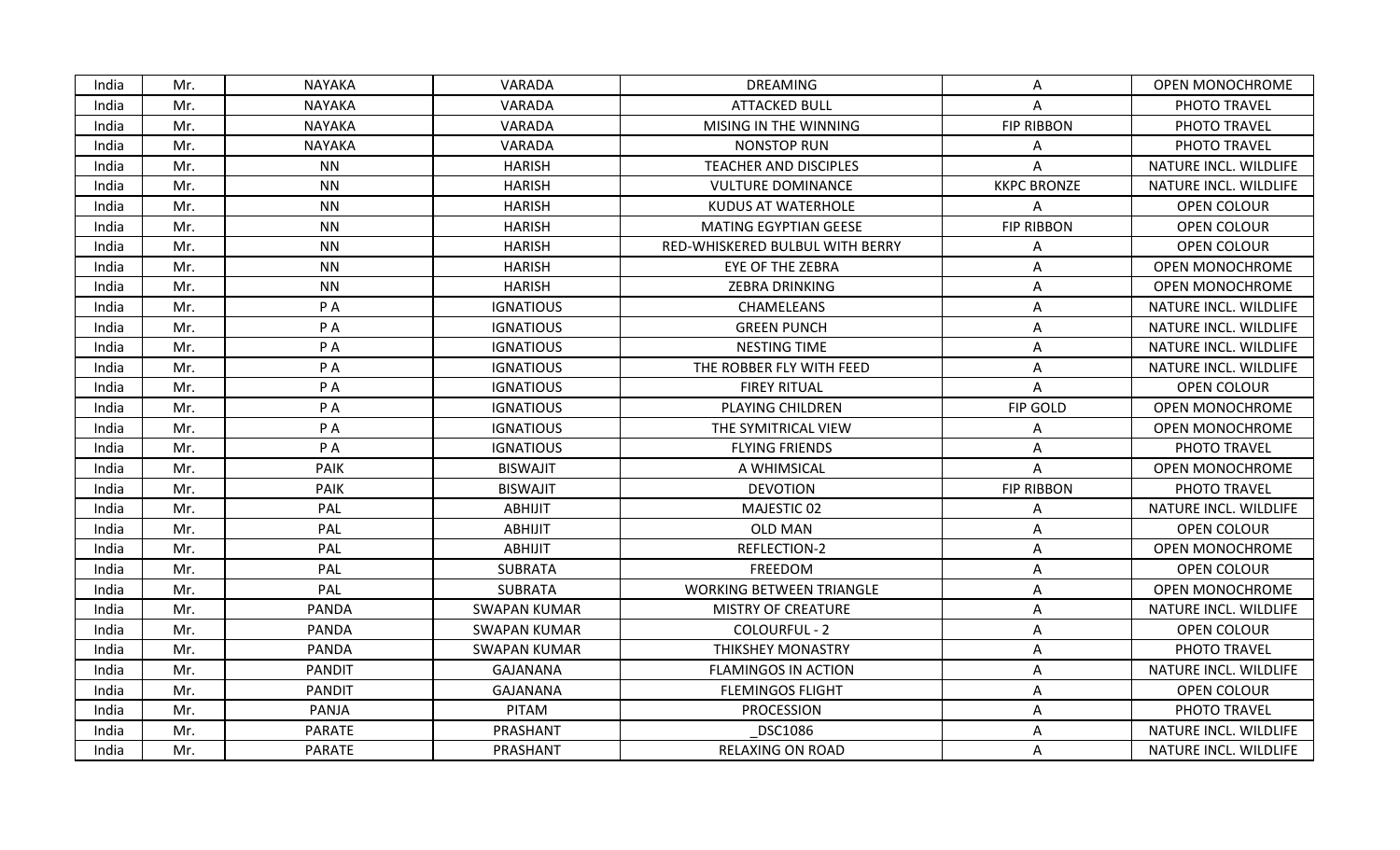| India | Mr. | <b>PARATE</b> | PRASHANT          | LOVE OF MOTHER                 | A                             | <b>OPEN MONOCHROME</b> |
|-------|-----|---------------|-------------------|--------------------------------|-------------------------------|------------------------|
| India | Mr. | <b>PARATE</b> | PRASHANT          | <b>MORNING MEETING</b>         | Α                             | <b>OPEN MONOCHROME</b> |
| India | Mr. | PARKALA       | NIDEESH KUMAR     | TRYING TO GET BANANA FLOWER 02 | Α                             | OPEN COLOUR            |
| India | Mr. | PARKALA       | NIDEESH KUMAR     | <b>BUFFALO ACTION 02</b>       | A                             | <b>OPEN MONOCHROME</b> |
| India | Mr. | PARKALA       | NIDEESH KUMAR     | CHILDREN PLAYING WITH BALL     | Α                             | <b>OPEN MONOCHROME</b> |
| India | Mr. | PARKALA       | NIDEESH KUMAR     | TRYING TO GET BANANA FLOWER 01 | Α                             | <b>OPEN MONOCHROME</b> |
| India | Mr. | PARKALA       | NIDEESH KUMAR     | <b>BUFFALO ACTION 01</b>       | Α                             | PHOTO TRAVEL           |
| India | Mr. | <b>PATHAK</b> | KRISHNENDU        | PATTERN MAKER2                 | Α                             | OPEN COLOUR            |
| India | Mr. | <b>PATHAK</b> | <b>KRISHNENDU</b> | ENVIRONMENTAL PORTRAIT MONO    | A                             | <b>OPEN MONOCHROME</b> |
| India | Mr. | <b>PATHAK</b> | KRISHNENDU        | <b>LAYERS</b>                  | Α                             | <b>OPEN MONOCHROME</b> |
| India | Mr. | <b>PATHAK</b> | KRISHNENDU        | <b>SCAPEAULI</b>               | A                             | PHOTO TRAVEL           |
| India | Mr. | <b>PATHAK</b> | KRISHNENDU        | <b>VNS MORNING AROTI</b>       | A                             | PHOTO TRAVEL           |
| India | Mr. | <b>PATLE</b>  | <b>KSHITIJ</b>    | ARCHITECT OF AVIAN WORLD       | Α                             | NATURE INCL. WILDLIFE  |
| India | Mr. | <b>PATLE</b>  | <b>KSHITIJ</b>    | A PLAY OF COLOURS              | Α                             | PHOTO TRAVEL           |
| India | Mr. | <b>PATLE</b>  | <b>KSHITIJ</b>    | THE CROWN OF COLOURS           | Α                             | PHOTO TRAVEL           |
| India | Mr. | <b>PATRA</b>  | VIVEKANANDA       | <b>BELVEL FESTIVAL 3</b>       | A                             | PHOTO TRAVEL           |
| India | Mr. | <b>PATRA</b>  | VIVEKANANDA       | SADHUS AT BENARAS              | Α                             | PHOTO TRAVEL           |
| India | Mr. | <b>PATRA</b>  | VIVEKANANDA       | TUSU FESTIVAL OF PURULIA       | Α                             | PHOTO TRAVEL           |
| India | Mr. | PAUL          | <b>KAUSIK</b>     | AN OWL                         | A                             | NATURE INCL. WILDLIFE  |
| India | Mr. | <b>PAUL</b>   | <b>KAUSIK</b>     | <b>DURGA DECORATION</b>        | А                             | <b>OPEN COLOUR</b>     |
| India | Mr. | <b>PAUL</b>   | <b>KAUSIK</b>     | JAGGERY MAKING IN VILLAGE      | А                             | OPEN MONOCHROME        |
| India | Mr. | PAUL          | <b>KAUSIK</b>     | WOMEN DURING CULTIVATION       | А                             | <b>OPEN MONOCHROME</b> |
| India | Mr. | PAUL          | <b>KAUSIK</b>     | <b>FACE PAINTING GAJAN 3</b>   | Α                             | PHOTO TRAVEL           |
| India | Mr. | PAUL          | <b>KAUSIK</b>     | <b>GANGA ARTI RISHIKESH</b>    | А                             | PHOTO TRAVEL           |
| India | Mr. | PAUL          | <b>KAUSIK</b>     | <b>TAJ MAHAL</b>               | Α                             | PHOTO TRAVEL           |
| India | Mr. | <b>PAUL</b>   | <b>SITANATH</b>   | <b>FIRST LIGHT</b>             | A                             | NATURE INCL. WILDLIFE  |
| India | Mr. | PAUL          | <b>SITANATH</b>   | <b>IMON</b>                    | A                             | OPEN COLOUR            |
| India | Mr. | PAUL          | <b>SITANATH</b>   | <b>JENNIFER</b>                | Α                             | OPEN COLOUR            |
| India | Mr. | PAUL          | <b>SITANATH</b>   | PALLAVI                        | Α                             | <b>OPEN COLOUR</b>     |
| India | Mr. | PAUL          | <b>SITANATH</b>   | RANI                           | Α                             | <b>OPEN MONOCHROME</b> |
| India | Mr. | PAUL          | <b>SITANATH</b>   | LAMAYURU                       | A                             | PHOTO TRAVEL           |
| India | Mr. | <b>PAWAR</b>  | RAJU              | <b>DEER FAMILY</b>             | А                             | NATURE INCL. WILDLIFE  |
| India | Mr. | PAWAR         | RAJU              | <b>TAKING FEAST</b>            | A                             | NATURE INCL. WILDLIFE  |
| India | Mr. | PAWAR         | RAJU              | <b>COLOUR OF HOLI</b>          | <b>E-CERTIFICATE OF MERIT</b> | OPEN COLOUR            |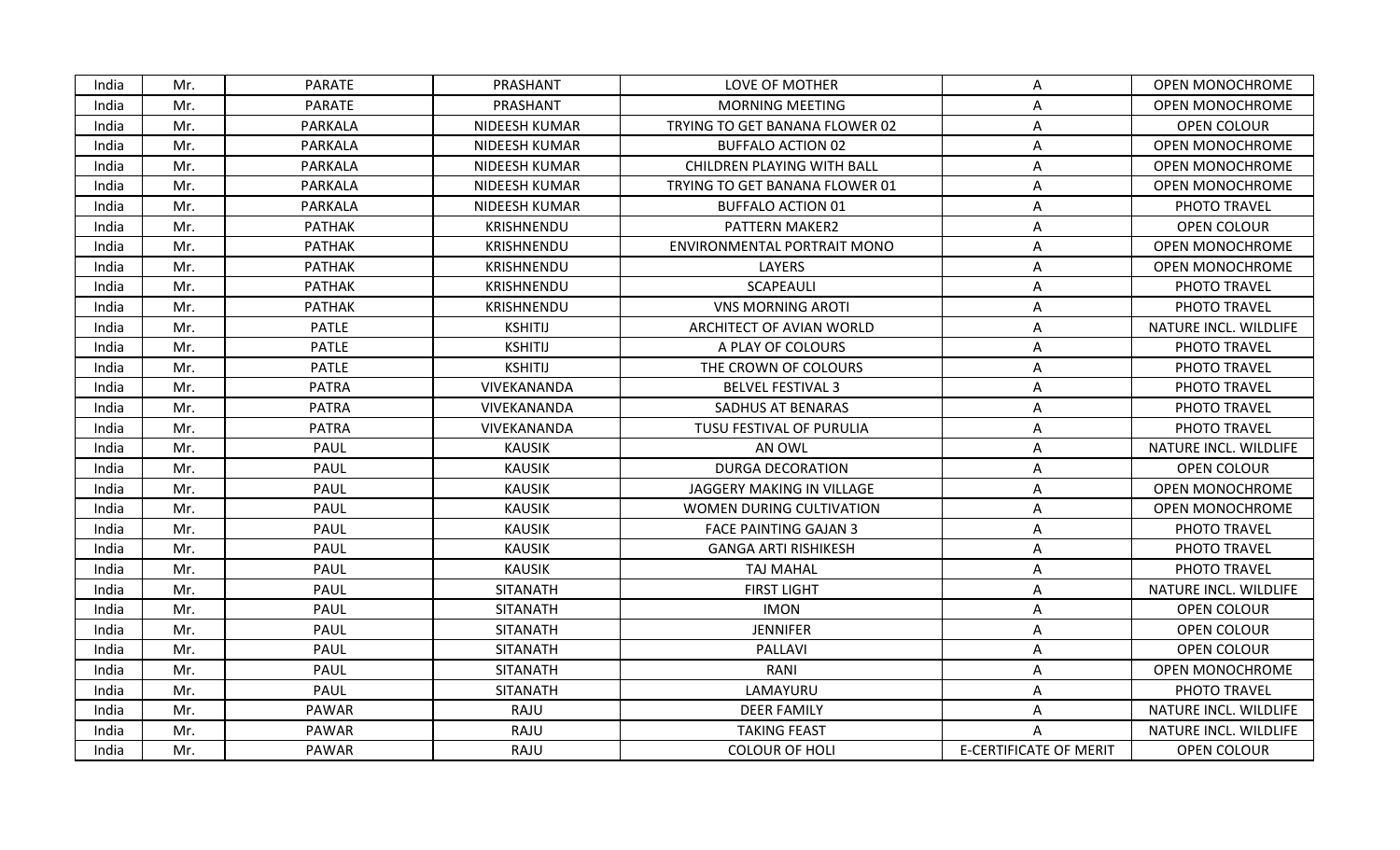| India | Mr. | <b>PAWAR</b>     | RAJU                  | CHILDREN PLAYING IN ROOT        | A                             | <b>OPEN MONOCHROME</b> |
|-------|-----|------------------|-----------------------|---------------------------------|-------------------------------|------------------------|
| India | Mr. | <b>PAWAR</b>     | RAJU                  | <b>HOT TEA</b>                  | A                             | <b>OPEN MONOCHROME</b> |
| India | Mr. | PAWAR            | RAJU                  | <b>FAG YATA</b>                 | <b>FIP RIBBON</b>             | PHOTO TRAVEL           |
| India | Mr. | PAWAR            | RAJU                  | <b>GANESH VISHARJAN</b>         | A                             | PHOTO TRAVEL           |
| India | Mr. | PHUKAN           | <b>JITEN</b>          | THE CHASING HONEY               | <b>FIP RIBBON</b>             | NATURE INCL. WILDLIFE  |
| India | Mr. | PHUKAN           | <b>JITEN</b>          | <b>HOLI SONG</b>                | A                             | OPEN COLOUR            |
| India | Mr. | PHUKAN           | <b>JITEN</b>          | <b>EAT IN STYLE</b>             | Α                             | <b>OPEN MONOCHROME</b> |
| India | Mr. | PHUKAN           | <b>JITEN</b>          | <b>HOLI COLOURS</b>             | Α                             | PHOTO TRAVEL           |
| India | Mr. | PILLI            | ANIL                  | <b>BUTTERFLY COUPLE</b>         | A                             | NATURE INCL. WILDLIFE  |
| India | Mr. | PILLI            | ANIL                  | YOU LOOK TO ME I LOOK TO GOD    | Α                             | NATURE INCL. WILDLIFE  |
| India | Mr. | PILLI            | ANIL                  | <b>FACE PAINTING 2</b>          | A                             | OPEN COLOUR            |
| India | Mr. | PILLI            | ANIL                  | <b>GOAT WITH GIRL 1</b>         | A                             | OPEN COLOUR            |
| India | Mr. | PILLI            | ANIL                  | SHEPERDS GO TO FOREST           | Α                             | <b>OPEN MONOCHROME</b> |
| India | Mr. | PILLI            | <b>ANIL</b>           | <b>SMOKING 1</b>                | Α                             | <b>OPEN MONOCHROME</b> |
| India | Mr. | <b>PODDER</b>    | <b>ASHIM</b>          | 04 ROYAL LOOKS OF PALLAVI       | Α                             | OPEN COLOUR            |
| India | Mr. | <b>PODDER</b>    | <b>ASHIM</b>          | 01 TRADITIONAL LOOKS OF A WOMAN | А                             | OPEN MONOCHROME        |
| India | Mr. | <b>PODDER</b>    | <b>ASHIM</b>          | 03 A NICE MOMENT OF ANURADHA    | A                             | <b>OPEN MONOCHROME</b> |
| India | Mr. | <b>PODDER</b>    | <b>ASHIM</b>          | 01 FESTIVAL AT SOTHERN INDIA    | Α                             | PHOTO TRAVEL           |
| India | Mr. | PONAGANTI        | RAJU                  | <b>KILLING KING</b>             | A                             | NATURE INCL. WILDLIFE  |
| India | Mr. | PONAGANTI        | RAJU                  | SPIDER FAMILY                   | <b>WPAI GOLD</b>              | NATURE INCL. WILDLIFE  |
| India | Mr. | PONAGANTI        | RAJU                  | <b>WAITING FOR TIME</b>         | А                             | NATURE INCL. WILDLIFE  |
| India | Mr. | PONAGANTI        | RAJU                  | DESTINATION UNKNOWN LOVE        | A                             | <b>OPEN COLOUR</b>     |
| India | Mr. | PONAGANTI        | RAJU                  | <b>MATING AND EATING</b>        | <b>E-CERTIFICATE OF MERIT</b> | OPEN COLOUR            |
| India | Mr. | PONAGANTI        | RAJU                  | <b>MATING SESSION</b>           | A                             | <b>OPEN COLOUR</b>     |
| India | Mr. | PONAGANTI        | RAJU                  | <b>RED BUG WITH EGGS</b>        | Α                             | <b>OPEN COLOUR</b>     |
| India | Mr. | <b>PONAGANTI</b> | RAJU                  | THE OLD SMOKER                  | A                             | OPEN MONOCHROME        |
| India | Mr. | PRABHU           | <b>MITHUN PRAKASH</b> | <b>MOMMY BIRDIE</b>             | A                             | NATURE INCL. WILDLIFE  |
| India | Mr. | PRABHU           | <b>MITHUN PRAKASH</b> | SPLASH AWAY PELICAN             | Α                             | NATURE INCL. WILDLIFE  |
| India | Mr. | PRABHU           | <b>MITHUN PRAKASH</b> | <b>BRAZILIAN GLASSES</b>        | A                             | OPEN COLOUR            |
| India | Mr. | PRABHU           | <b>MITHUN PRAKASH</b> | <b>I KISS THE SUN</b>           | Α                             | OPEN COLOUR            |
| India | Mr. | PRABHU           | <b>MITHUN PRAKASH</b> | <b>INVERTED BEAUTIES BW</b>     | Α                             | <b>OPEN MONOCHROME</b> |
| India | Mr. | PRABHU           | <b>MITHUN PRAKASH</b> | THREE IS A COMPANY              | A                             | <b>OPEN MONOCHROME</b> |
| India | Mr. | PRADHAN          | <b>ASHISH KUMAR</b>   | FEMALE SUNBIRD FEEDING 05       | Α                             | NATURE INCL. WILDLIFE  |
| India | Mr. | <b>PRAKASH K</b> | SAI                   | <b>GREY MONGOOSE</b>            | A                             | NATURE INCL. WILDLIFE  |
|       |     |                  |                       |                                 |                               |                        |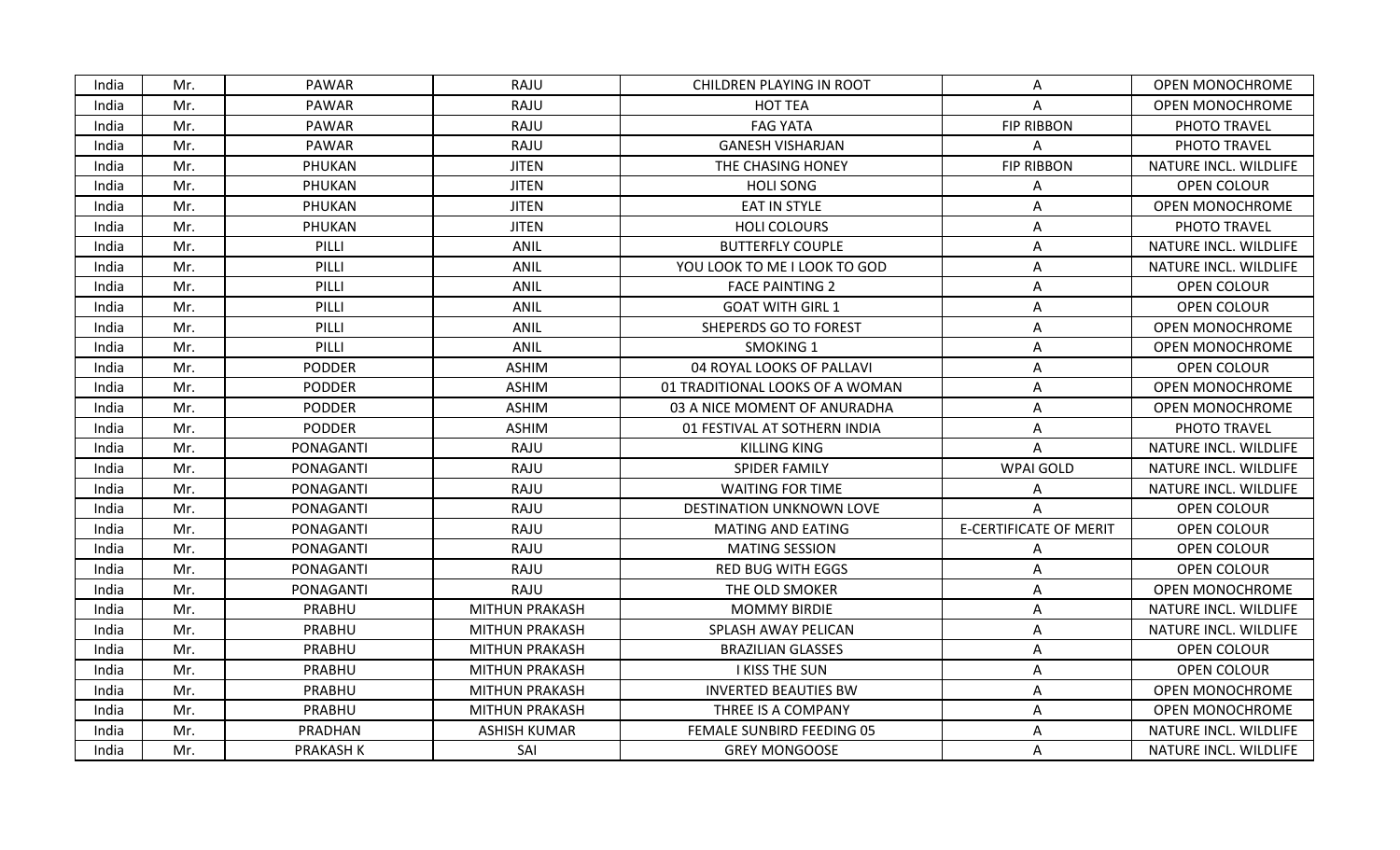| India | Mr. | <b>PRAKASH K</b>      | SAI                  | FOLK MUSICIAN OF RAJASTHAN         | A                             | <b>OPEN MONOCHROME</b> |
|-------|-----|-----------------------|----------------------|------------------------------------|-------------------------------|------------------------|
| India | Mr. | <b>PRAKASH K</b>      | SAI                  | <b>QUEEN OF PATWA HAVELI</b>       | Α                             | <b>OPEN MONOCHROME</b> |
| India | Mr. | <b>PRAKASH K</b>      | SAI                  | <b>ROYAL PILLAR S</b>              | Α                             | PHOTO TRAVEL           |
| India | Mr. | PRASAD                | <b>KUMAR KRANTI</b>  | KINGFISHER WITH CATCH              | A                             | NATURE INCL. WILDLIFE  |
| India | Mr. | PRASAD                | <b>KUMAR KRANTI</b>  | <b>ULTIMATE NATURE</b>             | Α                             | NATURE INCL. WILDLIFE  |
| India | Mr. | PRASAD                | <b>KUMAR KRANTI</b>  | <b>KARIGAR</b>                     | A                             | <b>OPEN MONOCHROME</b> |
| India | Mr. | PRASAD                | <b>KUMAR KRANTI</b>  | <b>BABA KUTIR</b>                  | A                             | PHOTO TRAVEL           |
| India | Mr. | PRITESHKUMAR NATUBHAI | <b>PATEL</b>         | HALDI FESTIVAL PUNE                | Α                             | PHOTO TRAVEL           |
| India | Mr. | $\mathsf{R}$          | <b>KOUSHIK RAO</b>   | <b>MONOCHROME KID</b>              | Α                             | <b>OPEN MONOCHROME</b> |
| India | Mr. | $\mathsf{R}$          | <b>NAGU</b>          | SLOTH BEEAR WITH YOUNGS            | A                             | NATURE INCL. WILDLIFE  |
| India | Mr. | $\mathsf{R}$          | <b>NAGU</b>          | <b>WATER DROPS</b>                 | <b>E-CERTIFICATE OF MERIT</b> | NATURE INCL. WILDLIFE  |
| India | Mr. | $\mathsf{R}$          | <b>NAGU</b>          | RED AVADAVAT PAIR                  | Α                             | OPEN COLOUR            |
| India | Mr. | $\mathsf{R}$          | NAGU                 | RED UMBERELLA                      | Α                             | OPEN COLOUR            |
| India | Mr. | $\mathsf{R}$          | <b>NAGU</b>          | <b>SHEEP DUST</b>                  | Α                             | <b>OPEN COLOUR</b>     |
| India | Mr. | $\mathsf R$           | <b>NAGU</b>          | <b>GRAZING ELEPHANT WITH YOUNG</b> | Α                             | <b>OPEN MONOCHROME</b> |
| India | Mr. | $\mathsf{R}$          | <b>NAGU</b>          | PELICAN LANDING                    | A                             | <b>OPEN MONOCHROME</b> |
| India | Mr. | $\mathsf{R}$          | <b>NAGU</b>          | <b>HISTORICAL</b>                  | Α                             | PHOTO TRAVEL           |
| India | Mr. | $\mathsf{R}$          | <b>NAGU</b>          | ILLUMINATION                       | Α                             | PHOTO TRAVEL           |
| India | Mr. | R K                   | <b>BARATH KARTHI</b> | <b>CYAN BOY</b>                    | A                             | <b>OPEN COLOUR</b>     |
| India | Mr. | RK                    | <b>BARATH KARTHI</b> | <b>URBAN SQUARE 7</b>              | Α                             | OPEN COLOUR            |
| India | Mr. | R K                   | <b>BARATH KARTHI</b> | DEVOTIONAL MYLAPORE                | Α                             | PHOTO TRAVEL           |
| India | Mr. | R K                   | <b>BARATH KARTHI</b> | KAPALEESHWARAR TEMPLE CHARIOT 5    | Α                             | PHOTO TRAVEL           |
| India | Mr. | R K                   | <b>BARATH KARTHI</b> | PARTHASARATHY CAR FESTIVAL 1       | Α                             | PHOTO TRAVEL           |
| India | Mr. | R K                   | <b>BARATH KARTHI</b> | PARTHASARATHY CAR FESTIVAL 5       | Α                             | PHOTO TRAVEL           |
| India | Mr. | RADHASWAMY            | VENKATESWARAN        | DARTER FISHING                     | A                             | NATURE INCL. WILDLIFE  |
| India | Mr. | RADHASWAMY            | VENKATESWARAN        | <b>KAPALI NANDHI</b>               | Α                             | PHOTO TRAVEL           |
| India | Mr. | RAJPUT                | ARJUN                | <b>INDIAN ARCHITECTURE</b>         | A                             | PHOTO TRAVEL           |
| India | Mr. | <b>RAKSHIT</b>        | <b>SHUVOJIT</b>      | TRUE AFFECTION                     | A                             | OPEN COLOUR            |
| India | Mr. | <b>RAKSHIT</b>        | <b>SHUVOJIT</b>      | <b>WALKING THROUGH</b>             | Α                             | OPEN COLOUR            |
| India | Mr. | <b>RAKSHIT</b>        | SHUVOJIT             | THE EYES                           | A                             | <b>OPEN MONOCHROME</b> |
| India | Mr. | <b>RAKSHIT</b>        | SHUVOJIT             | <b>VARANASI THE CITY OF GHATS</b>  | A                             | PHOTO TRAVEL           |
| India | Mr. | <b>RAMAN</b>          | <b>KARTIK</b>        | <b>BARASIGHA</b>                   | A                             | NATURE INCL. WILDLIFE  |
| India | Mr. | RAMAN                 | <b>KARTIK</b>        | <b>ODKF WITH GEKO</b>              | Α                             | OPEN COLOUR            |
| India | Mr. | RAMAN                 | <b>KARTIK</b>        | <b>SOARING HIGH</b>                | A                             | OPEN MONOCHROME        |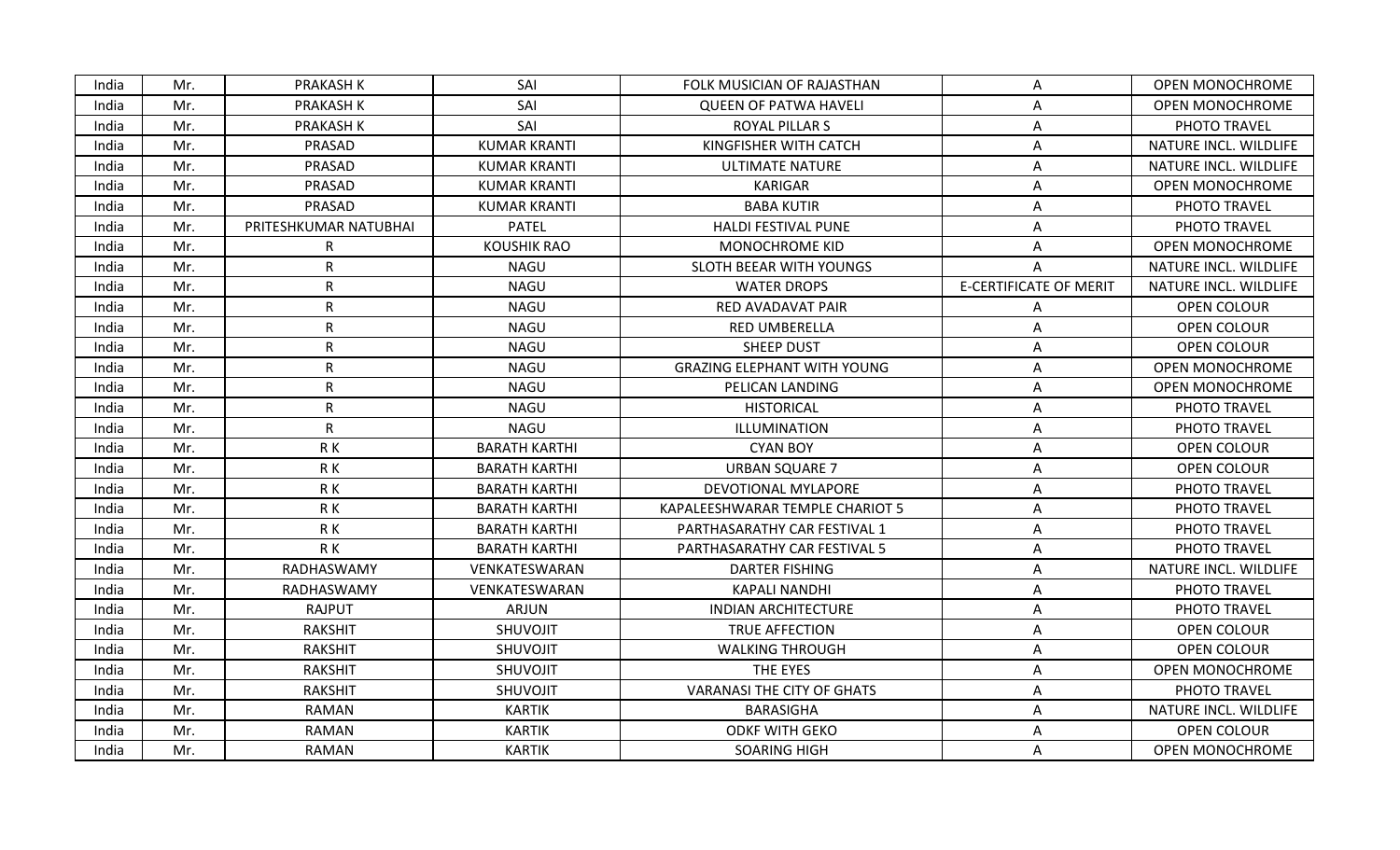| India | Mr. | <b>RAMESH</b>   | <b>SUNKARI</b> | <b>MIGRATORY BIRD</b>             | A                             | NATURE INCL. WILDLIFE  |
|-------|-----|-----------------|----------------|-----------------------------------|-------------------------------|------------------------|
| India | Mr. | RAMESH          | <b>SUNKARI</b> | <b>EDUCATION CHANGE THE LIFE</b>  | A                             | <b>OPEN COLOUR</b>     |
| India | Mr. | RAMESH          | SUNKARI        | <b>HARDLES WOMENS</b>             | Α                             | OPEN COLOUR            |
| India | Mr. | RAMESH          | SUNKARI        | PRAYER                            | Α                             | OPEN COLOUR            |
| India | Mr. | <b>RAMESH</b>   | SUNKARI        | SMILE <sub>2</sub>                | Α                             | OPEN COLOUR            |
| India | Mr. | RAMESH          | <b>SUNKARI</b> | <b>KOMMU DANCE FIGHT</b>          | A                             | OPEN MONOCHROME        |
| India | Mr. | RAMESH          | <b>SUNKARI</b> | <b>SMILE</b>                      | A                             | OPEN MONOCHROME        |
| India | Mr. | RAMESH          | SUNKARI        | <b>FOLLOW ME</b>                  | Α                             | PHOTO TRAVEL           |
| India | Mr. | RAMESH          | SUNKARI        | <b>JOGINI 2</b>                   | FIP GOLD                      | PHOTO TRAVEL           |
| India | Mr. | <b>RAMESH</b>   | <b>SUNKARI</b> | <b>OLD COOKING</b>                | Α                             | PHOTO TRAVEL           |
| India | Mr. | <b>RAY</b>      | <b>PRATIK</b>  | <b>BEAUTY ROSE</b>                | A                             | OPEN COLOUR            |
| India | Mr. | <b>RAY</b>      | <b>PRATIK</b>  | <b>THOUGHTFUL</b>                 | Α                             | <b>OPEN MONOCHROME</b> |
| India | Mr. | <b>RAY</b>      | <b>PRATIK</b>  | JUTE EXTRACTION AND SHIPPING      | Α                             | PHOTO TRAVEL           |
| India | Mr. | <b>RAY</b>      | SANTANU        | THE BASKET SELLER                 | A                             | OPEN COLOUR            |
| India | Mr. | <b>RAY</b>      | SANTANU        | THE BIRD                          | Α                             | OPEN COLOUR            |
| India | Mr. | <b>RAY</b>      | SANTANU        | THE CHILD WITHIN                  | Α                             | OPEN COLOUR            |
| India | Mr. | <b>RAY</b>      | SANTANU        | THE CHILD BAND PLAYING            | Α                             | <b>OPEN MONOCHROME</b> |
| India | Mr. | <b>RAY</b>      | SANTANU        | THE MAN IN TURBAN                 | Α                             | OPEN MONOCHROME        |
| India | Mr. | <b>RAY</b>      | SANTANU        | <b>CHARAK</b>                     | Α                             | PHOTO TRAVEL           |
| India | Mr. | <b>RAY</b>      | SANTANU        | <b>IMMERSION OF GODDESS DURGA</b> | A                             | PHOTO TRAVEL           |
| India | Mr. | <b>RAY</b>      | SANTANU        | YARN AND CLOTH DYEING             | Α                             | PHOTO TRAVEL           |
| India | Mr. | <b>RICHHIYA</b> | VIJAY          | <b>INDIA KI HOLI</b>              | A                             | OPEN COLOUR            |
| India | Mr. | <b>RICHHIYA</b> | <b>VIJAY</b>   | <b>STUDY ALONE</b>                | <b>FIP RIBBON</b>             | <b>OPEN MONOCHROME</b> |
| India | Mr. | <b>ROY</b>      | <b>BIPLAB</b>  | TRY TO FLEE AWAY                  | A                             | NATURE INCL. WILDLIFE  |
| India | Mr. | <b>ROY</b>      | <b>BIPLAB</b>  | OLD IS GOLD                       | A                             | <b>OPEN MONOCHROME</b> |
| India | Mr. | <b>ROY</b>      | <b>BIPLAB</b>  | <b>WINNING FIGHT</b>              | <b>E-CERTIFICATE OF MERIT</b> | PHOTO TRAVEL           |
| India | Mr. | <b>ROY</b>      | <b>DIBAKAR</b> | SPIRAL                            | Α                             | NATURE INCL. WILDLIFE  |
| India | Mr. | <b>ROY</b>      | <b>DIBAKAR</b> | <b>TOP RIDER</b>                  | Α                             | NATURE INCL. WILDLIFE  |
| India | Mr. | <b>ROY</b>      | <b>DIBAKAR</b> | WOMAN ON THE GOLDEN FIELD         | A                             | OPEN COLOUR            |
| India | Mr. | <b>ROY</b>      | <b>DIBAKAR</b> | PASSING BY THE LINE               | A                             | <b>OPEN MONOCHROME</b> |
| India | Mr. | <b>ROY</b>      | <b>DIBAKAR</b> | <b>SHADOW STEPS</b>               | Α                             | OPEN MONOCHROME        |
| India | Mr. | <b>ROY</b>      | <b>DIBAKAR</b> | IN A LINE                         | A                             | PHOTO TRAVEL           |
| India | Mr. | <b>ROY</b>      | <b>KAUSHIK</b> | LOVW                              | Α                             | NATURE INCL. WILDLIFE  |
| India | Mr. | <b>ROY</b>      | <b>KAUSHIK</b> | <b>CHILDHOOD</b>                  | Α                             | OPEN COLOUR            |
|       |     |                 |                |                                   |                               |                        |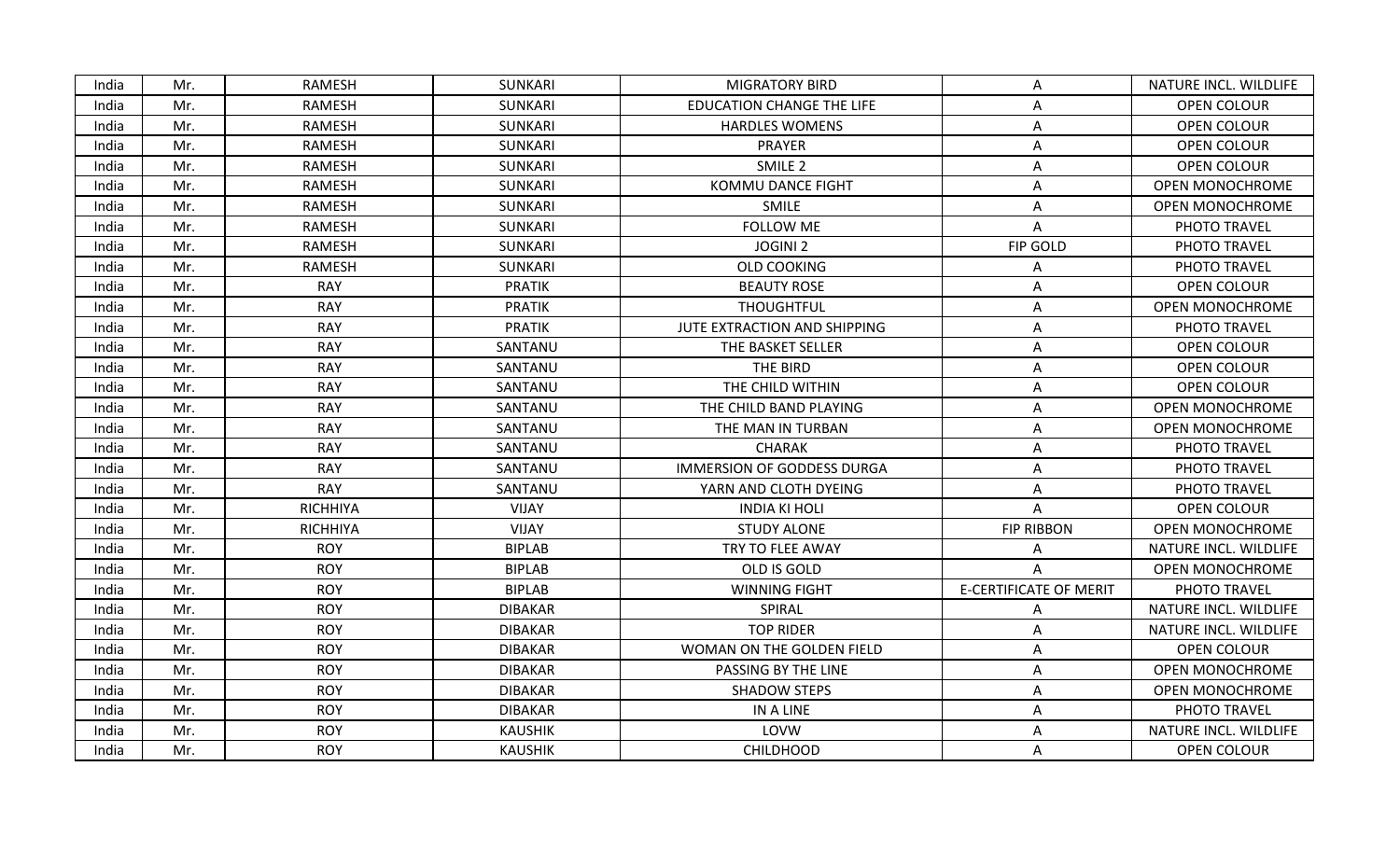| India | Mr. | <b>ROY</b>        | <b>RANJAN</b>     | <b>INSECT MATING</b>               | A                 | NATURE INCL. WILDLIFE  |
|-------|-----|-------------------|-------------------|------------------------------------|-------------------|------------------------|
| India | Mr. | <b>ROY</b>        | RANJAN            | <b>JUXTAPOSITION</b>               | A                 | NATURE INCL. WILDLIFE  |
| India | Mr. | <b>ROY</b>        | RANJAN            | <b>WAITING</b>                     | Α                 | NATURE INCL. WILDLIFE  |
| India | Mr. | <b>ROY</b>        | RANJAN            | <b>LINES OF PADDY</b>              | Α                 | OPEN COLOUR            |
| India | Mr. | <b>ROY</b>        | RANJAN            | PADDY DRYING 02                    | A                 | OPEN COLOUR            |
| India | Mr. | <b>ROY</b>        | RANJAN            | THREAD COLOURING                   | A                 | OPEN COLOUR            |
| India | Mr. | <b>ROY</b>        | RANJAN            | EXPRESSIONLESS2                    | Α                 | <b>OPEN MONOCHROME</b> |
| India | Mr. | <b>ROY</b>        | RANJAN            | <b>BAH TAJ</b>                     | Α                 | PHOTO TRAVEL           |
| India | Mr. | <b>ROY</b>        | RANJAN            | <b>FAITH</b>                       | A                 | PHOTO TRAVEL           |
| India | Mr. | <b>ROY</b>        | RANJAN            | KANYAKUMARI AT DAWN                | A                 | PHOTO TRAVEL           |
| India | Mr. | <b>ROY</b>        | <b>SHIBNATH</b>   | <b>BLACK WINGED WITH JAKANA II</b> | A                 | NATURE INCL. WILDLIFE  |
| India | Mr. | <b>ROY</b>        | SHIBNATH          | <b>ESCAPING 1</b>                  | Α                 | NATURE INCL. WILDLIFE  |
| India | Mr. | <b>ROY</b>        | SHIBNATH          | LOOK AT ME                         | Α                 | NATURE INCL. WILDLIFE  |
| India | Mr. | <b>ROY</b>        | SHIBNATH          | A MONK IN MOOD                     | A                 | <b>OPEN MONOCHROME</b> |
| India | Mr. | <b>ROY</b>        | SHIBNATH          | A SHY BOY                          | A                 | <b>OPEN MONOCHROME</b> |
| India | Mr. | <b>ROY</b>        | SHIBNATH          | <b>CHEERFUL LADY</b>               | Α                 | <b>OPEN MONOCHROME</b> |
| India | Mr. | <b>ROY</b>        | SHIBNATH          | <b>MAN AND WORK</b>                | Α                 | PHOTO TRAVEL           |
| India | Mr. | <b>ROY</b>        | <b>SUDIP</b>      | <b>SWINGING</b>                    | Α                 | NATURE INCL. WILDLIFE  |
| India | Mr. | <b>ROY</b>        | <b>SUDIP</b>      | YUHINA                             | A                 | NATURE INCL. WILDLIFE  |
| India | Mr. | <b>ROY</b>        | <b>SUDIP</b>      | <b>BONG BEAUTY</b>                 | Α                 | OPEN COLOUR            |
| India | Mr. | <b>ROY</b>        | <b>SUDIP</b>      | <b>BEAUTY WITH HAT</b>             | A                 | <b>OPEN MONOCHROME</b> |
| India | Mr. | <b>ROY</b>        | <b>SUDIP</b>      | EYE IS THE DOOR                    | Α                 | <b>OPEN MONOCHROME</b> |
| India | Mr. | <b>ROY</b>        | <b>SUDIP</b>      | <b>ENJOY THE NATURE</b>            | A                 | PHOTO TRAVEL           |
| India | Mr. | S KARGALLU        | <b>KARTHIK</b>    | AGNIBRAMARI                        | A                 | OPEN COLOUR            |
| India | Mr. | S KARGALLU        | <b>KARTHIK</b>    | <b>KUTTICHATAN</b>                 | Α                 | OPEN COLOUR            |
| India | Mr. | <b>S KARGALLU</b> | <b>KARTHIK</b>    | TAMASOMA JYOTIRGAMAYA              | A                 | <b>OPEN COLOUR</b>     |
| India | Mr. | <b>S KARGALLU</b> | <b>KARTHIK</b>    | <b>BRATHER LOVE</b>                | Α                 | <b>OPEN MONOCHROME</b> |
| India | Mr. | S KARGALLU        | <b>KARTHIK</b>    | <b>FIRE FIGHTING</b>               | Α                 | PHOTO TRAVEL           |
| India | Mr. | <b>S KARGALLU</b> | <b>KARTHIK</b>    | <b>HORIHABBA</b>                   | Α                 | PHOTO TRAVEL           |
| India | Mr. | <b>S KARGALLU</b> | <b>KARTHIK</b>    | LAKSHADEEPA                        | A                 | PHOTO TRAVEL           |
| India | Mr. | <b>S KARGALLU</b> | <b>KARTHIK</b>    | THEYYAM                            | <b>FIP RIBBON</b> | PHOTO TRAVEL           |
| India | Mr. | SADH              | AJAY              | <b>MOTHER FEEDING</b>              | Α                 | NATURE INCL. WILDLIFE  |
| India | Mr. | SAHA              | <b>AMIT KUMAR</b> | THE PEARL                          | Α                 | <b>OPEN MONOCHROME</b> |
| India | Mr. | SAHA              | <b>AMIT KUMAR</b> | KANYAKUMARI                        | A                 | PHOTO TRAVEL           |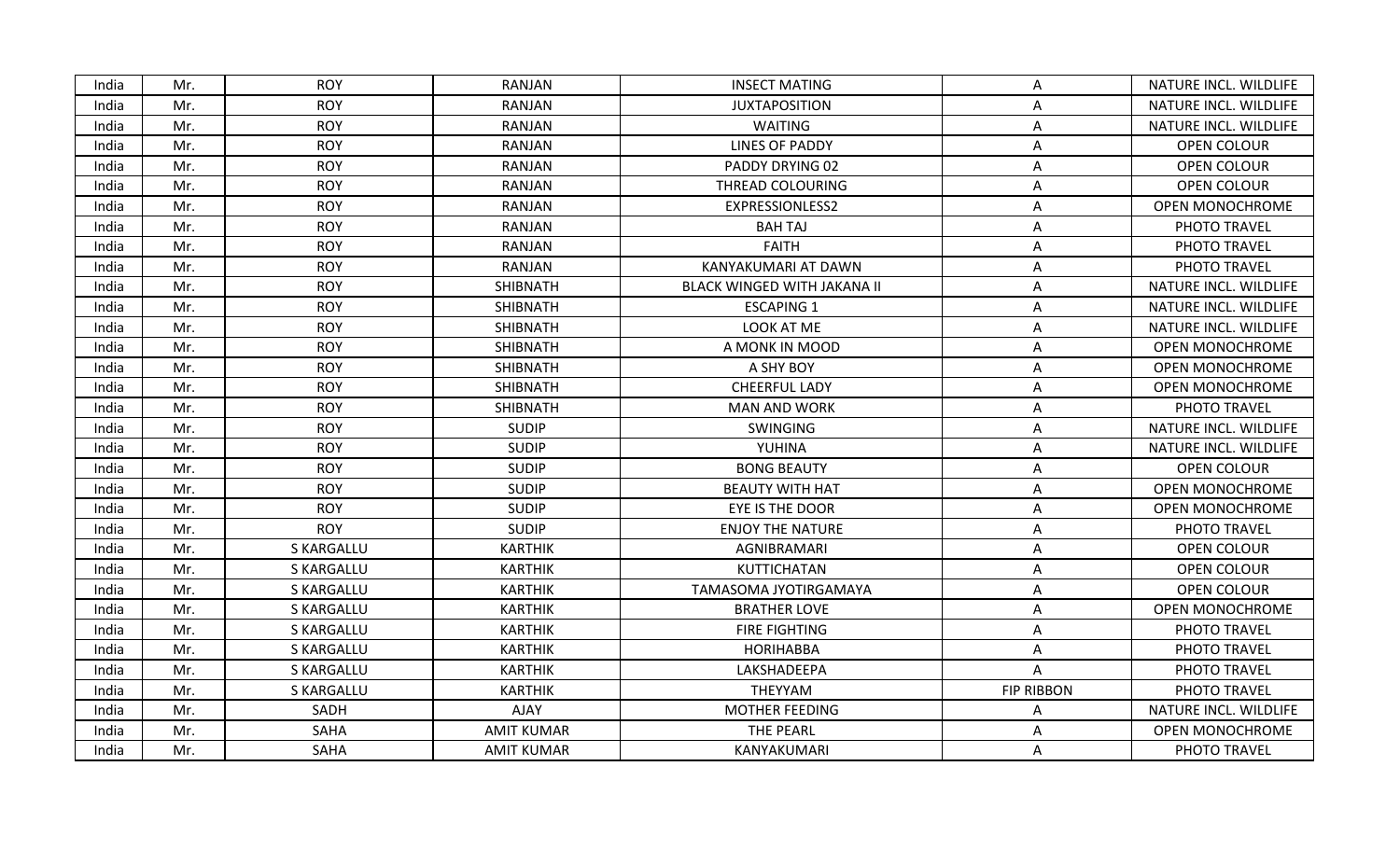| <b>SAHA</b><br><b>DEBASIS</b><br><b>OPEN MONOCHROME</b><br>India<br>Mr.<br>DEPRIVED OF<br>A<br>SAHA<br>India<br><b>NILANJAN</b><br><b>MODEL 8878</b><br><b>OPEN COLOUR</b><br>Mr.<br>Α<br>SARDALIA<br><b>KHUSHWANT SINGH</b><br><b>BARRED OWLET</b><br>NATURE INCL. WILDLIFE<br>India<br>Mr.<br>Α<br>India<br>Mr.<br>SARDALIA<br><b>KHUSHWANT SINGH</b><br><b>MORNING WALK</b><br>NATURE INCL. WILDLIFE<br>Α<br>SARKAR<br><b>DIPAK</b><br><b>MONACO</b><br>PHOTO TRAVEL<br>India<br>Mr.<br>Α<br><b>SARKAR</b><br><b>PRADIPTA</b><br>PRA 5652<br>PHOTO TRAVEL<br>India<br>Mr.<br>А<br>India<br>SARKAR<br><b>SUKALPA</b><br><b>PLAYERS</b><br>OPEN COLOUR<br>Mr.<br>Α<br>India<br>Mr.<br>SARKAR<br><b>SUKALPA</b><br>THE SACRED VARANASI<br>PHOTO TRAVEL<br>Α<br>India<br>Mr.<br>SARKAR<br>SUKALPA<br>THE SOLITARY REGION<br>PHOTO TRAVEL<br>A<br>SARKAR<br><b>SUSHROOTA</b><br>OPEN COLOUR<br>India<br>Mr.<br><b>FACE OF COLORS</b><br>Α<br><b>SARKAR</b><br><b>SUSHROOTA</b><br>OPEN COLOUR<br>India<br>Mr.<br><b>LABOURS LOVE</b><br>Α<br>India<br>SARKAR<br><b>SUSHROOTA</b><br><b>HAPPY MOMENT</b><br><b>OPEN MONOCHROME</b><br>Mr.<br>Α<br><b>SARKAR</b><br><b>SUSHROOTA</b><br><b>TOGETHER WE CAN</b><br><b>OPEN MONOCHROME</b><br>India<br>Mr.<br>А<br><b>SARKAR</b><br><b>UJJAL</b><br><b>FATHER AND SON</b><br><b>OPEN MONOCHROME</b><br>India<br>Mr.<br>Α<br>SATYANARAYANA<br>THURUPATI<br><b>HAPPINESS</b><br>India<br>Mr.<br>OPEN COLOUR<br>А<br>THURUPATI<br>THIS IS MY FRINED<br>OPEN COLOUR<br>India<br>Mr.<br>SATYANARAYANA<br>A<br><b>THURUPATI</b><br><b>OPEN MONOCHROME</b><br>India<br>Mr.<br>SATYANARAYANA<br><b>CHEWING RICE GRAIN</b><br>Α<br>India<br>Mr.<br>THURUPATI<br><b>CROCKER CARRYUING POTS</b><br><b>OPEN MONOCHROME</b><br>SATYANARAYANA<br>Α<br><b>THURUPATI</b><br>India<br>Mr.<br>SATYANARAYANA<br>MAKING THE BUTTER MILK<br>A<br>OPEN MONOCHROME<br><b>THURUPATI</b><br>India<br>Mr.<br>SATYANARAYANA<br>POTHARAJULLA<br>Α<br>PHOTO TRAVEL<br><b>BIG CATCH</b><br>India<br>Mr.<br>SAWANT<br>PRASHANT<br>NATURE INCL. WILDLIFE<br>A<br>SAWANT<br>PRASHANT<br>NATURE INCL. WILDLIFE<br>India<br>Mr.<br><b>BLUE BULL MATING</b><br>Α<br>SAWANT<br>PRASHANT<br>India<br>Mr.<br><b>COURTSHIP DISPLAY</b><br>NATURE INCL. WILDLIFE<br>Α<br><b>E-CERTIFICATE OF MERIT</b><br>SAWANT<br>PRASHANT<br><b>MORNING TEA</b><br>OPEN MONOCHROME<br>India<br>Mr.<br>SAWANT<br>PRASHANT<br><b>CSMT</b><br>India<br>Mr.<br>PHOTO TRAVEL<br>A<br>SEHANABISH<br><b>BHASKAR</b><br>FACE 1<br>OPEN MONOCHROME<br>India<br>Mr.<br>Α<br>FACE <sub>2</sub><br>India<br>SEHANABISH<br><b>BHASKAR</b><br><b>OPEN MONOCHROME</b><br>Mr.<br>A<br>SEHANABISH<br><b>BHASKAR</b><br>PLEASURE RIDE<br>PHOTO TRAVEL<br>India<br>Mr.<br>A<br>SELVARAJ<br><b>HARISH RAJ</b><br>OPEN COLOUR<br>India<br>Mr.<br><b>WEDDING LOOK 1</b><br>A<br>SELVARAJ<br>India<br>Mr.<br><b>HARISH RAJ</b><br>PARATHA CAR 1<br>A<br>PHOTO TRAVEL<br><b>PABITRA</b><br>India<br>Mr.<br><b>SEN SHARMA</b><br><b>VILLAGE BOY</b><br>OPEN COLOUR<br>Α<br>India<br><b>SEN SHARMA</b><br><b>PABITRA</b><br><b>CHATPUJA</b><br>PHOTO TRAVEL<br>Mr.<br>Α<br>India<br>SENGUPTA<br><b>SUGATA</b><br><b>DRESSING UP</b><br>OPEN COLOUR<br>Mr.<br>Α<br><b>OPEN COLOUR</b><br>India<br>Mr.<br><b>SENGUPTA</b><br><b>SUGATA</b><br><b>FEEDING THE HORSE</b><br>A |  |  |  |  |
|-------------------------------------------------------------------------------------------------------------------------------------------------------------------------------------------------------------------------------------------------------------------------------------------------------------------------------------------------------------------------------------------------------------------------------------------------------------------------------------------------------------------------------------------------------------------------------------------------------------------------------------------------------------------------------------------------------------------------------------------------------------------------------------------------------------------------------------------------------------------------------------------------------------------------------------------------------------------------------------------------------------------------------------------------------------------------------------------------------------------------------------------------------------------------------------------------------------------------------------------------------------------------------------------------------------------------------------------------------------------------------------------------------------------------------------------------------------------------------------------------------------------------------------------------------------------------------------------------------------------------------------------------------------------------------------------------------------------------------------------------------------------------------------------------------------------------------------------------------------------------------------------------------------------------------------------------------------------------------------------------------------------------------------------------------------------------------------------------------------------------------------------------------------------------------------------------------------------------------------------------------------------------------------------------------------------------------------------------------------------------------------------------------------------------------------------------------------------------------------------------------------------------------------------------------------------------------------------------------------------------------------------------------------------------------------------------------------------------------------------------------------------------------------------------------------------------------------------------------------------------------------------------------------------------------------------------------------------------------------------------------------------------------------------------------------------------------------------------------------------------------------------------------------------------------------------------------------------------------------------------------------------------------------------------------------------------------------|--|--|--|--|
|                                                                                                                                                                                                                                                                                                                                                                                                                                                                                                                                                                                                                                                                                                                                                                                                                                                                                                                                                                                                                                                                                                                                                                                                                                                                                                                                                                                                                                                                                                                                                                                                                                                                                                                                                                                                                                                                                                                                                                                                                                                                                                                                                                                                                                                                                                                                                                                                                                                                                                                                                                                                                                                                                                                                                                                                                                                                                                                                                                                                                                                                                                                                                                                                                                                                                                                                     |  |  |  |  |
|                                                                                                                                                                                                                                                                                                                                                                                                                                                                                                                                                                                                                                                                                                                                                                                                                                                                                                                                                                                                                                                                                                                                                                                                                                                                                                                                                                                                                                                                                                                                                                                                                                                                                                                                                                                                                                                                                                                                                                                                                                                                                                                                                                                                                                                                                                                                                                                                                                                                                                                                                                                                                                                                                                                                                                                                                                                                                                                                                                                                                                                                                                                                                                                                                                                                                                                                     |  |  |  |  |
|                                                                                                                                                                                                                                                                                                                                                                                                                                                                                                                                                                                                                                                                                                                                                                                                                                                                                                                                                                                                                                                                                                                                                                                                                                                                                                                                                                                                                                                                                                                                                                                                                                                                                                                                                                                                                                                                                                                                                                                                                                                                                                                                                                                                                                                                                                                                                                                                                                                                                                                                                                                                                                                                                                                                                                                                                                                                                                                                                                                                                                                                                                                                                                                                                                                                                                                                     |  |  |  |  |
|                                                                                                                                                                                                                                                                                                                                                                                                                                                                                                                                                                                                                                                                                                                                                                                                                                                                                                                                                                                                                                                                                                                                                                                                                                                                                                                                                                                                                                                                                                                                                                                                                                                                                                                                                                                                                                                                                                                                                                                                                                                                                                                                                                                                                                                                                                                                                                                                                                                                                                                                                                                                                                                                                                                                                                                                                                                                                                                                                                                                                                                                                                                                                                                                                                                                                                                                     |  |  |  |  |
|                                                                                                                                                                                                                                                                                                                                                                                                                                                                                                                                                                                                                                                                                                                                                                                                                                                                                                                                                                                                                                                                                                                                                                                                                                                                                                                                                                                                                                                                                                                                                                                                                                                                                                                                                                                                                                                                                                                                                                                                                                                                                                                                                                                                                                                                                                                                                                                                                                                                                                                                                                                                                                                                                                                                                                                                                                                                                                                                                                                                                                                                                                                                                                                                                                                                                                                                     |  |  |  |  |
|                                                                                                                                                                                                                                                                                                                                                                                                                                                                                                                                                                                                                                                                                                                                                                                                                                                                                                                                                                                                                                                                                                                                                                                                                                                                                                                                                                                                                                                                                                                                                                                                                                                                                                                                                                                                                                                                                                                                                                                                                                                                                                                                                                                                                                                                                                                                                                                                                                                                                                                                                                                                                                                                                                                                                                                                                                                                                                                                                                                                                                                                                                                                                                                                                                                                                                                                     |  |  |  |  |
|                                                                                                                                                                                                                                                                                                                                                                                                                                                                                                                                                                                                                                                                                                                                                                                                                                                                                                                                                                                                                                                                                                                                                                                                                                                                                                                                                                                                                                                                                                                                                                                                                                                                                                                                                                                                                                                                                                                                                                                                                                                                                                                                                                                                                                                                                                                                                                                                                                                                                                                                                                                                                                                                                                                                                                                                                                                                                                                                                                                                                                                                                                                                                                                                                                                                                                                                     |  |  |  |  |
|                                                                                                                                                                                                                                                                                                                                                                                                                                                                                                                                                                                                                                                                                                                                                                                                                                                                                                                                                                                                                                                                                                                                                                                                                                                                                                                                                                                                                                                                                                                                                                                                                                                                                                                                                                                                                                                                                                                                                                                                                                                                                                                                                                                                                                                                                                                                                                                                                                                                                                                                                                                                                                                                                                                                                                                                                                                                                                                                                                                                                                                                                                                                                                                                                                                                                                                                     |  |  |  |  |
|                                                                                                                                                                                                                                                                                                                                                                                                                                                                                                                                                                                                                                                                                                                                                                                                                                                                                                                                                                                                                                                                                                                                                                                                                                                                                                                                                                                                                                                                                                                                                                                                                                                                                                                                                                                                                                                                                                                                                                                                                                                                                                                                                                                                                                                                                                                                                                                                                                                                                                                                                                                                                                                                                                                                                                                                                                                                                                                                                                                                                                                                                                                                                                                                                                                                                                                                     |  |  |  |  |
|                                                                                                                                                                                                                                                                                                                                                                                                                                                                                                                                                                                                                                                                                                                                                                                                                                                                                                                                                                                                                                                                                                                                                                                                                                                                                                                                                                                                                                                                                                                                                                                                                                                                                                                                                                                                                                                                                                                                                                                                                                                                                                                                                                                                                                                                                                                                                                                                                                                                                                                                                                                                                                                                                                                                                                                                                                                                                                                                                                                                                                                                                                                                                                                                                                                                                                                                     |  |  |  |  |
|                                                                                                                                                                                                                                                                                                                                                                                                                                                                                                                                                                                                                                                                                                                                                                                                                                                                                                                                                                                                                                                                                                                                                                                                                                                                                                                                                                                                                                                                                                                                                                                                                                                                                                                                                                                                                                                                                                                                                                                                                                                                                                                                                                                                                                                                                                                                                                                                                                                                                                                                                                                                                                                                                                                                                                                                                                                                                                                                                                                                                                                                                                                                                                                                                                                                                                                                     |  |  |  |  |
|                                                                                                                                                                                                                                                                                                                                                                                                                                                                                                                                                                                                                                                                                                                                                                                                                                                                                                                                                                                                                                                                                                                                                                                                                                                                                                                                                                                                                                                                                                                                                                                                                                                                                                                                                                                                                                                                                                                                                                                                                                                                                                                                                                                                                                                                                                                                                                                                                                                                                                                                                                                                                                                                                                                                                                                                                                                                                                                                                                                                                                                                                                                                                                                                                                                                                                                                     |  |  |  |  |
|                                                                                                                                                                                                                                                                                                                                                                                                                                                                                                                                                                                                                                                                                                                                                                                                                                                                                                                                                                                                                                                                                                                                                                                                                                                                                                                                                                                                                                                                                                                                                                                                                                                                                                                                                                                                                                                                                                                                                                                                                                                                                                                                                                                                                                                                                                                                                                                                                                                                                                                                                                                                                                                                                                                                                                                                                                                                                                                                                                                                                                                                                                                                                                                                                                                                                                                                     |  |  |  |  |
|                                                                                                                                                                                                                                                                                                                                                                                                                                                                                                                                                                                                                                                                                                                                                                                                                                                                                                                                                                                                                                                                                                                                                                                                                                                                                                                                                                                                                                                                                                                                                                                                                                                                                                                                                                                                                                                                                                                                                                                                                                                                                                                                                                                                                                                                                                                                                                                                                                                                                                                                                                                                                                                                                                                                                                                                                                                                                                                                                                                                                                                                                                                                                                                                                                                                                                                                     |  |  |  |  |
|                                                                                                                                                                                                                                                                                                                                                                                                                                                                                                                                                                                                                                                                                                                                                                                                                                                                                                                                                                                                                                                                                                                                                                                                                                                                                                                                                                                                                                                                                                                                                                                                                                                                                                                                                                                                                                                                                                                                                                                                                                                                                                                                                                                                                                                                                                                                                                                                                                                                                                                                                                                                                                                                                                                                                                                                                                                                                                                                                                                                                                                                                                                                                                                                                                                                                                                                     |  |  |  |  |
|                                                                                                                                                                                                                                                                                                                                                                                                                                                                                                                                                                                                                                                                                                                                                                                                                                                                                                                                                                                                                                                                                                                                                                                                                                                                                                                                                                                                                                                                                                                                                                                                                                                                                                                                                                                                                                                                                                                                                                                                                                                                                                                                                                                                                                                                                                                                                                                                                                                                                                                                                                                                                                                                                                                                                                                                                                                                                                                                                                                                                                                                                                                                                                                                                                                                                                                                     |  |  |  |  |
|                                                                                                                                                                                                                                                                                                                                                                                                                                                                                                                                                                                                                                                                                                                                                                                                                                                                                                                                                                                                                                                                                                                                                                                                                                                                                                                                                                                                                                                                                                                                                                                                                                                                                                                                                                                                                                                                                                                                                                                                                                                                                                                                                                                                                                                                                                                                                                                                                                                                                                                                                                                                                                                                                                                                                                                                                                                                                                                                                                                                                                                                                                                                                                                                                                                                                                                                     |  |  |  |  |
|                                                                                                                                                                                                                                                                                                                                                                                                                                                                                                                                                                                                                                                                                                                                                                                                                                                                                                                                                                                                                                                                                                                                                                                                                                                                                                                                                                                                                                                                                                                                                                                                                                                                                                                                                                                                                                                                                                                                                                                                                                                                                                                                                                                                                                                                                                                                                                                                                                                                                                                                                                                                                                                                                                                                                                                                                                                                                                                                                                                                                                                                                                                                                                                                                                                                                                                                     |  |  |  |  |
|                                                                                                                                                                                                                                                                                                                                                                                                                                                                                                                                                                                                                                                                                                                                                                                                                                                                                                                                                                                                                                                                                                                                                                                                                                                                                                                                                                                                                                                                                                                                                                                                                                                                                                                                                                                                                                                                                                                                                                                                                                                                                                                                                                                                                                                                                                                                                                                                                                                                                                                                                                                                                                                                                                                                                                                                                                                                                                                                                                                                                                                                                                                                                                                                                                                                                                                                     |  |  |  |  |
|                                                                                                                                                                                                                                                                                                                                                                                                                                                                                                                                                                                                                                                                                                                                                                                                                                                                                                                                                                                                                                                                                                                                                                                                                                                                                                                                                                                                                                                                                                                                                                                                                                                                                                                                                                                                                                                                                                                                                                                                                                                                                                                                                                                                                                                                                                                                                                                                                                                                                                                                                                                                                                                                                                                                                                                                                                                                                                                                                                                                                                                                                                                                                                                                                                                                                                                                     |  |  |  |  |
|                                                                                                                                                                                                                                                                                                                                                                                                                                                                                                                                                                                                                                                                                                                                                                                                                                                                                                                                                                                                                                                                                                                                                                                                                                                                                                                                                                                                                                                                                                                                                                                                                                                                                                                                                                                                                                                                                                                                                                                                                                                                                                                                                                                                                                                                                                                                                                                                                                                                                                                                                                                                                                                                                                                                                                                                                                                                                                                                                                                                                                                                                                                                                                                                                                                                                                                                     |  |  |  |  |
|                                                                                                                                                                                                                                                                                                                                                                                                                                                                                                                                                                                                                                                                                                                                                                                                                                                                                                                                                                                                                                                                                                                                                                                                                                                                                                                                                                                                                                                                                                                                                                                                                                                                                                                                                                                                                                                                                                                                                                                                                                                                                                                                                                                                                                                                                                                                                                                                                                                                                                                                                                                                                                                                                                                                                                                                                                                                                                                                                                                                                                                                                                                                                                                                                                                                                                                                     |  |  |  |  |
|                                                                                                                                                                                                                                                                                                                                                                                                                                                                                                                                                                                                                                                                                                                                                                                                                                                                                                                                                                                                                                                                                                                                                                                                                                                                                                                                                                                                                                                                                                                                                                                                                                                                                                                                                                                                                                                                                                                                                                                                                                                                                                                                                                                                                                                                                                                                                                                                                                                                                                                                                                                                                                                                                                                                                                                                                                                                                                                                                                                                                                                                                                                                                                                                                                                                                                                                     |  |  |  |  |
|                                                                                                                                                                                                                                                                                                                                                                                                                                                                                                                                                                                                                                                                                                                                                                                                                                                                                                                                                                                                                                                                                                                                                                                                                                                                                                                                                                                                                                                                                                                                                                                                                                                                                                                                                                                                                                                                                                                                                                                                                                                                                                                                                                                                                                                                                                                                                                                                                                                                                                                                                                                                                                                                                                                                                                                                                                                                                                                                                                                                                                                                                                                                                                                                                                                                                                                                     |  |  |  |  |
|                                                                                                                                                                                                                                                                                                                                                                                                                                                                                                                                                                                                                                                                                                                                                                                                                                                                                                                                                                                                                                                                                                                                                                                                                                                                                                                                                                                                                                                                                                                                                                                                                                                                                                                                                                                                                                                                                                                                                                                                                                                                                                                                                                                                                                                                                                                                                                                                                                                                                                                                                                                                                                                                                                                                                                                                                                                                                                                                                                                                                                                                                                                                                                                                                                                                                                                                     |  |  |  |  |
|                                                                                                                                                                                                                                                                                                                                                                                                                                                                                                                                                                                                                                                                                                                                                                                                                                                                                                                                                                                                                                                                                                                                                                                                                                                                                                                                                                                                                                                                                                                                                                                                                                                                                                                                                                                                                                                                                                                                                                                                                                                                                                                                                                                                                                                                                                                                                                                                                                                                                                                                                                                                                                                                                                                                                                                                                                                                                                                                                                                                                                                                                                                                                                                                                                                                                                                                     |  |  |  |  |
|                                                                                                                                                                                                                                                                                                                                                                                                                                                                                                                                                                                                                                                                                                                                                                                                                                                                                                                                                                                                                                                                                                                                                                                                                                                                                                                                                                                                                                                                                                                                                                                                                                                                                                                                                                                                                                                                                                                                                                                                                                                                                                                                                                                                                                                                                                                                                                                                                                                                                                                                                                                                                                                                                                                                                                                                                                                                                                                                                                                                                                                                                                                                                                                                                                                                                                                                     |  |  |  |  |
|                                                                                                                                                                                                                                                                                                                                                                                                                                                                                                                                                                                                                                                                                                                                                                                                                                                                                                                                                                                                                                                                                                                                                                                                                                                                                                                                                                                                                                                                                                                                                                                                                                                                                                                                                                                                                                                                                                                                                                                                                                                                                                                                                                                                                                                                                                                                                                                                                                                                                                                                                                                                                                                                                                                                                                                                                                                                                                                                                                                                                                                                                                                                                                                                                                                                                                                                     |  |  |  |  |
|                                                                                                                                                                                                                                                                                                                                                                                                                                                                                                                                                                                                                                                                                                                                                                                                                                                                                                                                                                                                                                                                                                                                                                                                                                                                                                                                                                                                                                                                                                                                                                                                                                                                                                                                                                                                                                                                                                                                                                                                                                                                                                                                                                                                                                                                                                                                                                                                                                                                                                                                                                                                                                                                                                                                                                                                                                                                                                                                                                                                                                                                                                                                                                                                                                                                                                                                     |  |  |  |  |
|                                                                                                                                                                                                                                                                                                                                                                                                                                                                                                                                                                                                                                                                                                                                                                                                                                                                                                                                                                                                                                                                                                                                                                                                                                                                                                                                                                                                                                                                                                                                                                                                                                                                                                                                                                                                                                                                                                                                                                                                                                                                                                                                                                                                                                                                                                                                                                                                                                                                                                                                                                                                                                                                                                                                                                                                                                                                                                                                                                                                                                                                                                                                                                                                                                                                                                                                     |  |  |  |  |
|                                                                                                                                                                                                                                                                                                                                                                                                                                                                                                                                                                                                                                                                                                                                                                                                                                                                                                                                                                                                                                                                                                                                                                                                                                                                                                                                                                                                                                                                                                                                                                                                                                                                                                                                                                                                                                                                                                                                                                                                                                                                                                                                                                                                                                                                                                                                                                                                                                                                                                                                                                                                                                                                                                                                                                                                                                                                                                                                                                                                                                                                                                                                                                                                                                                                                                                                     |  |  |  |  |
|                                                                                                                                                                                                                                                                                                                                                                                                                                                                                                                                                                                                                                                                                                                                                                                                                                                                                                                                                                                                                                                                                                                                                                                                                                                                                                                                                                                                                                                                                                                                                                                                                                                                                                                                                                                                                                                                                                                                                                                                                                                                                                                                                                                                                                                                                                                                                                                                                                                                                                                                                                                                                                                                                                                                                                                                                                                                                                                                                                                                                                                                                                                                                                                                                                                                                                                                     |  |  |  |  |
|                                                                                                                                                                                                                                                                                                                                                                                                                                                                                                                                                                                                                                                                                                                                                                                                                                                                                                                                                                                                                                                                                                                                                                                                                                                                                                                                                                                                                                                                                                                                                                                                                                                                                                                                                                                                                                                                                                                                                                                                                                                                                                                                                                                                                                                                                                                                                                                                                                                                                                                                                                                                                                                                                                                                                                                                                                                                                                                                                                                                                                                                                                                                                                                                                                                                                                                                     |  |  |  |  |
|                                                                                                                                                                                                                                                                                                                                                                                                                                                                                                                                                                                                                                                                                                                                                                                                                                                                                                                                                                                                                                                                                                                                                                                                                                                                                                                                                                                                                                                                                                                                                                                                                                                                                                                                                                                                                                                                                                                                                                                                                                                                                                                                                                                                                                                                                                                                                                                                                                                                                                                                                                                                                                                                                                                                                                                                                                                                                                                                                                                                                                                                                                                                                                                                                                                                                                                                     |  |  |  |  |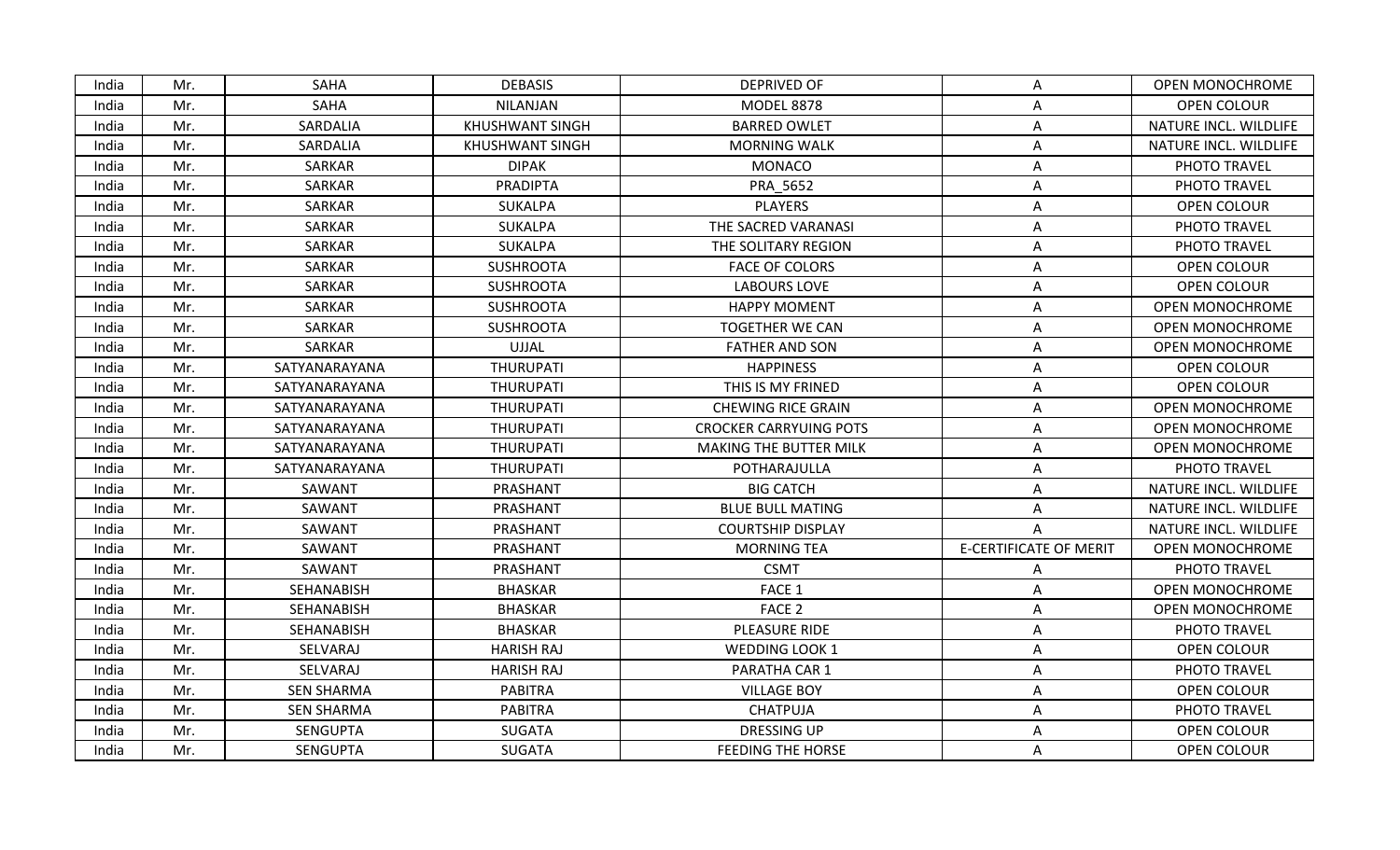| India | Mr. | <b>SENGUPTA</b>     | <b>SUGATA</b>             | <b>CELEBRATION OF CHILDHOOD</b>     | Α                 | <b>OPEN MONOCHROME</b> |
|-------|-----|---------------------|---------------------------|-------------------------------------|-------------------|------------------------|
| India | Mr. | <b>SENGUPTA</b>     | <b>SUGATA</b>             | <b>HENRIETTA 4</b>                  | A                 | <b>OPEN MONOCHROME</b> |
| India | Mr. | <b>SENGUPTA</b>     | <b>SUGATA</b>             | <b>WARRIOR OF PEACE</b>             | Α                 | <b>OPEN MONOCHROME</b> |
| India | Mr. | <b>SENGUPTA</b>     | <b>SUGATA</b>             | <b>CHAT</b>                         | Α                 | PHOTO TRAVEL           |
| India | Mr. | <b>SENGUPTA</b>     | <b>SUGATA</b>             | YOGA TEAM 2                         | Α                 | PHOTO TRAVEL           |
| India | Mr. | SENTHILNATHAN       | SIVALAI                   | <b>BLACK HEADED IBIS WITH SNAKE</b> | A                 | NATURE INCL. WILDLIFE  |
| India | Mr. | SENTHILNATHAN       | SIVALAI                   | <b>BRAHMINY KITE WITH FROG</b>      | A                 | NATURE INCL. WILDLIFE  |
| India | Mr. | SENTHILNATHAN       | SIVALAI                   | <b>HERON WITH FISH -1</b>           | A                 | NATURE INCL. WILDLIFE  |
| India | Mr. | SENTHILNATHAN       | SIVALAI                   | PURPLE HERON WITH SNAKE 1           | A                 | NATURE INCL. WILDLIFE  |
| India | Mr. | SENTHILNATHAN       | SIVALAI                   | <b>TRIBAL LADIES</b>                | A                 | <b>OPEN MONOCHROME</b> |
| India | Mr. | <b>SHARATH BABU</b> | VANAM                     | <b>NATURES BEAUTY</b>               | A                 | NATURE INCL. WILDLIFE  |
| India | Mr. | <b>SHARATH BABU</b> | VANAM                     | <b>GOSSIPS</b>                      | A                 | <b>OPEN COLOUR</b>     |
| India | Mr. | <b>SHARATH BABU</b> | VANAM                     | <b>HAPPY MOOD</b>                   | <b>FIP RIBBON</b> | <b>OPEN COLOUR</b>     |
| India | Mr. | <b>SHARATH BABU</b> | VANAM                     | PREPARATION                         | Α                 | OPEN COLOUR            |
| India | Mr. | <b>SHARATH BABU</b> | VANAM                     | <b>SISTERS</b>                      | Α                 | <b>OPEN COLOUR</b>     |
| India | Mr. | <b>SHARATH BABU</b> | VANAM                     | <b>HUNTER GATHERERS</b>             | Α                 | <b>OPEN MONOCHROME</b> |
| India | Mr. | <b>SHARATH BABU</b> | VANAM                     | POT MAKING                          | Α                 | <b>OPEN MONOCHROME</b> |
| India | Mr. | <b>SHARATH BABU</b> | VANAM                     | <b>VILLAGE LIQUOR</b>               | Α                 | OPEN MONOCHROME        |
| India | Mr. | <b>SHARATH BABU</b> | VANAM                     | KOMMU DANCE                         | Α                 | PHOTO TRAVEL           |
| India | Mr. | SHRIMALI            | <b>DEVENDRA</b>           | <b>ENJOYING THE KILL</b>            | A                 | NATURE INCL. WILDLIFE  |
| India | Mr. | SHRIMALI            | <b>DEVENDRA</b>           | PLAYFUL MOOD                        | Α                 | NATURE INCL. WILDLIFE  |
| India | Mr. | SHRIMALI            | <b>DEVENDRA</b>           | <b>BACK TO HOME</b>                 | Α                 | OPEN COLOUR            |
| India | Mr. | SHRIMALI            | <b>DEVENDRA</b>           | OVERFLOW                            | Α                 | PHOTO TRAVEL           |
| India | Mr. | <b>SIKDAR</b>       | <b>BIPLAB</b>             | THE GUIDE                           | A                 | <b>OPEN COLOUR</b>     |
| India | Mr. | <b>SINGH</b>        | SHATRUGHAN                | <b>SAND BIKE</b>                    | A                 | <b>OPEN COLOUR</b>     |
| India | Mr. | SK                  | SADAT HASAN               | <b>GOSSIP</b>                       | Α                 | NATURE INCL. WILDLIFE  |
| India | Mr. | SK                  | SADAT HASAN               | <b>GREY HERON WITH KILL-1</b>       | Α                 | NATURE INCL. WILDLIFE  |
| India | Mr. | SK                  | SADAT HASAN               | <b>TAWNY COSTER CATERPILLAR</b>     | Α                 | NATURE INCL. WILDLIFE  |
| India | Mr. | SK                  | SADAT HASAN               | LOOKING FOR BETTER TOMORROW-1       | A                 | <b>OPEN COLOUR</b>     |
| India | Mr. | SK                  | SADAT HASAN               | NAGA SADHU                          | A                 | PHOTO TRAVEL           |
| India | Mr. | SK                  | SADAT HASAN               | SANTIPUR-1                          | Α                 | PHOTO TRAVEL           |
| India | Mr. | SOMAYAJULA          | <b>VENKATA ARUN KUMAR</b> | <b>TO MARKET</b>                    | Α                 | <b>OPEN MONOCHROME</b> |
| India | Mr. | SOMAYAJULA          | <b>VENKATA ARUN KUMAR</b> | <b>BULLOCK CART RACE</b>            | Α                 | PHOTO TRAVEL           |
| India | Mr. | SONI                | AMBUJ                     | <b>ENJOYING</b>                     | A                 | <b>OPEN COLOUR</b>     |
|       |     |                     |                           |                                     |                   |                        |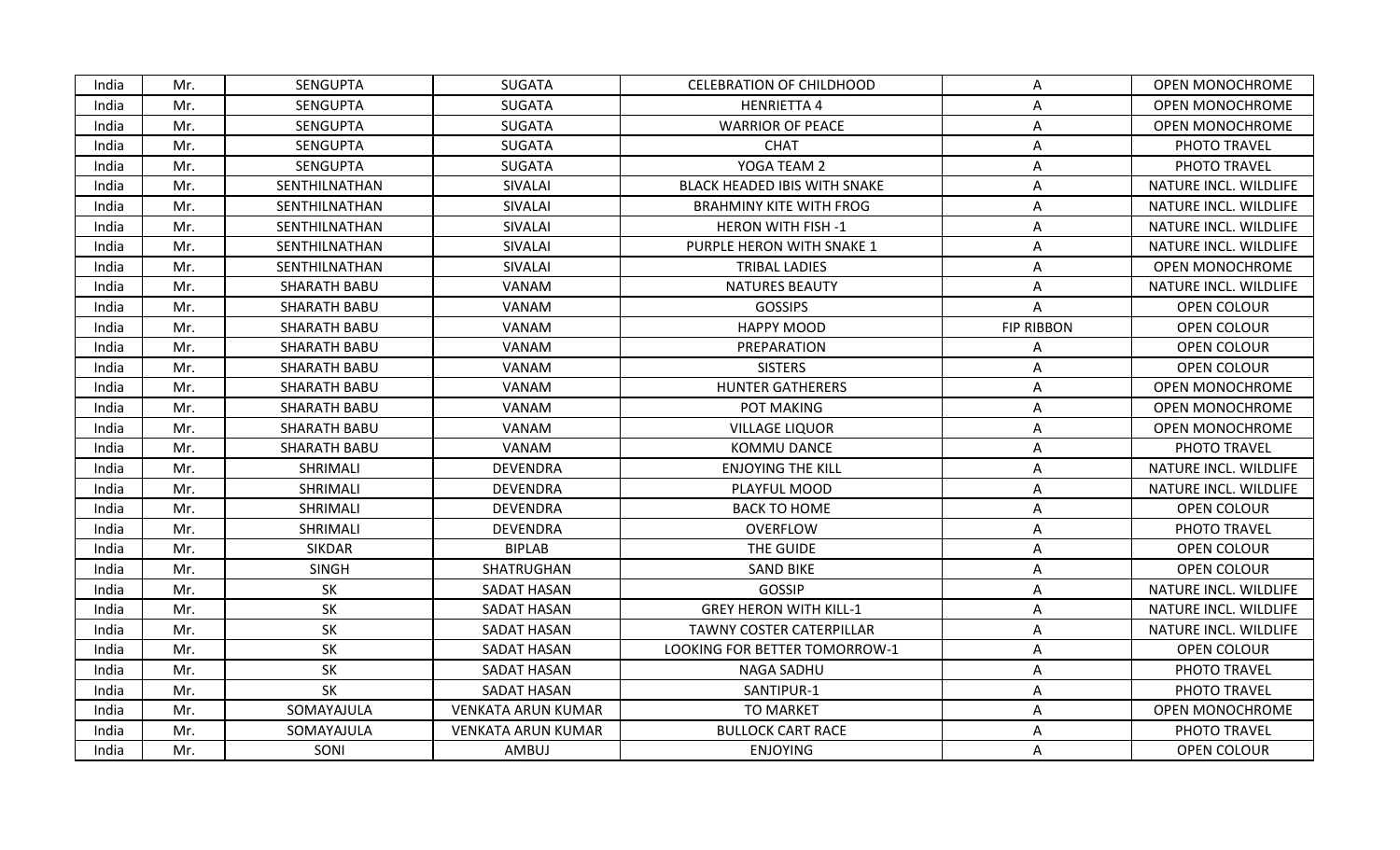| India | Mr. | SONI               | AMBUJ                | <b>HARDWDORK</b>                | A                             | OPEN COLOUR            |
|-------|-----|--------------------|----------------------|---------------------------------|-------------------------------|------------------------|
| India | Mr. | SONI               | AMBUJ                | <b>HERITAGE TEMPLE</b>          | A                             | PHOTO TRAVEL           |
| India | Mr. | SRIVASTAVA         | <b>MUKESH</b>        | <b>CHARAK PUJA-2</b>            | <b>E-CERTIFICATE OF MERIT</b> | OPEN COLOUR            |
| India | Mr. | <b>SUNIL KUMAR</b> | <b>GUTTA</b>         | <b>HAPPY MOVENT</b>             | A                             | OPEN COLOUR            |
| India | Mr. | <b>SUNIL KUMAR</b> | <b>GUTTA</b>         | SEASON                          | Α                             | OPEN COLOUR            |
| India | Mr. | <b>SUNIL KUMAR</b> | <b>GUTTA</b>         | JOY OF CHILDHOOD                | Α                             | <b>OPEN MONOCHROME</b> |
| India | Mr. | <b>SUR</b>         | <b>KUMAR RANABIR</b> | IN ACTION                       | A                             | NATURE INCL. WILDLIFE  |
| India | Mr. | <b>SUR</b>         | <b>KUMAR RANABIR</b> | THE HERD                        | Α                             | NATURE INCL. WILDLIFE  |
| India | Mr. | <b>SUR</b>         | <b>KUMAR RANABIR</b> | FESTIVAL OTHERWISE              | A                             | <b>OPEN COLOUR</b>     |
| India | Mr. | SUR                | <b>KUMAR RANABIR</b> | <b>GLASSES</b>                  | A                             | OPEN COLOUR            |
| India | Mr. | <b>SUR</b>         | <b>SUBHAJIT</b>      | <b>RHINO FAMILY</b>             | A                             | NATURE INCL. WILDLIFE  |
| India | Mr. | <b>SUR</b>         | <b>SUBHAJIT</b>      | <b>LIGHT AND SHADOW</b>         | Α                             | <b>OPEN MONOCHROME</b> |
| India | Mr. | TV                 | <b>RAMANA</b>        | <b>HELICOPTER IN RED</b>        | Α                             | OPEN COLOUR            |
| India | Mr. | TV                 | <b>RAMANA</b>        | <b>LADY WITH RED MIRCHI</b>     | Α                             | OPEN COLOUR            |
| India | Mr. | TV                 | RAMANA               | <b>WORKING INSIDE NET</b>       | Α                             | OPEN COLOUR            |
| India | Mr. | TV                 | RAMANA               | <b>INSIDE NET</b>               | A                             | OPEN MONOCHROME        |
| India | Mr. | TV                 | <b>RAMANA</b>        | <b>BULL RACE AT KUNCHNPALLI</b> | Α                             | PHOTO TRAVEL           |
| India | Mr. | TV                 | <b>RAMANA</b>        | <b>DURGA GODDESS</b>            | A                             | PHOTO TRAVEL           |
| India | Mr. | TV                 | RAMANA               | <b>FIRE THROWER</b>             | A                             | PHOTO TRAVEL           |
| India | Mr. | TV                 | <b>RAMANA</b>        | <b>FIRE WORK</b>                | A                             | PHOTO TRAVEL           |
| India | Mr. | <b>TALUKDAR</b>    | <b>GOUTAM</b>        | <b>MUSK</b>                     | A                             | OPEN COLOUR            |
| India | Mr. | <b>TALUKDAR</b>    | <b>GOUTAM</b>        | <b>GANGA AARATI25</b>           | Α                             | PHOTO TRAVEL           |
| India | Mr. | TALUKDAR           | <b>GOUTAM</b>        | <b>PORT</b>                     | Α                             | PHOTO TRAVEL           |
| India | Mr. | THALLAPALLY        | NAGARJUN             | <b>DANCE</b>                    | Α                             | OPEN COLOUR            |
| India | Mr. | THALLAPALLY        | <b>NAGARJUN</b>      | <b>FOOD PREPARING</b>           | Α                             | OPEN COLOUR            |
| India | Mr. | THALLAPALLY        | NAGARJUN             | <b>INNOCENCE OF BOY</b>         | A                             | <b>OPEN MONOCHROME</b> |
| India | Mr. | THALLAPALLY        | NAGARJUN             | PREPARING A POT                 | Α                             | <b>OPEN MONOCHROME</b> |
| India | Mr. | THALLAPALLY        | NAGARJUN             | <b>SMOKING</b>                  | A                             | <b>OPEN MONOCHROME</b> |
| India | Mr. | TIWARI             | AJAY                 | <b>KINGFISHER HUNT</b>          | A                             | NATURE INCL. WILDLIFE  |
| India | Mr. | <b>TIWARI</b>      | <b>AJAY</b>          | <b>HAPPY MOMENT</b>             | A                             | <b>OPEN COLOUR</b>     |
| India | Mr. | TIWARI             | <b>AJAY</b>          | PEHLI KIRAN                     | A                             | <b>OPEN MONOCHROME</b> |
| India | Mr. | TIWARI             | AJAY                 | <b>BEAUTIFUL PAINTING</b>       | Α                             | PHOTO TRAVEL           |
| India | Mr. | TIWARI             | <b>AJAY</b>          | <b>TOURIST PALACE</b>           | Α                             | PHOTO TRAVEL           |
| India | Mr. | <b>UPPADA</b>      | <b>DURGARAO</b>      | JEWEL BEATLES MATING            | A                             | NATURE INCL. WILDLIFE  |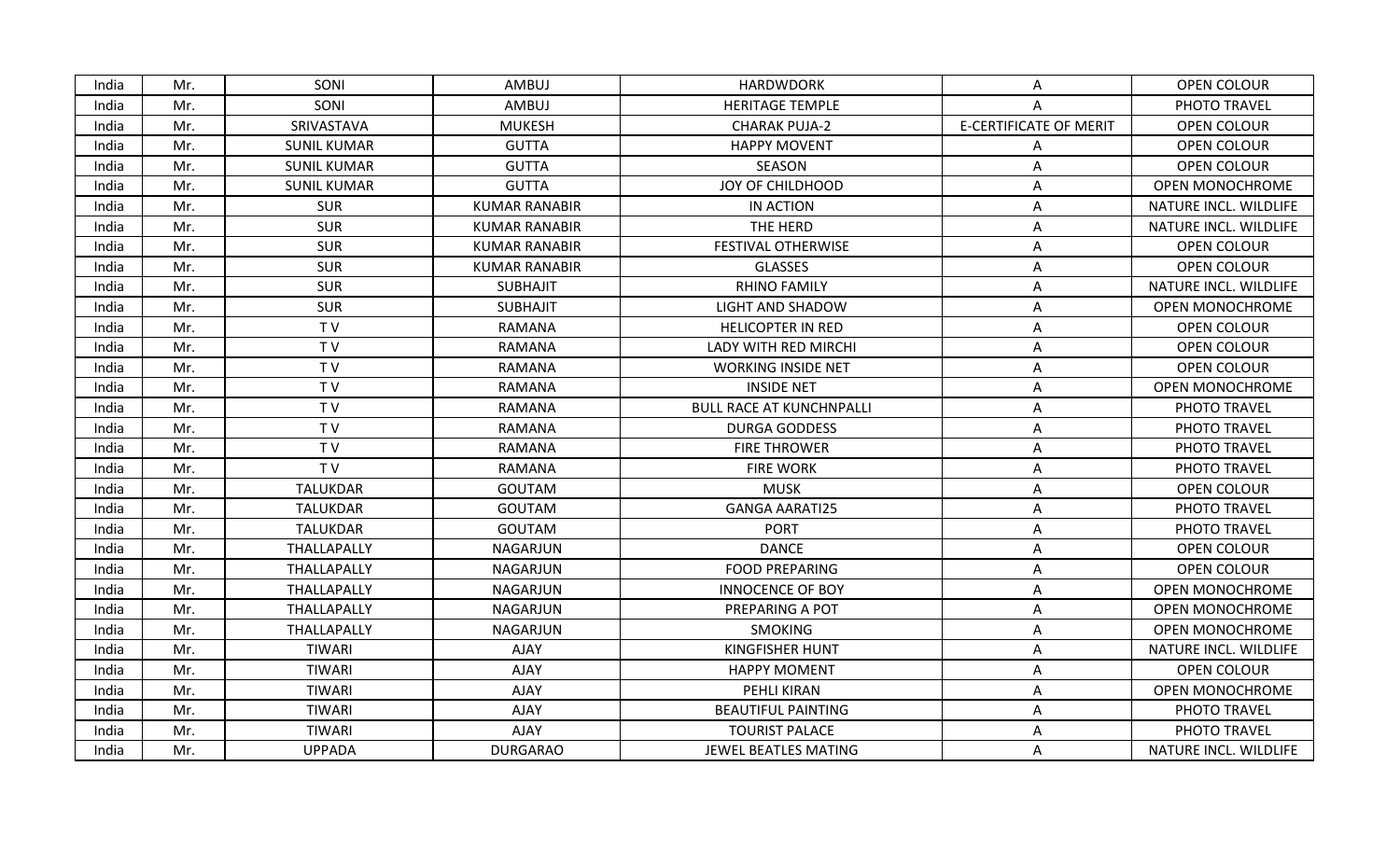| <b>UPPADA</b><br><b>DURGARAO</b><br><b>MOTHER HOOD</b><br>India<br>Mr.<br>A<br><b>UPPADA</b><br><b>DURGARAO</b><br><b>VILLAGE WORK</b><br>India<br>Mr.<br>Α<br><b>UPPADA</b><br><b>DURGARAO</b><br>CHILD HOOD<br>India<br>Mr.<br>Α<br><b>STILL ALIVE</b><br>India<br>Mr.<br><b>UPPADA</b><br><b>DURGARAO</b><br>A<br><b>UPPADA</b><br>India<br>Mr.<br><b>DURGARAO</b><br><b>GODDESS KALI</b><br>Α<br><b>DURGARAO</b><br>India<br><b>UPPADA</b><br>KONASIMA PRABALU<br>Mr.<br>A<br><b>E-CERTIFICATE OF MERIT</b><br>India<br>Mr.<br><b>URS</b><br><b>UDAYA THEJASWI</b><br><b>IBIS WITH SNAKE FLIGHT</b><br><b>URS</b><br>India<br>Mr.<br><b>UDAYA THEJASWI</b><br><b>EGRET BIG FISH CATCH</b><br>Α<br>India<br>Mr.<br><b>URS</b><br><b>EGRET WITH NESTING MATERIAL</b><br>UDAYA THEJASWI<br>Α<br><b>URS</b><br>India<br>Mr.<br><b>UDAYA THEJASWI</b><br>ODKF MATING PAIR WITH KILL<br>Α<br>India<br><b>URS</b><br><b>UDAYA THEJASWI</b><br><b>DEDICATION</b><br>Mr.<br>A<br><b>URS</b><br>PELICAN WATER GULP<br>India<br>Mr.<br><b>UDAYA THEJASWI</b><br>Α<br><b>URS</b><br>Mr.<br><b>UDAYA THEJASWI</b><br><b>BULL TRAP</b><br>India<br>Α<br><b>URS</b><br><b>UDAYA THEJASWI</b><br><b>LEAVE ME ALONE</b><br>India<br>Mr.<br>Α<br><b>URS</b><br>India<br>Mr.<br><b>UDAYA THEJASWI</b><br>YOU LEAVE ME<br>Λ<br>VK<br><b>BUGS HATCHED</b><br>India<br>Mr.<br><b>VINOD KUMAR</b><br>А<br>VK<br><b>VINOD KUMAR</b><br>India<br>Mr.<br>ROBBERFLY WITH CANEFLY1<br>Α<br>VK<br>India<br>Mr.<br><b>VINOD KUMAR</b><br>SPIDER WITH ROBBERFLY KILL<br>Α<br>VK<br>India<br>Mr.<br><b>VINOD KUMAR</b><br><b>MATING AND EATING</b><br>A<br>VK<br>India<br>Mr.<br><b>VINOD KUMAR</b><br><b>MATING WEEVILS</b><br>Α<br>VK<br><b>VINOD KUMAR</b><br>India<br>Mr.<br>THREAD WAISTED WASP PAIR<br>A<br>VK<br><b>VINOD KUMAR</b><br><b>MATING FLIES</b><br>India<br>Mr.<br>Α<br>VK<br>India<br>Mr.<br><b>VINOD KUMAR</b><br><b>CHASING DREAM</b><br>Α<br>VK<br>India<br>Mr.<br><b>VINOD KUMAR</b><br><b>CROSSING THE FIRE</b><br>A<br>ARUNKUMAR<br>India<br>Mr.<br>VADLOORI<br><b>BREAKFAST</b><br>A<br><b>E-CERTIFICATE OF MERIT</b><br><b>VADLOORI</b><br>ARUNKUMAR<br>THIEF BLOW<br>India<br>Mr.<br><b>VADLOORI</b><br>ARUNKUMAR<br>MOTHER AND CHILD<br>India<br>Mr.<br>Α<br>India<br>Mr.<br>VADLOORI<br>ARUNKUMAR<br>THE BEAUTY OF THE LIGHT<br>A<br>India<br>Mr.<br>VADLOORI<br>ARUNKUMAR<br>THE FIRE<br>Α<br><b>VADLOORI</b><br>ARUNKUMAR<br><b>DISAPPEARED HANDICRAFTS</b><br>India<br>Mr.<br>А |                        |
|--------------------------------------------------------------------------------------------------------------------------------------------------------------------------------------------------------------------------------------------------------------------------------------------------------------------------------------------------------------------------------------------------------------------------------------------------------------------------------------------------------------------------------------------------------------------------------------------------------------------------------------------------------------------------------------------------------------------------------------------------------------------------------------------------------------------------------------------------------------------------------------------------------------------------------------------------------------------------------------------------------------------------------------------------------------------------------------------------------------------------------------------------------------------------------------------------------------------------------------------------------------------------------------------------------------------------------------------------------------------------------------------------------------------------------------------------------------------------------------------------------------------------------------------------------------------------------------------------------------------------------------------------------------------------------------------------------------------------------------------------------------------------------------------------------------------------------------------------------------------------------------------------------------------------------------------------------------------------------------------------------------------------------------------------------------------------------------------------------------------------------------------------------------------------------------------------------------------------------------------------------------------------------------------------------------------------------------------------------------------------------------------------------------------------------------------------------------------------------------|------------------------|
|                                                                                                                                                                                                                                                                                                                                                                                                                                                                                                                                                                                                                                                                                                                                                                                                                                                                                                                                                                                                                                                                                                                                                                                                                                                                                                                                                                                                                                                                                                                                                                                                                                                                                                                                                                                                                                                                                                                                                                                                                                                                                                                                                                                                                                                                                                                                                                                                                                                                                      | OPEN COLOUR            |
|                                                                                                                                                                                                                                                                                                                                                                                                                                                                                                                                                                                                                                                                                                                                                                                                                                                                                                                                                                                                                                                                                                                                                                                                                                                                                                                                                                                                                                                                                                                                                                                                                                                                                                                                                                                                                                                                                                                                                                                                                                                                                                                                                                                                                                                                                                                                                                                                                                                                                      | <b>OPEN COLOUR</b>     |
|                                                                                                                                                                                                                                                                                                                                                                                                                                                                                                                                                                                                                                                                                                                                                                                                                                                                                                                                                                                                                                                                                                                                                                                                                                                                                                                                                                                                                                                                                                                                                                                                                                                                                                                                                                                                                                                                                                                                                                                                                                                                                                                                                                                                                                                                                                                                                                                                                                                                                      | <b>OPEN MONOCHROME</b> |
|                                                                                                                                                                                                                                                                                                                                                                                                                                                                                                                                                                                                                                                                                                                                                                                                                                                                                                                                                                                                                                                                                                                                                                                                                                                                                                                                                                                                                                                                                                                                                                                                                                                                                                                                                                                                                                                                                                                                                                                                                                                                                                                                                                                                                                                                                                                                                                                                                                                                                      | <b>OPEN MONOCHROME</b> |
|                                                                                                                                                                                                                                                                                                                                                                                                                                                                                                                                                                                                                                                                                                                                                                                                                                                                                                                                                                                                                                                                                                                                                                                                                                                                                                                                                                                                                                                                                                                                                                                                                                                                                                                                                                                                                                                                                                                                                                                                                                                                                                                                                                                                                                                                                                                                                                                                                                                                                      | PHOTO TRAVEL           |
|                                                                                                                                                                                                                                                                                                                                                                                                                                                                                                                                                                                                                                                                                                                                                                                                                                                                                                                                                                                                                                                                                                                                                                                                                                                                                                                                                                                                                                                                                                                                                                                                                                                                                                                                                                                                                                                                                                                                                                                                                                                                                                                                                                                                                                                                                                                                                                                                                                                                                      | PHOTO TRAVEL           |
|                                                                                                                                                                                                                                                                                                                                                                                                                                                                                                                                                                                                                                                                                                                                                                                                                                                                                                                                                                                                                                                                                                                                                                                                                                                                                                                                                                                                                                                                                                                                                                                                                                                                                                                                                                                                                                                                                                                                                                                                                                                                                                                                                                                                                                                                                                                                                                                                                                                                                      | NATURE INCL. WILDLIFE  |
|                                                                                                                                                                                                                                                                                                                                                                                                                                                                                                                                                                                                                                                                                                                                                                                                                                                                                                                                                                                                                                                                                                                                                                                                                                                                                                                                                                                                                                                                                                                                                                                                                                                                                                                                                                                                                                                                                                                                                                                                                                                                                                                                                                                                                                                                                                                                                                                                                                                                                      | OPEN COLOUR            |
|                                                                                                                                                                                                                                                                                                                                                                                                                                                                                                                                                                                                                                                                                                                                                                                                                                                                                                                                                                                                                                                                                                                                                                                                                                                                                                                                                                                                                                                                                                                                                                                                                                                                                                                                                                                                                                                                                                                                                                                                                                                                                                                                                                                                                                                                                                                                                                                                                                                                                      | <b>OPEN COLOUR</b>     |
|                                                                                                                                                                                                                                                                                                                                                                                                                                                                                                                                                                                                                                                                                                                                                                                                                                                                                                                                                                                                                                                                                                                                                                                                                                                                                                                                                                                                                                                                                                                                                                                                                                                                                                                                                                                                                                                                                                                                                                                                                                                                                                                                                                                                                                                                                                                                                                                                                                                                                      | OPEN COLOUR            |
|                                                                                                                                                                                                                                                                                                                                                                                                                                                                                                                                                                                                                                                                                                                                                                                                                                                                                                                                                                                                                                                                                                                                                                                                                                                                                                                                                                                                                                                                                                                                                                                                                                                                                                                                                                                                                                                                                                                                                                                                                                                                                                                                                                                                                                                                                                                                                                                                                                                                                      | <b>OPEN MONOCHROME</b> |
|                                                                                                                                                                                                                                                                                                                                                                                                                                                                                                                                                                                                                                                                                                                                                                                                                                                                                                                                                                                                                                                                                                                                                                                                                                                                                                                                                                                                                                                                                                                                                                                                                                                                                                                                                                                                                                                                                                                                                                                                                                                                                                                                                                                                                                                                                                                                                                                                                                                                                      | OPEN MONOCHROME        |
|                                                                                                                                                                                                                                                                                                                                                                                                                                                                                                                                                                                                                                                                                                                                                                                                                                                                                                                                                                                                                                                                                                                                                                                                                                                                                                                                                                                                                                                                                                                                                                                                                                                                                                                                                                                                                                                                                                                                                                                                                                                                                                                                                                                                                                                                                                                                                                                                                                                                                      | PHOTO TRAVEL           |
|                                                                                                                                                                                                                                                                                                                                                                                                                                                                                                                                                                                                                                                                                                                                                                                                                                                                                                                                                                                                                                                                                                                                                                                                                                                                                                                                                                                                                                                                                                                                                                                                                                                                                                                                                                                                                                                                                                                                                                                                                                                                                                                                                                                                                                                                                                                                                                                                                                                                                      | PHOTO TRAVEL           |
|                                                                                                                                                                                                                                                                                                                                                                                                                                                                                                                                                                                                                                                                                                                                                                                                                                                                                                                                                                                                                                                                                                                                                                                                                                                                                                                                                                                                                                                                                                                                                                                                                                                                                                                                                                                                                                                                                                                                                                                                                                                                                                                                                                                                                                                                                                                                                                                                                                                                                      | PHOTO TRAVEL           |
|                                                                                                                                                                                                                                                                                                                                                                                                                                                                                                                                                                                                                                                                                                                                                                                                                                                                                                                                                                                                                                                                                                                                                                                                                                                                                                                                                                                                                                                                                                                                                                                                                                                                                                                                                                                                                                                                                                                                                                                                                                                                                                                                                                                                                                                                                                                                                                                                                                                                                      | NATURE INCL. WILDLIFE  |
|                                                                                                                                                                                                                                                                                                                                                                                                                                                                                                                                                                                                                                                                                                                                                                                                                                                                                                                                                                                                                                                                                                                                                                                                                                                                                                                                                                                                                                                                                                                                                                                                                                                                                                                                                                                                                                                                                                                                                                                                                                                                                                                                                                                                                                                                                                                                                                                                                                                                                      | NATURE INCL. WILDLIFE  |
|                                                                                                                                                                                                                                                                                                                                                                                                                                                                                                                                                                                                                                                                                                                                                                                                                                                                                                                                                                                                                                                                                                                                                                                                                                                                                                                                                                                                                                                                                                                                                                                                                                                                                                                                                                                                                                                                                                                                                                                                                                                                                                                                                                                                                                                                                                                                                                                                                                                                                      | NATURE INCL. WILDLIFE  |
|                                                                                                                                                                                                                                                                                                                                                                                                                                                                                                                                                                                                                                                                                                                                                                                                                                                                                                                                                                                                                                                                                                                                                                                                                                                                                                                                                                                                                                                                                                                                                                                                                                                                                                                                                                                                                                                                                                                                                                                                                                                                                                                                                                                                                                                                                                                                                                                                                                                                                      | OPEN COLOUR            |
|                                                                                                                                                                                                                                                                                                                                                                                                                                                                                                                                                                                                                                                                                                                                                                                                                                                                                                                                                                                                                                                                                                                                                                                                                                                                                                                                                                                                                                                                                                                                                                                                                                                                                                                                                                                                                                                                                                                                                                                                                                                                                                                                                                                                                                                                                                                                                                                                                                                                                      | OPEN COLOUR            |
|                                                                                                                                                                                                                                                                                                                                                                                                                                                                                                                                                                                                                                                                                                                                                                                                                                                                                                                                                                                                                                                                                                                                                                                                                                                                                                                                                                                                                                                                                                                                                                                                                                                                                                                                                                                                                                                                                                                                                                                                                                                                                                                                                                                                                                                                                                                                                                                                                                                                                      | OPEN COLOUR            |
|                                                                                                                                                                                                                                                                                                                                                                                                                                                                                                                                                                                                                                                                                                                                                                                                                                                                                                                                                                                                                                                                                                                                                                                                                                                                                                                                                                                                                                                                                                                                                                                                                                                                                                                                                                                                                                                                                                                                                                                                                                                                                                                                                                                                                                                                                                                                                                                                                                                                                      | <b>OPEN MONOCHROME</b> |
|                                                                                                                                                                                                                                                                                                                                                                                                                                                                                                                                                                                                                                                                                                                                                                                                                                                                                                                                                                                                                                                                                                                                                                                                                                                                                                                                                                                                                                                                                                                                                                                                                                                                                                                                                                                                                                                                                                                                                                                                                                                                                                                                                                                                                                                                                                                                                                                                                                                                                      | PHOTO TRAVEL           |
|                                                                                                                                                                                                                                                                                                                                                                                                                                                                                                                                                                                                                                                                                                                                                                                                                                                                                                                                                                                                                                                                                                                                                                                                                                                                                                                                                                                                                                                                                                                                                                                                                                                                                                                                                                                                                                                                                                                                                                                                                                                                                                                                                                                                                                                                                                                                                                                                                                                                                      | PHOTO TRAVEL           |
|                                                                                                                                                                                                                                                                                                                                                                                                                                                                                                                                                                                                                                                                                                                                                                                                                                                                                                                                                                                                                                                                                                                                                                                                                                                                                                                                                                                                                                                                                                                                                                                                                                                                                                                                                                                                                                                                                                                                                                                                                                                                                                                                                                                                                                                                                                                                                                                                                                                                                      | NATURE INCL. WILDLIFE  |
|                                                                                                                                                                                                                                                                                                                                                                                                                                                                                                                                                                                                                                                                                                                                                                                                                                                                                                                                                                                                                                                                                                                                                                                                                                                                                                                                                                                                                                                                                                                                                                                                                                                                                                                                                                                                                                                                                                                                                                                                                                                                                                                                                                                                                                                                                                                                                                                                                                                                                      | NATURE INCL. WILDLIFE  |
|                                                                                                                                                                                                                                                                                                                                                                                                                                                                                                                                                                                                                                                                                                                                                                                                                                                                                                                                                                                                                                                                                                                                                                                                                                                                                                                                                                                                                                                                                                                                                                                                                                                                                                                                                                                                                                                                                                                                                                                                                                                                                                                                                                                                                                                                                                                                                                                                                                                                                      | OPEN COLOUR            |
|                                                                                                                                                                                                                                                                                                                                                                                                                                                                                                                                                                                                                                                                                                                                                                                                                                                                                                                                                                                                                                                                                                                                                                                                                                                                                                                                                                                                                                                                                                                                                                                                                                                                                                                                                                                                                                                                                                                                                                                                                                                                                                                                                                                                                                                                                                                                                                                                                                                                                      | OPEN COLOUR            |
|                                                                                                                                                                                                                                                                                                                                                                                                                                                                                                                                                                                                                                                                                                                                                                                                                                                                                                                                                                                                                                                                                                                                                                                                                                                                                                                                                                                                                                                                                                                                                                                                                                                                                                                                                                                                                                                                                                                                                                                                                                                                                                                                                                                                                                                                                                                                                                                                                                                                                      | <b>OPEN COLOUR</b>     |
|                                                                                                                                                                                                                                                                                                                                                                                                                                                                                                                                                                                                                                                                                                                                                                                                                                                                                                                                                                                                                                                                                                                                                                                                                                                                                                                                                                                                                                                                                                                                                                                                                                                                                                                                                                                                                                                                                                                                                                                                                                                                                                                                                                                                                                                                                                                                                                                                                                                                                      | OPEN MONOCHROME        |
| India<br>VADLOORI<br>ARUNKUMAR<br><b>MATING</b><br>Mr.<br>А                                                                                                                                                                                                                                                                                                                                                                                                                                                                                                                                                                                                                                                                                                                                                                                                                                                                                                                                                                                                                                                                                                                                                                                                                                                                                                                                                                                                                                                                                                                                                                                                                                                                                                                                                                                                                                                                                                                                                                                                                                                                                                                                                                                                                                                                                                                                                                                                                          | OPEN MONOCHROME        |
| VADLOORI<br>ARUNKUMAR<br><b>SMOKER</b><br>India<br>Mr.<br>Α                                                                                                                                                                                                                                                                                                                                                                                                                                                                                                                                                                                                                                                                                                                                                                                                                                                                                                                                                                                                                                                                                                                                                                                                                                                                                                                                                                                                                                                                                                                                                                                                                                                                                                                                                                                                                                                                                                                                                                                                                                                                                                                                                                                                                                                                                                                                                                                                                          | <b>OPEN MONOCHROME</b> |
| VADLOORI<br>ARUNKUMAR<br>THE WOMAN SPRINKLES YELLOW<br>India<br>Mr.<br>Α                                                                                                                                                                                                                                                                                                                                                                                                                                                                                                                                                                                                                                                                                                                                                                                                                                                                                                                                                                                                                                                                                                                                                                                                                                                                                                                                                                                                                                                                                                                                                                                                                                                                                                                                                                                                                                                                                                                                                                                                                                                                                                                                                                                                                                                                                                                                                                                                             | PHOTO TRAVEL           |
| India<br>Mr.<br>VAKHARKAR<br><b>SATISH</b><br>TRIBAL LADY DRINKING<br>A                                                                                                                                                                                                                                                                                                                                                                                                                                                                                                                                                                                                                                                                                                                                                                                                                                                                                                                                                                                                                                                                                                                                                                                                                                                                                                                                                                                                                                                                                                                                                                                                                                                                                                                                                                                                                                                                                                                                                                                                                                                                                                                                                                                                                                                                                                                                                                                                              | OPEN COLOUR            |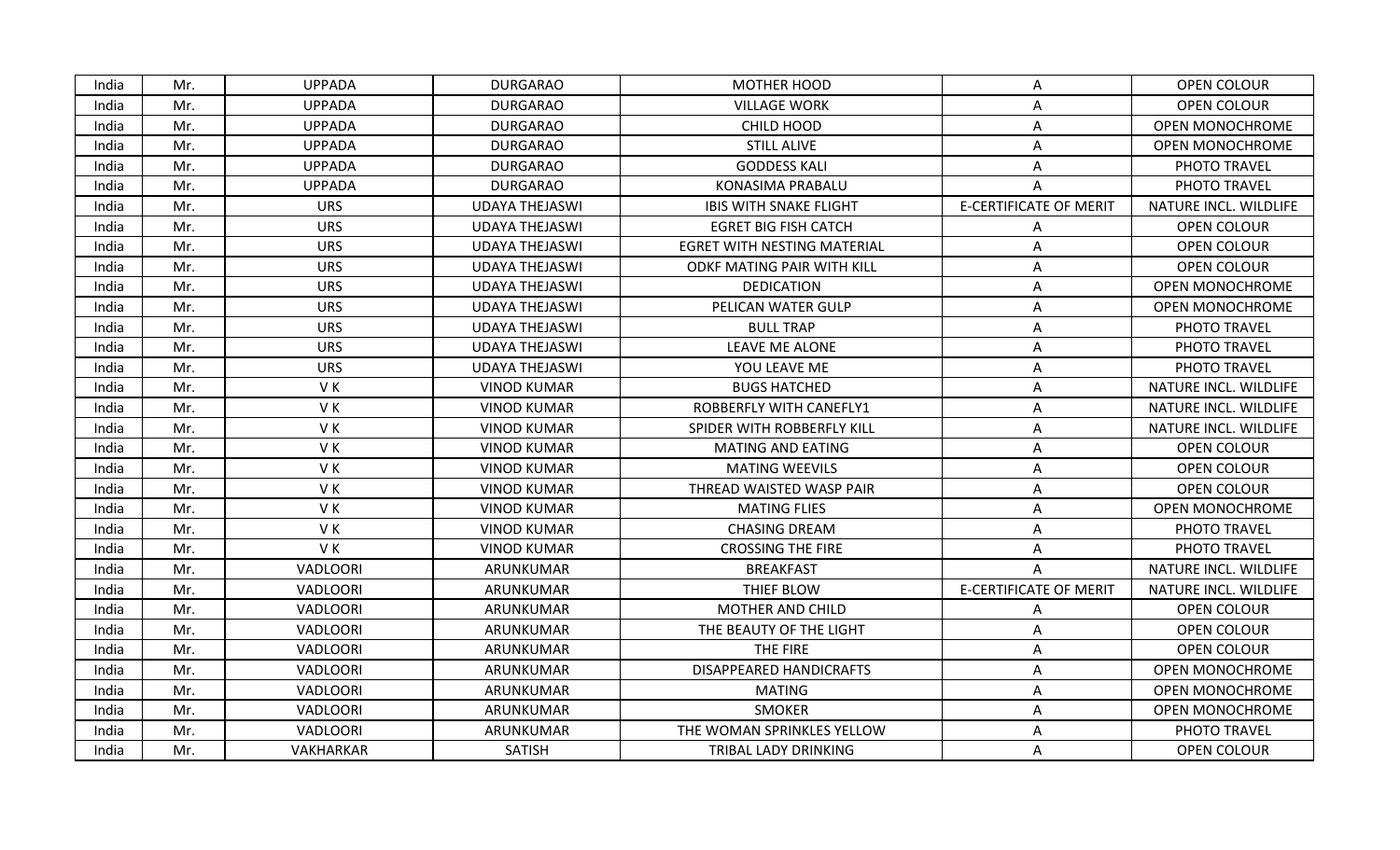| India | Mr.  | VAKHARKAR        | <b>SATISH</b>      | <b>TULIPS SHRINAGAR</b>         | A                             | OPEN COLOUR            |
|-------|------|------------------|--------------------|---------------------------------|-------------------------------|------------------------|
| India | Mr.  | <b>VAKHARKAR</b> | <b>SATISH</b>      | <b>VINTAGE CAR</b>              | Α                             | OPEN COLOUR            |
| India | Mr.  | VAKHARKAR        | <b>SATISH</b>      | <b>EYES</b>                     | Α                             | <b>OPEN MONOCHROME</b> |
| India | Mr.  | <b>VAKHARKAR</b> | <b>SATISH</b>      | <b>TOWORDS DESTINATION</b>      | Α                             | <b>OPEN MONOCHROME</b> |
| India | Mr.  | VAKHARKAR        | <b>SATISH</b>      | <b>HALDI FESTIVAL</b>           | Α                             | PHOTO TRAVEL           |
| India | Mr.  | <b>VAKHARKAR</b> | <b>SATISH</b>      | JAHAZ MAHAL MANDU               | Α                             | PHOTO TRAVEL           |
| India | Mr.  | VARALA           | <b>ASHOK KUMAR</b> | WATER CARRER IN ARAKU           | Α                             | OPEN COLOUR            |
| India | Mr.  | VARALA           | <b>ASHOK KUMAR</b> | <b>WOMEN WITH GOAT</b>          | A                             | OPEN COLOUR            |
| India | Mr.  | VARALA           | <b>ASHOK KUMAR</b> | NO MOM TRYTO COOK               | Α                             | <b>OPEN MONOCHROME</b> |
| India | Mr.  | VEERESHAM        | ERUKULLA           | <b>FAMILY</b>                   | A                             | NATURE INCL. WILDLIFE  |
| India | Mr.  | VEERESHAM        | <b>ERUKULLA</b>    | LOVEELY                         | A                             | OPEN COLOUR            |
| India | Mr.  | VEERESHAM        | ERUKULLA           | <b>MIRCHI LABOUR</b>            | A                             | <b>OPEN COLOUR</b>     |
| India | Mr.  | VEERESHAM        | <b>ERUKULLA</b>    | <b>SWEET MOMENTS</b>            | Α                             | OPEN COLOUR            |
| India | Mr.  | VEERESHAM        | ERUKULLA           | <b>BEAUTIFUL BABY</b>           | Α                             | <b>OPEN MONOCHROME</b> |
| India | Mr.  | VEERESHAM        | <b>ERUKULLA</b>    | <b>KHOYA DANCING 1</b>          | Α                             | <b>OPEN MONOCHROME</b> |
| India | Mr.  | VEERESHAM        | <b>ERUKULLA</b>    | <b>DRYING CHILLIES</b>          | Α                             | PHOTO TRAVEL           |
| India | Mr.  | VEERESHAM        | <b>ERUKULLA</b>    | <b>TRIBAL LADY BONDES</b>       | Α                             | PHOTO TRAVEL           |
| India | Mr.  | <b>VERMA</b>     | <b>DINESH</b>      | SPARKLES                        | A                             | <b>OPEN COLOUR</b>     |
| India | Mr.  | <b>VERMA</b>     | <b>DINESH</b>      | SPIRALLED QUAD                  | <b>E-CERTIFICATE OF MERIT</b> | <b>OPEN COLOUR</b>     |
| India | Mr.  | <b>VERMA</b>     | <b>DINESH</b>      | <b>TRIO</b>                     | А                             | OPEN COLOUR            |
| India | Mr.  | <b>VERMA</b>     | <b>DINESH</b>      | <b>IMAMBARA LUCKNOW</b>         | А                             | OPEN MONOCHROME        |
| India | Mr.  | <b>VERMA</b>     | <b>DINESH</b>      | PUTTING THE LIFE IN ORDER       | Α                             | <b>OPEN MONOCHROME</b> |
| India | Mr.  | <b>VERMA</b>     | HIMANSHU           | THE LAST RIDE                   | Α                             | NATURE INCL. WILDLIFE  |
| India | Mr.  | <b>VERMA</b>     | HIMANSHU           | <b>TOSS OF DEATH</b>            | А                             | NATURE INCL. WILDLIFE  |
| India | Mr.  | <b>VYAS</b>      | <b>RISHABH DEV</b> | <b>COLOUR WAR</b>               | Α                             | PHOTO TRAVEL           |
| India | Mr.  | <b>VYAS</b>      | <b>RISHABH DEV</b> | <b>RANGO KI BOCHHAR</b>         | A                             | PHOTO TRAVEL           |
| India | Mr.  | <b>VYAS</b>      | <b>RISHABH DEV</b> | <b>VIBRANT HOLI OF NANDGAON</b> | A                             | PHOTO TRAVEL           |
| India | Mrs. | ARJUNPURI        | <b>CHAITRA</b>     | <b>EPSILON PERSEIDS METEOR</b>  | Α                             | NATURE INCL. WILDLIFE  |
| India | Mrs. | <b>ARJUNPURI</b> | <b>CHAITRA</b>     | WHEN ALL THE LIGHTS GO OUT      | A                             | NATURE INCL. WILDLIFE  |
| India | Mrs. | <b>BANERJEE</b>  | MAITREYEE          | <b>JOKER</b>                    | Α                             | OPEN COLOUR            |
| India | Mrs. | <b>BANERJEE</b>  | MAITREYEE          | <b>RED TIDE</b>                 | A                             | OPEN COLOUR            |
| India | Mrs. | <b>BANERJEE</b>  | MAITREYEE          | PALWANS                         | Α                             | <b>OPEN MONOCHROME</b> |
| India | Mrs. | <b>BANERJEE</b>  | MAITREYEE          | THE PRIEST                      | Α                             | <b>OPEN MONOCHROME</b> |
| India | Mrs. | <b>BANERJEE</b>  | MAITREYEE          | RATHAYATRA AT GUPTIPARA         | A                             | PHOTO TRAVEL           |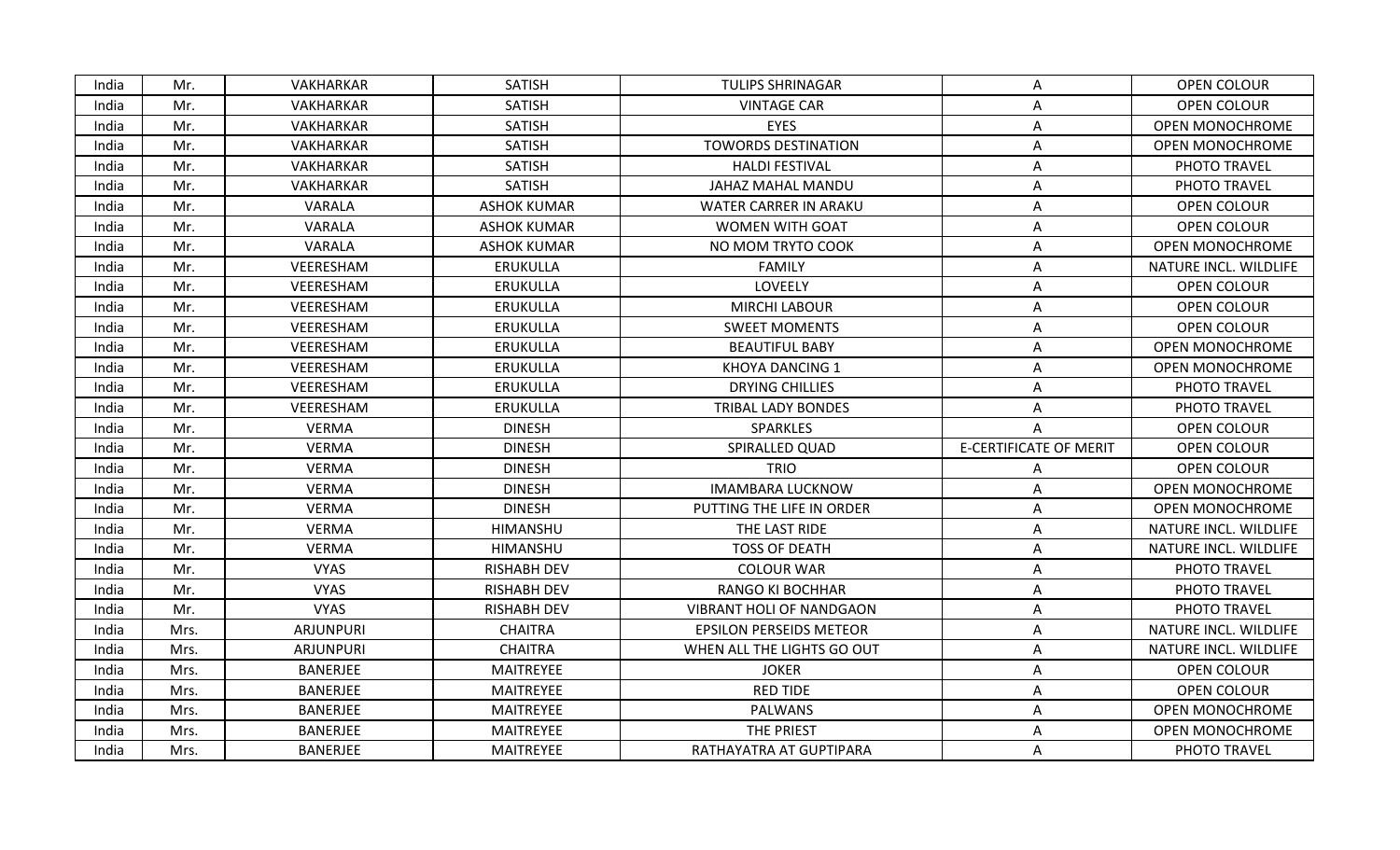| India | Mrs. | <b>BANERJEE</b>    | <b>RUNA</b>    | <b>CATCHING FROG</b>        | A                             | NATURE INCL. WILDLIFE  |
|-------|------|--------------------|----------------|-----------------------------|-------------------------------|------------------------|
| India | Mrs. | <b>BANERJEE</b>    | <b>RUNA</b>    | <b>COLURFULS</b>            | Α                             | OPEN COLOUR            |
| India | Mrs. | <b>BANERJEE</b>    | <b>RUNA</b>    | LITARECY                    | Α                             | OPEN COLOUR            |
| India | Mrs. | <b>BANERJEE</b>    | <b>RUNA</b>    | <b>RANGIN DUNIA</b>         | Α                             | <b>OPEN COLOUR</b>     |
| India | Mrs. | <b>BANGAL</b>      | <b>KIRAN</b>   | YELLOW FLOWERS              | A                             | OPEN COLOUR            |
| India | Mrs. | <b>BASAK</b>       | <b>ANITA</b>   | <b>COLOURFUL CITY</b>       | Α                             | PHOTO TRAVEL           |
| India | Mrs. | <b>BASU</b>        | ANJANA         | <b>GYMNASTICS 6</b>         | Α                             | <b>OPEN MONOCHROME</b> |
| India | Mrs. | <b>BISWAS</b>      | <b>DOLA</b>    | PRINIA SP                   | A                             | NATURE INCL. WILDLIFE  |
| India | Mrs. | <b>BISWAS</b>      | <b>DOLA</b>    | <b>MONEY HEIST</b>          | Α                             | OPEN MONOCHROME        |
| India | Mrs. | <b>BISWAS</b>      | SAUMI          | POND HERON WITH CATCH       | A                             | NATURE INCL. WILDLIFE  |
| India | Mrs. | <b>BISWAS</b>      | SAUMI          | TWO FACED IBIS              | A                             | NATURE INCL. WILDLIFE  |
| India | Mrs. | <b>BISWAS</b>      | SAUMI          | <b>BHABHI DEWAR BONDING</b> | A                             | <b>OPEN MONOCHROME</b> |
| India | Mrs. | <b>CHAKRABORTY</b> | <b>MOUSUMI</b> | <b>CHASING THEM AWAY</b>    | Α                             | NATURE INCL. WILDLIFE  |
| India | Mrs. | <b>CHAKRABORTY</b> | <b>MOUSUMI</b> | SPRING IS HERE LETS PARTY   | Α                             | NATURE INCL. WILDLIFE  |
| India | Mrs. | <b>CHAKRABORTY</b> | <b>MOUSUMI</b> | THE KILLER                  | Α                             | NATURE INCL. WILDLIFE  |
| India | Mrs. | <b>CHAKRABORTY</b> | <b>MOUSUMI</b> | THE ROYAL FEAST             | <b>KKPC SILVER</b>            | NATURE INCL. WILDLIFE  |
| India | Mrs. | <b>CHAKRABORTY</b> | <b>MOUSUMI</b> | <b>MOTHERS CARE</b>         | Α                             | OPEN COLOUR            |
| India | Mrs. | <b>CHAKRABORTY</b> | <b>MOUSUMI</b> | <b>SYMMETRIC CHAOS</b>      | Α                             | OPEN COLOUR            |
| India | Mrs. | <b>CHAKRABORTY</b> | <b>MOUSUMI</b> | TO A NEW SIGHT              | A                             | <b>OPEN COLOUR</b>     |
| India | Mrs. | <b>CHAKRABORTY</b> | <b>MOUSUMI</b> | <b>MORNING SAGA</b>         | A                             | OPEN MONOCHROME        |
| India | Mrs. | <b>CHAKRABORTY</b> | <b>MOUSUMI</b> | SHELTER                     | A                             | <b>OPEN MONOCHROME</b> |
| India | Mrs. | <b>CHOWDHURY</b>   | <b>RUMKU</b>   | LIFE IN WATER               | Α                             | OPEN MONOCHROME        |
| India | Mrs. | <b>CHOWDHURY</b>   | RUMKU          | IN SEARCH OF PEACE          | Α                             | PHOTO TRAVEL           |
| India | Mrs. | <b>DAS</b>         | <b>MOUSUMI</b> | <b>DRYING YARN</b>          | A                             | <b>OPEN COLOUR</b>     |
| India | Mrs. | <b>DAS</b>         | <b>RITA</b>    | A PAIR                      | Α                             | OPEN COLOUR            |
| India | Mrs. | <b>DAS</b>         | <b>RITA</b>    | <b>HIDE AND SEEK</b>        | A                             | <b>OPEN COLOUR</b>     |
| India | Mrs. | <b>DAS</b>         | <b>RITA</b>    | <b>REALITY</b>              | <b>E-CERTIFICATE OF MERIT</b> | OPEN MONOCHROME        |
| India | Mrs. | <b>DAS</b>         | <b>RITA</b>    | <b>SISTERS</b>              | A                             | OPEN MONOCHROME        |
| India | Mrs. | <b>DAS</b>         | <b>RITA</b>    | <b>HILL BEAUTY</b>          | Α                             | PHOTO TRAVEL           |
| India | Mrs. | <b>DASAPPA</b>     | <b>BHAGYA</b>  | <b>BEAUTY OF ART</b>        | Α                             | OPEN COLOUR            |
| India | Mrs. | <b>DASAPPA</b>     | <b>BHAGYA</b>  | <b>KAMBALA</b>              | A                             | OPEN MONOCHROME        |
| India | Mrs. | <b>DASAPPA</b>     | <b>BHAGYA</b>  | AGNI                        | A                             | PHOTO TRAVEL           |
| India | Mrs. | <b>DASAPPA</b>     | <b>BHAGYA</b>  | <b>FIRE GOD</b>             | A                             | PHOTO TRAVEL           |
| India | Mrs. | <b>DASAPPA</b>     | <b>BHAGYA</b>  | I AM A BEAUTY               | A                             | PHOTO TRAVEL           |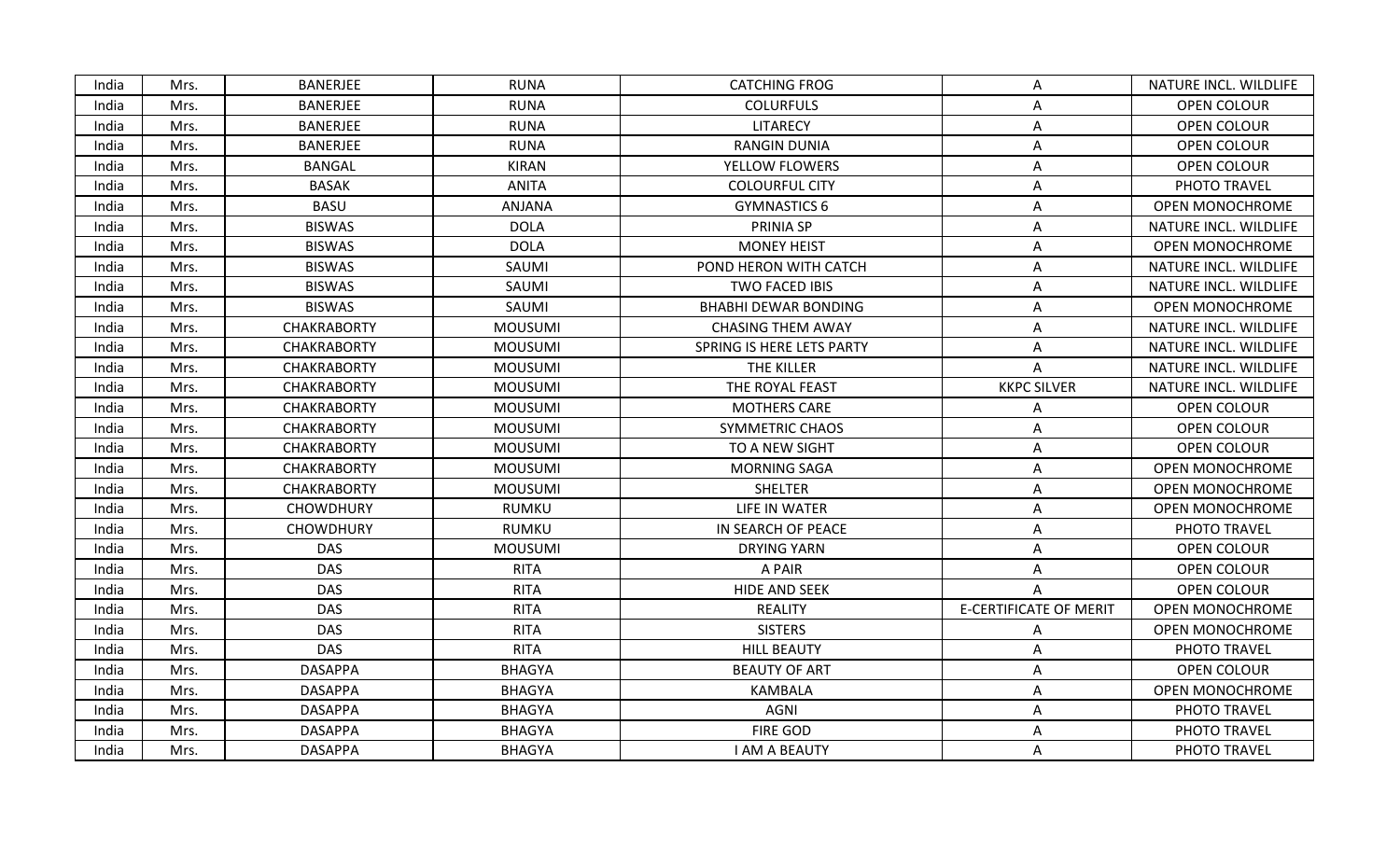| <b>GHOSH</b><br><b>MOUSUMI</b><br><b>ANYBODY IS THERE</b><br>OPEN COLOUR<br>India<br>Mrs.<br>A<br><b>GHOSH</b><br><b>MOUSUMI</b><br>India<br>Mrs.<br><b>ETERNAL EMOTION</b><br>OPEN COLOUR<br>Α<br><b>GHOSH</b><br><b>MOUSUMI</b><br><b>GEMS UNTANGLED</b><br>OPEN COLOUR<br>India<br>Mrs.<br>Α<br>India<br>Mrs.<br><b>GHOSH</b><br><b>MOUSUMI</b><br><b>CHILDHOOD STORY</b><br>A<br><b>GHOSH</b><br>India<br><b>MOUSUMI</b><br><b>MADARI</b><br>Mrs.<br>Α<br>India<br><b>KANUNGO</b><br><b>ANITA</b><br><b>CHILDREN IN BAG</b><br>Mrs.<br>A<br>India<br>Mrs.<br>KANUNGO<br><b>ANITA</b><br><b>HAPPINESS ALL AROUND</b><br>A<br>ANITA<br>India<br>Mrs.<br><b>KANUNGO</b><br>PLAYING WITH RINGS<br>Α<br><b>ANITA</b><br>India<br>Mrs.<br>KANUNGO<br>WAY TO HOME<br>PHOTO TRAVEL<br>A<br><b>KUNDU</b><br>SOMA<br><b>BIRD</b><br>India<br>Mrs.<br>Α<br>India<br><b>KUNDU</b><br>SOMA<br>HAPPINESS 1<br>Mrs.<br>OPEN COLOUR<br>Α<br>India<br>Mrs.<br><b>KUNDU</b><br>SOMA<br><b>MASK</b><br><b>OPEN COLOUR</b><br>Α<br>KRISHNA-RADHA<br>India<br><b>KUNDU</b><br>SOMA<br>Mrs.<br>Α<br><b>KUNDU</b><br>SOMA<br>CHATTHPUJA<br>PHOTO TRAVEL<br>India<br>Mrs.<br>Α<br>SOMA<br><b>KUNDU</b><br>CHATTHPUJA 1<br>PHOTO TRAVEL<br>India<br>Mrs.<br>А<br>LAHIRI<br><b>NEETA</b><br><b>RURAL VIEW 1</b><br>OPEN COLOUR<br>India<br>Mrs.<br>A<br>India<br>Mrs.<br>LAHIRI<br><b>NEETA</b><br><b>TWO FRIENDS</b><br>OPEN COLOUR<br>A<br><b>NEETA</b><br>India<br>Mrs.<br>LAHIRI<br>LADY AND POT 2<br>Α<br>India<br><b>MALLICK</b><br><b>SHELI</b><br>OPEN COLOUR<br>Mrs.<br>LITTLE BIRDS OF PARADISE<br>Α<br>Mrs.<br><b>MALLICK</b><br><b>SHELI</b><br><b>VIEW OF SHANGRI LA</b><br><b>OPEN COLOUR</b><br>India<br>Α<br><b>MALLICK</b><br><b>SHELI</b><br><b>MEMORIES 6</b><br>India<br>Mrs.<br>A<br>India<br>Mrs.<br><b>MALLICK</b><br><b>SHELI</b><br>THE ADDICTION OF ASCETIC<br>A<br>India<br><b>MALLICK</b><br><b>SHELI</b><br>EVENING AT DAL LAKE<br>PHOTO TRAVEL<br>Mrs.<br>Α<br><b>MUKHERJEE</b><br>PIYALI<br><b>JOLLYHOOD</b><br>India<br>Mrs.<br>A<br><b>MUKHERJEE</b><br>PIYALI<br><b>LINES OF EXPERIENCE</b><br>India<br>Mrs.<br>A<br><b>MUKHERJEE</b><br>PIYALI<br><b>VICTORIA</b><br>PHOTO TRAVEL<br>India<br>Mrs.<br>Α<br>India<br>Mrs.<br><b>MUKHERJEE</b><br><b>RUMNA</b><br>DUI KANYA<br><b>OPEN COLOUR</b><br>A<br><b>MUKHERJEE</b><br><b>RUMNA</b><br><b>VEILED BEAUTY</b><br>India<br>Mrs.<br>Α<br><b>MUKHERJEE</b><br><b>RUMNA</b><br>PARADISE ISLAND<br>PHOTO TRAVEL<br>India<br>Mrs.<br>Α<br><b>RUMNA</b><br>India<br>Mrs.<br><b>MUKHERJEE</b><br><b>WINTER MORNING</b><br>A<br>PHOTO TRAVEL<br><b>MOUSUMI</b><br>India<br>NASKAR BHATTACHARYYA<br><b>BUSY BARBER</b><br>OPEN COLOUR<br>Mrs.<br>Α<br><b>REST</b><br>India<br>Mrs.<br>NASKAR BHATTACHARYYA<br><b>MOUSUMI</b><br>PHOTO TRAVEL<br>Α<br><b>VEL VEL 2021</b><br>India<br>Mrs.<br>NASKAR BHATTACHARYYA<br><b>MOUSUMI</b><br>PHOTO TRAVEL<br>Α |       |      |              |                |                  |   |                        |
|----------------------------------------------------------------------------------------------------------------------------------------------------------------------------------------------------------------------------------------------------------------------------------------------------------------------------------------------------------------------------------------------------------------------------------------------------------------------------------------------------------------------------------------------------------------------------------------------------------------------------------------------------------------------------------------------------------------------------------------------------------------------------------------------------------------------------------------------------------------------------------------------------------------------------------------------------------------------------------------------------------------------------------------------------------------------------------------------------------------------------------------------------------------------------------------------------------------------------------------------------------------------------------------------------------------------------------------------------------------------------------------------------------------------------------------------------------------------------------------------------------------------------------------------------------------------------------------------------------------------------------------------------------------------------------------------------------------------------------------------------------------------------------------------------------------------------------------------------------------------------------------------------------------------------------------------------------------------------------------------------------------------------------------------------------------------------------------------------------------------------------------------------------------------------------------------------------------------------------------------------------------------------------------------------------------------------------------------------------------------------------------------------------------------------------------------------------------------------------------------------------------------------------------------------------------------------------------------------------------------------------------------------------------------------------------------------------------------------------------------------------------------------------------------------------------------------------------------------------------------------------------------------------------|-------|------|--------------|----------------|------------------|---|------------------------|
|                                                                                                                                                                                                                                                                                                                                                                                                                                                                                                                                                                                                                                                                                                                                                                                                                                                                                                                                                                                                                                                                                                                                                                                                                                                                                                                                                                                                                                                                                                                                                                                                                                                                                                                                                                                                                                                                                                                                                                                                                                                                                                                                                                                                                                                                                                                                                                                                                                                                                                                                                                                                                                                                                                                                                                                                                                                                                                                |       |      |              |                |                  |   |                        |
|                                                                                                                                                                                                                                                                                                                                                                                                                                                                                                                                                                                                                                                                                                                                                                                                                                                                                                                                                                                                                                                                                                                                                                                                                                                                                                                                                                                                                                                                                                                                                                                                                                                                                                                                                                                                                                                                                                                                                                                                                                                                                                                                                                                                                                                                                                                                                                                                                                                                                                                                                                                                                                                                                                                                                                                                                                                                                                                |       |      |              |                |                  |   |                        |
|                                                                                                                                                                                                                                                                                                                                                                                                                                                                                                                                                                                                                                                                                                                                                                                                                                                                                                                                                                                                                                                                                                                                                                                                                                                                                                                                                                                                                                                                                                                                                                                                                                                                                                                                                                                                                                                                                                                                                                                                                                                                                                                                                                                                                                                                                                                                                                                                                                                                                                                                                                                                                                                                                                                                                                                                                                                                                                                |       |      |              |                |                  |   |                        |
|                                                                                                                                                                                                                                                                                                                                                                                                                                                                                                                                                                                                                                                                                                                                                                                                                                                                                                                                                                                                                                                                                                                                                                                                                                                                                                                                                                                                                                                                                                                                                                                                                                                                                                                                                                                                                                                                                                                                                                                                                                                                                                                                                                                                                                                                                                                                                                                                                                                                                                                                                                                                                                                                                                                                                                                                                                                                                                                |       |      |              |                |                  |   | <b>OPEN MONOCHROME</b> |
|                                                                                                                                                                                                                                                                                                                                                                                                                                                                                                                                                                                                                                                                                                                                                                                                                                                                                                                                                                                                                                                                                                                                                                                                                                                                                                                                                                                                                                                                                                                                                                                                                                                                                                                                                                                                                                                                                                                                                                                                                                                                                                                                                                                                                                                                                                                                                                                                                                                                                                                                                                                                                                                                                                                                                                                                                                                                                                                |       |      |              |                |                  |   | <b>OPEN MONOCHROME</b> |
|                                                                                                                                                                                                                                                                                                                                                                                                                                                                                                                                                                                                                                                                                                                                                                                                                                                                                                                                                                                                                                                                                                                                                                                                                                                                                                                                                                                                                                                                                                                                                                                                                                                                                                                                                                                                                                                                                                                                                                                                                                                                                                                                                                                                                                                                                                                                                                                                                                                                                                                                                                                                                                                                                                                                                                                                                                                                                                                |       |      |              |                |                  |   | <b>OPEN MONOCHROME</b> |
|                                                                                                                                                                                                                                                                                                                                                                                                                                                                                                                                                                                                                                                                                                                                                                                                                                                                                                                                                                                                                                                                                                                                                                                                                                                                                                                                                                                                                                                                                                                                                                                                                                                                                                                                                                                                                                                                                                                                                                                                                                                                                                                                                                                                                                                                                                                                                                                                                                                                                                                                                                                                                                                                                                                                                                                                                                                                                                                |       |      |              |                |                  |   | <b>OPEN MONOCHROME</b> |
|                                                                                                                                                                                                                                                                                                                                                                                                                                                                                                                                                                                                                                                                                                                                                                                                                                                                                                                                                                                                                                                                                                                                                                                                                                                                                                                                                                                                                                                                                                                                                                                                                                                                                                                                                                                                                                                                                                                                                                                                                                                                                                                                                                                                                                                                                                                                                                                                                                                                                                                                                                                                                                                                                                                                                                                                                                                                                                                |       |      |              |                |                  |   | OPEN MONOCHROME        |
|                                                                                                                                                                                                                                                                                                                                                                                                                                                                                                                                                                                                                                                                                                                                                                                                                                                                                                                                                                                                                                                                                                                                                                                                                                                                                                                                                                                                                                                                                                                                                                                                                                                                                                                                                                                                                                                                                                                                                                                                                                                                                                                                                                                                                                                                                                                                                                                                                                                                                                                                                                                                                                                                                                                                                                                                                                                                                                                |       |      |              |                |                  |   |                        |
|                                                                                                                                                                                                                                                                                                                                                                                                                                                                                                                                                                                                                                                                                                                                                                                                                                                                                                                                                                                                                                                                                                                                                                                                                                                                                                                                                                                                                                                                                                                                                                                                                                                                                                                                                                                                                                                                                                                                                                                                                                                                                                                                                                                                                                                                                                                                                                                                                                                                                                                                                                                                                                                                                                                                                                                                                                                                                                                |       |      |              |                |                  |   | NATURE INCL. WILDLIFE  |
|                                                                                                                                                                                                                                                                                                                                                                                                                                                                                                                                                                                                                                                                                                                                                                                                                                                                                                                                                                                                                                                                                                                                                                                                                                                                                                                                                                                                                                                                                                                                                                                                                                                                                                                                                                                                                                                                                                                                                                                                                                                                                                                                                                                                                                                                                                                                                                                                                                                                                                                                                                                                                                                                                                                                                                                                                                                                                                                |       |      |              |                |                  |   |                        |
|                                                                                                                                                                                                                                                                                                                                                                                                                                                                                                                                                                                                                                                                                                                                                                                                                                                                                                                                                                                                                                                                                                                                                                                                                                                                                                                                                                                                                                                                                                                                                                                                                                                                                                                                                                                                                                                                                                                                                                                                                                                                                                                                                                                                                                                                                                                                                                                                                                                                                                                                                                                                                                                                                                                                                                                                                                                                                                                |       |      |              |                |                  |   |                        |
|                                                                                                                                                                                                                                                                                                                                                                                                                                                                                                                                                                                                                                                                                                                                                                                                                                                                                                                                                                                                                                                                                                                                                                                                                                                                                                                                                                                                                                                                                                                                                                                                                                                                                                                                                                                                                                                                                                                                                                                                                                                                                                                                                                                                                                                                                                                                                                                                                                                                                                                                                                                                                                                                                                                                                                                                                                                                                                                |       |      |              |                |                  |   | <b>OPEN MONOCHROME</b> |
|                                                                                                                                                                                                                                                                                                                                                                                                                                                                                                                                                                                                                                                                                                                                                                                                                                                                                                                                                                                                                                                                                                                                                                                                                                                                                                                                                                                                                                                                                                                                                                                                                                                                                                                                                                                                                                                                                                                                                                                                                                                                                                                                                                                                                                                                                                                                                                                                                                                                                                                                                                                                                                                                                                                                                                                                                                                                                                                |       |      |              |                |                  |   |                        |
|                                                                                                                                                                                                                                                                                                                                                                                                                                                                                                                                                                                                                                                                                                                                                                                                                                                                                                                                                                                                                                                                                                                                                                                                                                                                                                                                                                                                                                                                                                                                                                                                                                                                                                                                                                                                                                                                                                                                                                                                                                                                                                                                                                                                                                                                                                                                                                                                                                                                                                                                                                                                                                                                                                                                                                                                                                                                                                                |       |      |              |                |                  |   |                        |
|                                                                                                                                                                                                                                                                                                                                                                                                                                                                                                                                                                                                                                                                                                                                                                                                                                                                                                                                                                                                                                                                                                                                                                                                                                                                                                                                                                                                                                                                                                                                                                                                                                                                                                                                                                                                                                                                                                                                                                                                                                                                                                                                                                                                                                                                                                                                                                                                                                                                                                                                                                                                                                                                                                                                                                                                                                                                                                                |       |      |              |                |                  |   |                        |
|                                                                                                                                                                                                                                                                                                                                                                                                                                                                                                                                                                                                                                                                                                                                                                                                                                                                                                                                                                                                                                                                                                                                                                                                                                                                                                                                                                                                                                                                                                                                                                                                                                                                                                                                                                                                                                                                                                                                                                                                                                                                                                                                                                                                                                                                                                                                                                                                                                                                                                                                                                                                                                                                                                                                                                                                                                                                                                                |       |      |              |                |                  |   |                        |
|                                                                                                                                                                                                                                                                                                                                                                                                                                                                                                                                                                                                                                                                                                                                                                                                                                                                                                                                                                                                                                                                                                                                                                                                                                                                                                                                                                                                                                                                                                                                                                                                                                                                                                                                                                                                                                                                                                                                                                                                                                                                                                                                                                                                                                                                                                                                                                                                                                                                                                                                                                                                                                                                                                                                                                                                                                                                                                                |       |      |              |                |                  |   | <b>OPEN MONOCHROME</b> |
|                                                                                                                                                                                                                                                                                                                                                                                                                                                                                                                                                                                                                                                                                                                                                                                                                                                                                                                                                                                                                                                                                                                                                                                                                                                                                                                                                                                                                                                                                                                                                                                                                                                                                                                                                                                                                                                                                                                                                                                                                                                                                                                                                                                                                                                                                                                                                                                                                                                                                                                                                                                                                                                                                                                                                                                                                                                                                                                |       |      |              |                |                  |   |                        |
|                                                                                                                                                                                                                                                                                                                                                                                                                                                                                                                                                                                                                                                                                                                                                                                                                                                                                                                                                                                                                                                                                                                                                                                                                                                                                                                                                                                                                                                                                                                                                                                                                                                                                                                                                                                                                                                                                                                                                                                                                                                                                                                                                                                                                                                                                                                                                                                                                                                                                                                                                                                                                                                                                                                                                                                                                                                                                                                |       |      |              |                |                  |   |                        |
|                                                                                                                                                                                                                                                                                                                                                                                                                                                                                                                                                                                                                                                                                                                                                                                                                                                                                                                                                                                                                                                                                                                                                                                                                                                                                                                                                                                                                                                                                                                                                                                                                                                                                                                                                                                                                                                                                                                                                                                                                                                                                                                                                                                                                                                                                                                                                                                                                                                                                                                                                                                                                                                                                                                                                                                                                                                                                                                |       |      |              |                |                  |   | OPEN MONOCHROME        |
|                                                                                                                                                                                                                                                                                                                                                                                                                                                                                                                                                                                                                                                                                                                                                                                                                                                                                                                                                                                                                                                                                                                                                                                                                                                                                                                                                                                                                                                                                                                                                                                                                                                                                                                                                                                                                                                                                                                                                                                                                                                                                                                                                                                                                                                                                                                                                                                                                                                                                                                                                                                                                                                                                                                                                                                                                                                                                                                |       |      |              |                |                  |   | <b>OPEN MONOCHROME</b> |
|                                                                                                                                                                                                                                                                                                                                                                                                                                                                                                                                                                                                                                                                                                                                                                                                                                                                                                                                                                                                                                                                                                                                                                                                                                                                                                                                                                                                                                                                                                                                                                                                                                                                                                                                                                                                                                                                                                                                                                                                                                                                                                                                                                                                                                                                                                                                                                                                                                                                                                                                                                                                                                                                                                                                                                                                                                                                                                                |       |      |              |                |                  |   |                        |
|                                                                                                                                                                                                                                                                                                                                                                                                                                                                                                                                                                                                                                                                                                                                                                                                                                                                                                                                                                                                                                                                                                                                                                                                                                                                                                                                                                                                                                                                                                                                                                                                                                                                                                                                                                                                                                                                                                                                                                                                                                                                                                                                                                                                                                                                                                                                                                                                                                                                                                                                                                                                                                                                                                                                                                                                                                                                                                                |       |      |              |                |                  |   | <b>OPEN MONOCHROME</b> |
|                                                                                                                                                                                                                                                                                                                                                                                                                                                                                                                                                                                                                                                                                                                                                                                                                                                                                                                                                                                                                                                                                                                                                                                                                                                                                                                                                                                                                                                                                                                                                                                                                                                                                                                                                                                                                                                                                                                                                                                                                                                                                                                                                                                                                                                                                                                                                                                                                                                                                                                                                                                                                                                                                                                                                                                                                                                                                                                |       |      |              |                |                  |   | <b>OPEN MONOCHROME</b> |
|                                                                                                                                                                                                                                                                                                                                                                                                                                                                                                                                                                                                                                                                                                                                                                                                                                                                                                                                                                                                                                                                                                                                                                                                                                                                                                                                                                                                                                                                                                                                                                                                                                                                                                                                                                                                                                                                                                                                                                                                                                                                                                                                                                                                                                                                                                                                                                                                                                                                                                                                                                                                                                                                                                                                                                                                                                                                                                                |       |      |              |                |                  |   |                        |
|                                                                                                                                                                                                                                                                                                                                                                                                                                                                                                                                                                                                                                                                                                                                                                                                                                                                                                                                                                                                                                                                                                                                                                                                                                                                                                                                                                                                                                                                                                                                                                                                                                                                                                                                                                                                                                                                                                                                                                                                                                                                                                                                                                                                                                                                                                                                                                                                                                                                                                                                                                                                                                                                                                                                                                                                                                                                                                                |       |      |              |                |                  |   |                        |
|                                                                                                                                                                                                                                                                                                                                                                                                                                                                                                                                                                                                                                                                                                                                                                                                                                                                                                                                                                                                                                                                                                                                                                                                                                                                                                                                                                                                                                                                                                                                                                                                                                                                                                                                                                                                                                                                                                                                                                                                                                                                                                                                                                                                                                                                                                                                                                                                                                                                                                                                                                                                                                                                                                                                                                                                                                                                                                                |       |      |              |                |                  |   | <b>OPEN MONOCHROME</b> |
|                                                                                                                                                                                                                                                                                                                                                                                                                                                                                                                                                                                                                                                                                                                                                                                                                                                                                                                                                                                                                                                                                                                                                                                                                                                                                                                                                                                                                                                                                                                                                                                                                                                                                                                                                                                                                                                                                                                                                                                                                                                                                                                                                                                                                                                                                                                                                                                                                                                                                                                                                                                                                                                                                                                                                                                                                                                                                                                |       |      |              |                |                  |   |                        |
|                                                                                                                                                                                                                                                                                                                                                                                                                                                                                                                                                                                                                                                                                                                                                                                                                                                                                                                                                                                                                                                                                                                                                                                                                                                                                                                                                                                                                                                                                                                                                                                                                                                                                                                                                                                                                                                                                                                                                                                                                                                                                                                                                                                                                                                                                                                                                                                                                                                                                                                                                                                                                                                                                                                                                                                                                                                                                                                |       |      |              |                |                  |   |                        |
|                                                                                                                                                                                                                                                                                                                                                                                                                                                                                                                                                                                                                                                                                                                                                                                                                                                                                                                                                                                                                                                                                                                                                                                                                                                                                                                                                                                                                                                                                                                                                                                                                                                                                                                                                                                                                                                                                                                                                                                                                                                                                                                                                                                                                                                                                                                                                                                                                                                                                                                                                                                                                                                                                                                                                                                                                                                                                                                |       |      |              |                |                  |   |                        |
|                                                                                                                                                                                                                                                                                                                                                                                                                                                                                                                                                                                                                                                                                                                                                                                                                                                                                                                                                                                                                                                                                                                                                                                                                                                                                                                                                                                                                                                                                                                                                                                                                                                                                                                                                                                                                                                                                                                                                                                                                                                                                                                                                                                                                                                                                                                                                                                                                                                                                                                                                                                                                                                                                                                                                                                                                                                                                                                |       |      |              |                |                  |   |                        |
|                                                                                                                                                                                                                                                                                                                                                                                                                                                                                                                                                                                                                                                                                                                                                                                                                                                                                                                                                                                                                                                                                                                                                                                                                                                                                                                                                                                                                                                                                                                                                                                                                                                                                                                                                                                                                                                                                                                                                                                                                                                                                                                                                                                                                                                                                                                                                                                                                                                                                                                                                                                                                                                                                                                                                                                                                                                                                                                |       |      |              |                |                  |   |                        |
|                                                                                                                                                                                                                                                                                                                                                                                                                                                                                                                                                                                                                                                                                                                                                                                                                                                                                                                                                                                                                                                                                                                                                                                                                                                                                                                                                                                                                                                                                                                                                                                                                                                                                                                                                                                                                                                                                                                                                                                                                                                                                                                                                                                                                                                                                                                                                                                                                                                                                                                                                                                                                                                                                                                                                                                                                                                                                                                | India | Mrs. | <b>NAYAK</b> | <b>TANUSRI</b> | <b>FROG JUMP</b> | Α | NATURE INCL. WILDLIFE  |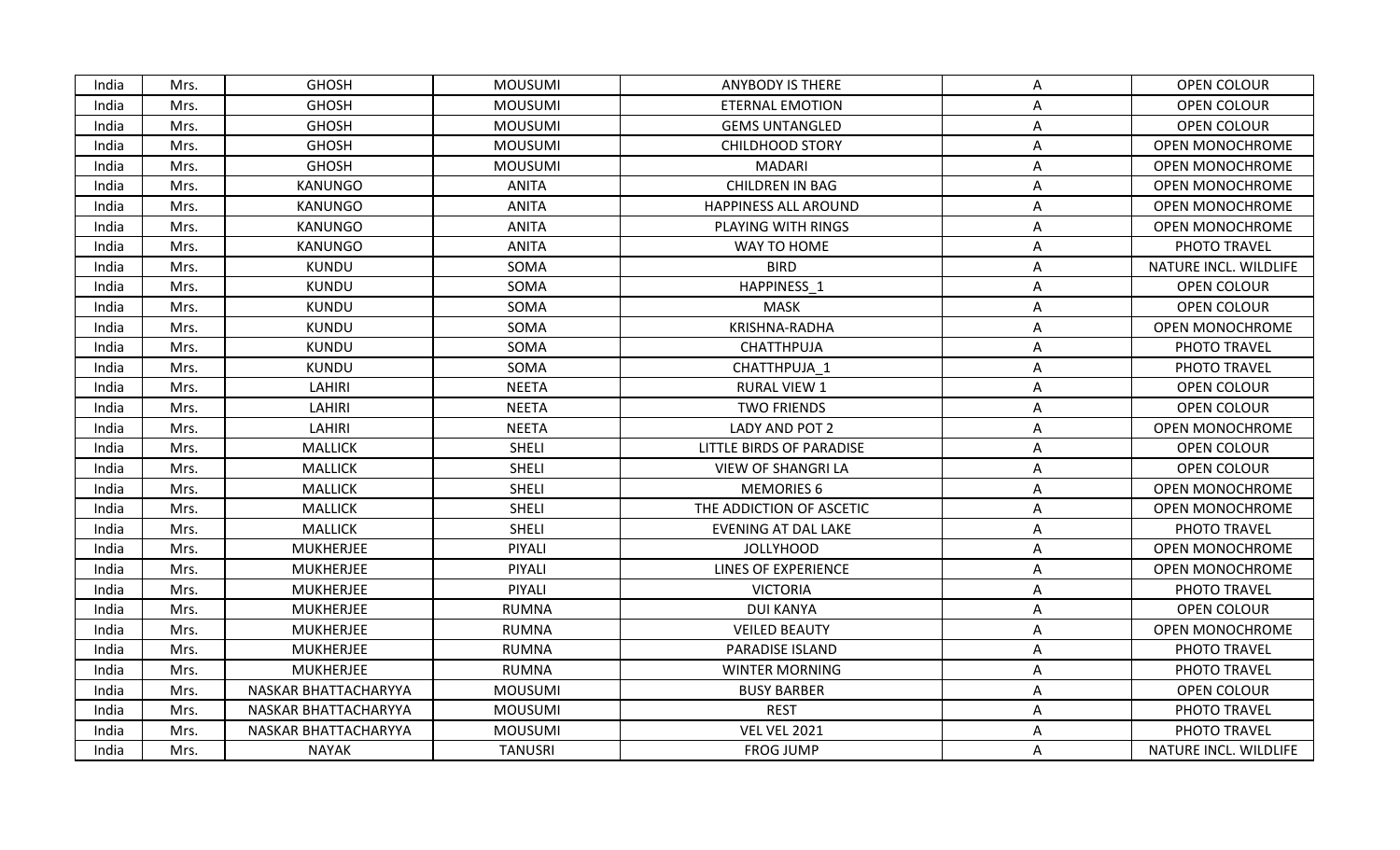| India | Mrs. | <b>NAYAK</b>   | <b>TANUSRI</b> | <b>WE THREE</b>                        | A                             | NATURE INCL. WILDLIFE  |
|-------|------|----------------|----------------|----------------------------------------|-------------------------------|------------------------|
| India | Mrs. | <b>NAYAK</b>   | <b>TANUSRI</b> | <b>RED TURBAN</b>                      | Α                             | <b>OPEN COLOUR</b>     |
| India | Mrs. | <b>NAYAK</b>   | <b>TANUSRI</b> | AN EVENING WITH HER                    | Α                             | <b>OPEN MONOCHROME</b> |
| India | Mrs. | <b>NAYAK</b>   | <b>TANUSRI</b> | <b>BEAUTY WITH FLOWER</b>              | A                             | <b>OPEN MONOCHROME</b> |
| India | Mrs. | <b>NAYAK</b>   | <b>TANUSRI</b> | <b>WRINKLES OF RAJASTHAN</b>           | A                             | <b>OPEN MONOCHROME</b> |
| India | Mrs. | <b>PATEL</b>   | <b>PREETI</b>  | <b>WHITE BEAUTY</b>                    | A                             | <b>OPEN MONOCHROME</b> |
| India | Mrs. | <b>PATEL</b>   | <b>PREETI</b>  | <b>MILK TRAIN</b>                      | A                             | PHOTO TRAVEL           |
| India | Mrs. | SARKAR         | <b>KARABI</b>  | <b>TRANSFORMATION TO DIGITAL WORLD</b> | Α                             | OPEN MONOCHROME        |
| India | Mrs. | SEN            | SATARUPA       | <b>CHILDHOOD BUDDIES</b>               | A                             | <b>OPEN MONOCHROME</b> |
| India | Mrs. | <b>SEN</b>     | SHARMISTHA     | <b>KINGS LUNCH</b>                     | A                             | NATURE INCL. WILDLIFE  |
| India | Mrs. | <b>SEN</b>     | SHARMISTHA     | LEOPARD THE CLIMEBER                   | A                             | NATURE INCL. WILDLIFE  |
| India | Mrs. | <b>SEN</b>     | SHARMISTHA     | PLAYFUL                                | Α                             | NATURE INCL. WILDLIFE  |
| India | Mrs. | <b>SEN</b>     | SHARMISTHA     | <b>RIOTS OF COLOUR</b>                 | Α                             | OPEN COLOUR            |
| India | Mrs. | <b>SEN</b>     | SHARMISTHA     | JASWANTTHADA AND UMEDD BHAWAN          | Α                             | PHOTO TRAVEL           |
| India | Ms.  | <b>BAGCHI</b>  | SAPTAPARNA     | FISHING NET REPAIRING                  | A                             | OPEN COLOUR            |
| India | Ms.  | <b>BAGCHI</b>  | SAPTAPARNA     | <b>TEA BREAK</b>                       | Α                             | OPEN COLOUR            |
| India | Ms.  | <b>BAGCHI</b>  | SAPTAPARNA     | VILLAGE GIRL 01                        | Α                             | OPEN COLOUR            |
| India | Ms.  | <b>BAGCHI</b>  | SAPTAPARNA     | <b>CHILDS PLAY</b>                     | Α                             | <b>OPEN MONOCHROME</b> |
| India | Ms.  | <b>BAGCHI</b>  | SAPTAPARNA     | <b>PADDLING</b>                        | Α                             | <b>OPEN MONOCHROME</b> |
| India | Ms.  | <b>BAGCHI</b>  | SAPTAPARNA     | THE SILENT ANGEL                       | А                             | <b>OPEN MONOCHROME</b> |
| India | Ms.  | <b>BAGCHI</b>  | SAPTAPARNA     | <b>PARATROOPERS</b>                    | A                             | PHOTO TRAVEL           |
| India | Ms.  | <b>BAGCHI</b>  | SAPTAPARNA     | <b>TURNING POINTS</b>                  | A                             | PHOTO TRAVEL           |
| India | Ms.  | <b>BASU</b>    | <b>DEVIKA</b>  | <b>MOTHERHOOD</b>                      | <b>E-CERTIFICATE OF MERIT</b> | OPEN MONOCHROME        |
| India | Ms.  | <b>BASU</b>    | SAYANTANI      | <b>VARANASI VIBES</b>                  | A                             | PHOTO TRAVEL           |
| India | Ms.  | CHATTERJEE     | PRITHA         | <b>WHISPER</b>                         | Α                             | OPEN COLOUR            |
| India | Ms.  | <b>FADIKAR</b> | <b>MASHOOM</b> | <b>CANNING O FISHING</b>               | A                             | OPEN COLOUR            |
| India | Ms.  | <b>FADIKAR</b> | <b>MASHOOM</b> | <b>KOLKATA ONE</b>                     | Α                             | <b>OPEN MONOCHROME</b> |
| India | Ms.  | <b>FADIKAR</b> | <b>MASHOOM</b> | KOLKATA TWO                            | Α                             | <b>OPEN MONOCHROME</b> |
| India | Ms.  | <b>FADIKAR</b> | <b>MASHOOM</b> | VEL O VEL                              | A                             | PHOTO TRAVEL           |
| India | Ms.  | <b>GHOSH</b>   | RIPRATI        | RIMA 07                                | A                             | OPEN COLOUR            |
| India | Ms.  | <b>GHOSH</b>   | RIPRATI        | RIMA 06                                | Α                             | <b>OPEN MONOCHROME</b> |
| India | Ms.  | <b>GHOSH</b>   | RIPRATI        | <b>GODS CARRIER</b>                    | A                             | PHOTO TRAVEL           |
| India | Ms.  | <b>GHOSH</b>   | RIPRATI        | <b>PRAY FOR SOUL</b>                   | Α                             | PHOTO TRAVEL           |
| India | Ms.  | <b>GHOSH</b>   | RIPRATI        | RATH 01                                | A                             | PHOTO TRAVEL           |
|       |      |                |                |                                        |                               |                        |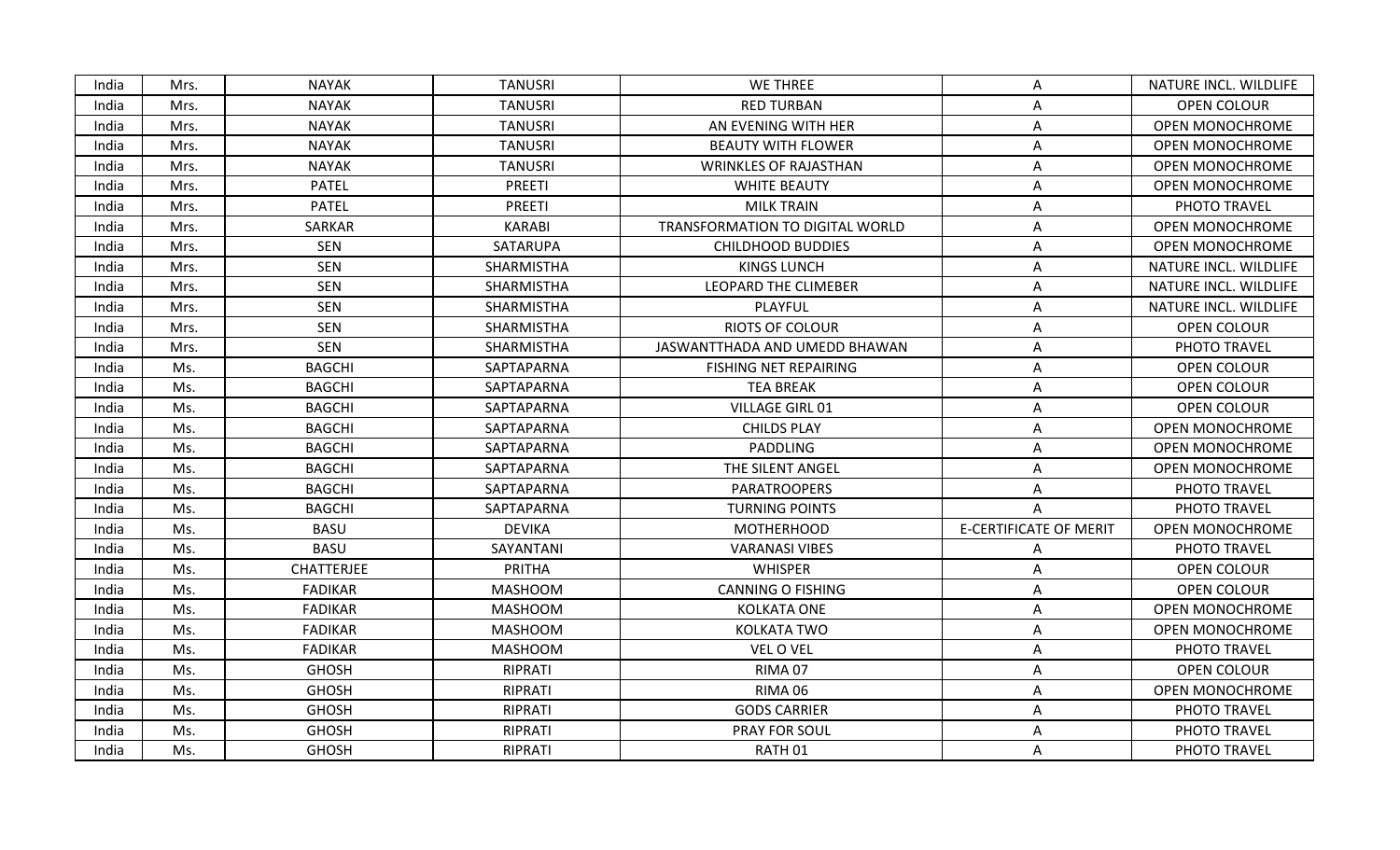| India | Ms. | <b>KAUR</b>      | SARABJIT       | <b>MONGOOSR WITH FISH</b>   | A | NATURE INCL. WILDLIFE  |
|-------|-----|------------------|----------------|-----------------------------|---|------------------------|
| India | Ms. | <b>KAUR</b>      | SARABJIT       | <b>NATURE WITH FISH</b>     | А | NATURE INCL. WILDLIFE  |
| India | Ms. | <b>KAUR</b>      | SARABJIT       | <b>BULL IN PACU JAWI 4</b>  | Α | OPEN COLOUR            |
| India | Ms. | <b>KAUR</b>      | SARABJIT       | PLAYING FOOTBALL IN MUD     | A | OPEN COLOUR            |
| India | Ms. | <b>KAUR</b>      | SARABJIT       | PLAYINY WITH WATER          | Α | OPEN COLOUR            |
| India | Ms. | <b>KAUR</b>      | SARABJIT       | TILAK VISHNU H              | A | <b>OPEN COLOUR</b>     |
| India | Ms. | <b>KAUR</b>      | SARABJIT       | PACU JAWI 1                 | A | <b>OPEN MONOCHROME</b> |
| India | Ms. | <b>KAUR</b>      | SARABJIT       | PACU JAWI BULL RACE         | Α | <b>OPEN MONOCHROME</b> |
| India | Ms. | <b>KAUR</b>      | SARABJIT       | PACUJAWI RACE               | A | <b>OPEN MONOCHROME</b> |
| India | Ms. | <b>KAUR</b>      | SARABJIT       | <b>CAMEL AND FIRE STITK</b> | Α | PHOTO TRAVEL           |
| India | Ms. | <b>KAUR</b>      | SARABJIT       | <b>CAMEL ON TWO LEGS</b>    | A | PHOTO TRAVEL           |
| India | Ms. | <b>KAUR</b>      | SARABJIT       | WITH LATHH                  | Α | PHOTO TRAVEL           |
| India | Ms. | KUVALEKAR        | <b>KASTURI</b> | HIDE AND SEEK               | Α | <b>OPEN MONOCHROME</b> |
| India | Ms. | KUVALEKAR        | <b>KASTURI</b> | <b>GRAND MOSQUE</b>         | Α | PHOTO TRAVEL           |
| India | Ms. | <b>MUKHERJEE</b> | <b>NAMRATA</b> | NATURE 4785                 | Α | NATURE INCL. WILDLIFE  |
| India | Ms. | <b>MUKHERJEE</b> | <b>NAMRATA</b> | <b>ROJA</b>                 | A | OPEN COLOUR            |
| India | Ms. | <b>MUKHERJEE</b> | <b>NAMRATA</b> | <b>SCARLET QUEEN</b>        | Α | <b>OPEN COLOUR</b>     |
| India | Ms. | <b>MUKHERJEE</b> | <b>NAMRATA</b> | <b>SISTER BOND</b>          | A | <b>OPEN MONOCHROME</b> |
| India | Ms. | <b>MUKHERJEE</b> | <b>NAMRATA</b> | <b>RITUALS</b>              | A | PHOTO TRAVEL           |
| India | Ms. | <b>MUKHERJEE</b> | <b>NAMRATA</b> | SEEKING BLESSINGS           | A | PHOTO TRAVEL           |
| India | Ms. | RAWAL            | <b>NYONIKA</b> | <b>IMG1557</b>              | A | NATURE INCL. WILDLIFE  |
| India | Ms. | RAWAL            | <b>NYONIKA</b> | TRAVEL3                     | Α | PHOTO TRAVEL           |
| India | Ms. | <b>ROY</b>       | <b>MANASI</b>  | THE GOLDEN GIRL             | Α | OPEN COLOUR            |
| India | Ms. | <b>ROY</b>       | <b>MANASI</b>  | RAAM RAHIM                  | Α | <b>OPEN MONOCHROME</b> |
| India | Ms. | <b>ROY</b>       | <b>SUDIPTA</b> | <b>SELLER</b>               | Α | PHOTO TRAVEL           |
| India | Ms. | <b>RUDRA</b>     | <b>RUCHIRA</b> | CHILD A                     | A | <b>OPEN MONOCHROME</b> |
| India | Ms. | <b>RUDRA</b>     | <b>RUCHIRA</b> | MONESTRY FESTIVAL           | Α | PHOTO TRAVEL           |
| India | Ms. | <b>SEN</b>       | PRIYANKA       | PUZZLED 01                  | Α | OPEN COLOUR            |
| India | Ms. | <b>SEN</b>       | PRIYANKA       | <b>DREAM</b>                | A | <b>OPEN MONOCHROME</b> |
| India | Ms. | <b>SEN</b>       | PRIYANKA       | LEARNING                    | Α | <b>OPEN MONOCHROME</b> |
| India | Ms. | <b>SEN</b>       | PRIYANKA       | PRAY FOR SOULS 02           | A | PHOTO TRAVEL           |
| India | Ms. | <b>SEN</b>       | PRIYANKA       | PRAY FOR SOULS 03           | Α | PHOTO TRAVEL           |
| India | Ms. | SEN              | PRIYANKA       | <b>STAY WITH ME</b>         | A | PHOTO TRAVEL           |
| India | Ms. | <b>SEN</b>       | SUJATA         | <b>COLORFUL ARRAY</b>       | A | OPEN COLOUR            |